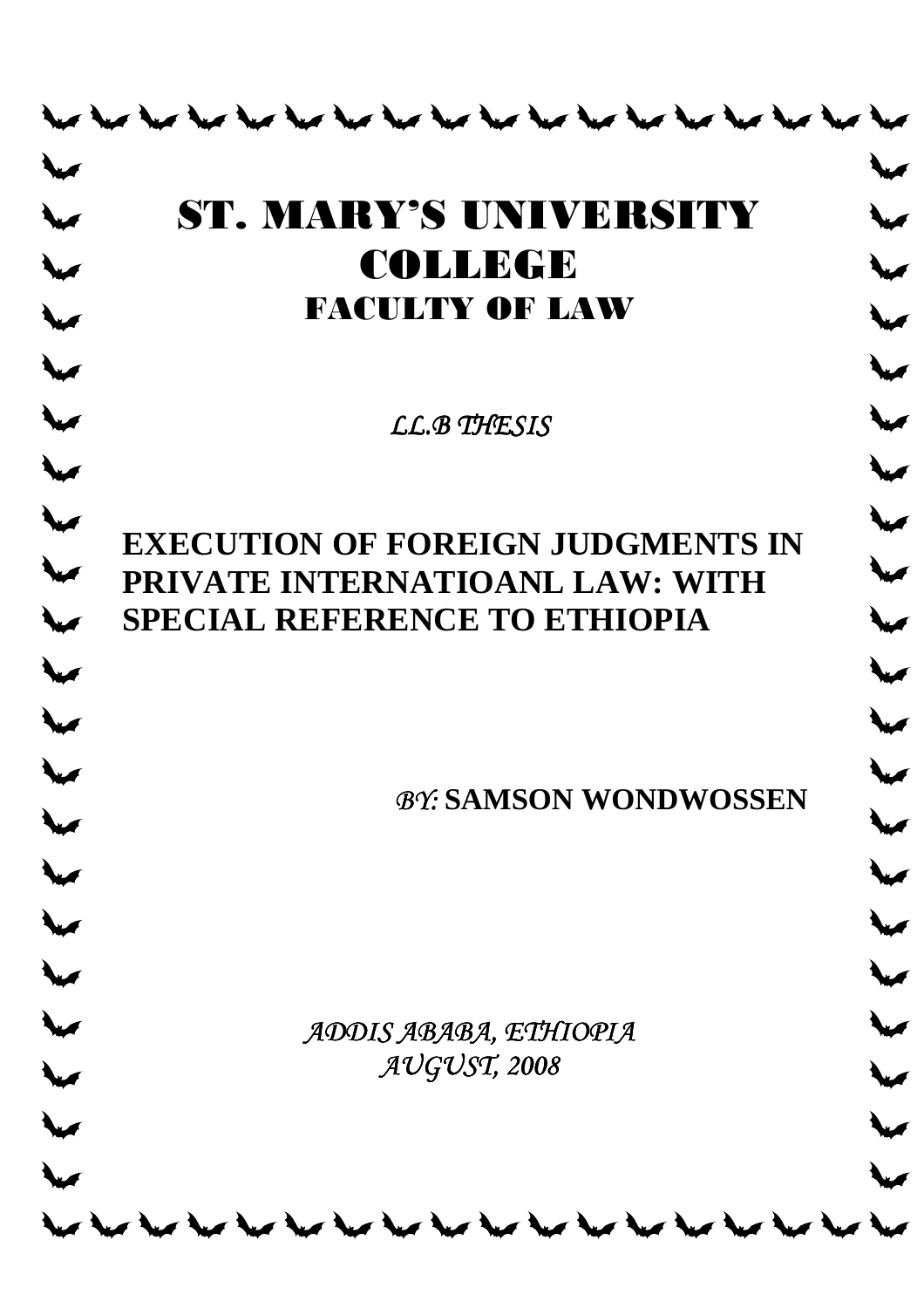|                         | <b>EXECUTION OF FOREIGN JUDGMENTS IN</b>                                                                     |  |  |
|-------------------------|--------------------------------------------------------------------------------------------------------------|--|--|
|                         | PRIVATE INTRNATIONAL LAW: WITH<br><b>SPECIAL RFERENCE TO ETHIOPIA</b>                                        |  |  |
|                         |                                                                                                              |  |  |
|                         |                                                                                                              |  |  |
|                         | <b>BY: SAMSON WONDWOSSEN</b>                                                                                 |  |  |
|                         | ADVISOR: Dr. GIRMA GIZAW                                                                                     |  |  |
|                         | (ASS.PROPHESSOR)                                                                                             |  |  |
|                         |                                                                                                              |  |  |
|                         |                                                                                                              |  |  |
|                         |                                                                                                              |  |  |
|                         | <b>Submitted in Partial Fulfillment of the Requirements</b><br>for the Bachelors Degree of Law (LL.B) at the |  |  |
|                         | <b>Faculty of Law, St. Mary's University College</b>                                                         |  |  |
|                         |                                                                                                              |  |  |
|                         |                                                                                                              |  |  |
|                         |                                                                                                              |  |  |
|                         | ADDIS ABABA, ETHIOPIA                                                                                        |  |  |
|                         | AUGUST, 2008                                                                                                 |  |  |
|                         |                                                                                                              |  |  |
| who had had had had had |                                                                                                              |  |  |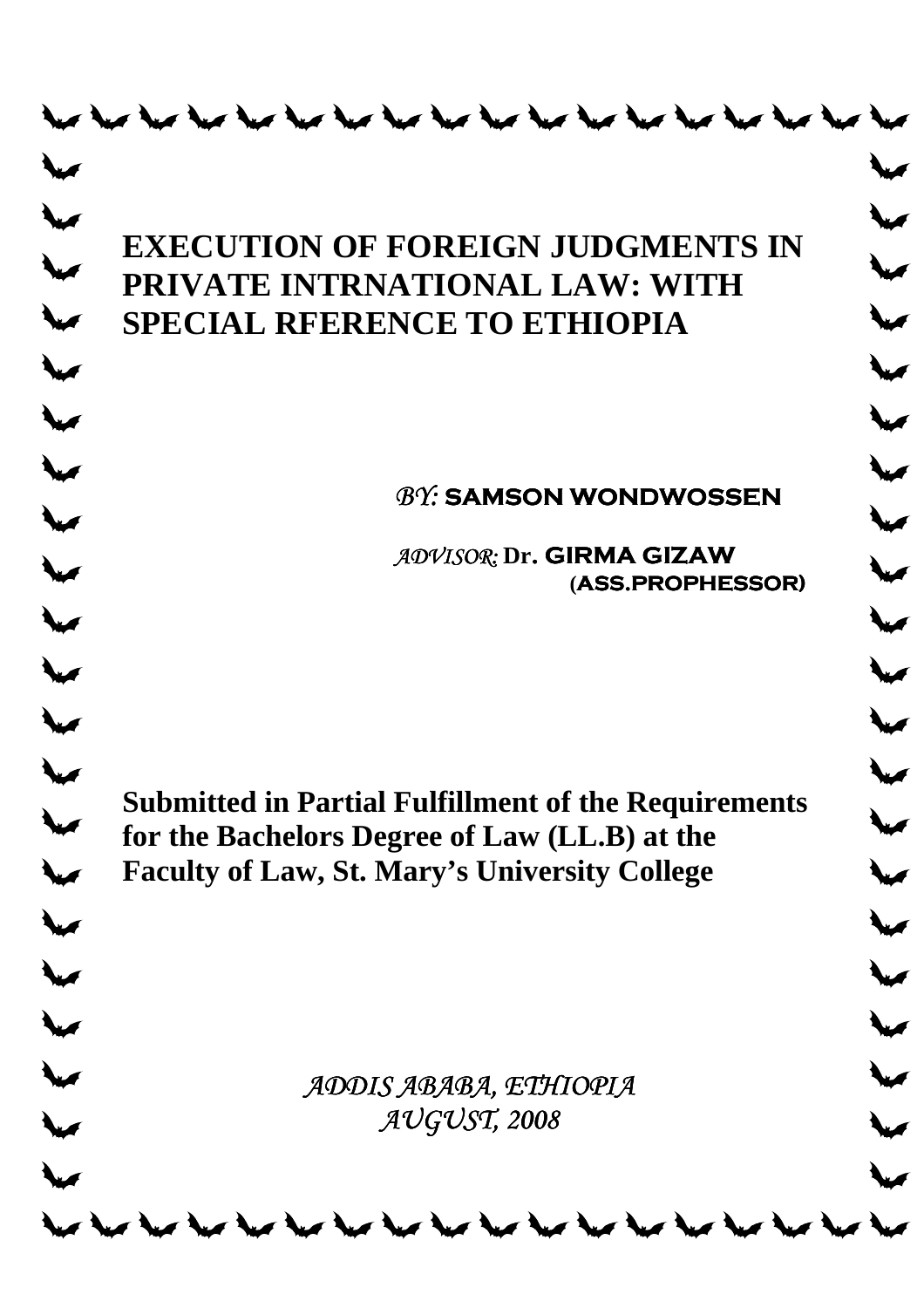| I here by declare that this paper is my original work and I take                      |  |
|---------------------------------------------------------------------------------------|--|
| full responsibility for any failure to observe the conventional<br>rules of citation. |  |
|                                                                                       |  |
|                                                                                       |  |
| Name: SAMSON WONDWOSSEN HAILE                                                         |  |
| Signed:                                                                               |  |
|                                                                                       |  |
|                                                                                       |  |
|                                                                                       |  |
|                                                                                       |  |
|                                                                                       |  |
|                                                                                       |  |
|                                                                                       |  |
|                                                                                       |  |
|                                                                                       |  |
|                                                                                       |  |
|                                                                                       |  |
|                                                                                       |  |
|                                                                                       |  |
|                                                                                       |  |
|                                                                                       |  |
|                                                                                       |  |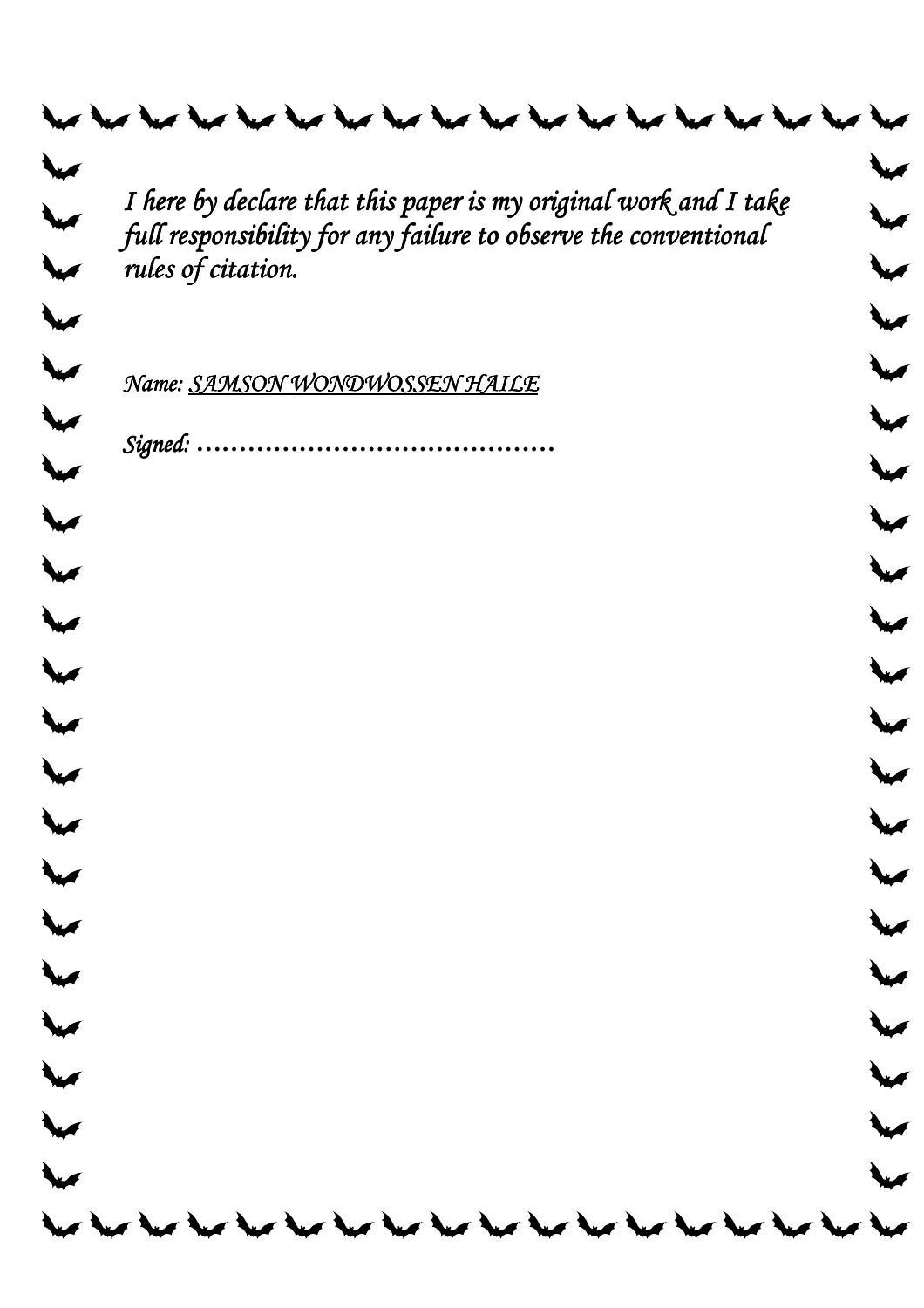# **Table Contents**

| CHAPTER ONE: General Introduction                                            | 4  |  |  |
|------------------------------------------------------------------------------|----|--|--|
| <b>1.1.</b> Definition of Private International Law                          | 4  |  |  |
| <b>1.2.</b> Comparison of the Name Given Conflict of Laws                    | 8  |  |  |
| <b>1.3.</b> Historical Development of Private International Law              | 12 |  |  |
| <b>1.4.</b> Perspective Development of Private International Law in Ethiopia | 17 |  |  |
| <b>1.5.</b> The Need and Function of Private International Law               | 20 |  |  |
| <b>1.6.</b> The Nature and Subject Matter of Private International Law       | 22 |  |  |
| <b>1.7.</b> Sources of Private International Law in the General              | 24 |  |  |
| <b>1.8.</b> Sources of Private International Law in Ethiopia                 | 27 |  |  |

# **CHARTER TWO: The Principle of Recognition and**

| <b>Execution of Foreign Judgment</b>                                   | 29 |
|------------------------------------------------------------------------|----|
| <b>2.1.</b> The Distinction between Recognition and Execution of       |    |
| Foreign_Judgment                                                       | 30 |
| <b>2.2.</b> Types of Judgment                                          | 33 |
| <b>2.2.1.</b> Ordinary Court Judgment                                  | 33 |
| <b>2.2.2.</b> Arbitral Court Judgment                                  | 34 |
| <b>2.3.</b> Justification (Rationale) to Recognize and Enforce Foreign |    |
| Judgment                                                               | 37 |
| <b>2.3.1.</b> Facilitating International Private Relations             | 37 |
| <b>2.3.2.</b> Comity (Reciprocity)                                     | 40 |
| <b>2.4.</b> Theories of Execution of Foreign Judgment                  |    |
| <b>2.4.1.</b> Basis of Execution                                       | 41 |
| 2.4.2. Principle                                                       | 41 |
| <b>2.4.3.</b> Comity (reciprocity) Theory                              | 41 |
| <b>2.4.4.</b> Obligation Theory                                        | 43 |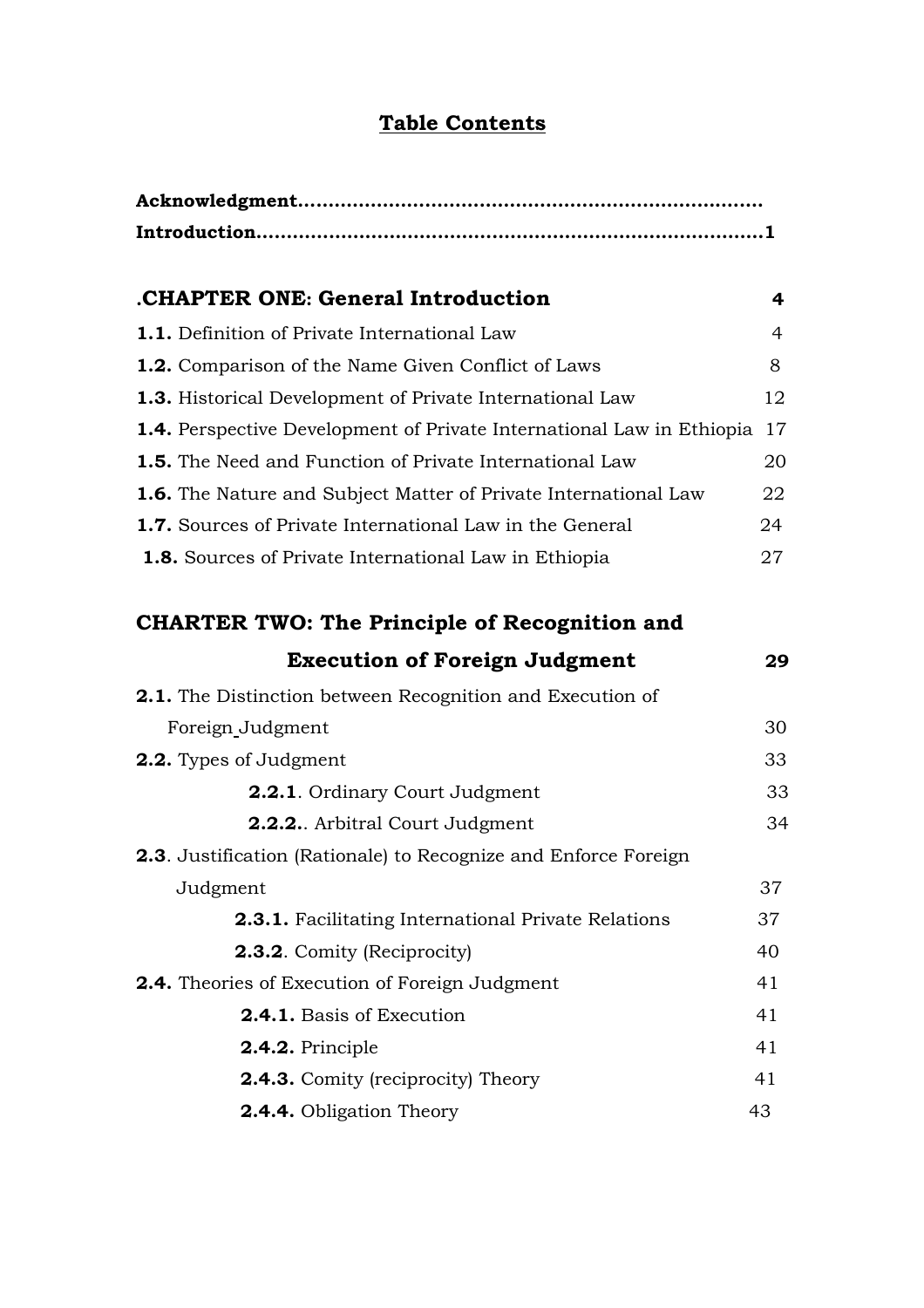| 2.5. Mode of Execution                                         | 44 |
|----------------------------------------------------------------|----|
| <b>2.6.</b> Principles of International Convention on the      |    |
| Subject                                                        | 47 |
| <b>2.6.1.</b> Principles of the Hague Convention               | 48 |
| <b>2.6.1.1.</b> The Basic Features and Rules of the Convention | 49 |
| <b>2.6.2.</b> Principles of the Brussels Convention            | 53 |
| <b>2.6.2.1.</b> The Basic Features and Rules of the Convention | 53 |
| <b>2.7.</b> Practices of Some Selected Countries on the        |    |
| Subject                                                        | 57 |
| <b>2.7.1.</b> Italy                                            | 57 |
| 2.7.2. Switzerland                                             | 61 |
| <b>CHAPTER THREE: Requirements to be fulfilled for</b>         |    |
| The Execution of Foreign Judgment in General                   | 64 |
| <b>3.1.</b> Procedural Requirements                            |    |
| <b>3.1.1.</b> Form and Application                             | 65 |
| 2.1.2. Iunication of Court to Account the                      |    |

| <b>3.1.2.</b> Jurisdiction of Court to Accept the     |    |
|-------------------------------------------------------|----|
| Application in Enforcement of Foreign Judgment        | 66 |
| <b>3.2.</b> Substantive Requirements                  |    |
| <b>3.2.1.</b> Reciprocity                             | 67 |
| <b>3.2.2.</b> Competence of the Court                 | 67 |
| <b>3.2.3.</b> Finality and Enforceability of the Case | 68 |
| <b>3.2.4.</b> Public Order and Morality               | 69 |
| <b>3.2.5.</b> Opportunity by the Judgment Debtor to   |    |
| Appear and Present his Defense                        | 70 |
| <b>3.3.</b> Additional Requirements                   |    |
| <b>3.3.1.</b> Judgment Opposed to Natural Justice     | 71 |
| <b>3.3.2.</b> Judgment Vitiated by Fraud              | 73 |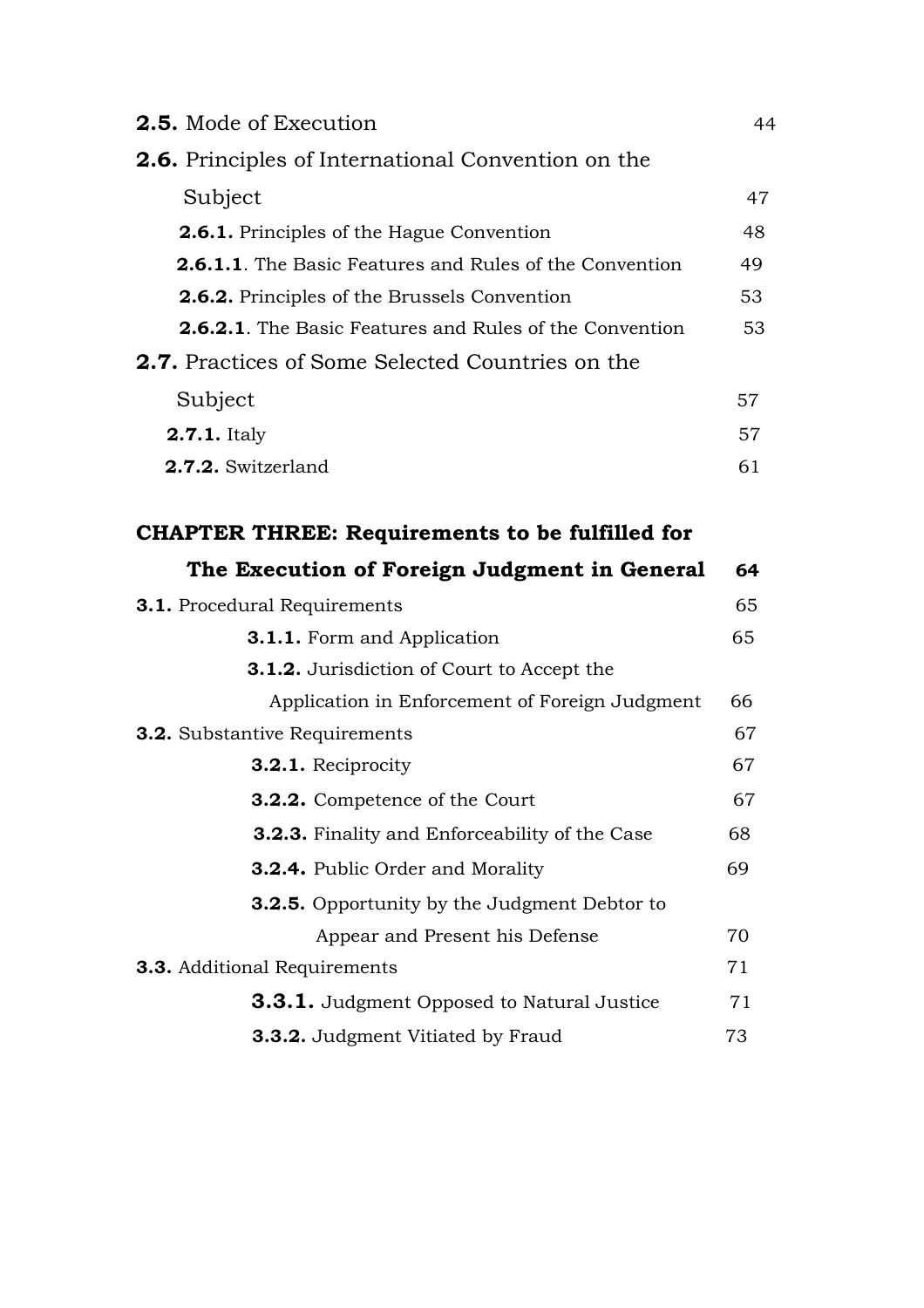| <b>CHAPTER FOUR: The Concept and Practice of Foreign</b>           |     |  |
|--------------------------------------------------------------------|-----|--|
| <u>Judgment in Ethiopia</u>                                        | 74  |  |
| <b>4.1.</b> The Practice of Execution of Foreign Judgment in       |     |  |
| Ethiopia                                                           | 75  |  |
| <b>4.2.</b> Conditions to be fulfilled for the Execution of        |     |  |
| Foreign Judgment in Ethiopia                                       | 77  |  |
| 4.2.1. Procedural Requirements                                     | 77  |  |
| 4.2.2. Substantive Requirements                                    | 78  |  |
| 4.2.2.1. Public Order and Morality                                 | 78  |  |
| <b>4.2.2.2.</b> A court duly established and constituted           | 81  |  |
| <b>4.2.2.3.</b> Finality and Enforceability of the Case            | 82  |  |
| 4.2.2.4. The Judgment Debtor's Right                               | 83  |  |
| 4.2.2.5. Reciprocity                                               | 83  |  |
| 4.2.2.6. Decision Making Process                                   | 85  |  |
| 4.3. Case Analyzing                                                | 87  |  |
| 4.4. The Concept of Execution and Enforcement of Foreign           |     |  |
| Judgment in Ethiopia                                               | 92  |  |
| <b>4.5.</b> The Rationale and Applicable Theory Envisaged by       |     |  |
| the Draft Proclamation of Private International Law                |     |  |
| (1996)                                                             | 94  |  |
| <b>4.6.</b> The Concept of Foreign Judgment in the Federal Context |     |  |
| of Ethiopia under the Draft Proclamation Rule of Private           |     |  |
| International Law                                                  | 96  |  |
| 4.7. Brief Description of Major Departures of the Draft Law        |     |  |
| from the Existing Law (Civil Procedure CodeArt.456-461)            | 98  |  |
| <b>4.8.</b> Conclusion and Recommendation                          | 100 |  |
| 4.8.1. Conclusion                                                  | 100 |  |
| 4.8.2. Recommendation                                              | 104 |  |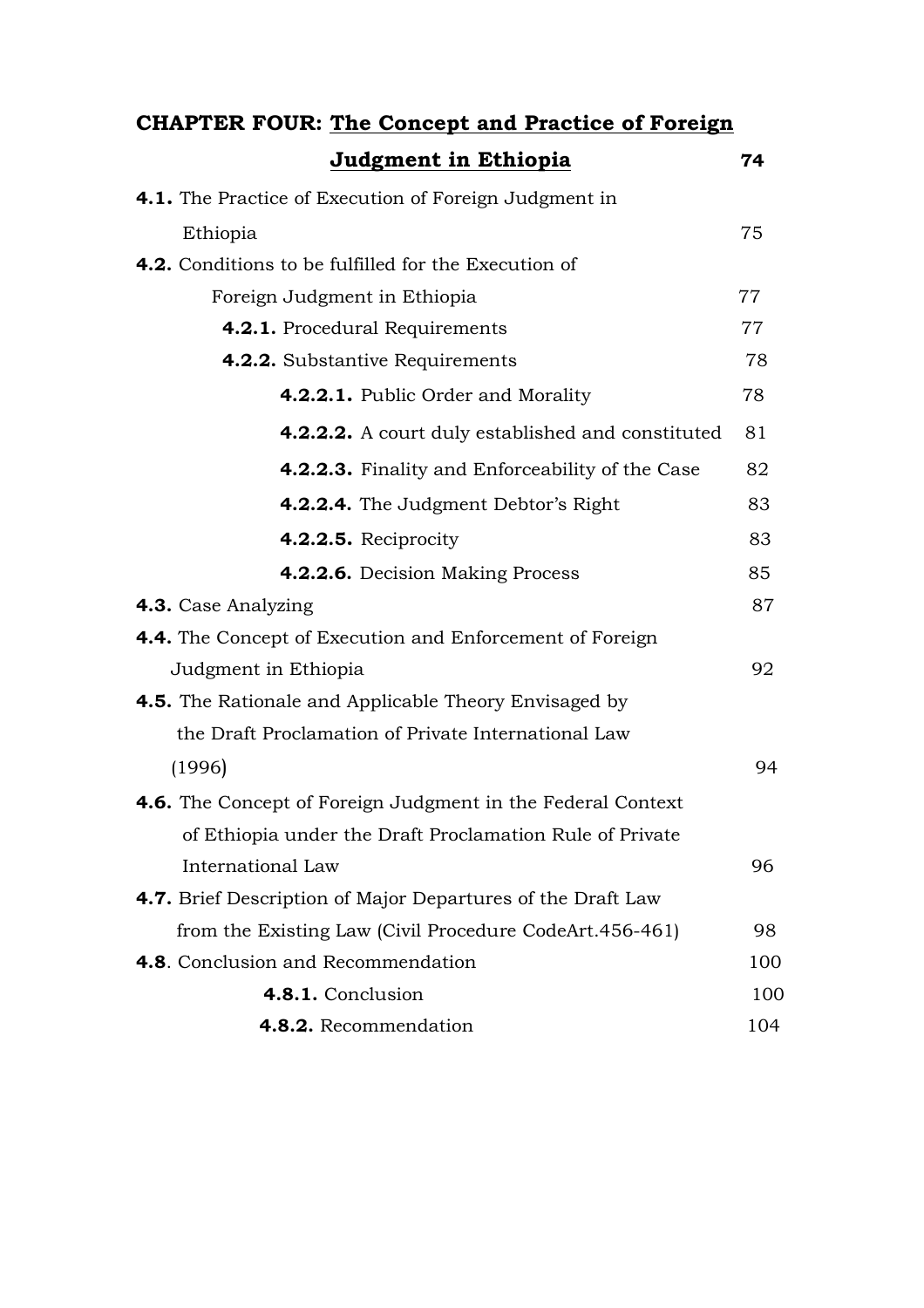# *Acknowledgment*

*First of all, I present my thanks to the Almighty God who has done every thing on time. Had not been his tangible cooperation added to it, this paper would not be accomplished.* 

*I am highly indebted to my adviser Dr. Girma Gizaw for his invaluable scholarly comments and advice.* 

*I also extend my heart felt gratitude to Ato Tariku Belay for his unreserved financial and moral assistance throught the accomplishment of my L.L.B. courses. And also, I am grateful too, all my family for their financial and moral support.* 

*I would like to extend my gratitude to all my friends for their constructive suggestion and to those who helped me in finding court cases and materials relevant to my research.* 

Last but not least, my gratitude goes to Firehiwot Tesfaye and Teyent *Ketema who has devoted their time and effort in typing this resear*ch.

> **"NOT GOOD WIH BUT GOD WISH" THUNKS to God…**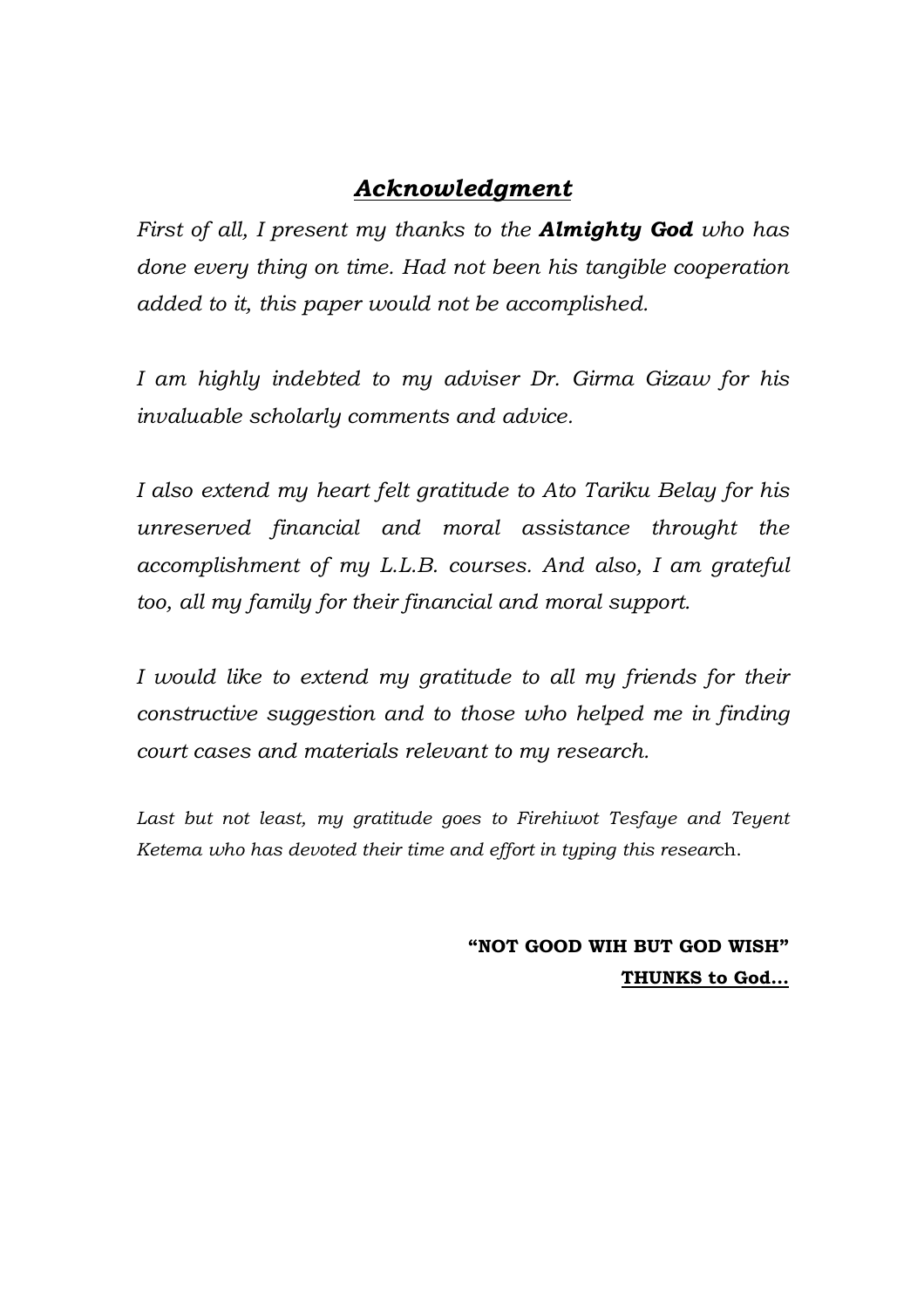# CASE ANNEX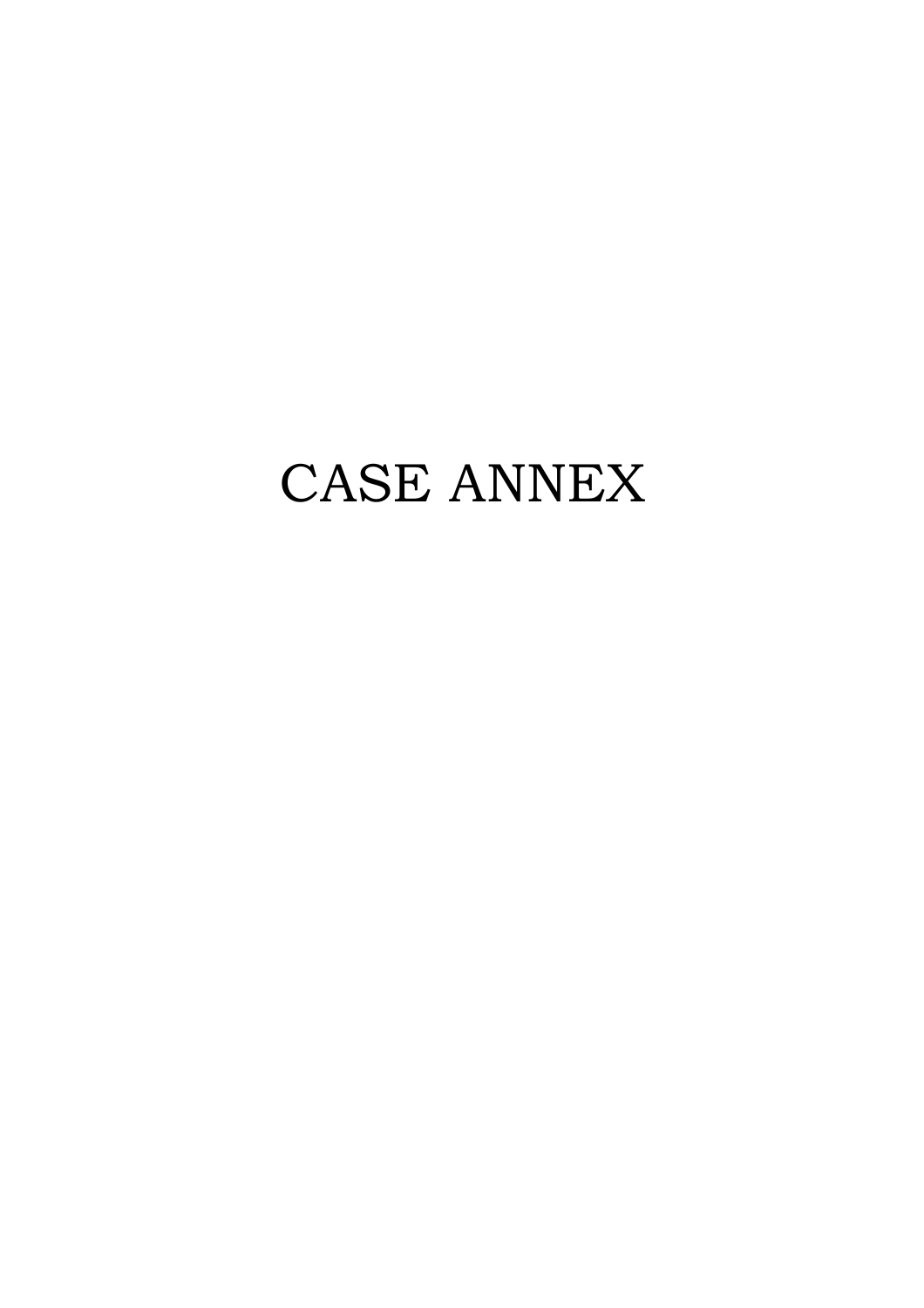## **Definition of Terms**

- **Comity**  The doctrine requiring courts of one state to recognize the laws and judgment of competent courts of another state, in order to secure the reciprocal execution by that foreign state of the laws and the judgments of the first state.
- **Foreign judgment –** refers a judgment, decrees, or order of the nature of a judgment, which has been pronounced or given by a foreign court.

**Execution –** Denotes that the granting of compulsory relief based on the judgment pronounced in a foreign judgment.

- **Recognition** is understood to imply foreign judgment as having resijudicata states and conclusions on the other hand it is an act of the forum that makes the foreign judgment on the parties to it just as domestic judgment.
- **Resjudicata –** it is a status given to a certain judgment which has already been litigated and it is not possible to bring a new suit on the same cause of action.
- **An Exequatur** is a form of preceding which means retrial of the foreign judgment.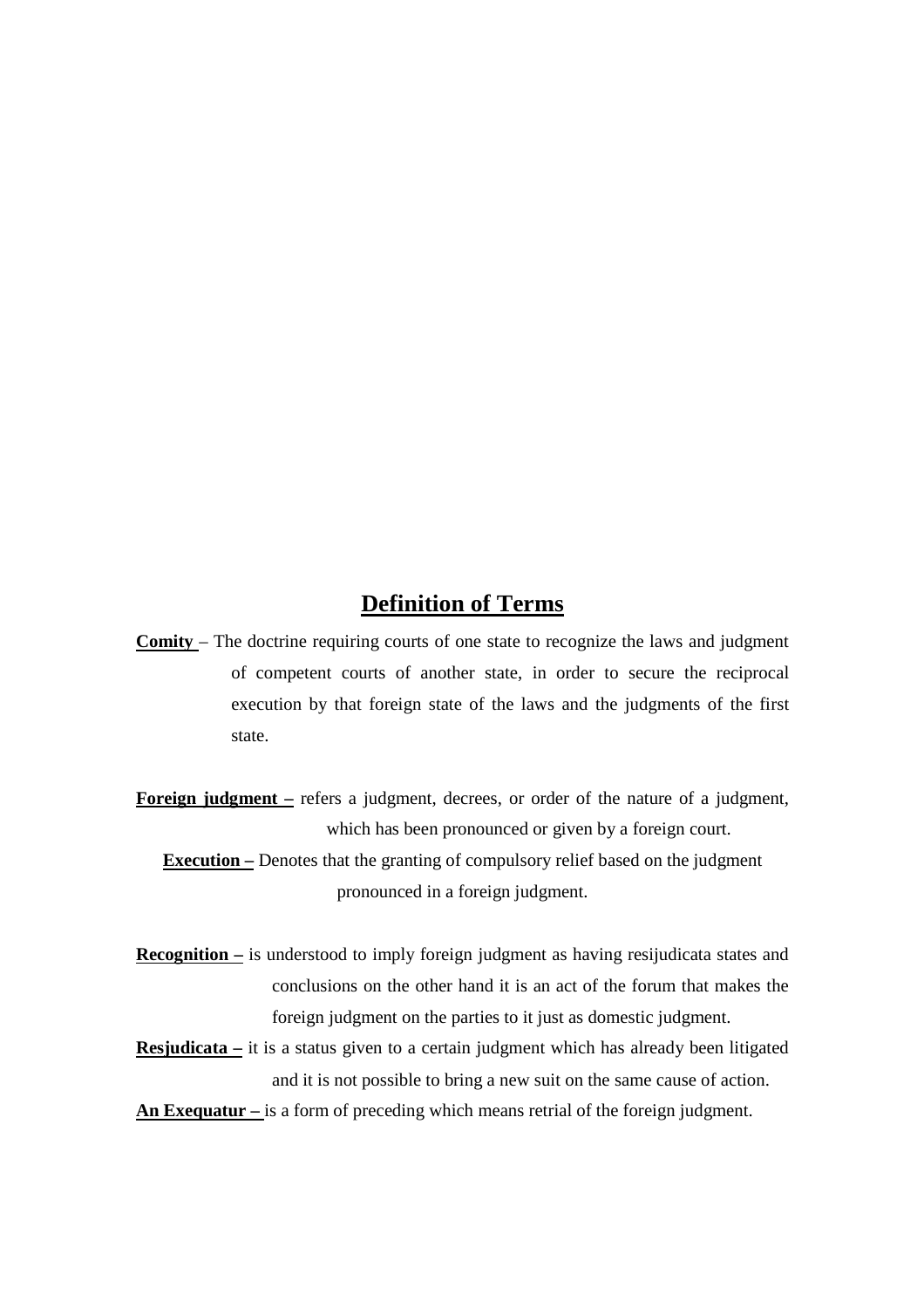- **Jurisdiction -** may refer the competence of the court which gendered the judgment to that effect or it may also refer to which level of court of a certain state has power to accept the application of execution of that judgment.
- **Choice of Jurisdiction-** in private international law, the principles and rules applied by courts in order to determine the proper court for instituting legal proceeding.
- **Choice of law –** in the Private International court, the principles and rules applied by courts in order to determine the law applicable in order to determine the law applicable to one or more of the legal issues to be decided.

**Ius cvile –** Municipal law the whole body of Roman law.

**Ius gentium –** the law of peoples.

### **BIBLOGRAPHY**

#### **TABLE OFBOOKS AND ARTICLES**

- Albert A Ehrenzweg and Eric Jaime**.** Private International Law, 1973 Atul M. Setalvald**,** Conflict of Laws, (1st edition) Lexisnexis Butter worth, New Delhi India, 2007.
- Arthur Massbahum**,** Jurisdiction and Foreign Judgment, Colombia Law Review, Vol. 4, 1948.
- Ali Assefa, Alternative Dispute Resolution Method Lecture Note**,** SMUC, (unpublished), 2007.
- Barbara Kulzer, Some Aspects of Enforceability of Foreign Judgments: A Comparative Summary, Buffalo Review, Vol.16, 1966.
- Clive M. Shcimithof**,** the Law and Practice of International Trade.

Dicey and Morris**,** Conflict of Laws, 8th edition, 1967.

Distance Education Module**,** Private International Law, SMUC,

(unpublished), Addis Ababa, 2007.

.

Donald P. Blake, Conflict of Laws: Effect of Foreign Judgment: Cornel Law Quarterly, Vol 12, 1926-27.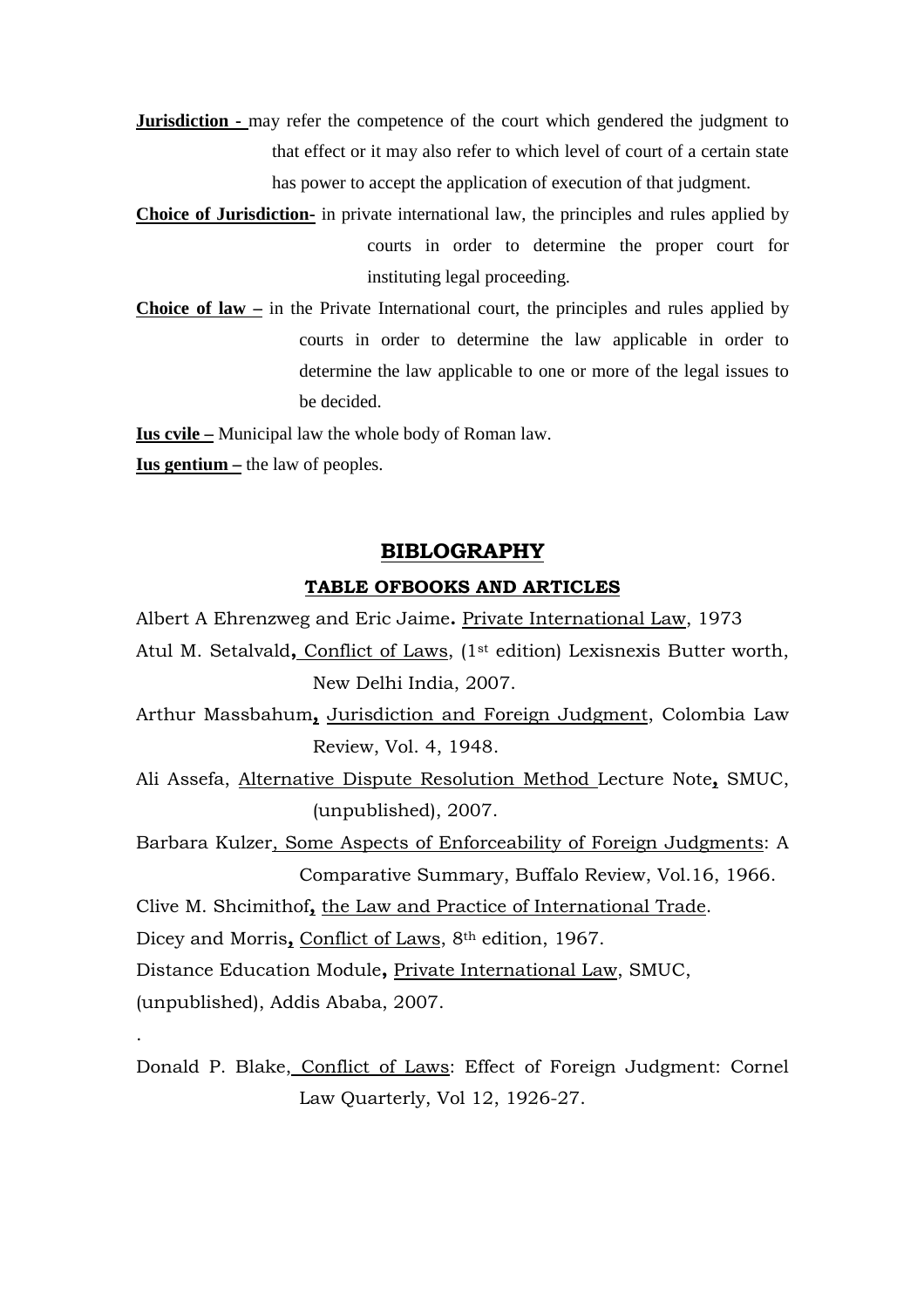Dr.Gizaw Girma**,** Conflict of Laws, Lecture Note, SMUC, (unpublished) 2007.

- Earnest G, Lorton**,** the Enforcement of the American Judgments Abroad, Yale Law Journal, Vol.29 1919-20.
- Eugene F. Scholes and Peter Hay**,** Conflict of Laws, St. Paul mint, West Publishing, 1984.

Fredrick Harrison**,** Jurisprudence and Conflict of Laws, 1919.

H. Graveson**,** the Conflict of Laws, 6th edition 1969.

- H.J Sjijders et al**,** Access to Civil Procedure Abroad, C. N. Beck kuwer Sakkourlas Stamfi Sweet and Maxwell, 1996.
- G.C. Cheshire**,** Private International Law, 6th edition 1963

Idris Ibrahim, the Applicability of Foreign Civil Laws in Ethiopian,

.Journal of Ethiopian Law, Vol.13

- Idris Ibrahim,the Execution of Foreign Judgments in Ethiopia Vol.19,Dece.1999
- Idris Ibrahim**,** Materials to the Study of Private International Law in
- Ethiopia, Faculty of Law Addis Ababa University, 1998.
- Ian Brown Lie**,** Principles of Public International Law, (2nd Edition), 1973.
- Istvan Szazy**,** the Conflict of Laws in the Western Socialist Developing Countries, 1974.
- Istvan Szazy**,** Private International Law in the Europeans Democracies, 1964.
- J.D Mclean Morris**:** Conflict of Laws, (4th Edition), Universal Law Publishing pvt LTD, New Delhi, 2007.
- J.G Collier, Conflict of Laws, (2nd Edition) Cambridge University, 1994.
- J. H.C. Morris, the Conflict of Laws, (8th.Edition) 1973.
- Mar thin Wolf**,** Private International Law, (2nd Edition), 1950.
- N. Bentwich, Private International Law in Ethiopia**,** International Law Quarterly Vol. 4,1951.

Niamh Maloney**,** Conflict of Laws, (7th Edition); LLM (Harvard) Attorney, 1996/ 97.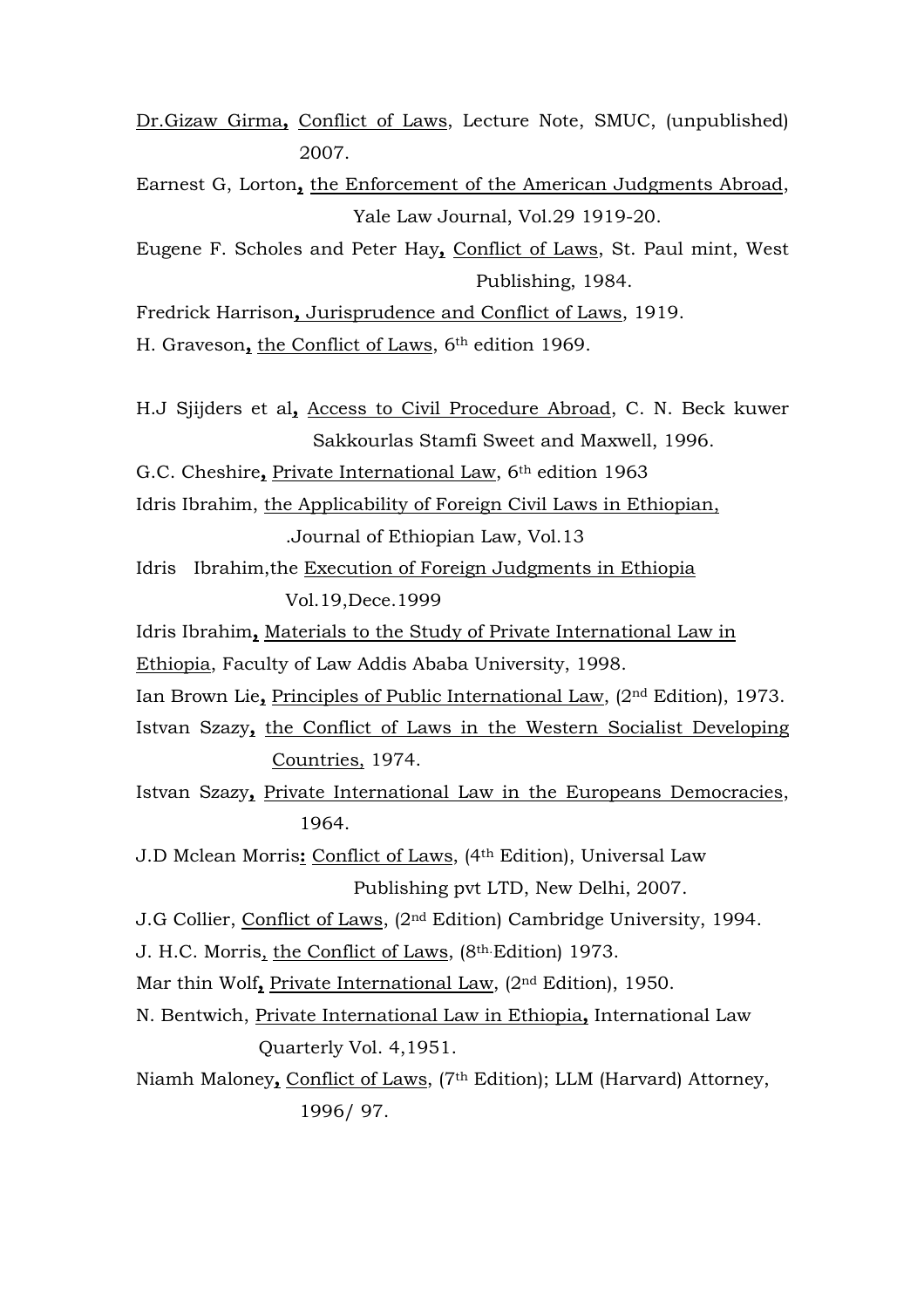North Peter and Cheshire**,** Private International Law, (13th Edition) Butterworth, 1999. Paras and Peeyushi Diwan, Private International Law, (4<sup>th</sup> Revised and Up dated Edition) New Delhi, 1998. Philmore**,** Commentary on Private International Law or Comity, (3rd Edition). Peter Stone, Conflict of Laws, USA, New York, 1995. Rebel, the Conflict of Laws: a Comparative (2nd Edition) 1958. Robert. Allen**.** Sedler, Conflict of Laws in Ethiopia, Faculty of Law, Addis Ababa University, 1965. Robert Allen Sedler**,** Ethiopian Civil Procedure, Faculty of Law Addis Ababa University, 1968. Robert N. Hornick**,** the Recognition and Enforcement of Foreign Judgment In Indonesia, Harvard Law Journal Vol 18, 1997. Ruth Bader Ginsberg, Recognition and Enforcement of Foreign civil judgments: Summary view of the Situation in USA, International Lawyer, Vol.4 June, 1970. Salmond, Jurisprudence**,** (7th edition), 1924 S.K. Verma**,** Introduction to Public International Law, 1928. The American Statement of Conflict of Laws, 1934. The Public Policy Concept in the Conflict of Laws**,** Colombia Law Review, Vol 33, 1933. Walter S. Johnson, Conflict of Laws**,** 2nd (Edition) Montréal 1962. Westlake, Private International Law, (7<sup>th</sup> Edition) 1925.

## **Table of Case**

**Commercial Bank of Ethiopia** V **Demere Gobena** and **Senait Assefa**, Civil Case, (Federal Supreme court) File No. **15908/97** (unpublished)

# **Table of Laws**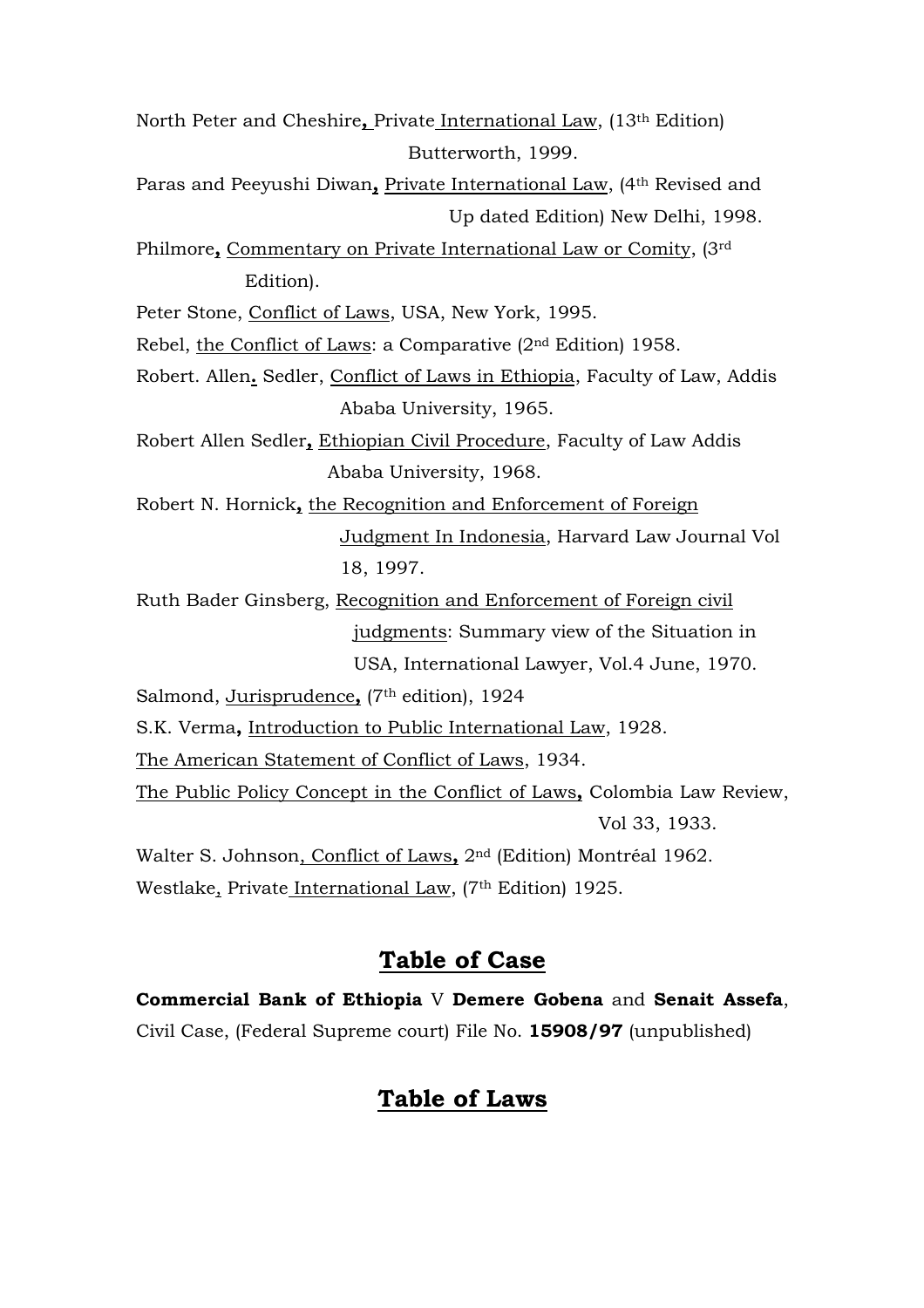- The Civil Code of Ethiopia, Proclamation No. 165/1960 Federal Neg.Gaz.year 19, No.2, Addis Ababa, 5 may, 1960.
- The Constitution of the Federal Democratic Republic of Ethiopia, Federal Neg.Gaz. Year 1 Na1 Addis Ababa, 21st August, 1995.
- The Civil Procedure Code, Decree No 52, Federal Neg.Gaz, year 25,No 3, Addis Ababa, 8 October 1965.
- The Federal Courts Establishment, Proclamation, No 25 Federal No. Gaz, year 2, No 13, 1996.
- The Federal Rules of Private International Law Proclamation No ------ Federal, Neg. Gaz; Addis Ababa 20 ----
- The Hague Convention on Recognition and Enforcement of Judgments in Civil and Commercial Matters, 1971
- The Law Reforming the Italian System of Private International Law, May 31, 1995.
- The Nationality Law Proclamation No, 378 Federal, Neg Gaz. Addis Ababa, 2003.
- The New York Convention on the Recognition and Enforcement of Foreign Arbitral Awards, 1958.
- The Revised Family Code, Proclamation No 1 Federal Neg. Gaz. Year 6, Addis Ababa 4 July 200.
- The Swiss Federal Code on Private International Law, December 1987.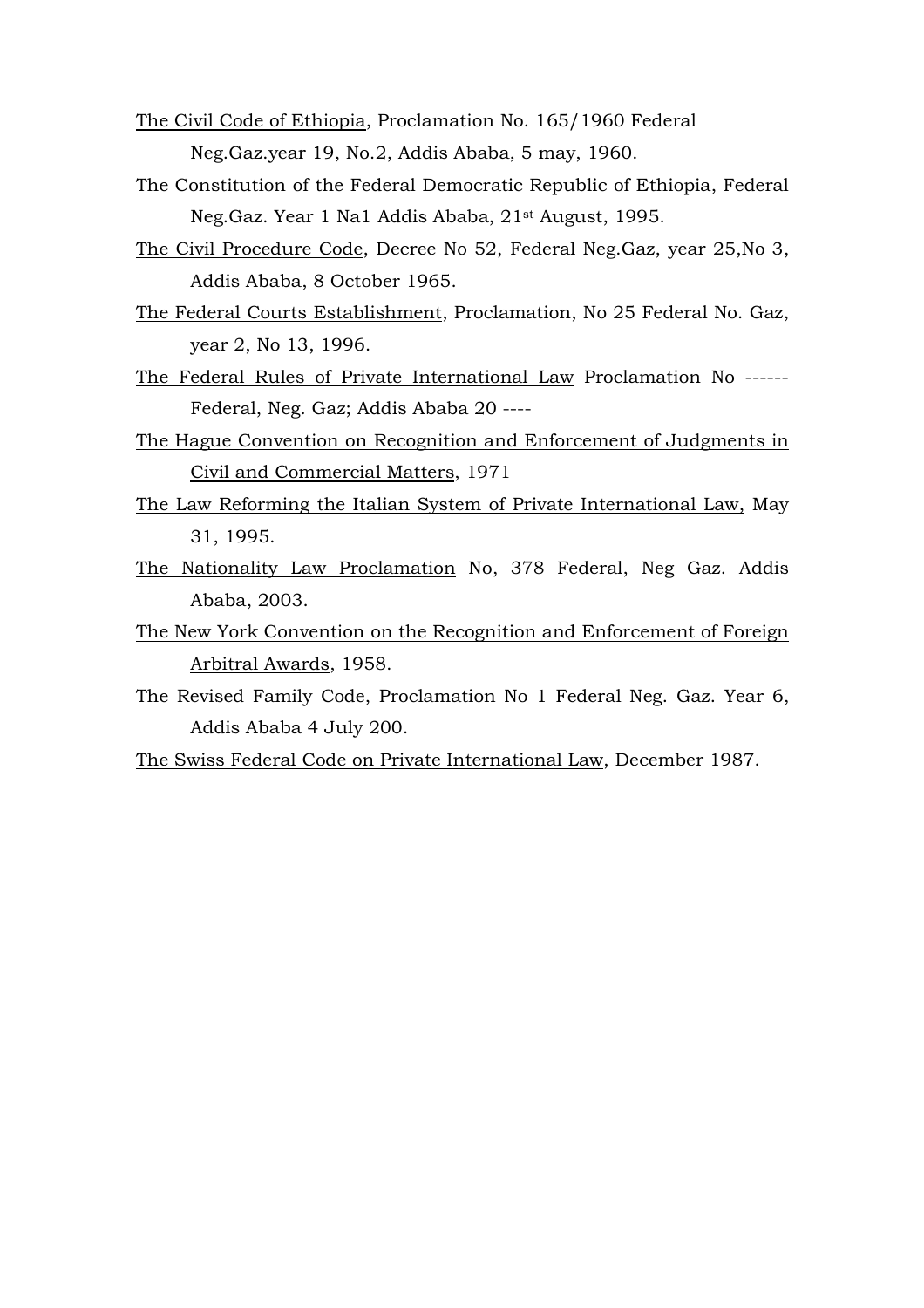#### **Introduction**

Rules of Private International Law is one of the signals that display states mutual relationship with each other and to the international community at large in the current speedy movement to globalization where by our planet has been in constantly reduced in to a single village; individuals are frequently mobilizing from one state to the other state is undoubtedly unavoidable.

As they are inconstant and continuous interactions through marriage trade and other activities of daily life in a foreign state, where in the courses of their relationships disputes are invariably bound to arise.

In desire to address those conflicting legal disputes arising, states have adopted Private International Law or Conflict of Law rules; because it helps these states to get answers concerning the determination of the court having jurisdiction over a case involving foreign element, to which appropriate governing law is applicable and under which a foreign judgment could be recognized and or executed.

As Ethiopia is a country with no rules of Private International Law, courts may not know or find to know what special procedures to follow in deciding matters in which foreign elements are involved.

As a member of international community and as a Federal state, though too late, it was a correct decision for the current Ethiopian government to issue the Draft Proclamation of Private International Law. But it is considered only as an attempt unless it is provided in an applicable form of law.

The Execution of foreign judgments, the title which this paper is purported to address, is an important aspect or one of the ingredients of Private International Law. Again in order to assist their courts resolve problems associated with the execution of foreign judgments rendered by other states, quite several states have adopted legislation which include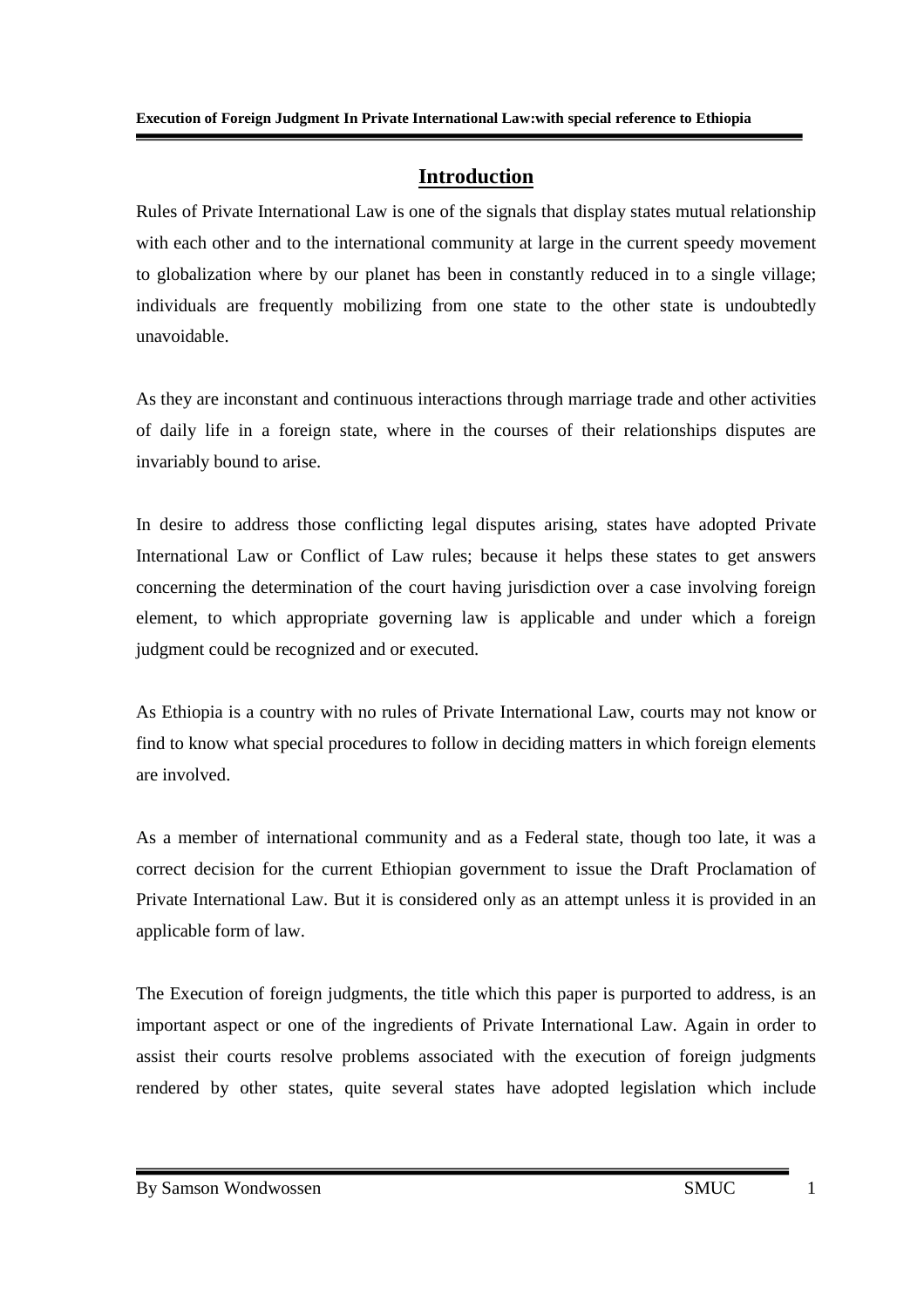provisions on the execution of foreign judgments. Many states have also entered in to a treaty or convention bilateral or multilateral.

As it is known that, up to now, Ethiopia has neither concluded a treaty nor entered in to a convention on the basis of which its courts would recognize and enforce foreign judgments. The provisions which guide its courts are those incorporated in the Civil Procedure Code (art 456-461) under the section of the "**Execution of Foreign Judgments and Arbitral Awards"** Nevertheless, apart from the fact, these provisions are difficult to understand, that they are very broadly formulated and they cannot accommodate as many legal situations as either countries do.

This research paper will mainly concentrated on the execution of foreign judgments. In doing so, the paper includes five chapters.

Chapter one is devoted to introduce the definition, historical development, nature and subject matter of Private International Law. This chapter will also discuss the need, function, and sources of Private International Law in general and in Ethiopia.

Chapter two discusses; the principle of recognition and execution of foreign judgment. For this purpose, the chapter deals with the distinction between recognition and execution, types of judgments, and the justification to recognize and enforce foreign judgments. It is also the concern of this chapter, to discuss the theories of execution of foreign judgment, principles of International Convention and practices of some selected countries on the subject. In doing so, the writer has come across discussing the two notable documents of the Brussels and Hague conventions with their basic features and rules on Jurisdiction and Enforcement of Judgments enacted in 1968 and 1971 respectively .In the practice of the states, the Italian and Swiss are available to this paper.

Chapter three is trying to examine the requirements to be fulfilled for the execution of foreign judgments in general.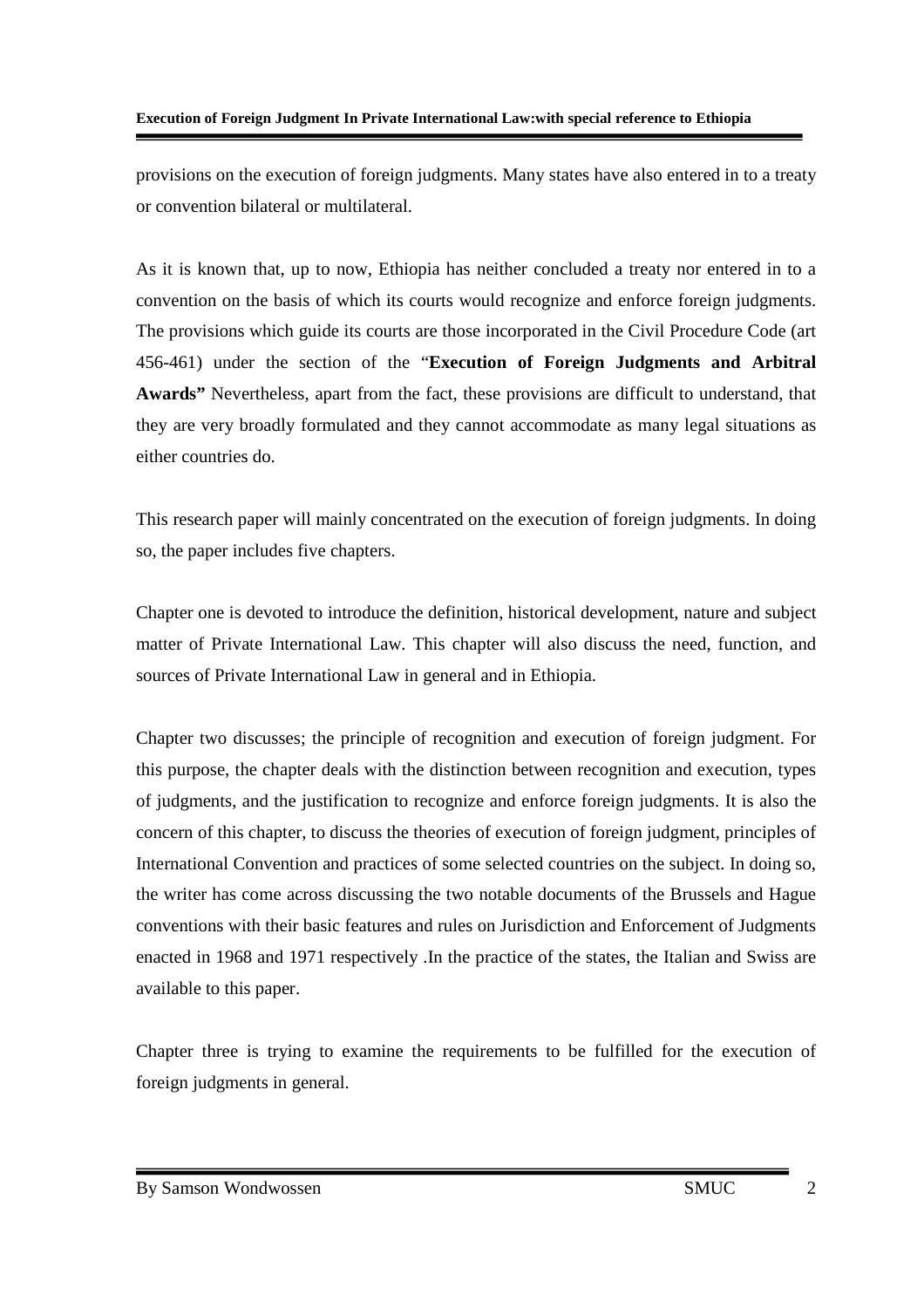#### **Execution of Foreign Judgment In Private International Law:with special reference to Ethiopia**

The last chapter is concerned about the main concern of the thesis. It is designed to examine, the concept and practice of foreign judgments in Ethiopia. In further detail, it gives emphasis to the conditions to be fulfilled for execution of foreign judgments in Ethiopia.

In order to look into the efficacy of the code provisions, an attempt has made to analyze a case in this chapter.

And also the last chapter comprises, the concept of Execution and Enforcement of Foreign Judgments, the rationale and applicable theory envisaged by the draft proclamation, the concept of foreign judgment in the Federal context of Ethiopia under the draft rule of Private International law and brief description of major departures of the draft law from the existing law of (Civil Procedure. Code. Art .456-461).

Finally conclusion and recommendation are part of it.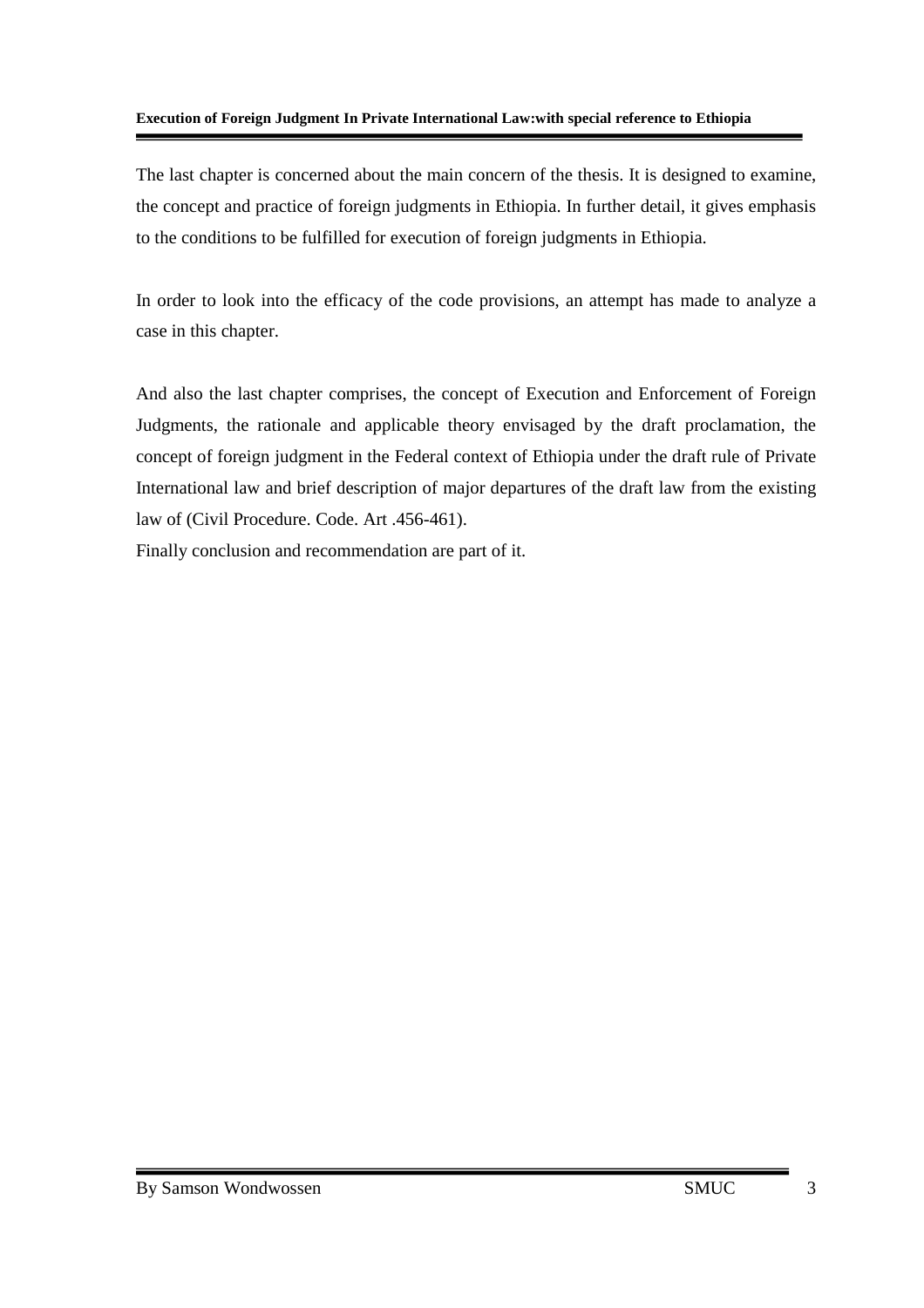# **CHAPTER ONE General Introduction**

Private International Law is the law that provides rules, which regard cases involving foreign relations i.e. relations that are private in nature, but involving some foreign elements that cross the boundary of the particular state.

Wherever legal case involving foreign element comes to a court of a state, it is Private International Law that serves the purpose of determining as which state's court is competent to hear and decide the case and which state's law must be applicable to it. In this sense, Conflict of Laws presupposes the existence of two or more competing national laws.

If there were no difference in the laws of state of the world, there would have not been conflicting laws at all.

Private International Law emerged as a distinct branch of law from the need of states to guide their courts in the dispensation of justice in civil cases in which foreign elements are involved.

The foreign element may arise from a connection of a person involved (such as the foreign domicile, habitual or other residence, or nationality of an individual, or the foreign location the place of incorporation, the head quarters or a branch of a company), or of acts or events involved for example, that the contract involved was concluded or performed abroad, or contained a clause choosing a foreign law or court; or that the accident giving rises to a tort claim occurred abroad; or of property involved such as the foreign location of land whose title is at issue. Private law problems arising from factual situations which are connected with more than one country have common place in the modern world. Individuals or families move from one country to another for a variety of purposes (for example, economic, social, familial, educational, or touristic), and for a Variety of contemplated or actual durations companies based in one country establish branches or subsidiaries in other countries. Much international commerce is carried out by way of dealings between parties based in different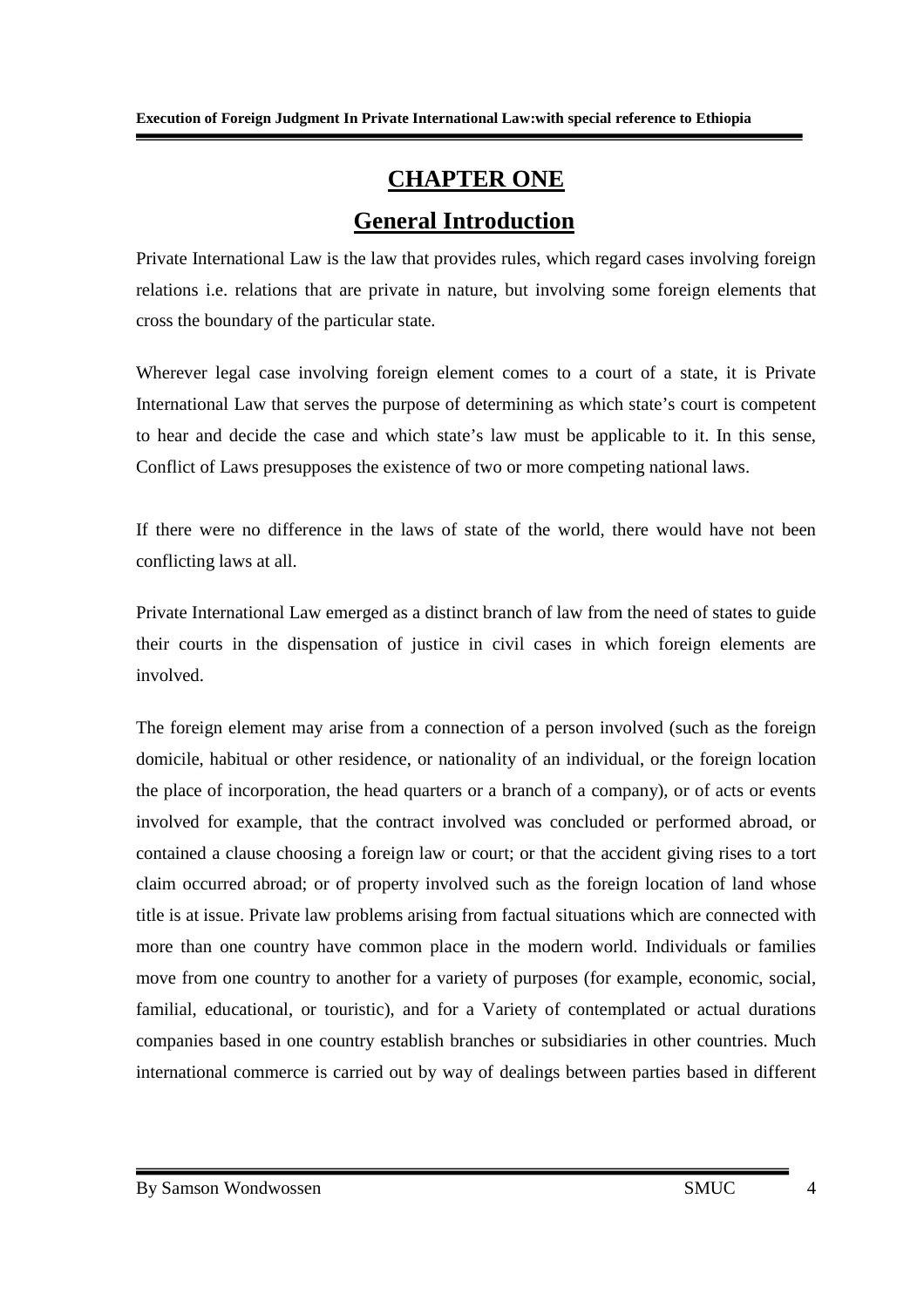countries, and investments are often made by individuals or companies in assets located in a country other than that in which the investor is based.

With a view to achieving to some extent a satisfactory resolution to the Private International Law problems to which such multi- country factual situation give rise, develop legal systems have adopted special rules known as Conflict of Rules, and this rules form the legal area known as "conflict of laws" or "Private International Law".

In the modern world every country having a developed legal system has also its own set of conflict rules, which form part of its private law. This conflict rules are differ from one country to another in the same way as other rules of private law, and have no greater connection with public international law than have any other rules of a country's private law.

As in fact in every other world nations, there are series of social, economic and political factors bringing Ethiopia in to contact with foreign countries and peoples. The conflicting situations resulting from these contacts undoubtedly demand the employment of Private International Law to resolve the conflicts. However, Ethiopia has yet not adopted its own law, nor has it become a party to any convention or treaty dealing with the issues of Private International Law.

The sphere of Private International Law may comprise three kinds of problems dealt with conflict rules that relate respectively to direct judicial jurisdiction; choice of law; and the **Recognition and Enforcement of Foreign Judgments**.

Rules on direct judicial jurisdiction, define the circumstances in which the courts of the forum country are competent, and should be willing, to entertain proceedings in respect of dispute which have some connection with another country.

Rules on choice of law select from the connected countries the one whose law is to supply the substantive rules which have to be applied by the forum determining the merits of the dispute.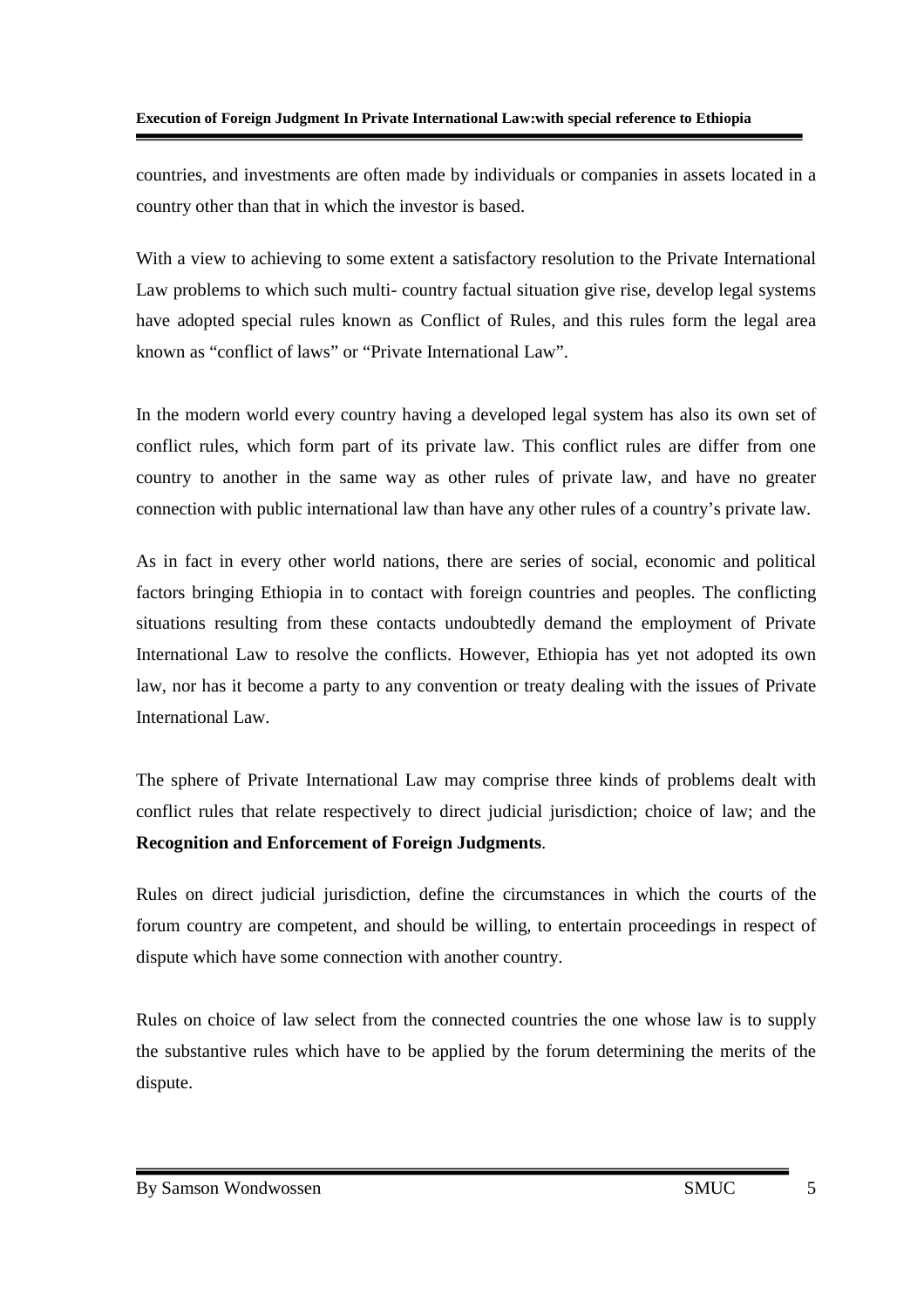Rules on the recognition and enforcement of foreign judgments define the circumstances in which a judgment of a foreign court is to be given some, and if so what, effect in the forum country.

 Among those ingredients of Private International Law, the rules in the sphere of the **Recognition and Enforcement of Foreign Judgments**, is one of the controversial areas in conflict of laws.

Ethiopia, has as yet neither become a party to any treaty nor convention regarding Recognition and Execution of Foreign Judgments. Except a few rules are provided in its Civil Procedure Code of 1965. However, the provisions are concerned with the Execution of Foreign Judgments and comparison of these provisions with similar provisions in other countries, manifests that they are not detailed enough to accommodate relevant provisions capable to resolve problems involving foreign element. Other problems and definitions will be discussed in the subsequent chapters.

The paper has four subsequent chapters. In its chapter one, the writer has concentrated on the definition of Private International Law, historical development in general, historical development in Ethiopia, the need and function of Private International Law, sources of Private International Law in general and in Ethiopia.

## **1.1. Definition of Private International Law**

With in the scope of the study, the writer is concerned with different definitions that are given by different legal scholars. Some of which are provided here under.

In the words of Cheshire: **"Private International Law then , is that part of law which comes in to play when the issue before the court affect some facts, events or transaction that is so closely connected with a foreign system of law as to necessitate recourse to**  that system<sup>". 1</sup> In such circumstance application of a foreign law may be necessary to prevent in justice.

 $\overline{\phantom{a}}$  Cheshire, Private International Law (8<sup>th</sup> . ed)p.5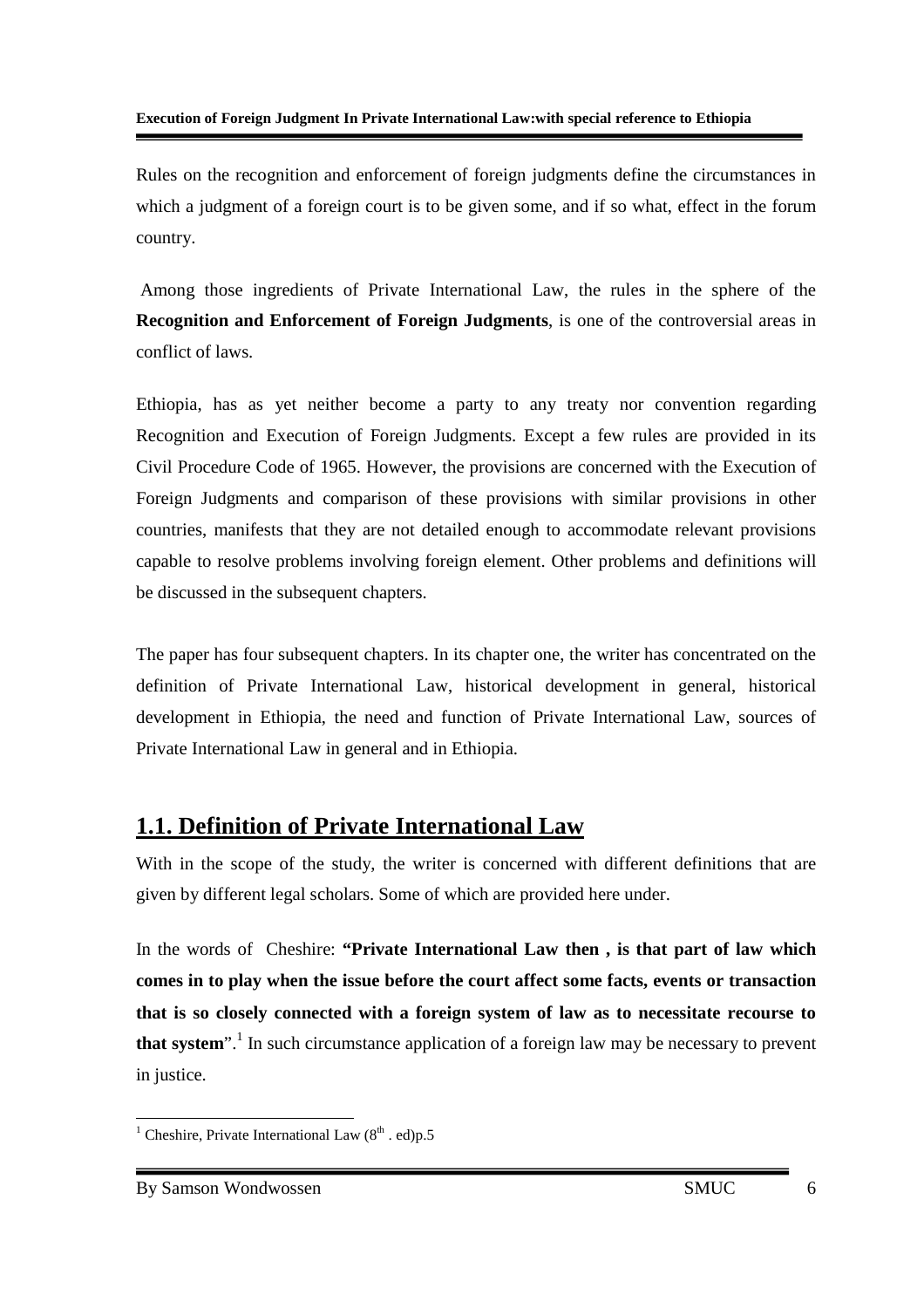In the words of Johnson**: "Private International Law is the body of rules applied by a country justifying and controlling the occasional application by the courts of foreign law instead of its own".<sup>2</sup>**

Graveson on his part defined **"Private International Law, or Conflict of Laws as branch of law which deals with cases in which some relevant facts has geographical connection with a foreign country and may, on that ground raise a question as to the application of ones own or the appropriate foreign law to determination of the issue, or as to the exercise of jurisdiction by ones own or foreign courts"**. 3

According to Westlake: "**Private International Law is that department of private jurisprudence which determines before the courts of what nation each suit should be brought and the law of what nation it should be decided**."<sup>4</sup> From all and other definitions given to conflict of laws by different scholars, it is possible to get some general truth, only five of which are given in relation to the subject. Firstly it is a branch of law that comes in to view only when the case before the courts involves one or more foreign elements. Secondly, it is applicable only when the case is of private nature like marriage, divorce, succession, tort, contract, property, agency business organization, labor and the like.

Thirdly, it guides the court to determine as to whether or not it has jurisdiction to hear and decide the case, and as to whether or not it is obliged to apply the law of another state. Fourthly, conflict of laws is also the branch of law that aids the court to determined whether it should give recognition and enforce the judgment and awards given by tribunal of another state Finally, each state has its own rules of conflict of laws.

<sup>&</sup>lt;sup>2</sup> Johnson, Conflict of Laws,  $(2<sup>nd</sup> \cdot ed)$  1962, p. 1<br><sup>3</sup> Graveson, the Conflict of Laws,  $(6<sup>th</sup> ed)$  1969, p. 3

<sup>&</sup>lt;sup>4</sup> West lake, Private International Law,  $(7<sup>th</sup>$  ed.  $)$  1925, p. 5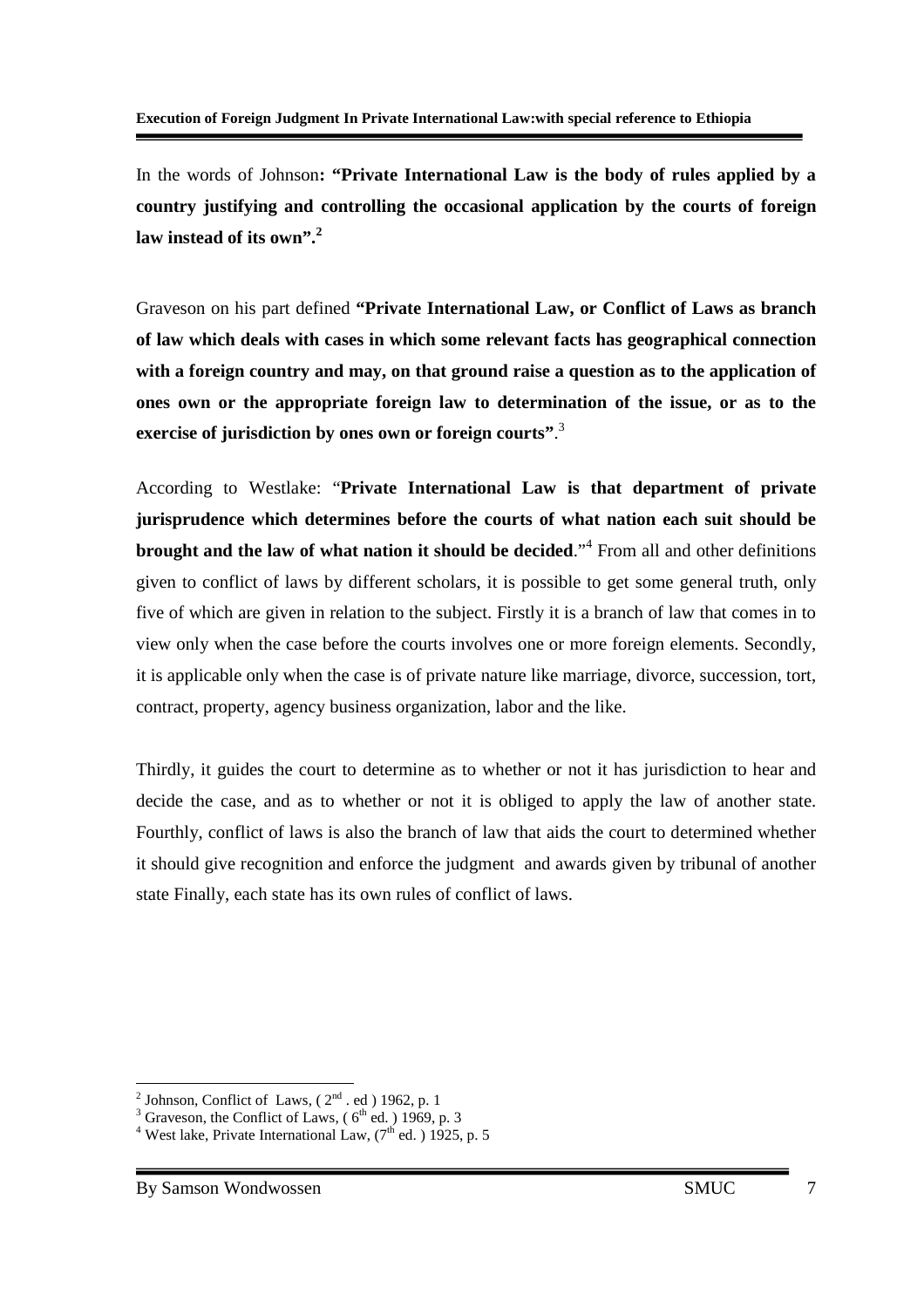# **1.2. Comparison of the Name Given Conflict of Laws or Private International Law**

There is no agreement as to what this branch of the law should be named. The Private International Law and conflict of laws are the two names by which this subject is widely named $<sup>5</sup>$ </sup>

The name first used by distinguished scholars such as Story in 1834 in the United States and Westlake in England was Private International Law.<sup>6</sup>

Westlake supports this nomenclature by saying that "**the subject. Matter of this branch of laws falls within the purview of international law as the court are required to choose one of the several foreign laws, and jurisdiction of one of the several foreign courts**."<sup>7</sup> Later, in the United States the name adopted was "conflict of laws; and this is commonly used there and is also preferred in some of the leading text books on the subject in common law countries.<sup>8</sup> The term primarily used in the United States, Canada and more recently in England, at list since the writings of Westlake, refer to "Private International Law".<sup>9</sup> Fault can be found with both names.<sup>10</sup> Regarding the nomenclature of Private International Laws, some scholars such as Paras Diwan and Cheshire argued **that "it is likely to create confusion with public international law.** 

**But there are obvious differences between the two**." The later primarily governs the relation between sovereign states and it may perhaps be regarded as the common law of mankind in an early state of mankind; the former is designed to regulate disputes of private nature notwithstanding that one of the parties may be sovereign.<sup>11</sup> Public International Law is mostly concerned with nations and not individual, while the Private International Law is concerned with the disputes between the individual and state.<sup>12</sup>

<sup>-</sup> $<sup>5</sup>$  Atul.M.Setalvad, Conflict of Laws (1<sup>st</sup> ed.) 2007, p. 6</sup>

 $6$  Ibid, p. 6

<sup>7</sup> Supra note 4, p.

<sup>8</sup> Supra note 5 p.

<sup>9</sup> Peter Hay, Conflict of Laws  $(2^{nd}$  ed.) p.1

 $10$  Supra note 5

 $11$  Supra note 1p.13

<sup>&</sup>lt;sup>12</sup> Paras Diwan, Private International Law  $(4<sup>th</sup>$  revised and updated ed.)1998,p.47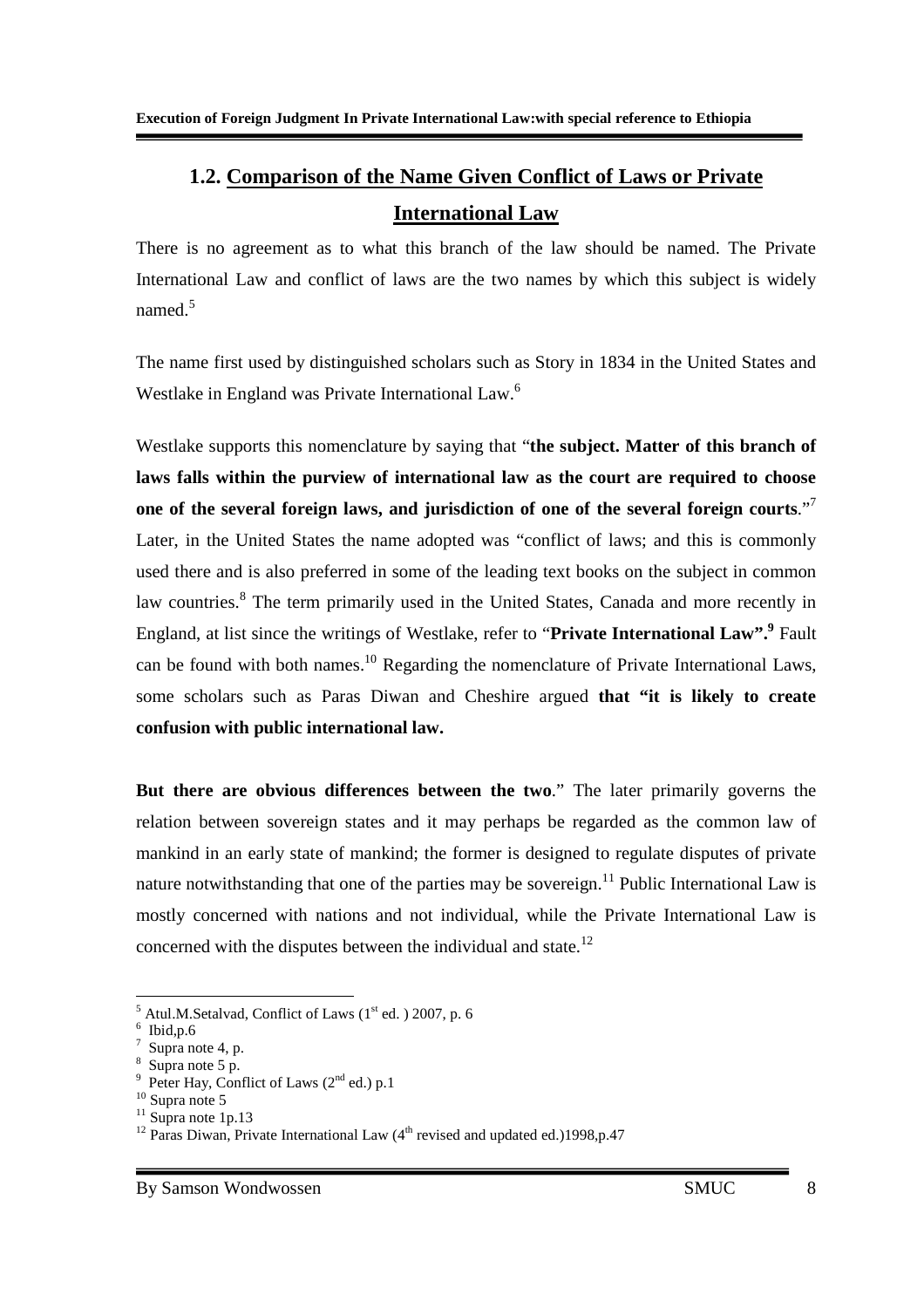The rule of Public International Law is uniform for all states, while each state had its own Private International Law.<sup>13</sup> All the criticisms, as far as they go, are correct on their own premises.

It can not be said that there is no link between Private international law and Public international law.<sup>14</sup> Some principles of law, such as requirement of natural justice are common to both; some rules of Private International Law, as for example the traditional common law doctrine of the "proper law" of contract, have been adopted by a court in the settlement of a dispute between sovereign states; equally; some rules of Public International Law are applied by a municipal court when hearing a case containing a foreign elements.<sup>15</sup>

 Regarding the other nomenclature of Conflict of Laws again Paras Diwan and Cheshire argued that this branch of law is also defective from many aspects. This name includes within its ambit the rule of choice of law, but it leaves out the rule of jurisdiction.<sup>16</sup> So far as the name indicates that there can be conflict between international law of two countries, this name may be unobjectionable.<sup>17</sup> Cheshire says that on balance this is innocuous if it is taken as referring to a difference between the internal laws of two countries on the same matter.<sup>18</sup> When for instance a question arises whether the assignment in France of a debt due from a person resident in England ought to be governed by English or by French internal law, it may be said that these two legal systems are in conflict which each other in the sense that they can each put forward claims to govern the validity of the assignment.<sup>19</sup> But the title is misleading if it is used to suggest that two systems of law are struggling to govern a case.<sup>20</sup>

The serious objection against this name is that in fact there is no conflict of laws; the very purpose of this branch of law is to avoid conflict.<sup>21</sup> Morris very aptly says that so far as the question of Conflict of Laws arises it may be in the mind of the judge adjudicating a case

-

 $17$  Ibid

 $13$  Ibid,

 $14$  Ibid, P.48

 $15$  Supra note 1 p. 13

 $16$  Supra note 12 p.48

<sup>&</sup>lt;sup>18</sup> Supra note 15

 $19$  Ibid, p.13 – 14

 $^{20}$  Ibid, p.14

 $^{21}$  Ibid, p. 15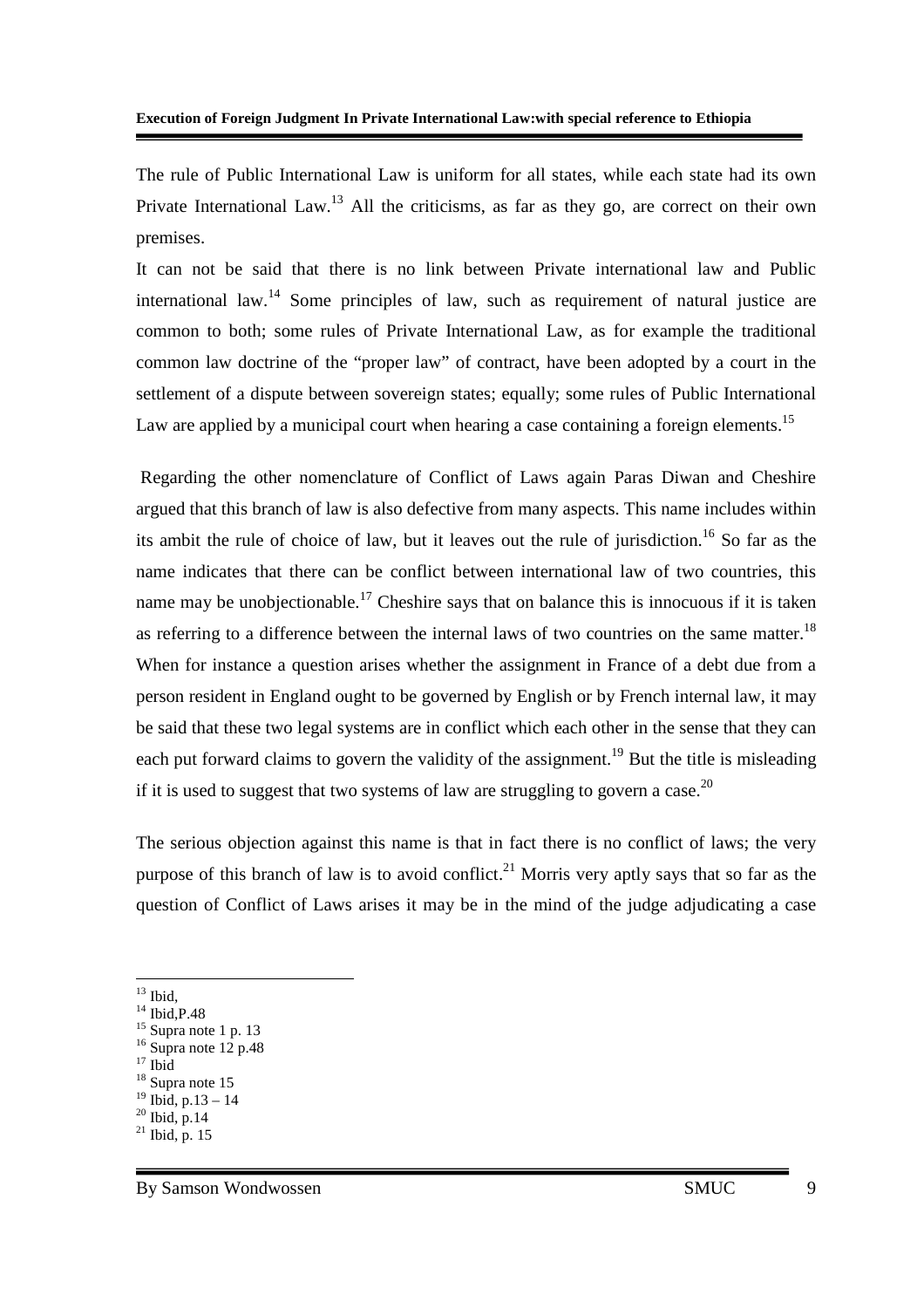having foreign element, but it indicates that there is a conflict between the internal laws of two countries; each trying to have domination over the suit, then the name is misleading.<sup>22</sup>

As has been seen, the function of Private International Law is to indicate the applicable foreign law, with a view to do justice in the case.  $2<sup>3</sup>$ 

 There are several other names that have been suggested for this branch of law. Some of them are**: International Private Law,<sup>24</sup> Inter Municipal Law,<sup>25</sup> Comity, <sup>26</sup>and Extra territorial Recognition of rights,<sup>27</sup> Law of Multi state of transnational problems**. 28 Szaszy suggests that it could be named as "Civil, Family and Labor Law; but he himself rightly says that "this would be not only unfamiliar, but rather clumsy and too long; moreover, this would not be quite accurate either, because Private International Law comprises also the rules governing legal relations which contain foreign elements and which are encountered, quite exceptionally, in other branches of the legal system e.g. land or farmers co-operative  $law.<sup>29</sup>$ 

The fact is that no title can be found that is accurate and comprehensive.<sup>30</sup> and the title Private International Law and Conflict of Laws are so well known to and understood by lawyers that no possible harm can ensure from the adoption of either of them.<sup>31</sup>

It might be argued that the latter title is preferable because it is a title unrealistic to speak in terms of international law if the facts of the case are concerned which England and some more other part of the British Isles.<sup>32</sup>However, the former is the title most widely used through out the world and, significantly for this country, it is the description used in the

-

 $22$  Dicey and Morris, Conflict of Laws, p 5

 $23$  Supra note 12, p 48

<sup>&</sup>lt;sup>24</sup> Fredric Harrison, Jurisprudence and Conflict of Laws, 1919,p.130

 $25$  Ibid

<sup>&</sup>lt;sup>26</sup> Phil more, Commentary on Private International Law or Comity,  $(3^{rd} Ed.)p.11$ 

<sup>&</sup>lt;sup>27</sup> Holland, Jurisprudence

<sup>&</sup>lt;sup>28</sup> Eugene F. Scholes, Conflict of Laws (2nd Ed.)p 2

 $29$  Szaszy, Private International Law in the European Peoples Democracies, 1964,p 5

 $30$  Supra note 23, p 49

<sup>&</sup>lt;sup>31</sup> Other terms which have been used to describe the subject are International Private law " Inter Municipal Law," " Comity" and "the Extra – territorial Recognition of rights"

 $32$  Supra not 21 p.14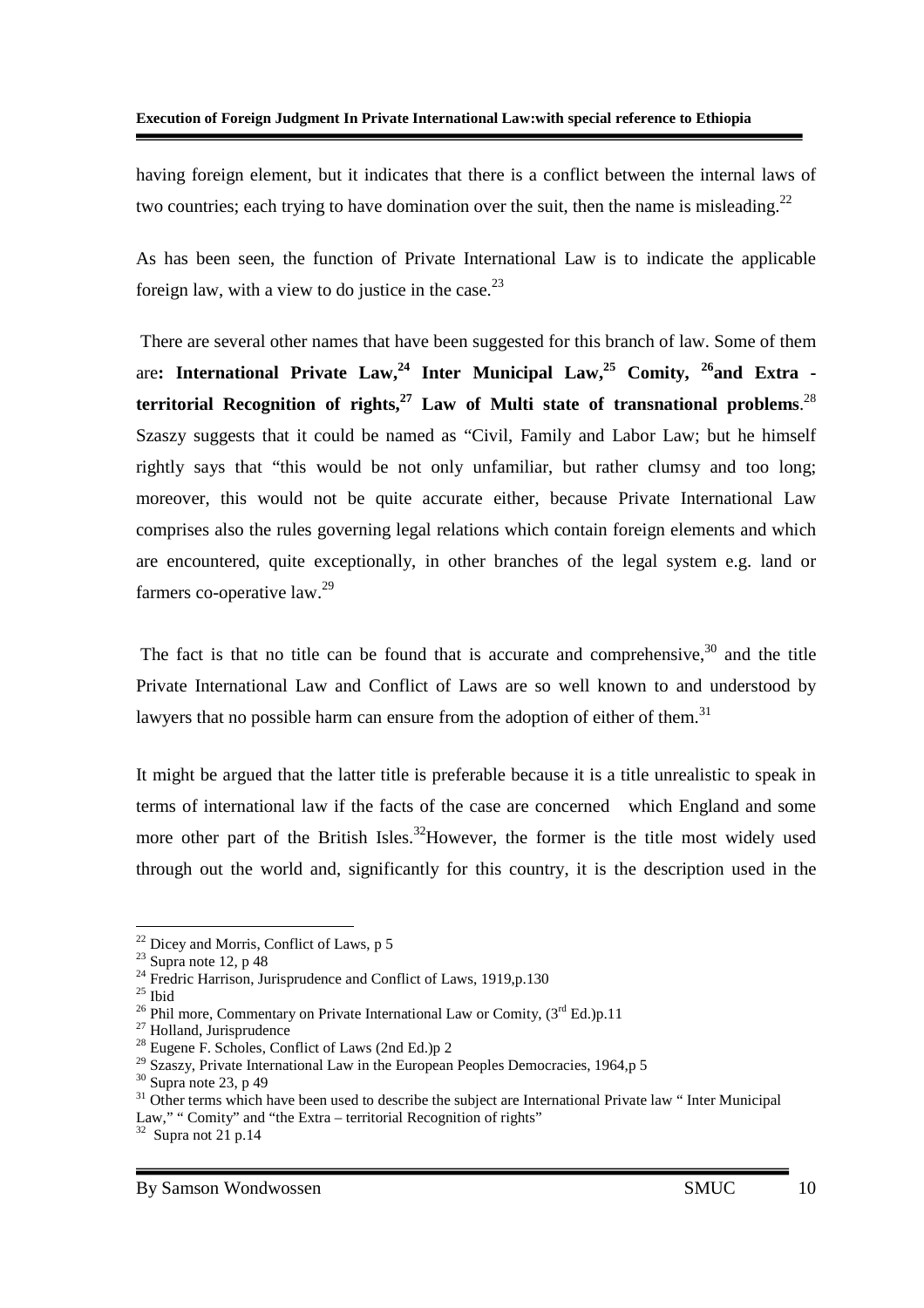European community and most other international bodies of which the United Kingdom is a member.

On the believe of the writer of this study and Paras Diwian, it is submitted that of all the names current and suggest the most appropriate seems to be Private International Law as it denotes the two essential aspects of the subject ,viz. . . International character of the subject and the relation of the subject with private law as distinguished from public law. And above all, this is the most current and internationally accepted name.<sup>33</sup>But for the purpose of the writing of this paper, the writer may use the two words interchangeably.

Ordinary meaning of Conflict of Laws shows the existence of contradictions between two sets of laws. Conflict of law generally refers to a situation in which two or more rules that apply to the same relation are in the contradiction. Conflict of Laws becomes an issue only when two or more different and contradicting laws and jurisdiction are in competition to govern the same legal case.

As a result, for instance, with the same state Conflict of Laws may arise between different laws of two or more regional state of a Federal state.For instance, Ethiopia today where Conflict of Laws in the different regional states may arise. In this sense, the term conflict of laws is preferred because describing it as a branch of international law would be confusing as the regional state of federal state has no international personality.

Like wise, Conflict of Laws may arise between laws of two or more different sovereign and independent states. The pre- requisite for existence of Conflict of Laws is there for the existence of two or more different and contradicting laws and jurisdictions.

The scope of this paper is however, limited to the Conflict of Laws that govern the private relation of individuals of two or more sovereign and independent states. Conflict of Laws in this sense, refers to the law that provides the rules, which are applicable to cases that fall under Private International relations.

-<sup>33</sup> Ibid

By Samson Wondwossen SMUC 11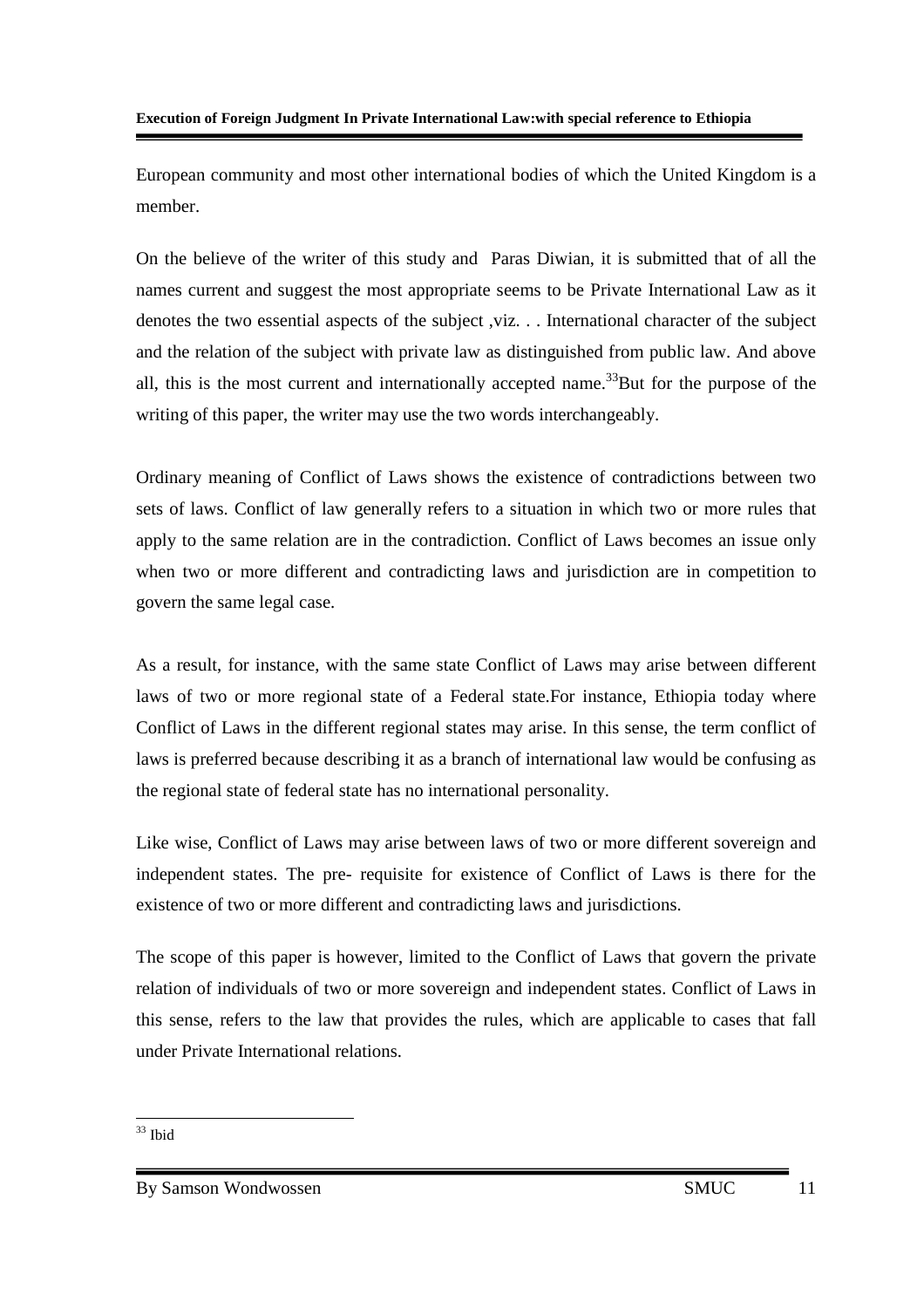# **1.3. Historical Development of Private International Law**

## **1.3.1. Era of territorial Law**

Among the laws, Private International Law is perhaps the youngest.<sup>34</sup>it could be said that, countries such as ancient Israel, Greece and Egypt have laid down the foundation stone of as to the development of Private International aw. It is generally agreed that the conflict of laws as we know it began to emerge in the early  $13<sup>th</sup>$  century in Italy.<sup>35</sup>

All the conditions that could be said to be essential for the development of the rule of Private International Law were present during the Roman Empire. Each provinces of the Roman Empire has it is own law.<sup>36</sup>

In Rome the "ius civile" was deemed to form a part of the right of Roman citizens and thus, was not applicable to cases involving foreigners.<sup>37</sup>

In other words to the Roman citizens the Roman law applied and to the citizens of Province the Provincial law applied. Disputes between Romans were decided under Roman law but the disputes between citizens of province (who were aliens for Romans) were decided by a different law, called law of nations.<sup>38</sup> This seems to be the reason that, despite ideal conditions for the development of Private International Law, there was practically nothing like Private international Law during the Roman Empire.<sup>39</sup> Separate courts for case involving foreigners may be considered the initial step in the development of the Conflict of laws.<sup>40</sup> Thus the "corpus juries civilis" does not contain even a word on the application of foreign law in any situation.

It was incidentally some concept of Private International Law such as domicile<sup>41</sup>or the rule that the "lexsitus" governs all matters relating to immovable then place in Roman law, but it

-

 $34$  Supra note 30 P 53

 $35$  Robert Allen Sedler, Conflict of Laws, 1965, p8

<sup>36</sup> Supra note 34

 $37 \text{ Surr}$  supra note 35 p.7

<sup>&</sup>lt;sup>38</sup> The law of nations was a body of rules different and distinct from provincial laws of either party

<sup>39</sup> Supra note 37

<sup>40</sup> Supra note 36

 $41$  Under Roman law domicile meant connection of a person to a place which he had made his permanent abode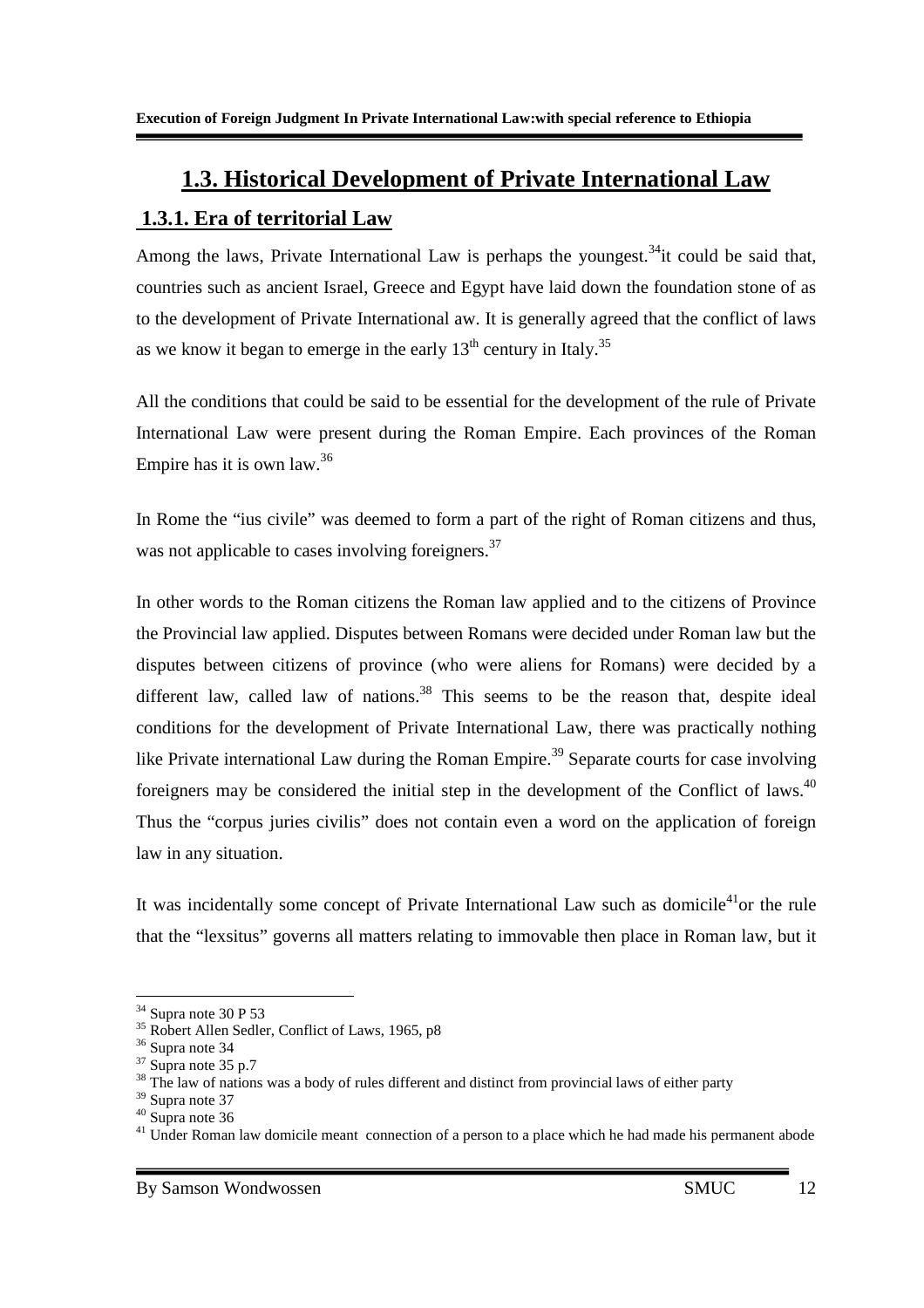is submitted, to build any structure of Private International Law from these rules would be an exercise in futility.<sup>42</sup>

## **1.3.2. The Era of Personal Law**  $(6^{th} – 10^{th}$  **centuries)**

After the Barbarians overthrew the Roman Empire and settled tribe after tribe in the territories where hitherto to Roman law had prevailed, there arose what is called the system of personal laws.<sup>43</sup> This covers roughly a period of four centuries.<sup>44</sup> This ended the territoriality of Roman law. Each tribe, Visgoth, Lombard, Burgundian and soon retained its own tribal law, in much the same way as now a days Europeans, Hindus and Mohammedans in India have their own family and religious laws. The implication of law becoming personal was that wherever a person went, he carried his law with him. Thus a Saxons was governed by Saxan law and end Sabian was governed by Sabian law wherever he might go.

 $45$ There were of course exceptions to this system of personal or tribal laws.  $46$ Two of these exceptions were that the same criminal law and canon law applied to all persons. Some times, parties themselves specified the law by which their transaction would be governed.<sup>47</sup> Thus in a country like Italy which had a huge mixed population, it was usual for the parties to state the law by which they chose their contract or transaction to be governed. It is likely that in such a situation some cases of conflict of personal laws might have arisen.<sup>48</sup> But no coherent picture is discovered.

# **1.2.3. Era of Feudalism and City States (11th and 12th centuries)**

Eleventh and twelfth century witnesses the exit of the era of Personal law and its replacement by the era of Feudalism in the north Alps and of city state to south of Alps.<sup>49</sup> Feudalism is the negation of personality. It is a remarkable historical development that two diverse tendencies

-

 $42$  Supra note 39, p. 54

 $43$  Supra note 21, p. 20

<sup>&</sup>lt;sup>44</sup> It may be noted that in 212 AD. Roman law was made the law of entire Roman Empire

 $45$  Supra note 43,

 $46$  Supra note 45, p.21

 $47 \overline{\text{S} \text{unra}}$  note 42

<sup>&</sup>lt;sup>48</sup> For instance, the rule that capacity to contrite is governed by personal law, succession by personal law of the deceased, transfer of property by the law of the transferor or the validity of marrage by personal law of the husband

 $49$  Supra note 47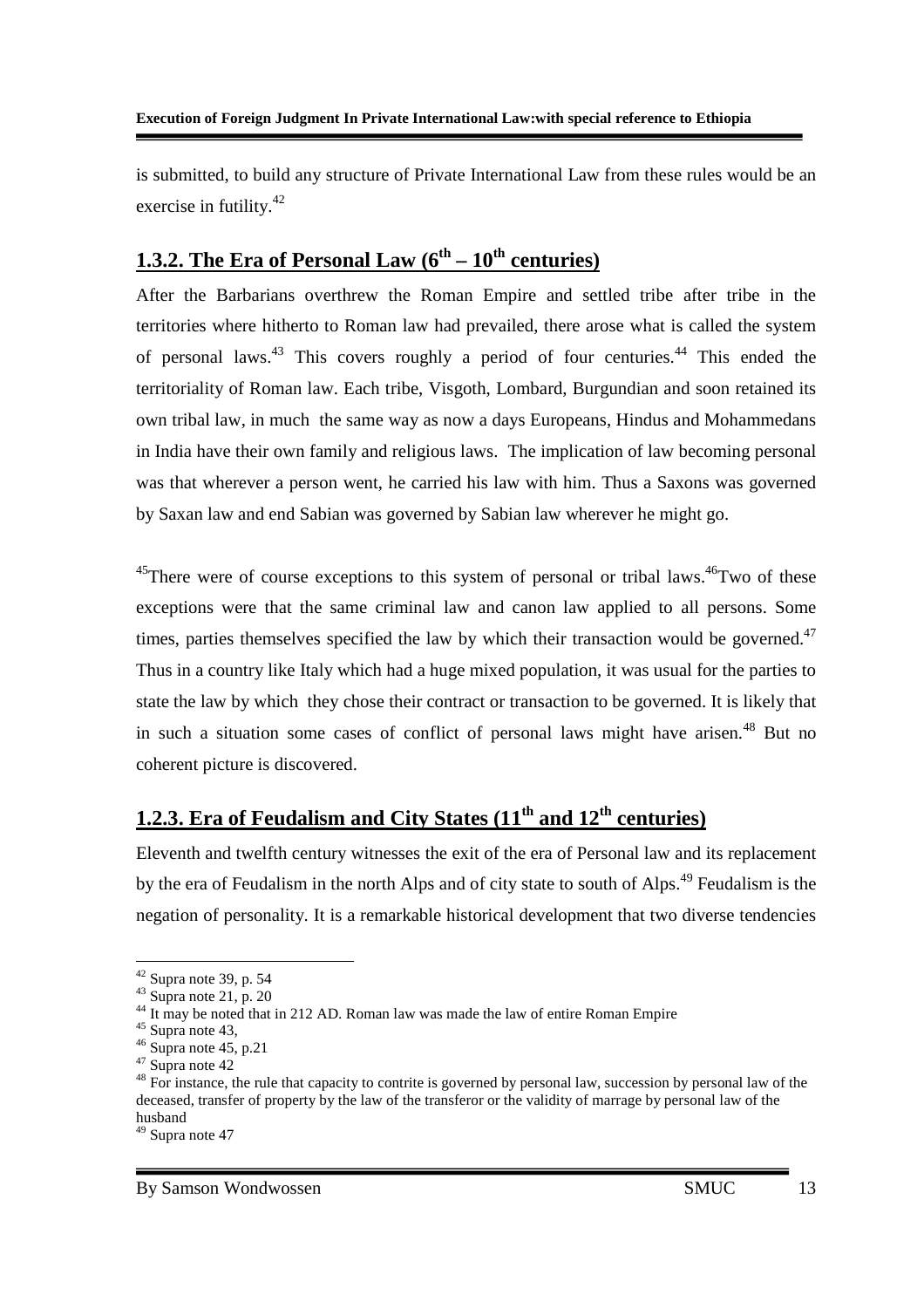put the era of personal laws to an end.<sup>50</sup> During this period in France, Germany, Spain England and other countries, north of the Alps, Feudalism came in to existence.<sup>51</sup> And with this was ushered in the era of territorial laws. Feudalism does not tolerate the application of any foreign law.<sup>52</sup> The policy of a Feudal superior was rigorously to disregard all laws save his own and to refuse protection to rights which had been acquired under un extraneous legal system.<sup>53</sup> Thus for instance, strangers were right less.

A person who passed from one fief to another was in danger of losing his property and even his freedom, and though the treatment that he received varied infinitely in different Fiefs, almost universal burden was that he could not transmit his property on death.<sup>54</sup> Thus, again, there was no scope of or the development of rules of Private international Law.

In the south of Alps also territorial law emerged, but for different reasons. The city state of Italy came in to existence and it was laid down that all persons living in a city were governed by the law of the city.<sup>55</sup> At this period of history, there gradually emerged a large number of prosperous cities, such as Florence, Bologna, Milan, Pisa and Padua, which had succeeded in winning their independence, and which not only had their own territories but also possessed laws that showed many individual variations from the generally prevailing Roman law.<sup>56</sup>

 Each of these states had their own laws and these laws different from each other. It was this diversity of municipal laws combined with commerce between city and city, that demanded some respect to be paid to alien laws and that ultimately gave rise to the science of Private International Law.<sup>57</sup> In this back ground the emergency of rules of Private International Law becomes imminent.

<sup>-</sup><sup>50</sup> Ibid

 $51$  Ibid

 $52$  Ibid

 $53$  Supra note, 43, p.22

 $54$  Ibid

<sup>&</sup>lt;sup>55</sup> Supra note, 49

<sup>56</sup> Supra note, 53

<sup>57</sup> Ibid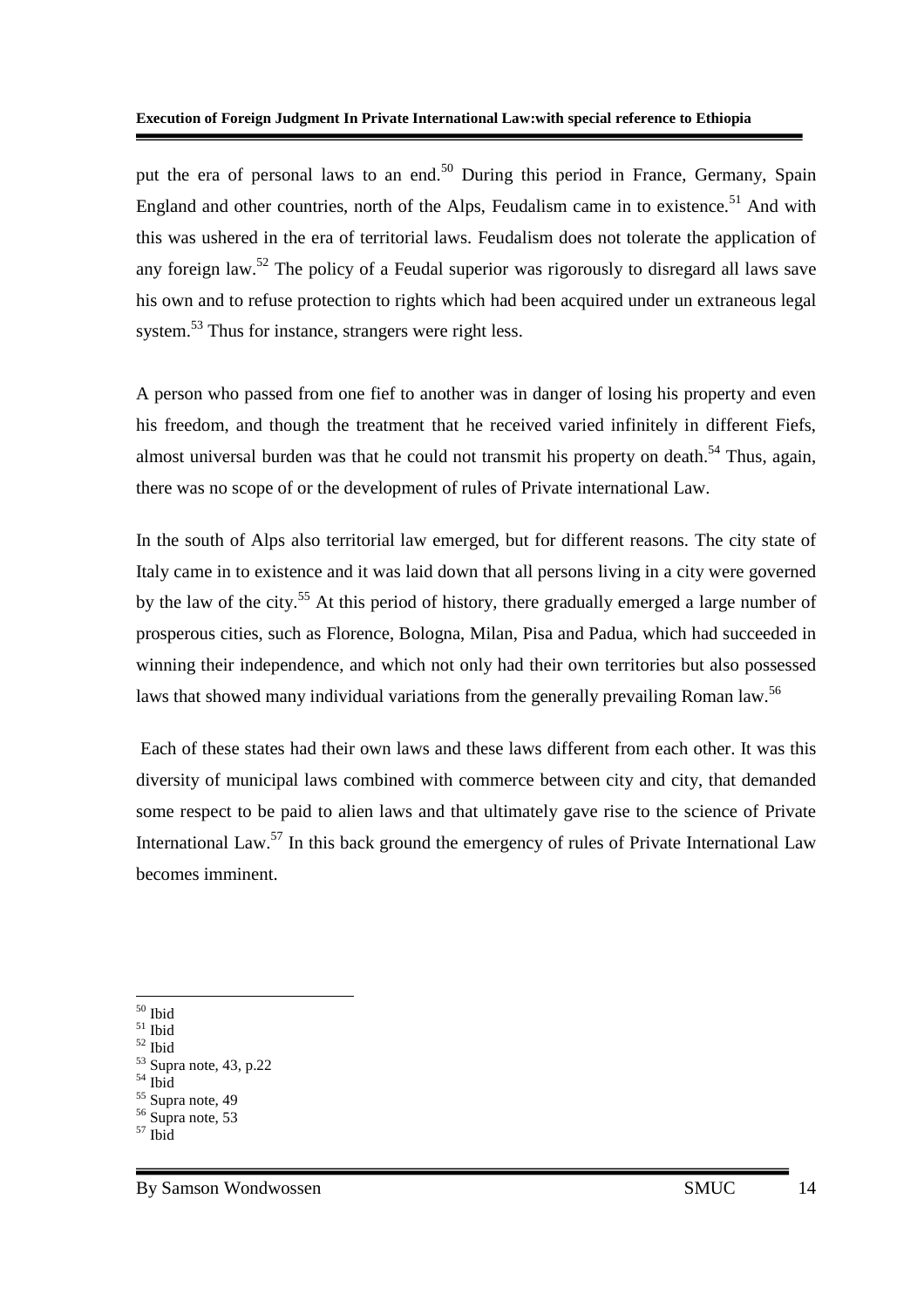## **1.2.4. The Era of the Statutes**  $(13<sup>th</sup> - 18<sup>th</sup>$  **centuries)**

The credit of witnessing the emergency of rules of Private International Law goes to the thirteenth century. The feudal doctrine of the reality of laws become unworkable in a country like Italy, where commercial inter course between the inhabitants of the various cities was a matter of daily occurrence.<sup>58</sup> It was in the interest of trade and commerce that city states recognized each other's laws.<sup>59</sup> This was also the age of revival of Roman law.

The eleventh century glossators of the corpus juris had already done much preliminary work in this direction. $60$  How ever it was left to post glossators to make systematic and scientific study of rules of private international law, they hung the rule of Private International Law on certain doubtful rule of corpus juris. These rules hardly exited in corpus juries, but such hardly existed in Corpus juris, but such high was the authority of corpus juris that these doubtful pegs held firmly the rule of Private International Law.<sup>61</sup> One such peg was the Justinian rule that the catholic religion applied to all citizens. Howsoever, illusory there pegs might be too hung on them. And they held. Among the authors of this age the name of Bartolus<sup>62</sup> is perhaps the greatest name. He had influenced the legal thought of European countries for several centuries, with Bartolus came the statute theory.<sup>63</sup>

In the middle age the word "statute" meant any law or custom which prevailed in any city of Italy contrary to Italian law.<sup>64</sup> Originally the theory was conceived to provide solution to the conflict among the laws of Italian city states and between the laws of Italy and other city states.<sup>65</sup> The protagonists of the statute theory classified statutes under three heads; (a) statutes relating to person, (b) statues relating to things, (c) mixed statues.<sup>66</sup> It is for this reason that the theory is nomenclature as statute theory. Apparently under this theory it seems to be very easy to provide a solution to any problem.

-

 $58$  Supra note, 53 p 23

<sup>59</sup> Supra note, 49 p. 55

 $60$  Supra note, 53 p.23  $61$  Supra note, 59

 $62$  His full name is Bartolus, desaxofeurato (1314 – 1357)

 $63$  Supra note, 60 p.24

 $64$  Supra note, 61

 $65$  Supra note, 63 <sup>66</sup> Supra note, 64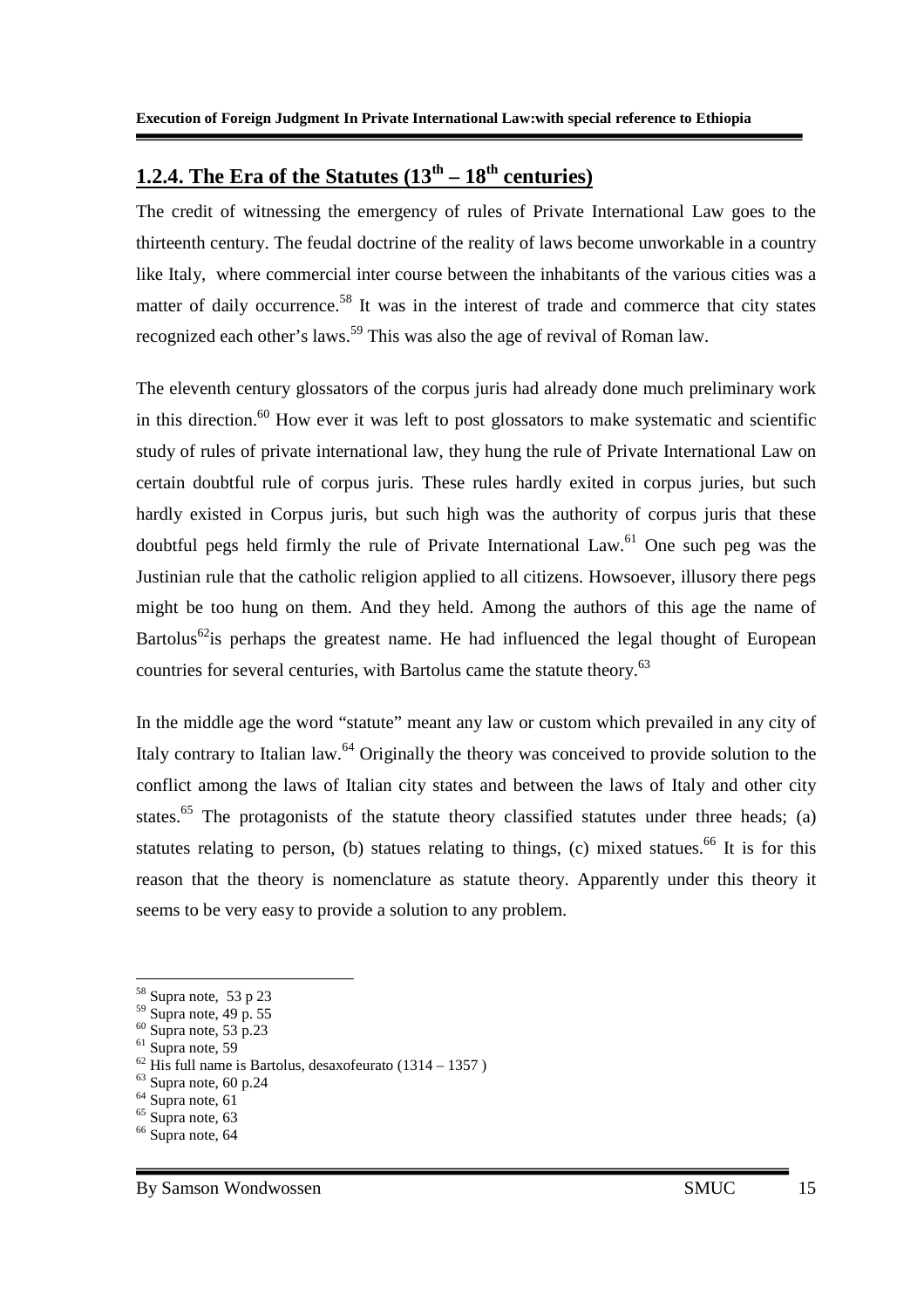Conflict of Laws, but in practice it is not so easy.<sup>67</sup> The greatest difficulty is of characterization; which matters, transaction legal relations, things etc would fall under which statute?

 In the sixteenth century the credit of developing the statute theory goes to French jurists. For most among them are Dumoulin (1500 -1566) and D'Argentre (1519-1590).<sup>68</sup>Although both accept the division of statute in to two, yet we find that Dumaulin exaggerated the scope of personal statues, while D'Argentre, being the protagonist of territoriality of laws, was not in favor of giving extended mean to personal statutes. According to him if there was any doubt about a matter as to which category a subject should fall, it should be treated to fall in statutes pertaining to things.<sup>69</sup>

In the seventieth century the Dutch jurists attempted to give a new twist to statute theory. vote and Huber were Dutch writers who developed their political power of sovereignty on the territorial theory. According to them it depended up on the will of the sovereign as to what solution should be provided to any problem, including the problems of Conflict of laws. This led to the emergency of doctrine of territoriality of laws.

## **1.2.5 Modern Era**

The nineteenth century may be regarded as the beginning of the modern era. Fredrich carl van Savigny the famous German jurist, propagated a new theory. According to him for the entire civilized world there can be developed one uniform system of Private International Law. $70$ 

Rejecting the statute theory, Savigny said that to classify law with its object in view is not correct. The object of private international law is, he says to establish the co-relations of a legal relation ship with some territorial law.<sup>71</sup> According to him every legal relationship must belong to some law and there for the object of Private International Law is to find out the

<sup>-</sup><sup>67</sup> Ibid

 $68$  Supra note, 65 p. 24

 $69$  Supra note, 67 p. 56

 $70$  Ibid p. 29 and supra note, 68 p.29

 $71$  Ibid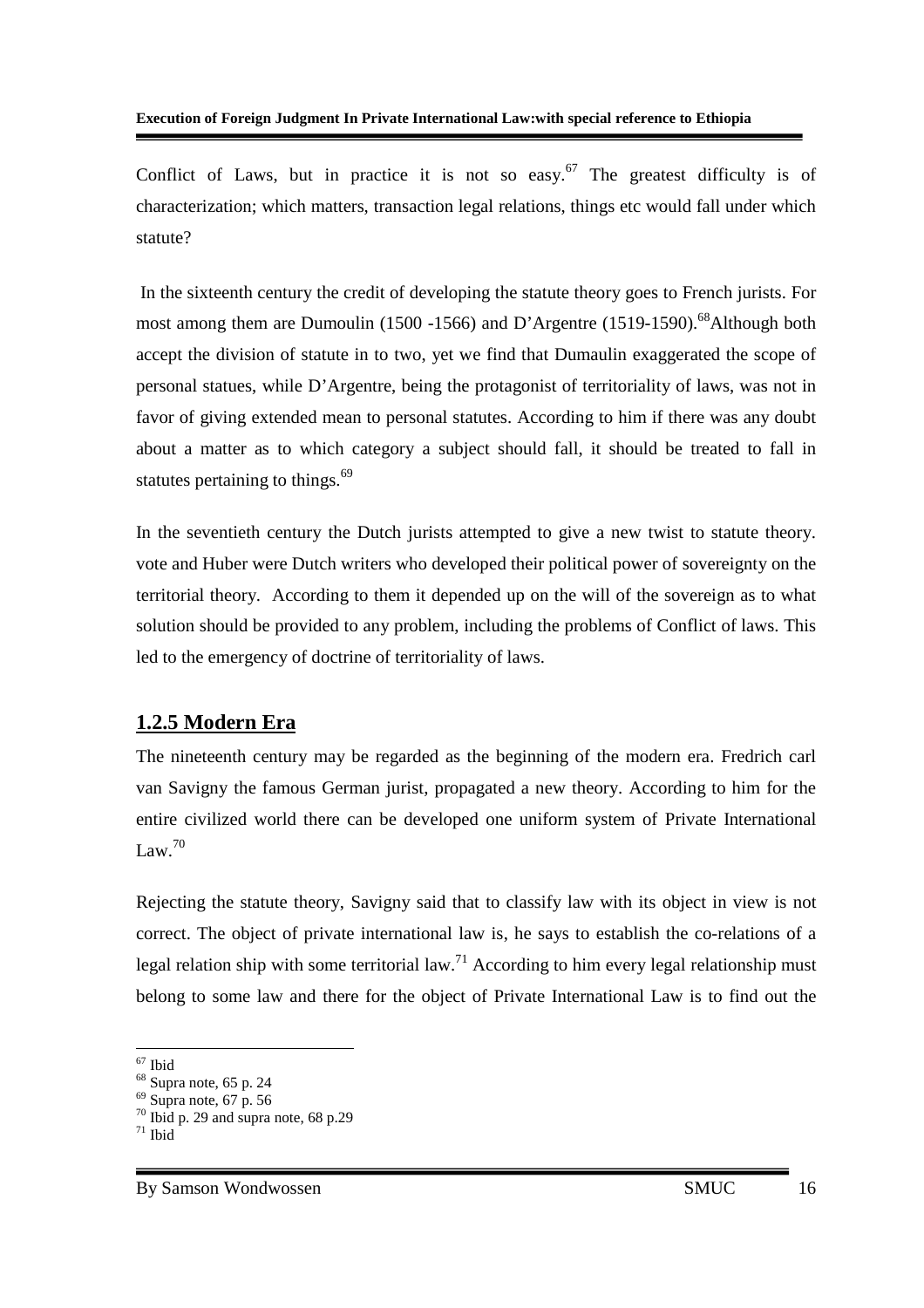'seat' of every legal relationship.<sup>72</sup> In the event there being a conflict between the territorial law and the law of the place to which legal relationship belongs, the latter should be applied.

When we came to our century, we find that initially the development of Private International Law was influenced by the Napoleonic civil code and nationalism.<sup>73</sup>

On the European content this led to the acceptance of the principle that personal law of an individual is the law of his nationality.<sup>74</sup> Mancni is the top of nationalism.

On the continental Europe, and perhaps elsewhere also, the emergency of the soviet union after the first world war and its allies, the east European countries, after the second world war, has influenced the development of private international law. According to Szaszy the great October socialist revolution accomplished at the end of the first world war and the socialist revolution that took place is the peoples democracies after the second world war have change the aspect of the world. "Parallel to the capitalist system founded on private property, the socialist legal system founded on the social property of the means of production came in being. Accordingly, contacts of completely new type where established as regards the relationship between capitalist and socialist states and between socialist states themselves, and nature of these contacts was substantially different from that of international relations which had been previously prevailing. Economic and other contracts of a new type were created between the organizations of the socialist too and the nature of these contacts is also essentially differing from international contacts existing between the citizens and organization of the socialist and capitalist states."<sup>75</sup> But the road to the uniformity of rules of international law is along one with many detours since ideological differences do affect the development of law.

-

 $72$  Supra note 66 p.56

<sup>&</sup>lt;sup>73</sup> Mancini Held the field for quite some time

<sup>&</sup>lt;sup>74</sup> Supra note 72

<sup>75</sup> Szaszy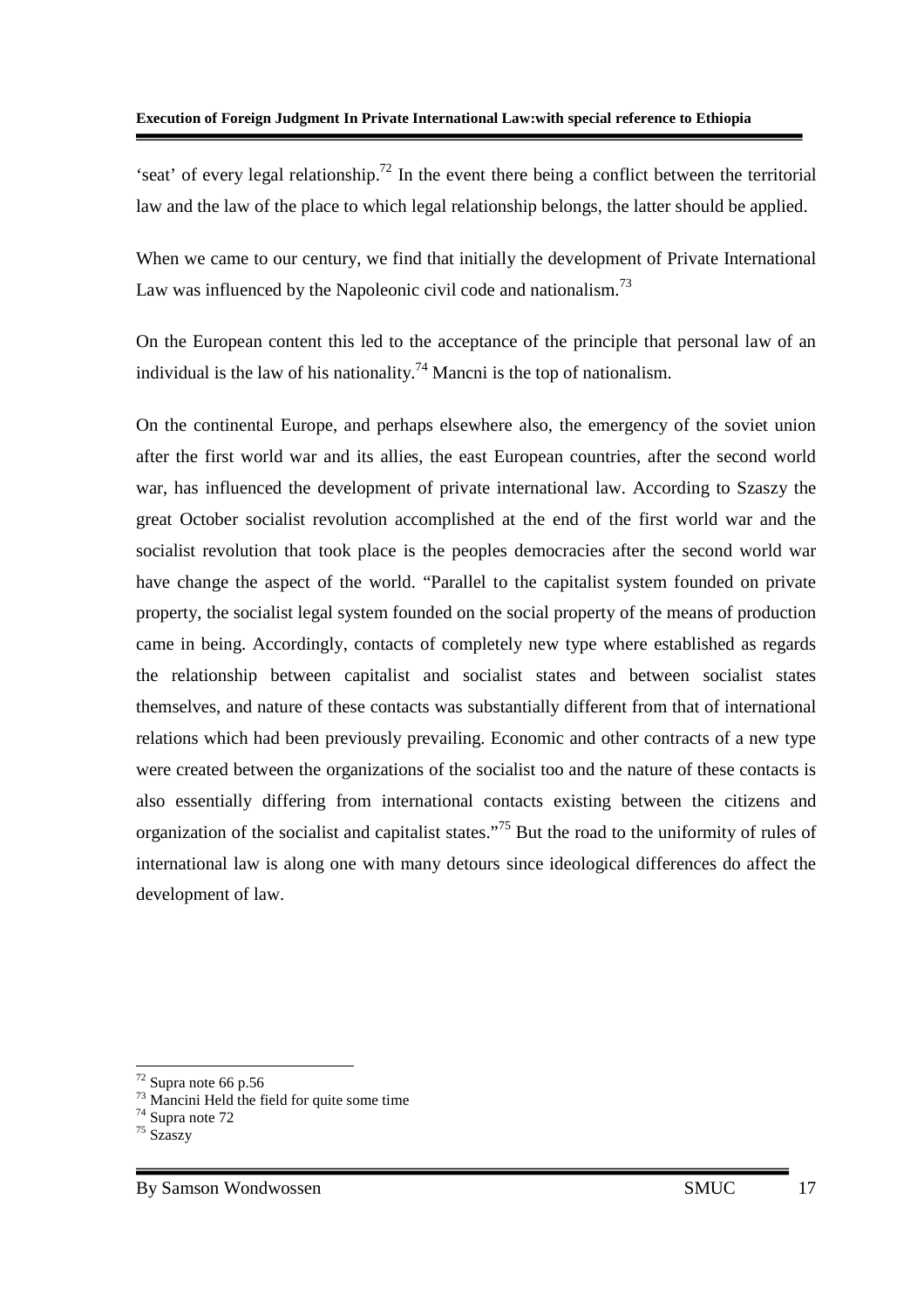# **1.4. Perspective Development of Private International Law in Ethiopia**

An examination of Ethiopian legal history reveals that, of all branches of law of the country, private international law has received the least attention, hence it is an embryonic stage of development,<sup>76</sup> except for the four materials prepared by three foreign scholars, and one the domestic, Norman Bentwich , a former adviser of the ministry of justice, and Norman L.Singer and Robert Allen Sedeler, former professor of the faculty of law of Addis Ababa university, and Ibrahim Idris, lecturer in law of faculty of Addis Ababa university, no other research has been conducted to help to promote the study of Private International Law. The material by singer, " teaching material for the study of Private International Law," and that of Sedeler " conflict of laws in Ethiopia," have up to now been the only two materials used to support the study of Private International Law in the faculty of law particularly, in the post 1974 period in which Ethiopia has embarked up on a new program of development, and has consequently operated fundamental changes in the socio- economic and political fields, the materials refers to no longer quality to render the assistance expected any standard teaching material.<sup>77</sup>

Apart from failing to include comprehensive explanations necessary to help to teach private international law to students of a law faculty, the works of both Singer and Selder have not included comparative descriptions even on such areas has the concept of Private International Law, its scope, functions and characteristics. Surprisingly enough, when it is evident that both scholars have been trained in and influenced by the Anglo- American legal system, in which the laws relating to the recognition and execution of foreign judgments is studied within the scope of Private International Law, they have not given coverage to these laws in their materials intended to serve in Ethiopia.<sup>78</sup> Also, the fact that no problems or question or notes have been included the materials do not facilitate the comprehension and assimilation of relevant Private International Law concepts to the Ethiopians situation. But, a better

<sup>-</sup><sup>76</sup> Ibrahim Idris, Materials for a Study of Private International Law in Ethiopia, 1998

 $77$  Ibid

<sup>78</sup> Ibid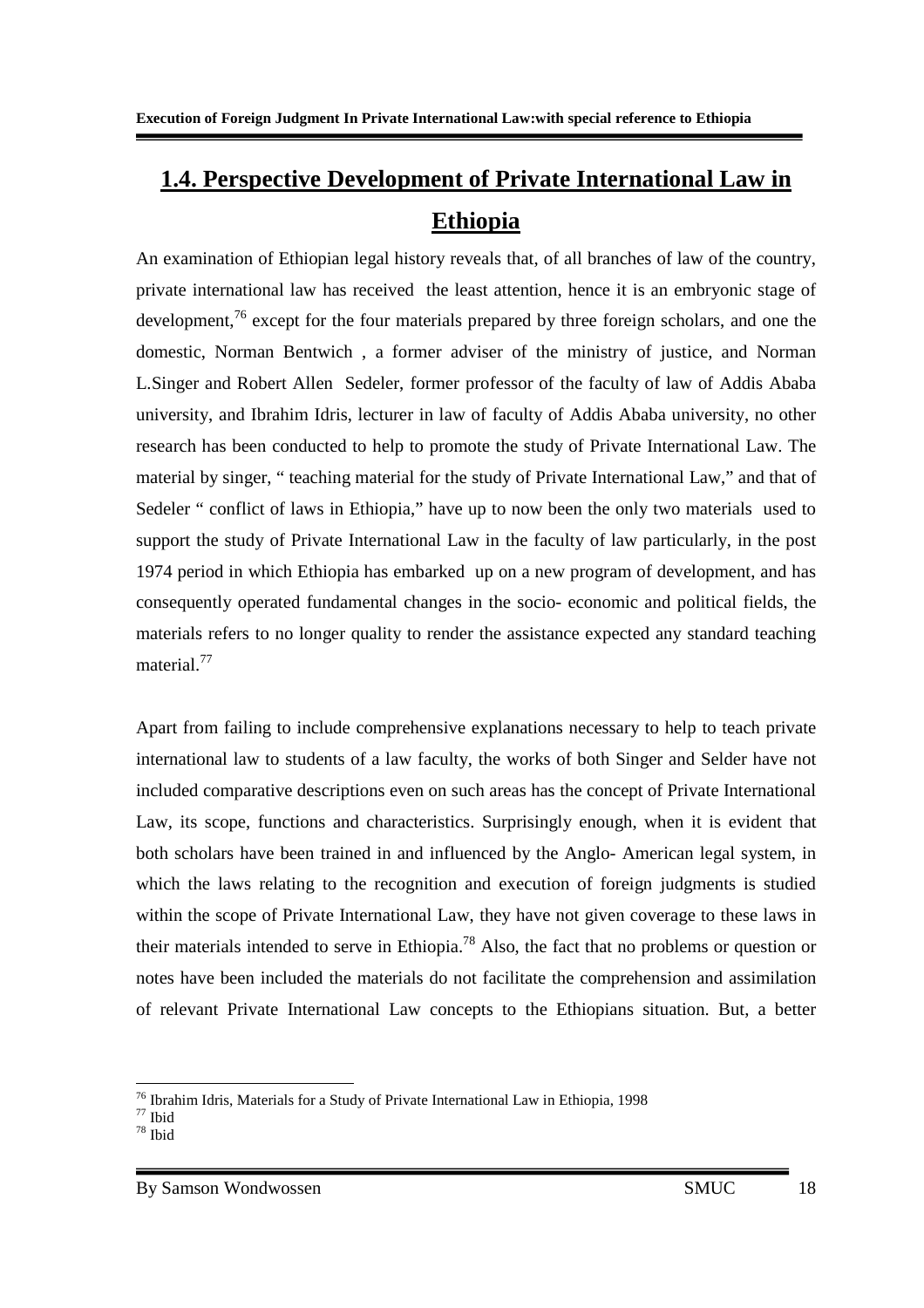performance, Ibrahim Idris, has tried to come up with what the above scholars have failed to do.

Ethiopia has not yet adopted rules of private international law. Again she has not become party to any treaty for conflict of laws except a treaty signed between Ethiopia and Djibouti on the judicial assistance. There are no specific rules of Conflict of Laws promulgated in Ethiopia. There were drafts of it prepared by Professor Rene David who drafted it as part of the civil code of the 1960 and yet it was separated and left out during promulgation. Needless to mention, the draft rules of Private International Law prepared by Professor Rene David which was supposed to appear as part of the Ethiopian civil code of 1960 did not include any provision on the execution of foreign judgment.<sup>79</sup> Similar attempt was made by Robert Allen Selder who prepared the draft of code of conflict of laws. Again he did not give coverage to the law of execution of foreign judgment. Commissions were also established in 1968 and 1983 for reconsideration of these rules but with no success in both cases. And also the recent legislative body has drafted rules on Private International Law. But none of them can achieve success.

The internal Conflict of Laws was not a problem in Ethiopia as she used to be a unitary state until 1991, after which division of power and Federalism were adopted under the 1995 FDRE constitution. Conflict of Laws in Federal Ethiopia may, therefore, be one of the areas of the law that need a special consideration more than ever due to this fact. In other words, there is fertile ground for the development of Conflict of Laws in the Federal Ethiopia, as a result of which, it becomes necessary to make independent researches and studies in this field in order to get the rules that govern Conflict of Laws within the Federal and the Conflict of Laws that involve foreign elements.

<sup>-</sup> $79$  Ibrahim Idris, Ethiopian Law of Execution of Foreign Judgments Articles, p 17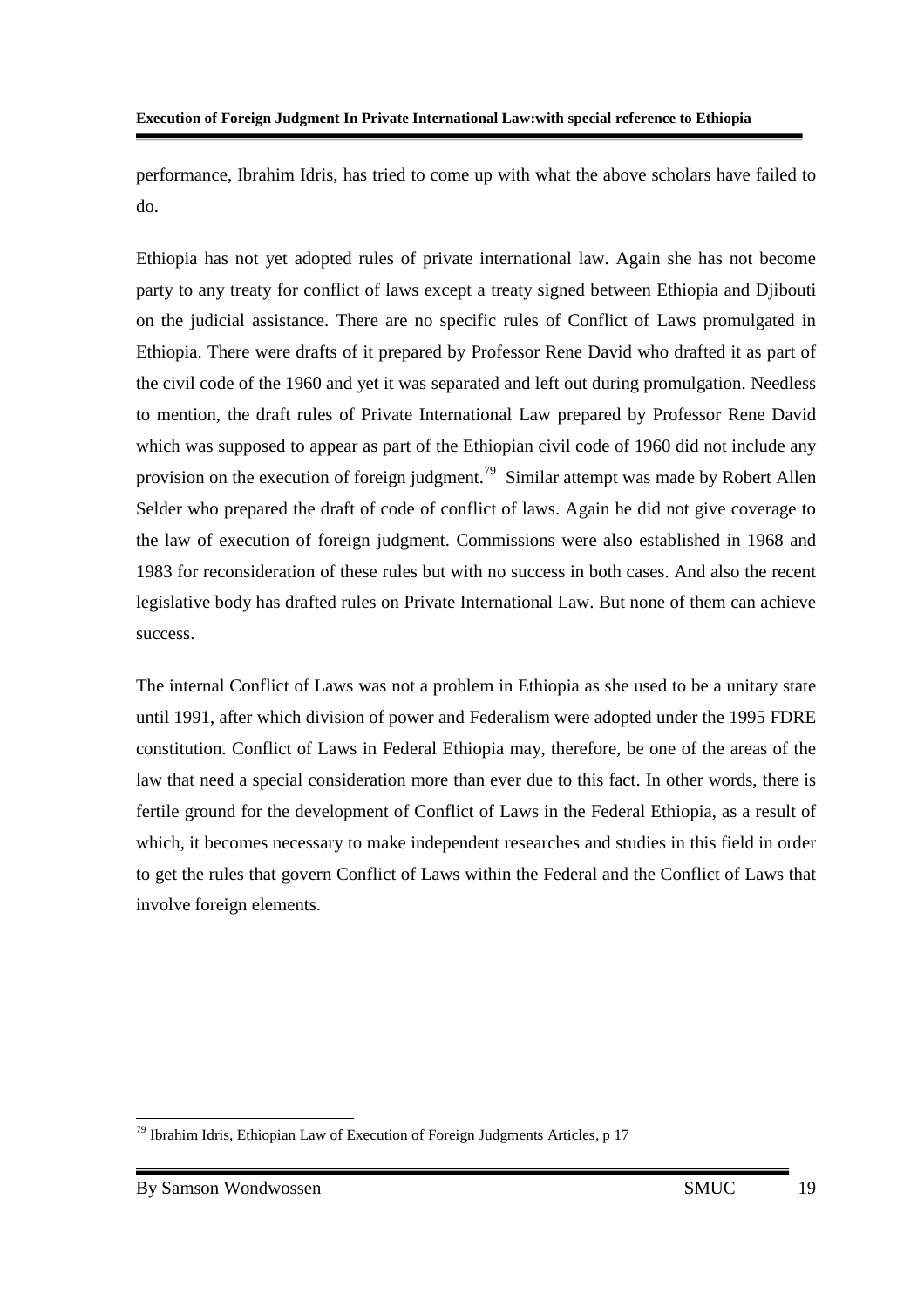# **1.4. The Need and Function of Private International Law**

What would happen if a state does not have rules on Conflict of laws for consideration of foreign laws, jurisdiction and judgments? Why should a state be worried about considering application of foreign laws and judgments while it could easily apply its own laws to any case that comes to its courts? Can a state confine its citizens to its territorial boundary? What about its territorial boundary to its citizens alone?

None of this questions may get positive response particularly in today's highly interactive international community as a result obviously almost each state of the world has its citizens living in the territorial boundaries of other state and citizens of other states also live in its territorial boundary. This provides the chance for creations of relations of diversified character like marriage, a contract, employment, adoption, partnership etc. among the subject of different states.

Wherever legal disputes arise from such relations that involve foreign elements dispensing justice becomes necessary just like any other domestic cases. In case a state decided to make no consideration of the issues of conflict of laws, it causes injustice to the parties to the international relations, which may be either its own national or that of other states. This on the other hand may make citizens of other states to refrain from entering in to any relation with the subjects of such state. This in turn affects the commercial activities and investments of the particular state as no foreigner may have the courage to deal with such state does not render justice if dispute arises. Hence, making consideration of conflict of laws is the duty of all states that need to administer justice to safeguard and encourage international legal transactions of private relations.

The need for Private International Law arises because different countries have different systems of law. Every country makes law regarding marriage matrimonial causes, adoption, succession, contract, debts, torts and like matters.<sup>80</sup> But more often than not, laws of different countries have different rules in respect of these matters. Sometimes even with in a country laws are different for instance laws of different state of USA are differ from each other. Had it not been so, there would not have been any need for Private International Law. Thus if

<sup>-</sup> $80$  Supra note 72 p. 37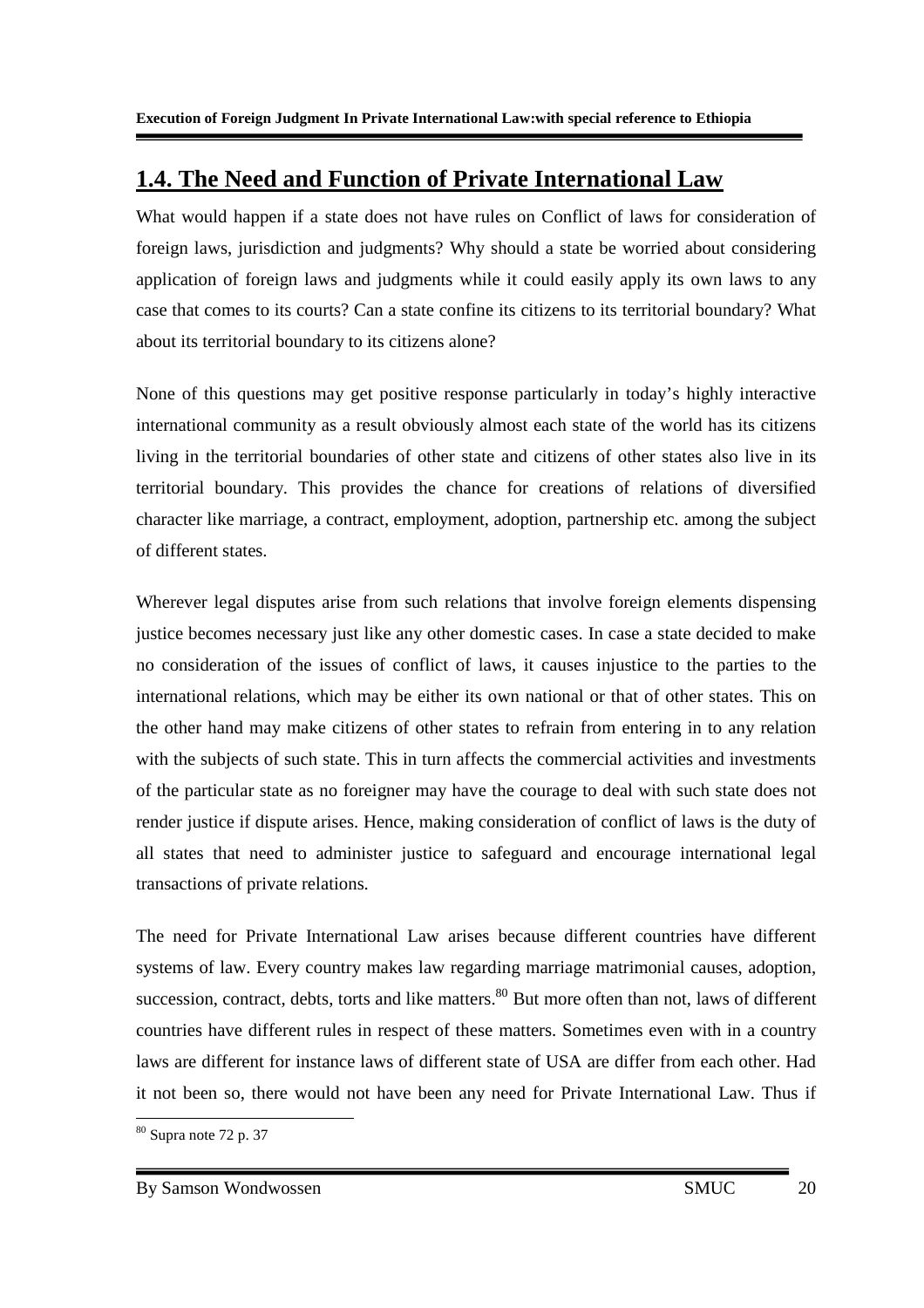marriage means the same thing all over the world and the rule of capacity and ceremonies of marriage are the same in all country, the question of conflict between the laws of different countries would not arise.<sup>81</sup> And if there is no conflict between the laws of different countries, there would be no need of private international law.

Since the laws of different countries differ, it becomes necessary in every country that there should be a branch of law which resolves these conflicts.<sup>82</sup> It is this branch of law which is given the name of Private International Law or Conflict of Laws.

It is the function of Private International Law to indicate the area over which a rule of law extends that it deals primarily with the application of laws in space.<sup>83</sup> Wherever a legal case that involves a foreign elements comes to a court of a state with law that contradicts with the laws of another states interested in the same case, it is Private International Law that serves the purpose of determining which state's courts is competent to hear and decide the case and which states law must be applicable to it. Private International Law is that branch of law by reference to which no adjudication can be finally determined. Private International Law by its very nature merely indicates the governing law under which a case is to be decided.<sup>84</sup> For example, a court is called up on to determine the validity of marriage performed between an Indian domiciled man and an English domiciled woman, the ceremonies of marriage were performed in Paris.

The Private International Law merely informs us that question as to capacity to marriage is to be determined by the law of the domicile of the parties and the questions of the performance of ceremonies is to be determined by law of the place where marriage is solemnized. On knowing this, the court will decide the case accordingly: if the question is of capacity the matter will be determined by reference to Indian law or English law; or if the question is whether request ceremonies were performed or not, the court will decide it by reference to French law.<sup>85</sup> That is why Cheshire analogizes this function of Private International Law with

<sup>-</sup><sup>81</sup> Ibid

 $82$  Ibid

 $83$  Supra note 65,  $11<sup>th</sup>$  ed,p.6

<sup>&</sup>lt;sup>84</sup> Supra note 82 p.38

 $85$  Ibid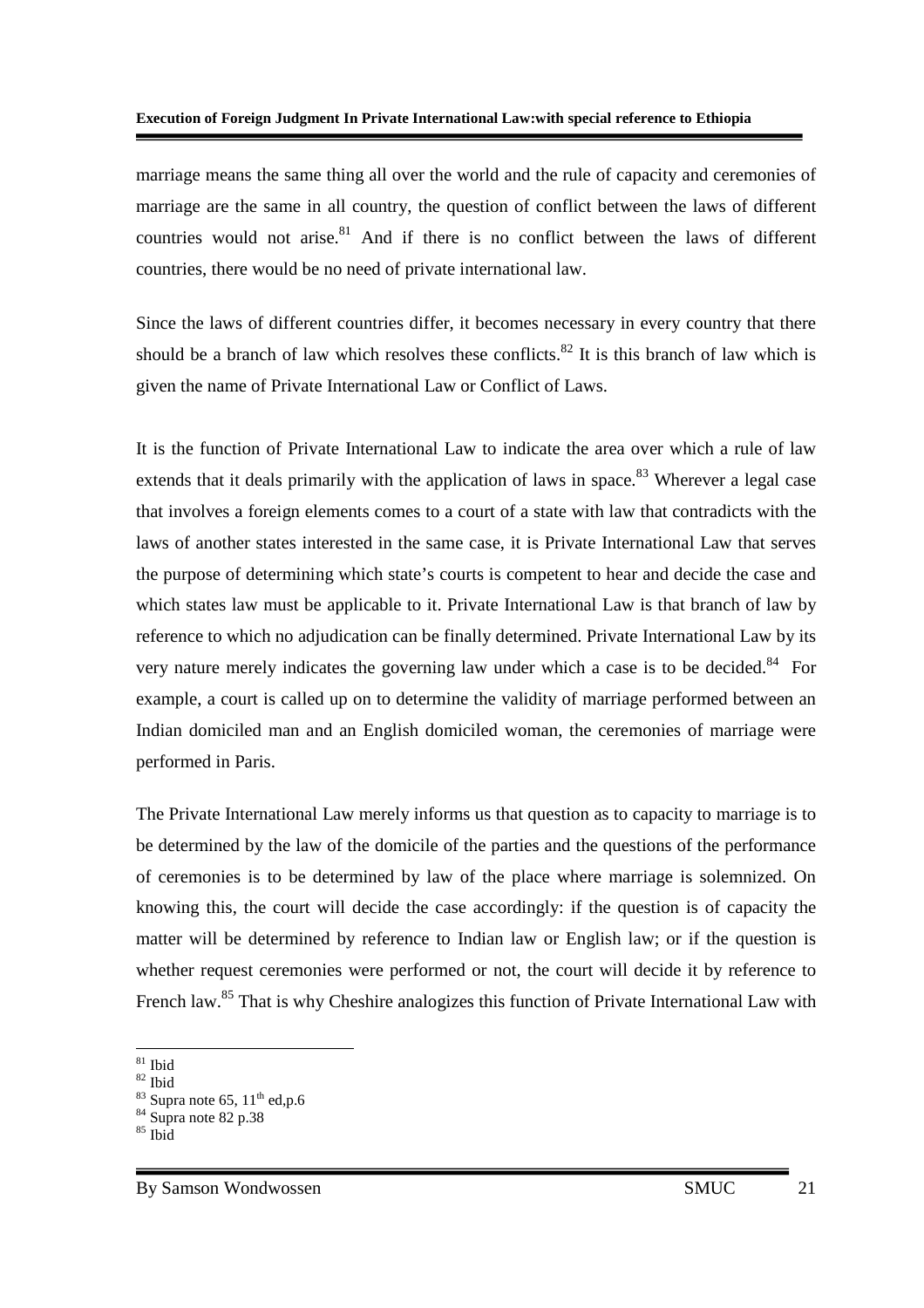that of an inquire office at a rail way stations where a passenger may learn the plat form at which his trains starts.<sup>86</sup> If you ask for the right train for you, the officer tells you the plat form number and it is up to you to get on board the point is Private International Law shows you that of India or France or England law are applicable to the particular case. Its function ends after indicating the substantive law that should be applied. It does not supply its own substantive rule.

## **1.5. The Nature and Subject matter of Private International Law**

The rules of conflict of laws are rule of our domestic law which are enforced by our courts, and are not there fore, rule of international law.<sup>87</sup> Whilst Public International Law is a law between states and is generally not enforceable in domestic courts Conflict of Laws is a branch of the domestic law of countries.<sup>88</sup> Private International Law, despite the word international is a domestic law. In fact, it has significant difference from Public International Law.

Private International Law has the following distinct nature. It is not a separate branch of law in the same sense as, say the law of contract or tort. It is all pervading.<sup>89</sup> In other words this mean is that it is not a department of law in the sense that contract or tort etc. It is a technique or a method rather than a substantive law.

The two major systems of law the common law and the civil law, differ from each other as to the subject matter of Private International Law. In civil law countries the law to be applied to a case ordinary has little to do with a courts jurisdiction, except coincidentally, as in cases dealing with local land or immovable.<sup>90</sup> Germany, Switzerland and Scandinavian countries restrict the scope of Private International Law to problems of Conflict of Laws, and matters relating to status of foreigners fall under a separate branch called the Law of Foreigners.<sup>91</sup> Private International Law of Soviet Union and of the peoples democracies of eastern Europe include within its ambit the rule of choice of law along with all the connecting factors such as

<sup>-</sup> $86$  Supra note  $83,13^{\text{th}}$  p.8

 $87$  Atul M. Setalvad, Conflict of Laws ( $1<sup>st</sup>$  ed) p.6

 $88$  Ibid, p 3

 $89$  Supra note 82 p 7

<sup>&</sup>lt;sup>90</sup> Scoles and Hay, Conflict of Laws p.2

 $91$  Supra note 80 p.39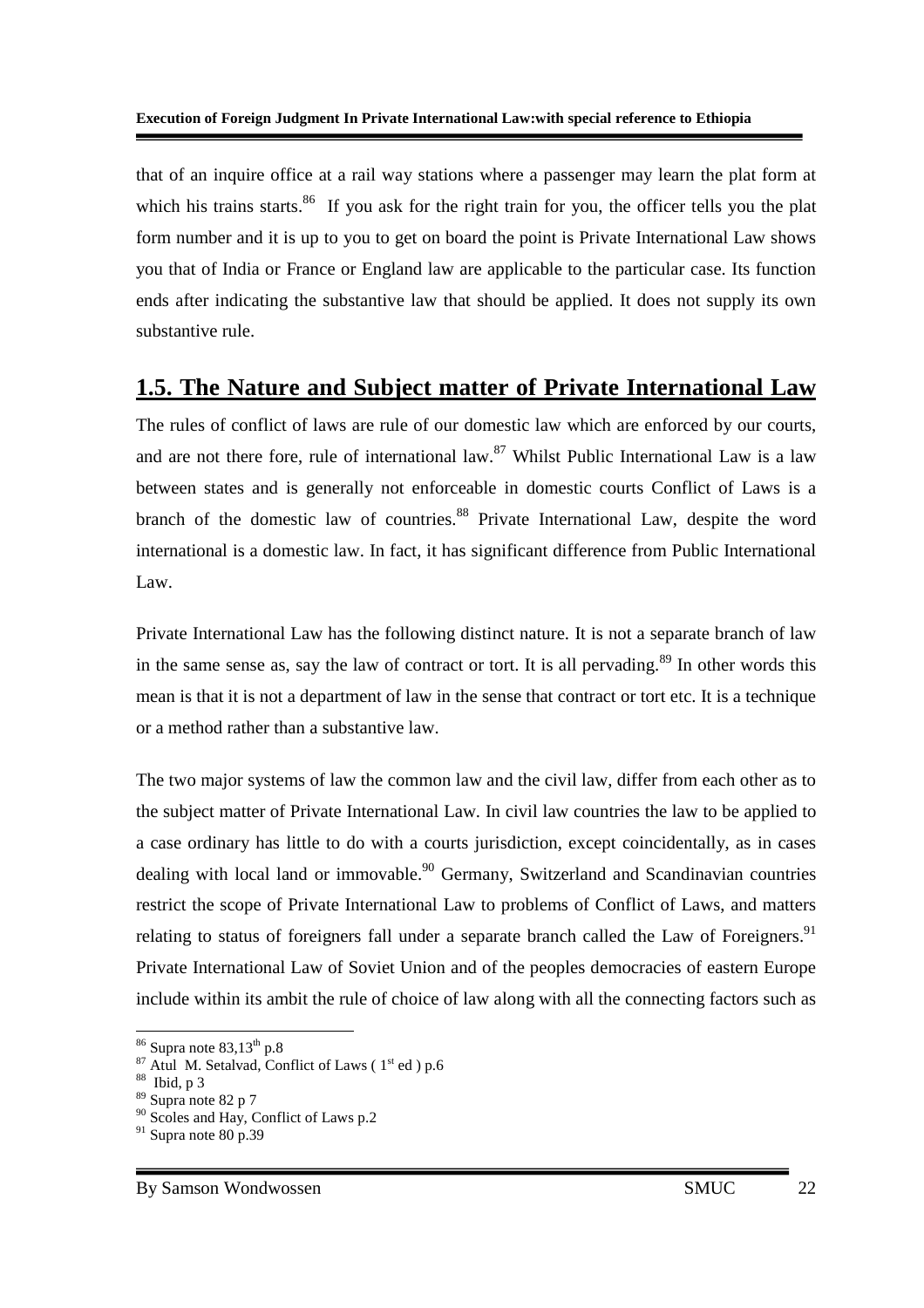#### **Execution of Foreign Judgment In Private International Law:with special reference to Ethiopia**

nationality or domicile, the place where the contract was entered in to, or is to be performed.<sup>92</sup> However the rule relating to resolving of conflict of jurisdiction is not included with in the rules of Private International Law. They are considered to relate to procedural law.

Similarly, the regulation of legal status of foreigners is not considered to fall with in the scope of Private International Law as the majority of the rules relating to legal status of foreigners are considered, by these countries, as a branch of administrative law, and not of civil law.<sup>93</sup>

According to Szaszy "**problem connected with conflicts of jurisdiction cannot be included in Private International Law, either because the subject of regulating the competence of courts for exercise jurisdiction belongs to the law of civil procedure more precisely, to the international law of civil procedures."**<sup>94</sup>

In the Soviet Union and the peoples democratic countries of east European, the object of Private International is constituted by legal relationships that have an international bearing, or an international character, which in the other words, contains a foreign, international elements and which are tied up with the legal system of several states. 95

In common law countries, rules of jurisdiction and as well as rules of choice of law are included within the scope of Private International Law.<sup>96</sup>

With respect to a Recognitions of Foreign Judgments, civil law countries ordinary have well established rule by statute or treaty while the American statutes follow a variety of approaches in the case of foreign countries judgments as in the main they are free to do but are bound by the mandate of the united states constitution full faith and credit clause in the case of sister state judgments.<sup>97</sup>

<sup>-</sup><sup>92</sup> Ibid

 $93$  Ibid p. 39 – 40

<sup>94</sup> Szaszy p.22

 $95$  Ibid

<sup>&</sup>lt;sup>96</sup> Supra note, 93 p.14

 $97$  Supra note, 90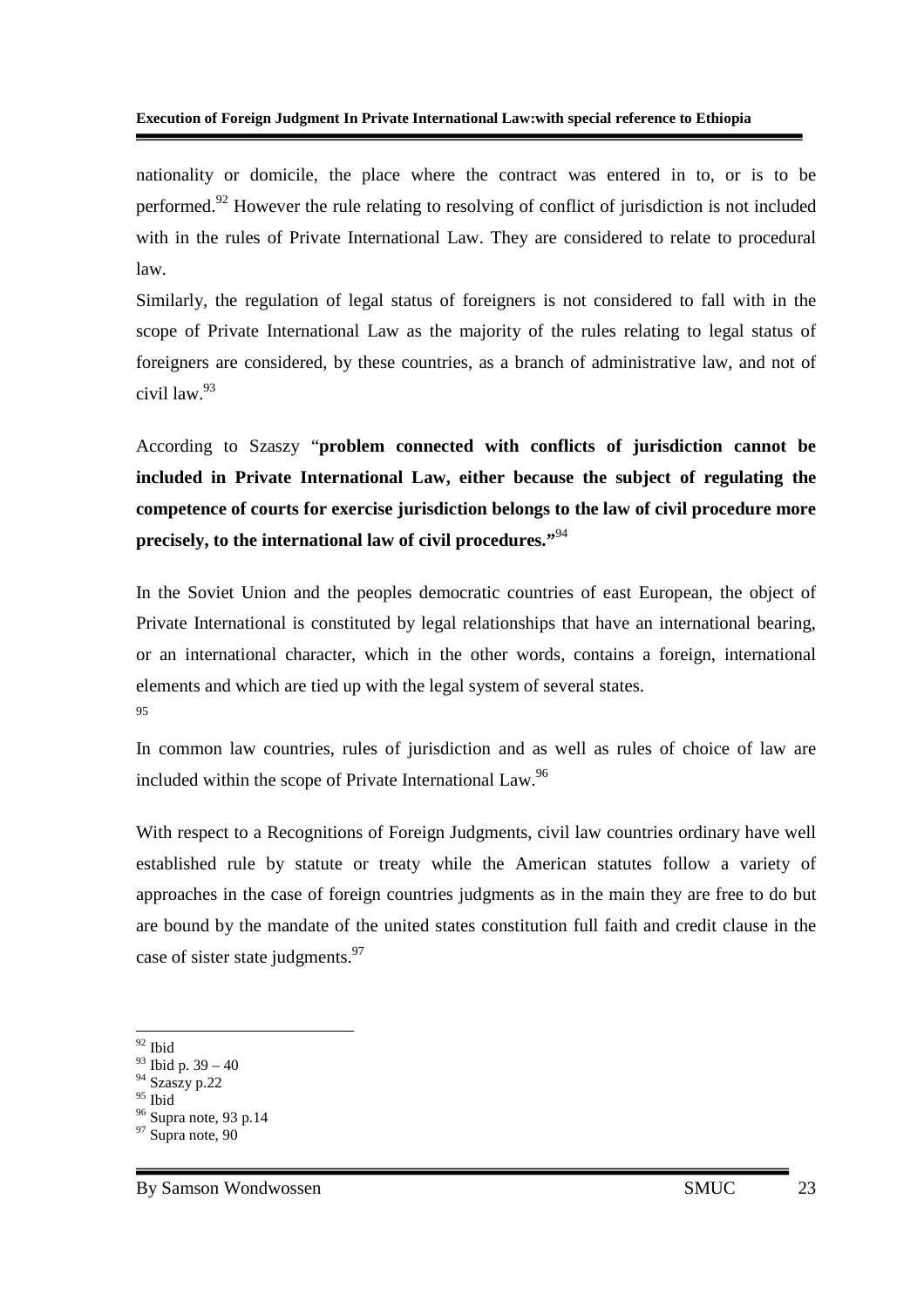Consequently civil law nations regard question of jurisdiction and of judgment- recognition as belonging to the related category of international procedural law and not to Private International Law. To them, Private International Law deals primarily with choice of law problems. However, since choice of law rule of civil law nations frequently turn on the connecting factors of the nationality of one or both parties, Private International Law in those countries often also encompasses the law of nationality and citizenship and special rules pertaining to aliens.<sup>98</sup>

This is not the case is the common law world. In the common law countries including the United States, facts or contacts with jurisdiction other than the forum raise conflict of laws concerns primarily in three different situations: first, whether a court can appropriately entertain a case which has foreign contacts, i.e. jurisdiction, second, if a court does hear a case, to what extent does the law of another state have claim to consideration, i.e. choice of law? Third, if a court hears a case, what is the effect of the determination or judgment in another state, i.e. judgments?<sup>99</sup>

### **1.6. Source of Private International Law in General**

Sources can be divided into two: formal and material sources. According to Salmond; **"a formal source is that from which a rule of law derives its force and validity,the material sources, on the other hand, are those from which derived the matter, not the validity of the law. The material source supplies the substance of the rule to which the formal sources gives the force and nature of law."**<sup>100</sup> The formal source is that confers binding authority on a rule and converts it in to law. The state is the formal source of law in this sense. It is the state that confers a binding authority to a law. The other what we call the material source of law. This is what supplies matter or content of the law.

-

<sup>98</sup> Ibid

 $99$  Ibid

 $100$  Salmond, Jurisprudence,  $7<sup>th</sup>$  ed. (1924) para, 44 cited in G SchwarZengerger, A. Manual of International Law ,v 1( $3^{rd}$  ed)Stavens and sons Ltd , London, 1957 pp 26 – 27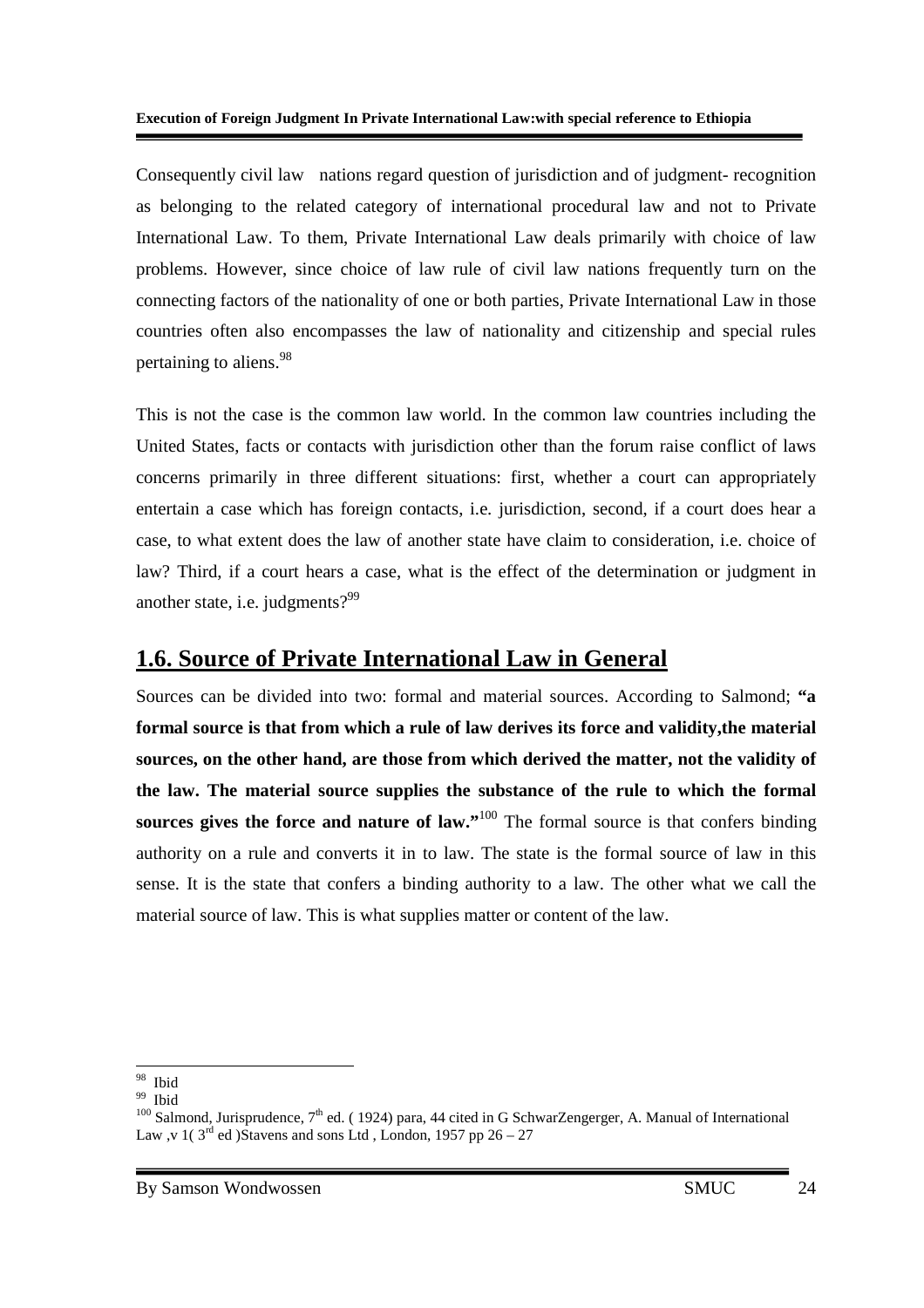In the sphere of private International Law, we have at least the following five sources.<sup>101</sup> **(a).**custom, (**b)** legislative act, (**c)** judicial and arbitral decision**, (d)** opinion of jurists and **(e)** international treaties.

**(a) Custom:** is a habitual course of conduct. Rules are involved after a long historical process culminating in their recognition by the community.<sup>102</sup> It is not tradition. It is different from tradition. It is a practice repeatedly frequently applied in a certain country or localities, in such circumstances in the extent it is accepted as a rule of law or conduct in that locality. Custom in order to be a rule of conduct, there should be:

. –That rule of conduct should be exist for a long period time,

-This rule of conduct should be recognized by the reasonable number of society,

 - This rule of conduct should be frequently and repeatedly exercise and applied in the long day to day activities of the society. $103$ 

**(b) Legislative Act:** the laws enacted by the parliament can be served as other sources of Private International Law. As we will see it in discussing the issues of Private International Law in Ethiopia, laws enacted by the parliament; such as the court establishment proclamation, nationality law proclamation, the federal family code of Ethiopia may serve as sources of private international law to Ethiopia.

**(c) Judicial and Arbitral Decisions:** can be served as one source of Private International Law. The court applies existing rules either directly or by analogy. More extensive is the analogy drawn, the more creative the court's role becomes, and inspite of the view that judges do not make law but only apply the exciting principles, the decisions reached by the court are of immense value and in those cases where there is no preexisting rule, they will be a direct source of law.<sup>104</sup>

-

<sup>&</sup>lt;sup>101</sup> Dr. Grma Gizaw, Private International Law, lecture note, 2007

<sup>&</sup>lt;sup>102</sup> S.k. Verma, an Introduction to Public International Law 1998 p.23

 $103$  Ibid

 $104$  Supra note 102, p 41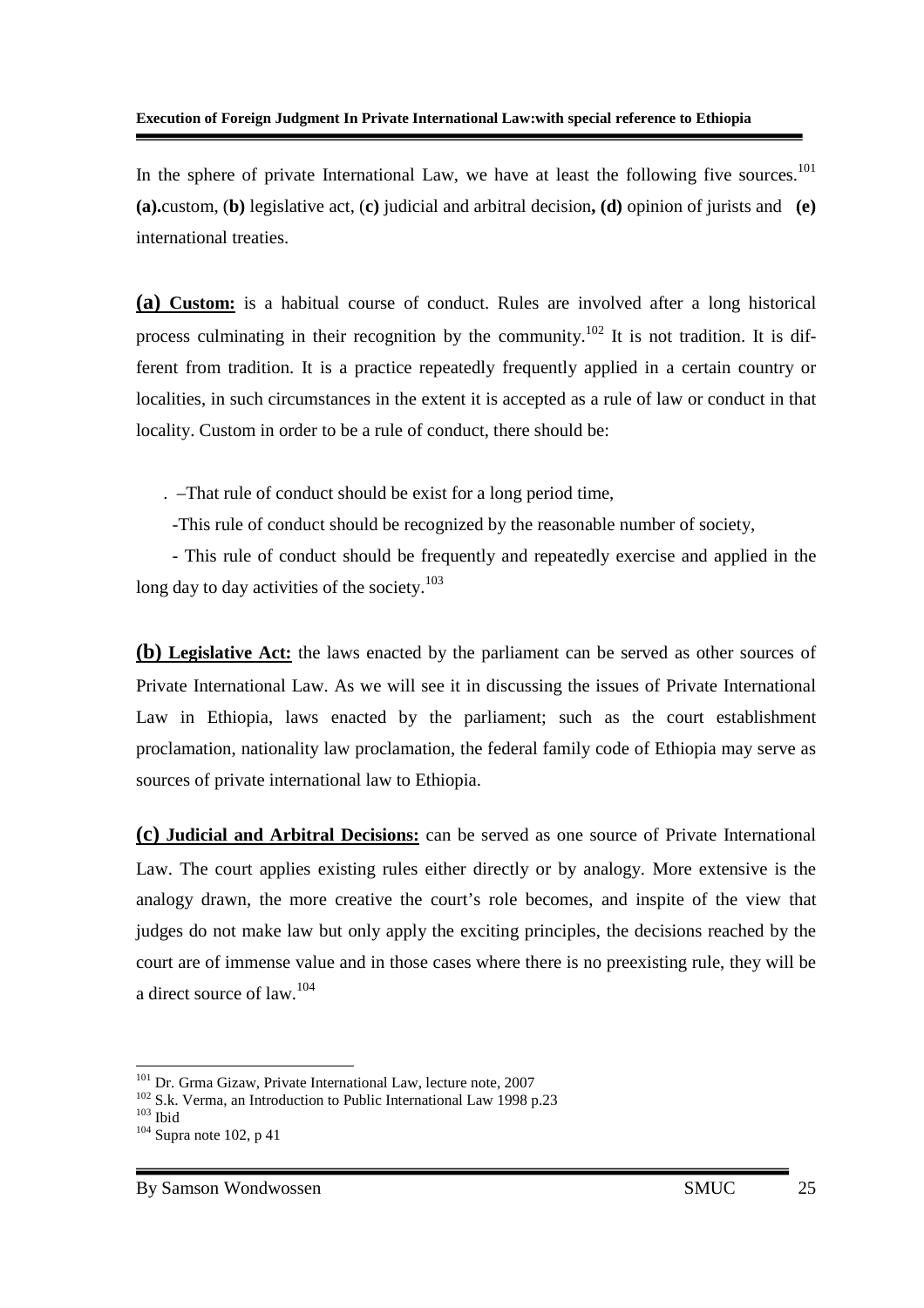Morris magnifies this role of judges to the development of Private International Law as a source by saying "of course the increasing activities parliament does not mean that the function of the courts is restricted to statutory interpretation. There remain large areas of the conflict of laws where case law is still the most important source, and the courts have still a creative part to play."<sup>105</sup> So, judicial and arbitral decisions can be considered as source of Private International Law.

**(d) Opinion of Jurists:** the juristic work is an important source of Private International Law. It s a unique feature of the Conflict of Laws, as compared with other branches of English law, that jurists have exerted to considerable influence on the decisions of the courts. The most influential foreign jurists have been Ulrich Huber (1636 – 1694), who was successively a professor of law and a judge in Frieslald; Joseph Story (1779 – 1845), who was simultaneously a justice of the supreme court of the USA and a professor at the Harvard law school; and the nineteenth century Germen jurist Freidrich Carle Vone Savigny.<sup>106</sup> In the twenteenth century the most influential writers have been arise. Dicey, whose conflict of laws was first published in 1935. Each of these well known books has passed through many editions, and each is frequently cited by the courts.<sup>107</sup>

**(e) International Treaties:** there has been, since the end of the last century, a strong movement in favor of the unification, by way of treaties of the rules of private international law.<sup>108</sup> These treaties are of two kinds: multilateral and bilateral. Regarding the multilateral, the Montevideo and the Hague conventions are relevant examples in addition to the multilateral treaties, both the post war periods produced numerous bilateral treaties, containing clauses promoting international intercourse.<sup>109</sup>

-

 $108$  Grepeau, elements d'une introduction all driot international prive compare pp 20 – 21

 $105$  J.H.C Morris, Conflict of Laws,  $(4<sup>th</sup>$  ed) p 6

 $106$  Ibid

 $107$  Ibid

<sup>&</sup>lt;sup>109</sup> Rabel, the Conflict of Laws; a comparative,  $(2^{nd}$  ed ) 1958, pp 29 – 46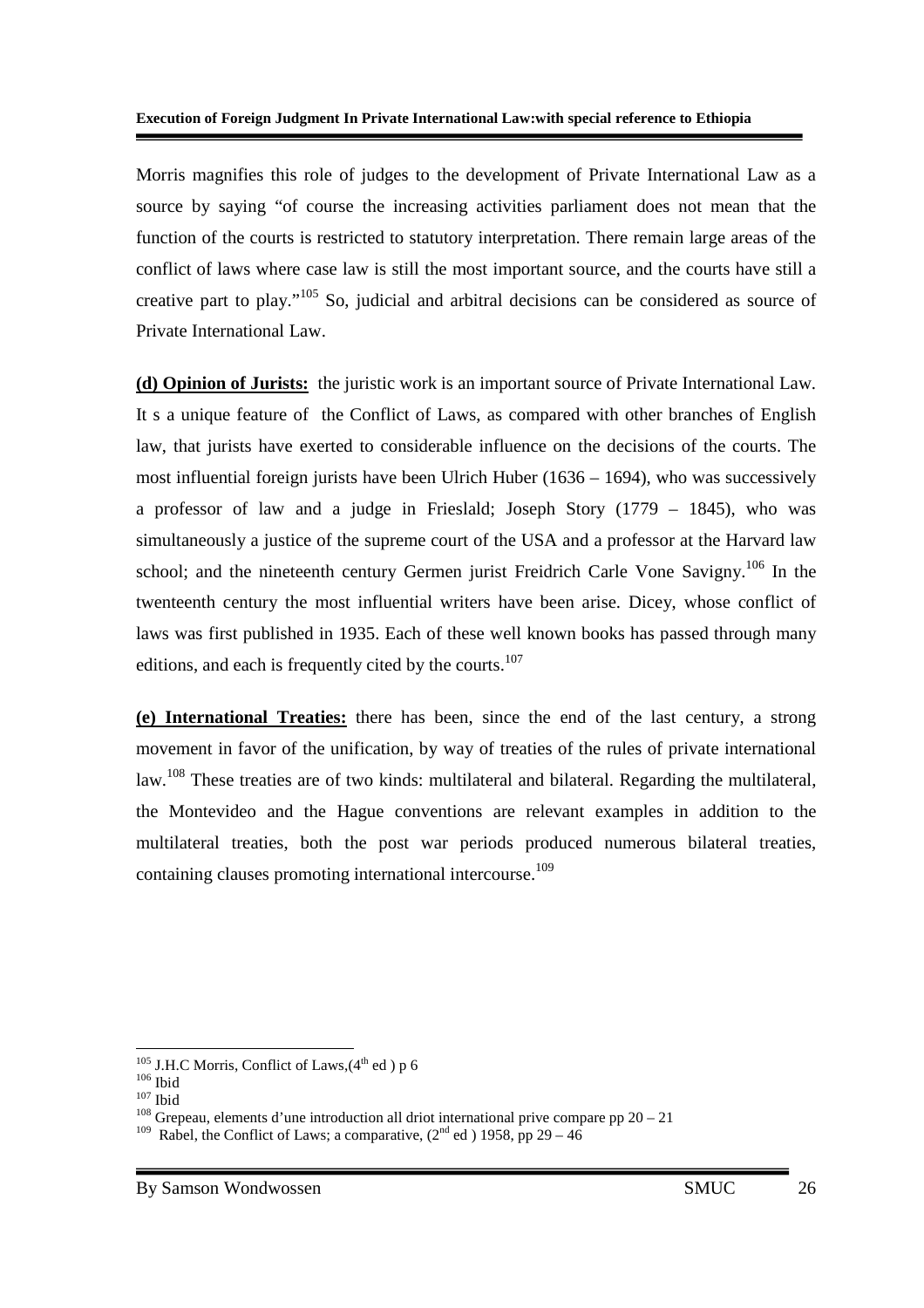### **1.8. Sources of Private International Law in Ethiopia**

As there is no codified Private International Law in Ethiopia yet, the judge deciding a case of Private International Law needs to validate his decisions by relying on the appropriate source of law.<sup>110</sup> The source of law in Ethiopia is either custom or legislation. A custom is the habitual repetition of a certain conduct. A conduct's recurrence may originate with the people, or with judges or with other makers.<sup>111</sup> Legislation which is said to have a clear cut starting point emanates from the declared will of a legislator Ethiopia is a code country i.e., its legal system is highly influenced by the continental legal system. $^{112}$ 

Examination of Ethiopian courts decisions relating to cases in which foreign elements are involved revealed that the courts have attempted to resolve legal problems by resorting to certain provisions of the various codes of the country.<sup>113</sup> For example the civil code on domicile, the civil procedure code on the **Execution of Foreign Judgments** and arbitral awards, which this paper is going to purport addressing the legal and practical problems involving around it. The Federal courts establishment proclamation (proc.no.25/96) may also be considered as a legislative act since it confers the jurisdiction over cases regarding Private International Law to the Federal High Court.<sup>114</sup> The nationality laws proclamation (proc.no.378/2003) which governs the acquisition and loss of Ethiopian nationality contains provisions that can influence settlement of Private International Law.<sup>115</sup>

Article 5 of the recent family law of Ethiopia enjoys courts to recognize marriage celebrated abroad if consistent with Ethiopian public moral.<sup>116</sup>

Ethiopia is a code country, i.e., its legal system is highly influenced by the continental legal system. Judicial interpretation of a law is not binding in a subsequent cause. But where such

-

<sup>&</sup>lt;sup>110</sup> Distance Education Module, on Private International Law, SMUC

<sup>&</sup>lt;sup>111</sup> Ibrahim Idiris, Materials for the Study of Private International Law in Ethiopia, 1998, p. 107

 $112$  Ibid

 $113$  Ibid

<sup>114</sup> Court establishment proc.no.25/96

<sup>115</sup> Nationality law proc.no.378/2003

<sup>&</sup>lt;sup>116</sup> Family code of the FDRE, 2000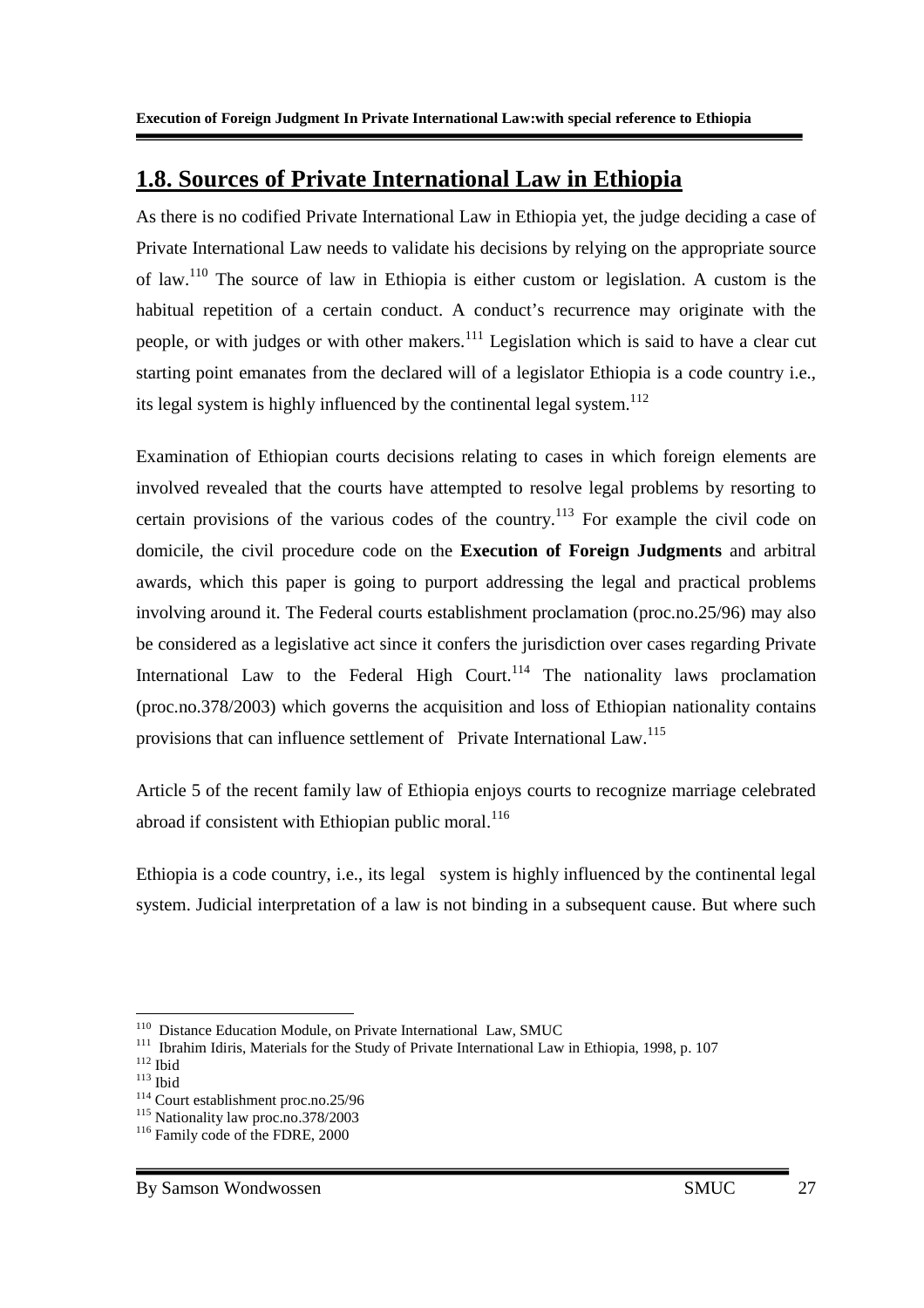interpretations became settled, they acquire a persuasive force in a regard to future adjudications of the same or lower order. $117$ 

Absent of a statute of Private International Law, judge made law is the most important source of law in Ethiopia; in certain cases, the courts have cited precedent cases. However the dominant view seems that "courts should not follow precedent, as Ethiopia is a civil law country.<sup>118</sup> Regarding treaty as a source of Private International Law, the treaty of judicial assistance singed between Ethiopia and Djibouti is the notable international convention on in the filed of private international law. Since there is no codified law to fill the private international law gap in Ethiopia, our courts have occasionally cited foreign doctrinal writings in support of there holdings. The most frequently cited writing is of course Sedler's "the conflict of laws in Ethiopia." But he failed to incorporate the concept of execution of foreign judgment in his respect material.

<u>.</u>

 $117$  Supra note 112

 $118$  Supra note 111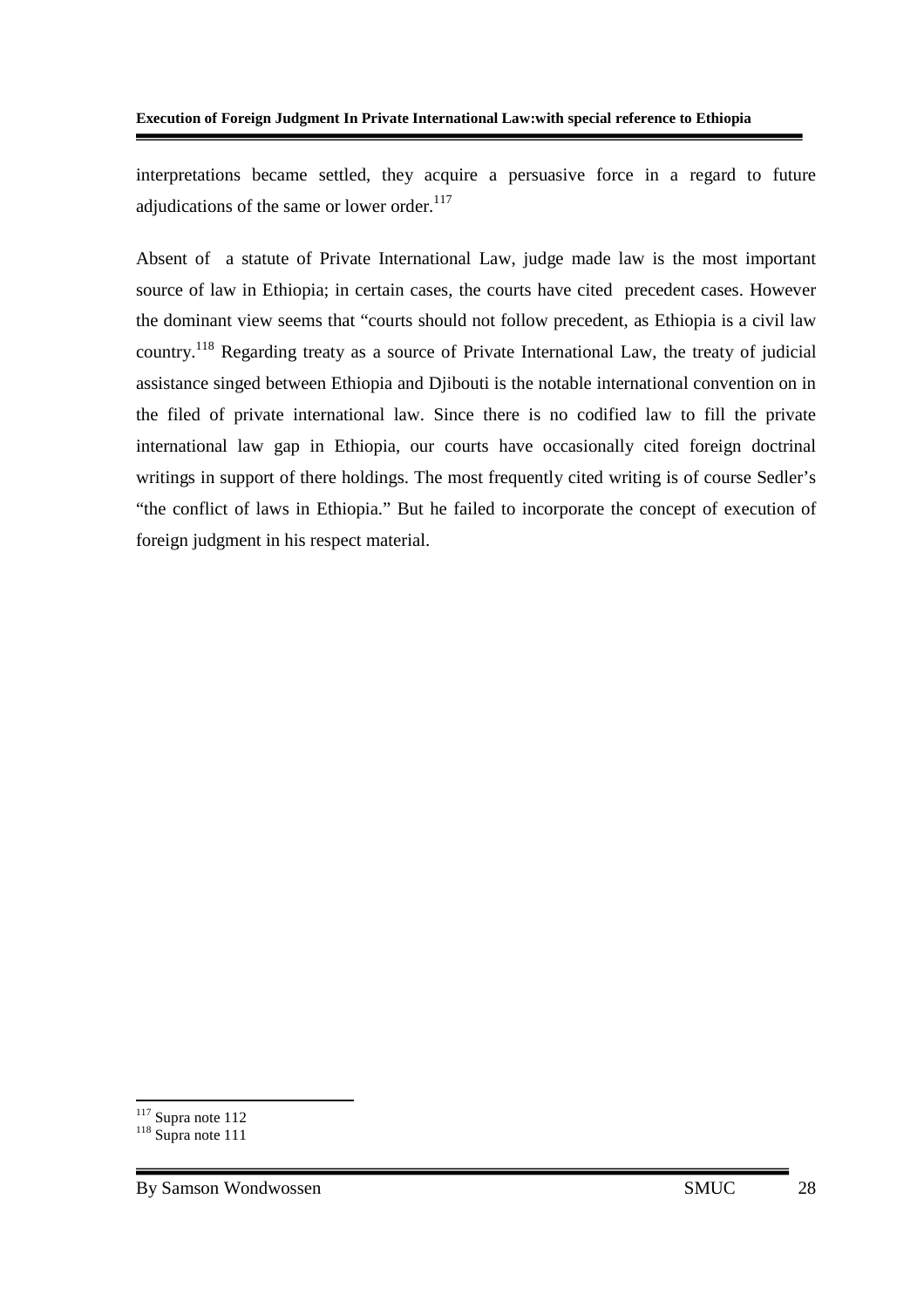### **CHAPTER TWO**

## **The Principle of Recognition and Execution of Foreign Judgments**

#### **Introduction**

Recognition and enforcement of foreign judgments and decrees is the matter which comes under the province of Private International Law. The Private International Law has to determine circumstance in which and the basis on which foreign judgment are to be recognized or executed.

peoples life are not restricted with in the boundaries or single state of territorial unit as they are in constant and continuous interactions through marriages trade and other activities of daily life in a foreign state where in the course of their relationship disputes are in variable bound to arise. Because of the mobility of people and some other circumstances, however the just and fair dispositions of cases may demand the recognition and enforcement role o such decision by other states.

 But failure to do that would create inconveniences to the parties concerned as a result of which international transactions and interactions among different individual will be paralyzed. It will be un economical tortuous and unnecessary to multiply a law suit. Hence a law suit, once effectively completed, needs to be recognized and enforced to avoid repetition of the suit.

A party may invoke a previous judgment made in a foreign country to defend his case. Thus, he seeks recognition of that judgment.. Alternatively, he may demand the property of the judgment debtor to be seized, attached, or sold in satisfaction of a judgment granted abroad. This requires enforcement in other states

Imagine what international trade agreements or other cross border legal relationship would end up if countries ignored themselves against foreign judgments.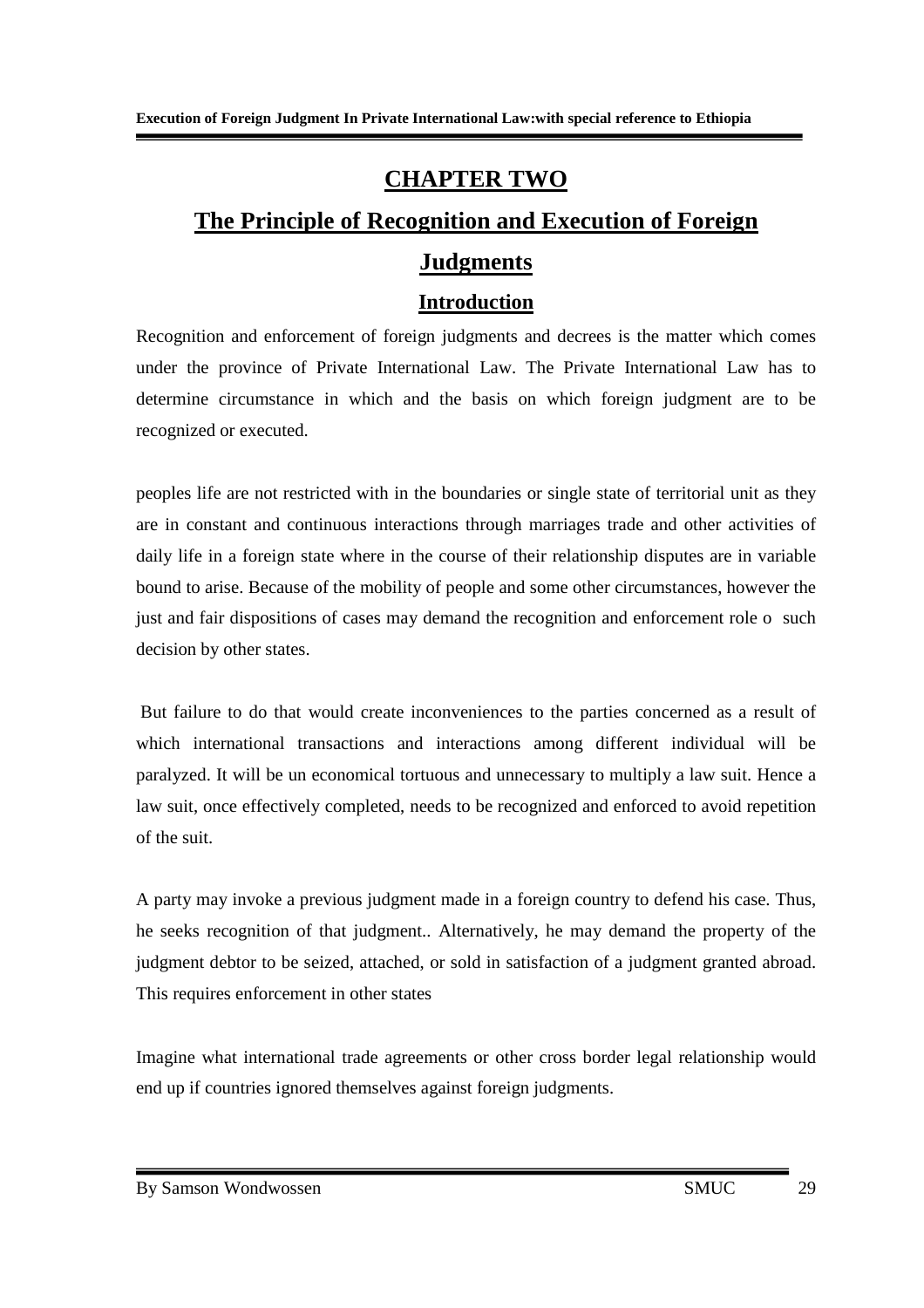These will definitely a sever paralysis of a flow of goods, people and services from one country to another. Recognition and enforcement of foreign judgments is an important issue to smooth international and interstate relationships.

In the advanced legal system, this had already been understood long ago, and a system of Recognition and Enforcement has been put in place. That is, in order to assist their courts resolve problems associated with the execution of judgments rendered by other states, quiet several states have adopted legislation which also includes provisions on the execution of foreign judgments.

Many states have also entered into a treaty or conventions; bilateral or multilateral involving the execution of foreign judgments. But Ethiopia did not have its own rules of Private International Law to solve problem regarding the Execution of Foreign Judgments except the incorporated few provisions in its civil Procedure code of 1965. And yet neither a party to any treaty nor conventions on recognition and execution of foreign judgment

In this chapter, the writer wants to discuss what recognition and enforcement of foreign judgments mean with their distinction, what type of judgments are subjective for execution, the justification why we need to recognize and enforce foreign judgments, the basic theories of recognition and enforcement of foreign judgment and the principle and practice of execution of foreign judgment in the selected international convention and some selected countries on the subject

## **2.1. The Distinction between Recognition and Execution**

Although execution of foreign judgments Presupposes recognition, the two terms represent different concepts.

Recognition is understood to imply foreign judgment as having resjudicata status and conclusiveness.<sup>119</sup> In other words the judgment rendered in a foreign country is held to be as

By Samson Wondwossen SMUC 30

<sup>&</sup>lt;u>.</u> <sup>119</sup> Ruth Bader Ginsberg, Recognition and Enforcement of Foreign Civil Judgment; Summary View of the Situation in the USA, International Lawyer, June 1970, vol.4,p.721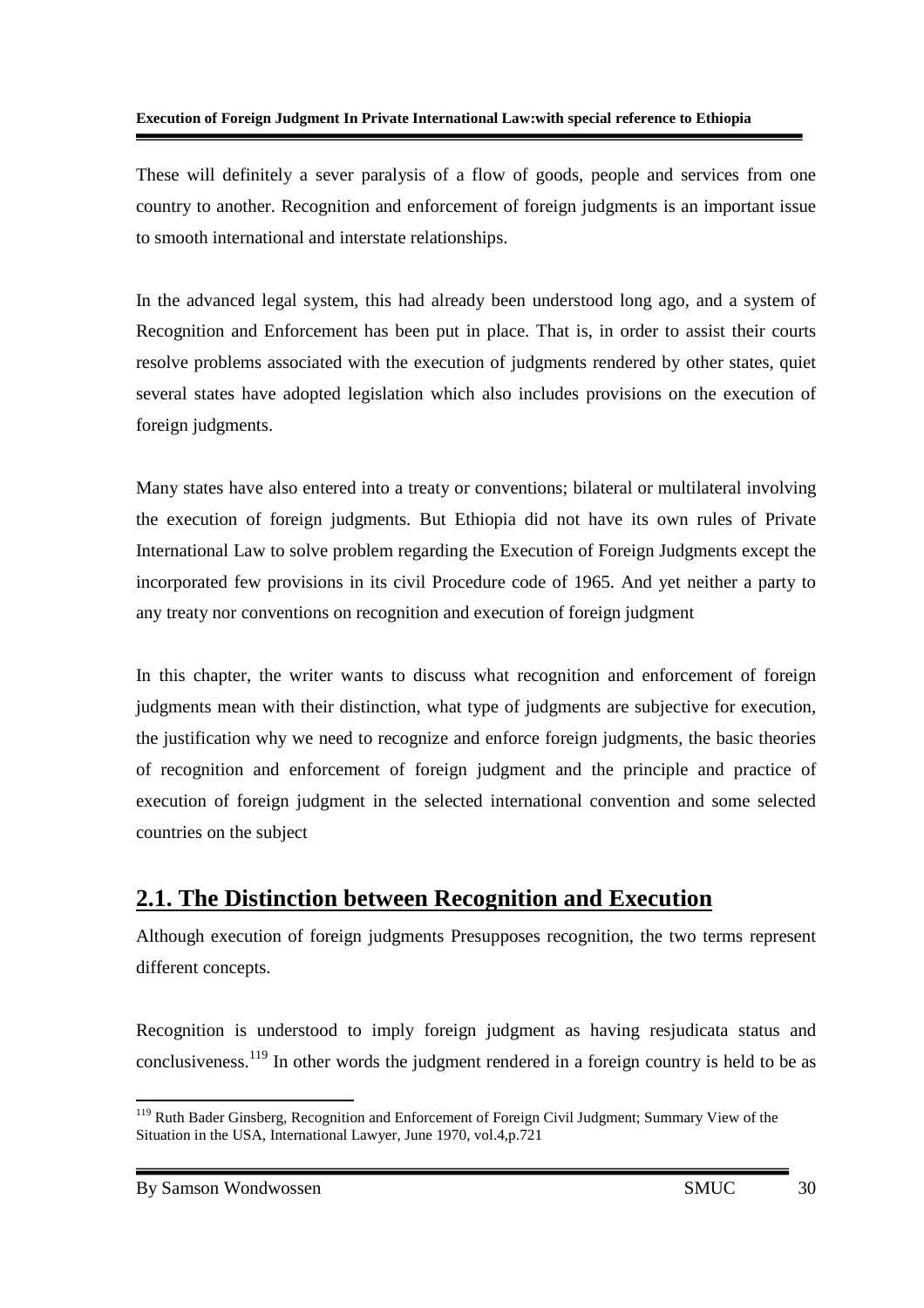binding up on parties as domestic judgments in the country in which it is recognized. Execution denotes the granting of compulsory relief based on the judgment pronounced in a foreign country.<sup>120</sup>

A judgment given in one country may receive effect in another country by way of mere recognition, or by way of enforcement. Enforcement of a foreign personal judgment implies that a personal judgment has been given by a court of one of country (the original country) which orders a person to perform some particular act (such as the payment of a definite sum of money to another person), or not to perform some particular act ( such as not to disturb his neighbors sleep by excessive noises ) and that steps are taken by the courts or authorities of another country ( the country addressed ) with a view to procuring compliance with the obligation imposed by the judgment  $.121$ 

It is plain that, while a court must recognize every foreign judgment which it enforces, it needed not enforce every foreign judgment which it recognizes.<sup>122</sup>Some foreign judgments do not lead themselves to enforcement, but only to recognition.

Enforcement involves recognition, but mere recognition (with out enforcement) of a foreign personal judgment is also possible. Mere recognition implies that the judgment whether or not it ordered a person to perform (or not to perform) some particular act, is given conclusive effect in the country addressed in respect of questions which it decided, but with out steps being taken by the courts or authorities of the country addressed with a view to securing compliance with an obligation imposed by the judgment.<sup>123</sup>

In some cases mere recognition is all that is necessary or possible: for example a judgment dismissing a claim (unless it orders) unsuccessful plaintiff to pay costs, or a declaratory judgment; or a decree of divorce or nullity.

<sup>-</sup> $120$  Ibid

<sup>&</sup>lt;sup>121</sup> Peter Stone, The Conflict of Laws,p.307

 $122$  J.H.C Morris, The Conflict of Laws,  $(4<sup>th</sup>$  edn.) 2004, p.103

 $123$  Supra note 3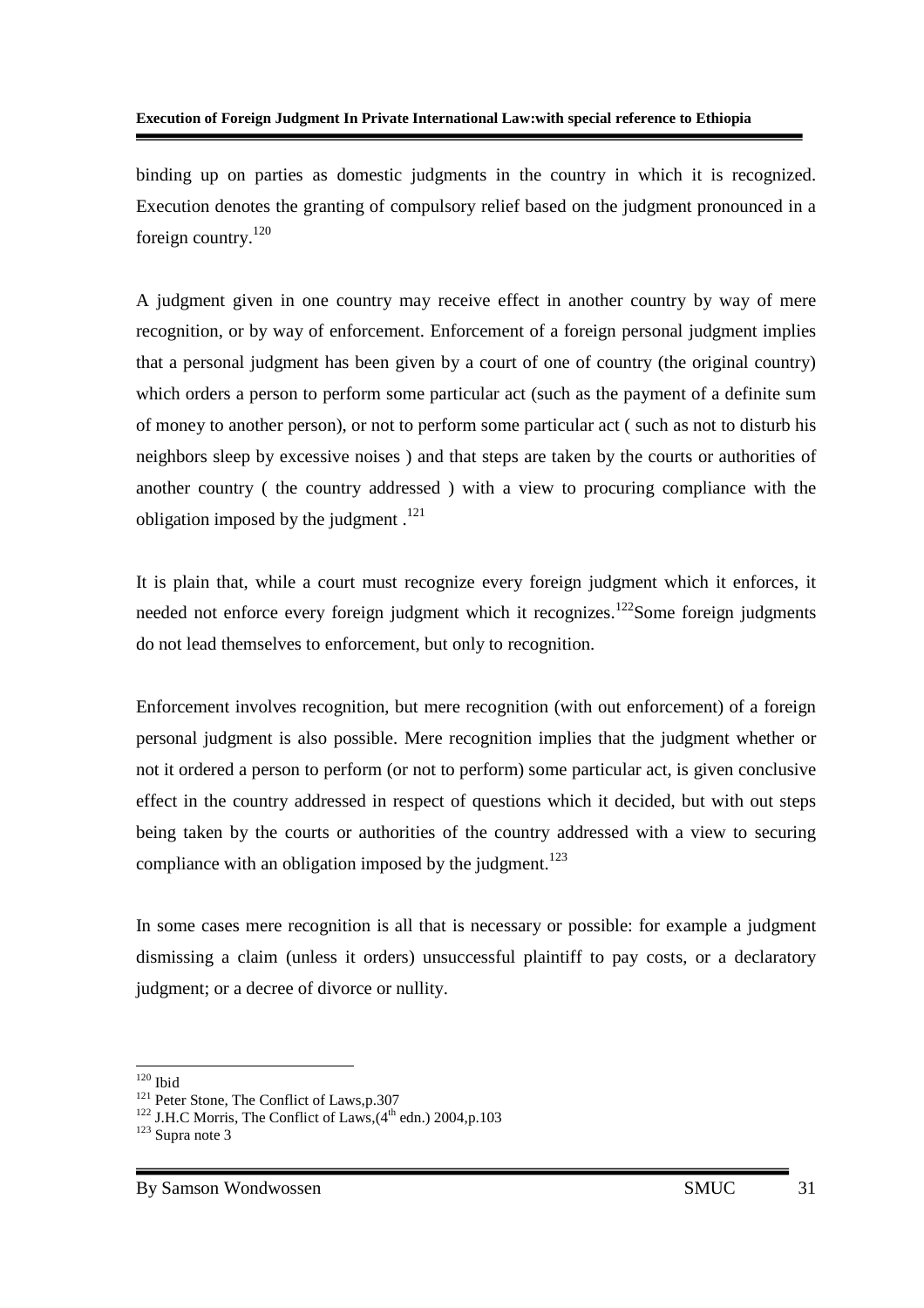A person in whose favor a judgment is granted in a foreign court may seek to have that judgment executed or otherwise carried out against the judgment debtor. The plaintiff is then seeking to enforce the judgment. Similarly, when a person is made a defendant in an action in Ethiopia involves the foreign judgment by way of counter claim or other cross – proceeding.

A person in whose favor a judgment is given in a foreign country may seek on its basis merely to resist an action (here in Ethiopia) in the same or connected matter. For example **George** sues **Alemu** in Ethiopia for a debt and **Alemu** defends the action by showing that the matter has already been litigated in an English court. The latter has found the alleged debt does not elitist and has in consequence judgment for **Alemu.** Here **Alemu** is relaying on a foreign judgment. He is seeking the recognition of English judgment.

Enforcement necessarily involves recognition whereas recognition does not involved enforcement. Mere recognition if granted, will prevent the claimant from reviving in the country addressed a claim which has been rejected or accepted but in his optional to inadequate extent by the foreign judgment.<sup>124</sup>

Under the general principle of international law it is a common practice for states to render the status of recognition to foreign judgments.

Foreign judgments represent rights acquired through the application of foreign laws, and to deny recognition to such right could amount to violation of the laws of nations.<sup>125</sup>By recognizing a foreign judgment a state is viewed as cooperating in the avoidance of wastage of time, wastage of resource and the protection of the successful litigant.

When we approach the Ethiopian legal situation, despite the absence of pertinent provisions in relation, to recognition of foreign judgment, there is no reason why foreign judgments should not be recognized in Ethiopia, unless the sovereignty and independence of the country is jeoparadized.and indeed, as far as an act is consistent with the general principles of

<sup>&</sup>lt;u>.</u>  $124$  Supra note 3, P.307

<sup>&</sup>lt;sup>125</sup> J.H.C MORRIS the Conflict of Laws,  $(9^{\text{th}}$ edn.) 1973, p.987-988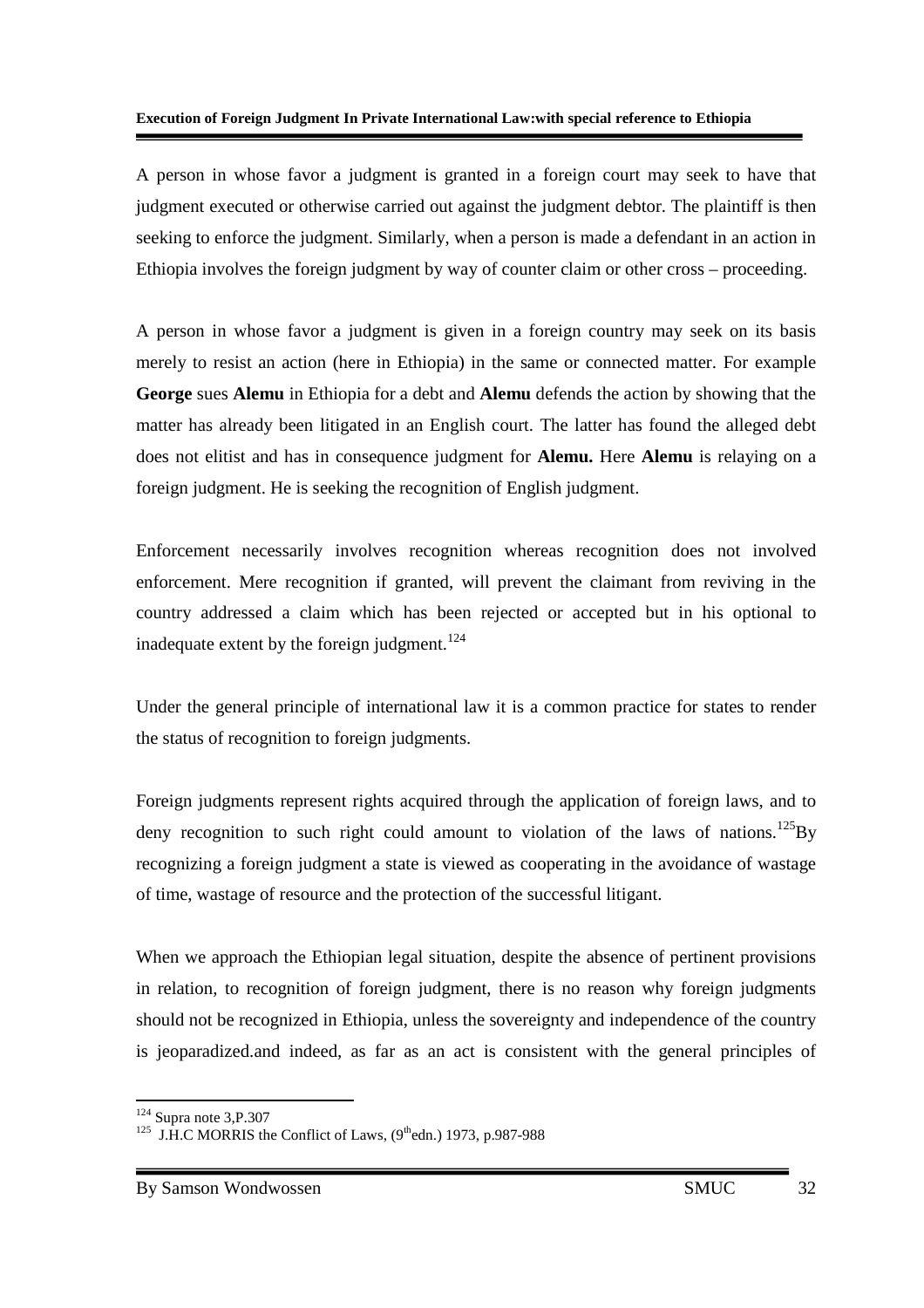International law and practice, the non-valiantly of permissive rules in Ethiopian law need certainly not preclude Ethiopian courts from rendering justice.<sup>126</sup> Provided that the criteria command international acceptance are met, a willingness on the part of Ethiopian courts to recognize foreign judgments would manifest the courts commitment in the observation and promotion of international law.

Unlike the execution of foreign judgments, the Ethiopian law is silent about the recognition of foreign judgments, nor has the court practice developed in that respect. In this regard, the writer will try to discuss it in the last chapter which will focus on the concept and practice of execution of foreign judgments in Ethiopian context.

## **2.2. Types of Judgments**

### **2.2.1. Ordinary Court Judgment**

This type of judgments are judgments rendered by any court other than that of the forum irrespective of where that court is established. But it has to satisfy the requirements of competent jurisdiction. These judgments which are sought recognition or execution should be civil and commercial matters by excluding criminal matters and other judgments which are not covered by the conventions to be subject for execution of recognition.

 To be recognized or executed, judgments rendered other than the forum should satisfy all the requirements except the competence of the court required by principles laid down on the conventions bilateral, regional or multilateral treaties or the domestic laws of the country which recognition or execution is sought.

Because the competence of the foreign court is determined by the rules of private international law and not by the rules of the law the forum or by the law of the country where

<sup>&</sup>lt;u>.</u> <sup>126</sup>Ibrahim Idris,the Applicability of Foreign Civil Laws in Ethiopia, Journal of Ethiopian Law, Vol.13,p.227-233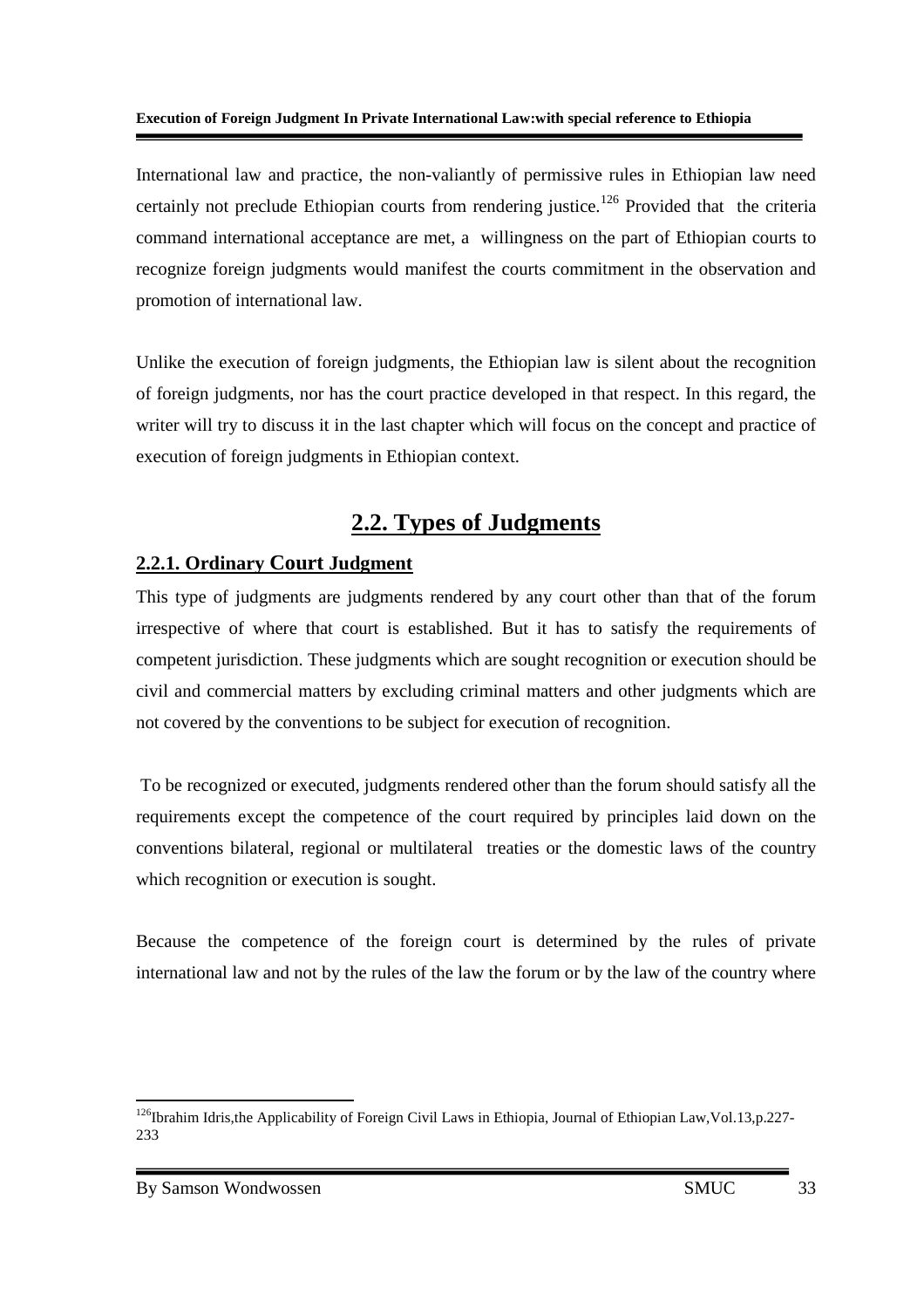the foreign court is situated.<sup>127</sup> A final judgment in civil and commercial matters of a court of competent jurisdiction will be accorded recognition and it may also be enforced.<sup>128</sup>

Regarding the ordinary court judgments the following civil judgments are may be classified to it:

- $\checkmark$  In matters relating to contract
- $\checkmark$  In matters relating to tort
- $\checkmark$  In matters relating to insurance
- $\checkmark$  In proceeding, which have as their object rights in rem, immovable
- $\checkmark$  Property etc.

.

 However, it has been said that judgments should be civil and commercial matters by their nature to be recognized or executed, not all civil judgments and commercial matters are subject for recognition or execution.

## It is provided in the **international convention of The Hague and Brussels conventions of the recognition and execution of foreign judgments:**

They are:

.

- $\checkmark$  In matters relating to the status or legal capacity of natural persons, rights in property arising out of a matrimonial relationship, wills and successions.<sup>129</sup>
- $\checkmark$  In matters relating to bankruptcy<sup>130</sup>
- $\checkmark$  In matters relating to social security
- In matters relating to decisions for the payment of custom duty, tax or penalty<sup>131</sup>
- $\checkmark$  Administrative matters.

<sup>-</sup><sup>127</sup> Paras Diwan, Private I nternational Law,  $(4<sup>th</sup>$ edn) 1998,

<sup>&</sup>lt;sup>128</sup> The Hague Convention of 1971 on Recognition and Enforcement of Foreign Judgment in Civil and Commercial matters

<sup>&</sup>lt;sup>129</sup> Brussels Convention, Art.1 and Hague Convention, Art.1

 $^{130}\overline{\text{Ibid}}$ 

 $^{131}$  Ibid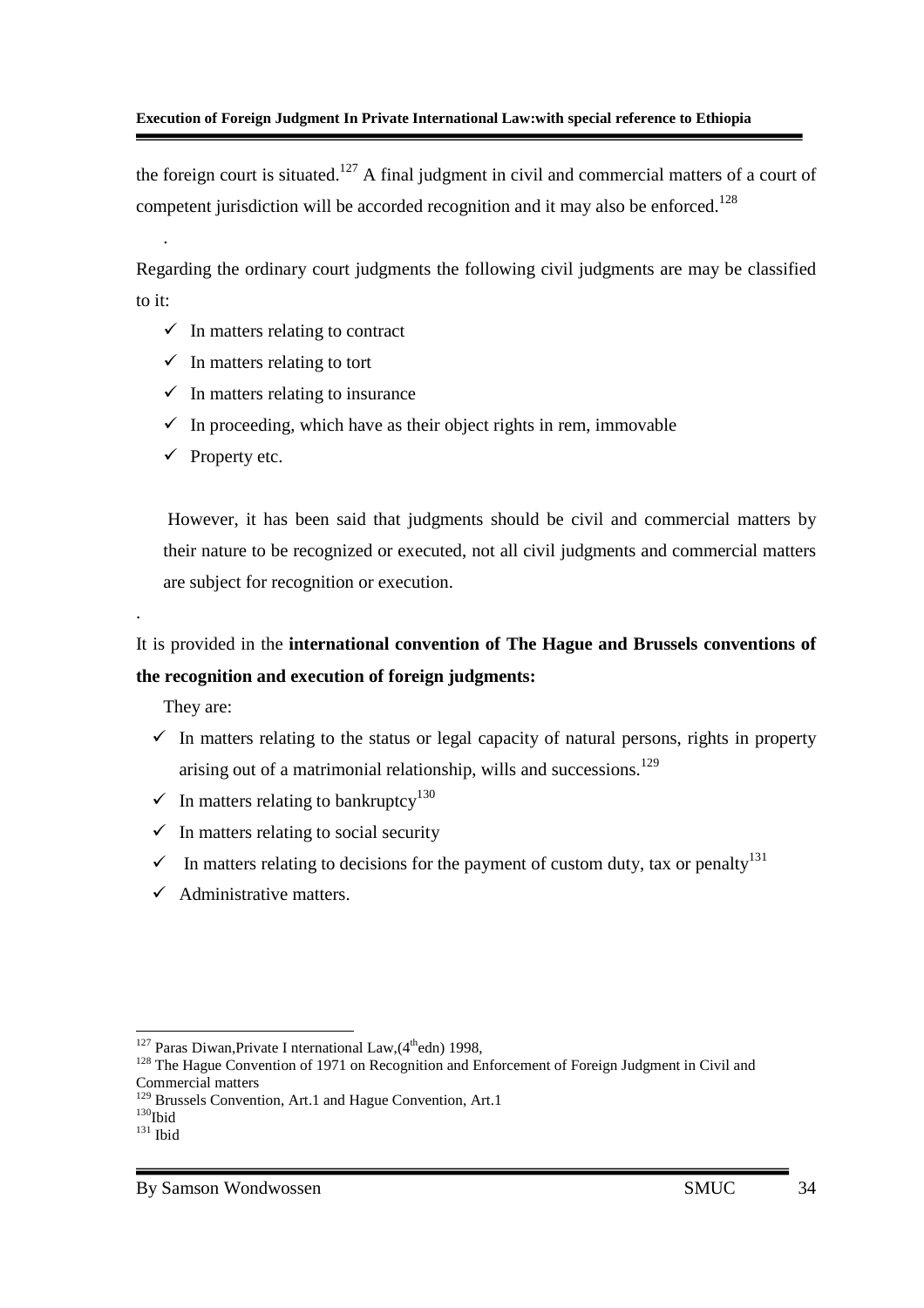### **2.2.2. Arbitral Court Judgment**

When we are talking about arbitral court judgments, we are referring to the award given by an international arbitral court. An international arbitration is an arbitration when foreign element is involved as a party to the dispute.

International arbitration follows two streams.

- (a) Public law arbitration between states and
- (b) Commercial arbitration

Commercial arbitration is a remedy that is same times used in an effort to resolve disputes that arise international business transactions.

Arbitrations may be resorted to by agreement or by provision in a Treaty or Friendship, commercial and navigation.<sup>132</sup>

It will allow trading partners to work out same of these differences without resort to litigation.

Commercial arbitration allows international trading partners to agree in advance on the ground rules for resolving their trade disputes as they happen. Their agreement to arbitrate should be in writing and, the parties must agree on the choice of an arbitration, the conduct of the hearing, and they must be in writing to be bound by the arbitrators award.<sup>133</sup>

In case of trade disputes, the International Chamber of Commerce in Paris, the Swedish Chamber of Commerce and Specialized Commodity associations in London have been called on to act as arbitrators in resolving trade disputes.

In the view of international businessmen, arbitration offers distinct advantage. First, the parties to an international contract can entrust the resolution of their dispute to judges of their own choice, as the parties live in different countries, which sometimes found their

<sup>&</sup>lt;u>.</u> <sup>132</sup> Assefa Ali, Alternative Dispute Resolution Method, (lecture note)  $133$  Ibid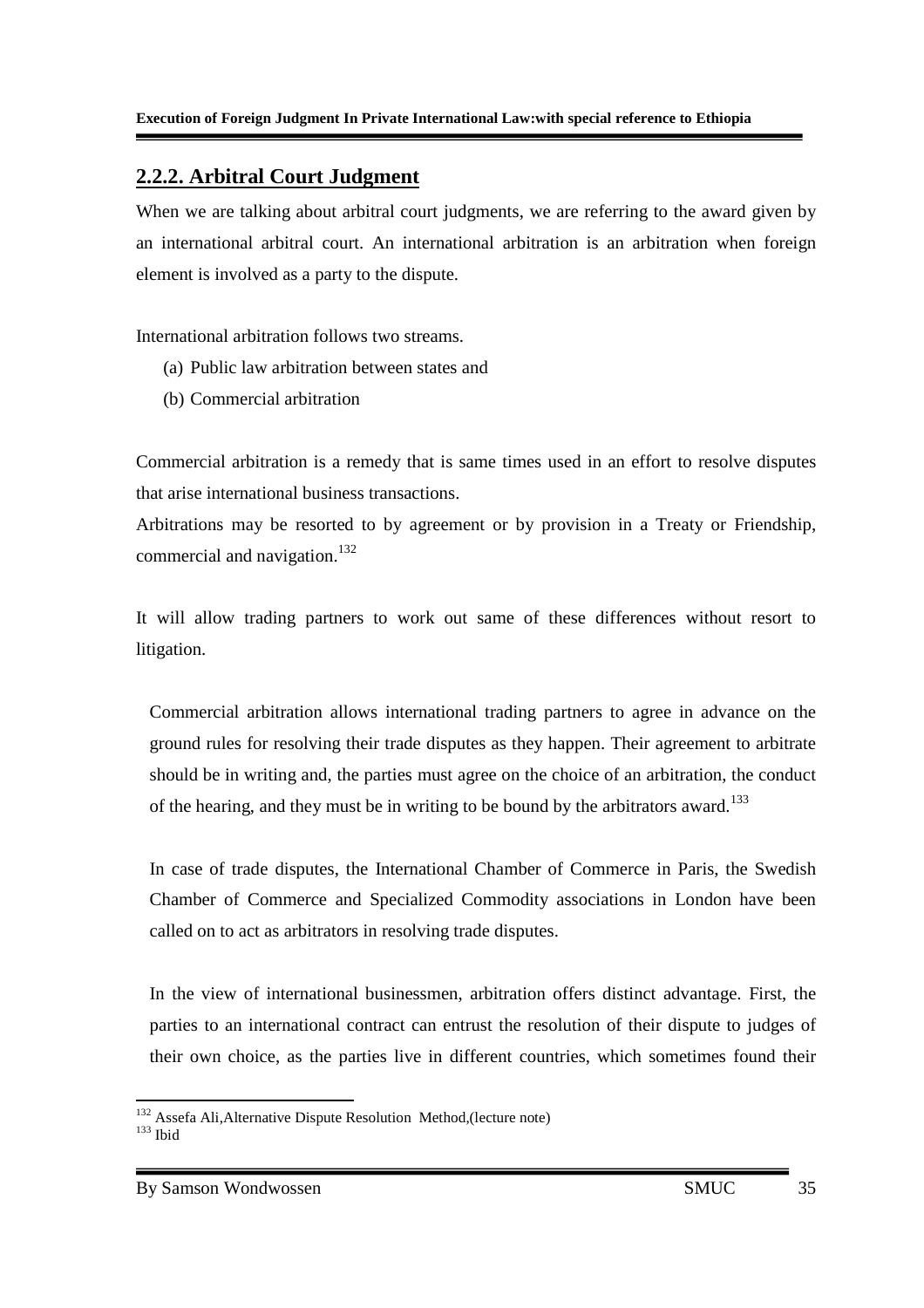laws on legal concepts having a different traditional and cultural background.The arbitration award is at least in principle, final but a court case may go to appeal and a long time may pass before the final word is spoken. $134$ 

Those kinds of judgments rendered by an International Arbitral Court to resolve disputes are not the main task of the writer. But as there are foreign judgments which are subject for recognition or execution are sought, arbitral court judgments have also the same effect when they are rendered by an arbitral court other than the forum. However they have the same effect with regard to their enforcement or recognition, they have different application of laws to be governed. Because as, I have said earlier in discussing the ordinary court judgment, they are judgments given by a court which have competent jurisdiction other than the forum.

The enforcement of arbitral awards is made easier by **the 1958 United Nations Conventions on the Recognition and Enforcement of Foreign Arbitral Awards** to which most of the worlds leading commercial nations are parties.

That is the New York convention of 1958 – a significant international agreement provider for the recognition of arbitration agreements and for the enforcement of foreign arbitral awards.

Article III of the convention provides:

Each contracting state shall recognize arbitral awards and enforce them in accordance with the rules of procedure of the territory where the award is relied upon, under the conditions laid down in the following articles. There shall not be imposed substantially more onerous conditions or higher fees or charges on the recognition or enforcement or arbitral awards to which this convention applies than are imposed on the recognition of enforcement of domestic arbitral awards." Every state has enacted its own arbitration statute which applies to intrastate /when there ate federated states/ and inter states /between states/.

<sup>-</sup><sup>134</sup> Clive M. Schimithof, the Law and Practice of International Trade p.574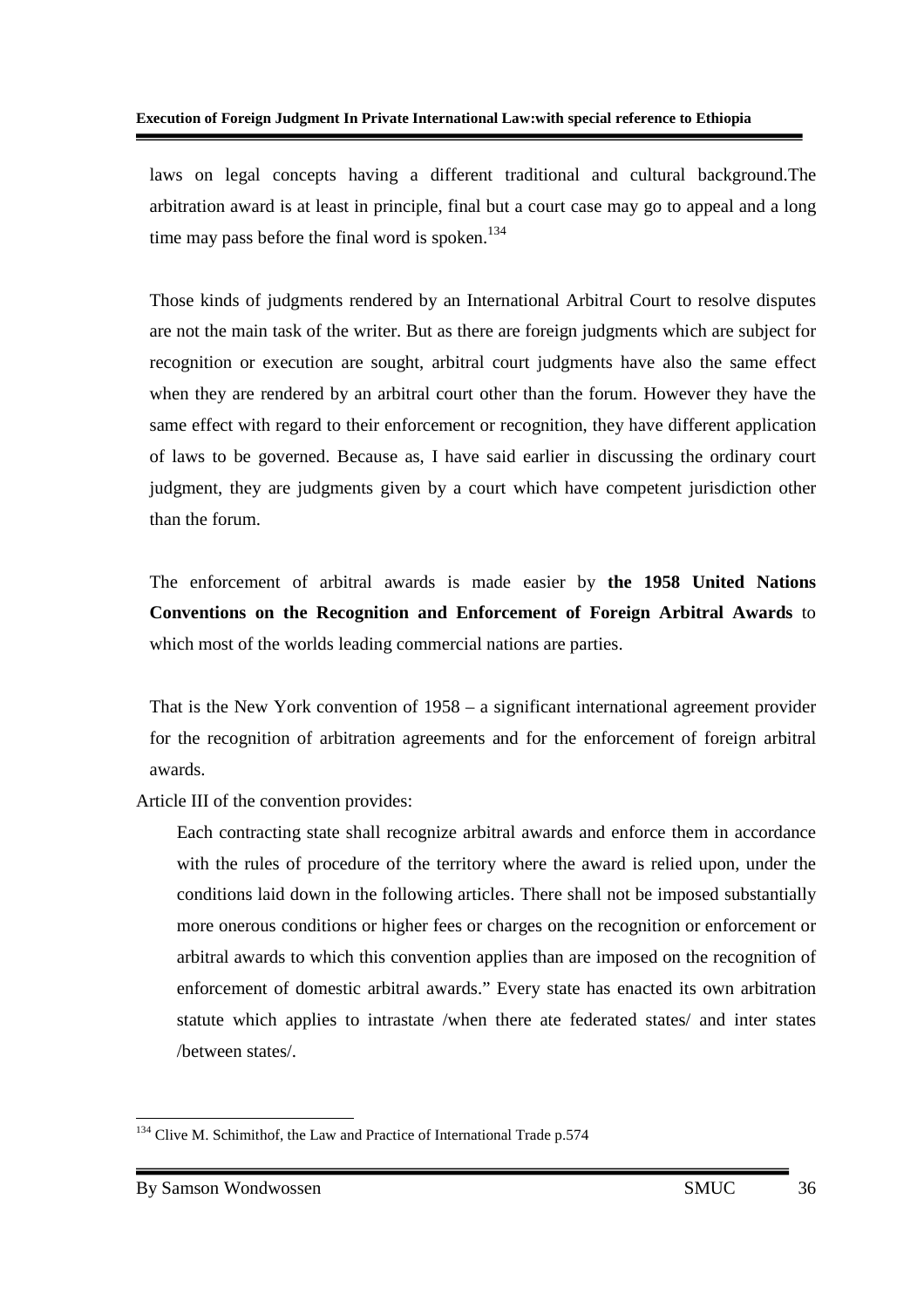The basic purpose of the 1958 convention was to encourage the recognition and enforcement of commercial arbitration agreements in international contracts. The convention does allow a domestic court to refuse or to enforce an award on the following grounds.

- **1.** Public policy<sup>135</sup>
- 2. Non Arbitrability<sup>136</sup>
- **3.** An inadequate opportunity to present a defense $137$
- **4.** An excess of jurisdiction<sup>138</sup>
- **5.** A "manifest disregard" of  $law<sup>139</sup>$

### **2.3. Justification to Recognize and Enforce Foreign Judgments**

 Various reasons have been given from time to time to explain as to why municipal courts apply foreign law. There are two different reasons that induced countries to recognize and enforce foreign judgments.

### **2.3.1. Facilitating International Private Relations**

The world today presents a picture of diverse states the interaction of which is in different spheres of life often results in conflicting international legal situations. These conflicting international situations have immensely been enhanced as result of the highly developed transportation and telecommunication system the world has witnessed over the last several decades. The interactions of nationals and domiciliares of different state in such as in family relations, trade, commerce, investment and etc. have become the cause for the creation of contacts between the laws of such states which eventually compete to dominate the resulting conflict in legal situations.

Of these legal situations, the recognitions and execution of foreign judgments is one of the controversial areas of conflict of laws. One of the conditions most investors study before

<sup>-</sup> $135$  Article 5(2) (a) and (b); implemented by the 1975 Act

 $136$  Ibid

 $137$ Ibid art 5(1)(b) and (d)

 $138$ Ibid art  $5(1)(e)$ 

 $139$ Ibid(5(1)(e)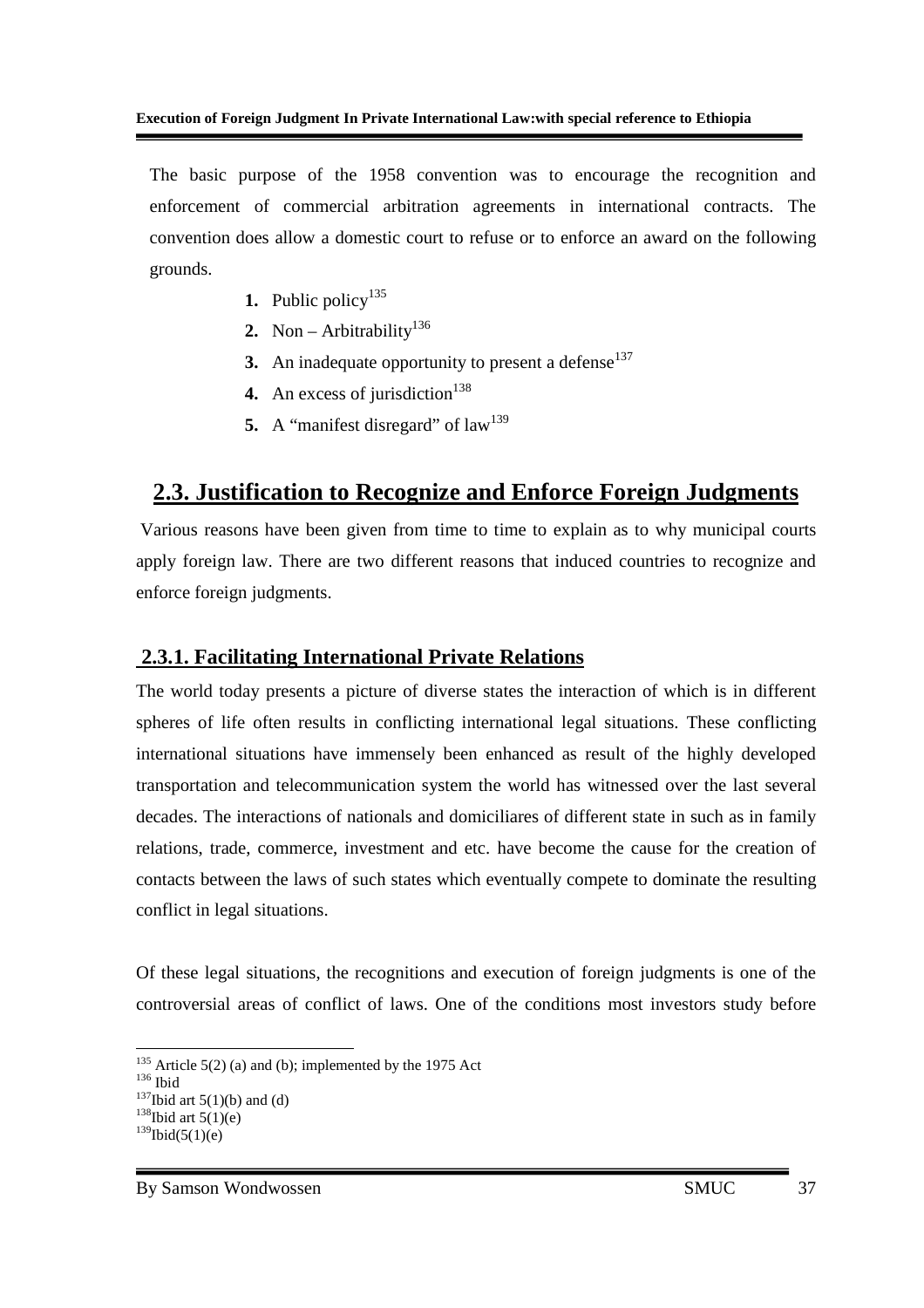starting businesses in a foreign country is its regime of recognition and enforcement of foreign judgments. If the concerned country does not have conducive environment for recognition and enforcement of foreign judgment, then that raises the cost of transactions to the investor. If the foreign judgment is not recognized and enforced in that country, then he has to relitigate the case.

Thus he has to incur cost of litigation over again. Hence, he will be discouraged to enter in to transaction with the domiciliary or nationals of that country. However if a given country recognizes and enforces foreign judjments with out much a do, then foreigners will increase, their transactions with those residents of that country.

Because of the mobility of people and some other circumstances however the just and fair disposition of cases may demand the recognition and enforcement role of another state. But failure to do would create inconvenience to the parties concerned as a result of which international transactions and interactions among different individuals will be paralyzed.

 In the words of Von Mehren and Traut man, the reasons for recognition of foreign judgment may be summarized as follows.

"A desire to avoid the duplication of effort and consequent waste involved in reconsidering a matter that has already been litigated ; a related concern to protect the successful litigant, whether plaintiff or defendant from harassing or evasive tactics on the part of his previously unsuccessful opponent:; a policy against making the availability of local enforcement the decisive elements as a practical matter, in the plaintiff's choice of forum , an interest in fostering stability and unity in an international order in which many aspects of life are not confined to any single jurisdiction ; and, in certain classes of cases, a belief that the relationship jurisdiction is a more appropriate forum than the recognizing jurisdiction , either because, as the predominantly concerned jurisdiction for some other reason, its views as to the merits should prevail. $^{140}$ 

<sup>&</sup>lt;u>.</u> <sup>140</sup> Athur von Mehren and Donald T. Trautman, Recogniton of Foreign Adjudication;a Survey and a Suggested Approach.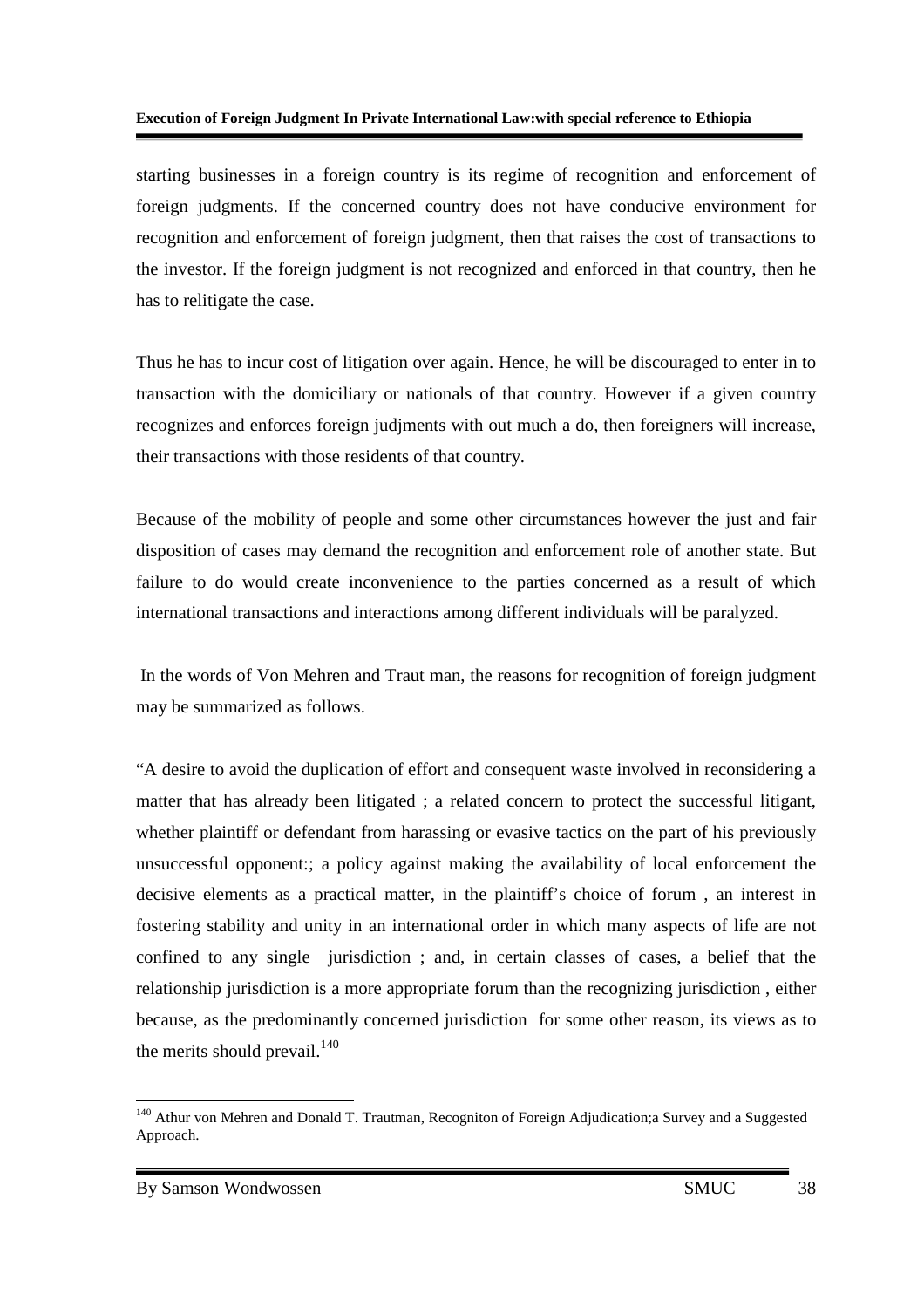Although, on the one hand, for the aforementioned reasons, it is maintained appropriate to recognize foreign judgments states are unwilling to render unconditional recognitions to such judgments. The act of unconditional recognition would indeed be regard by states as being tantamount to states to surrendering one states sovereignty and independence to another. And it is for this reason that states become willing to conclude a treaty or enter in to a convention, or else formulate their own domestic rules under which they would recognize foreign Judgment, taking however, their own national interests in to a count.<sup>141</sup>

One of the common law scholars Paras Diwan suggests some idea with regard to this justification. **"For the application of the foreign law is said to be the demand of justice requires that the foreign law should be applied.**"<sup>142</sup> It is for Justice that the court applies the foreign law, because its application is convenient.<sup>143</sup>

Justice is said to be full, it has to comprises the recognition or execution of judgments which is the ever expectation of the concerned parties. This means is that if there is a certain judgment creditor who has a vested interest of recognition or execution of foreign judgment in other country, this country would recognize or enforce the judgment. This situation has two implications. Firstly, the application of foreign law is necessary for determining rights of parties. That is why Graveson propounded that **"the court applies the foreign law, because its application is convenient."**Because when we are recognize or enforce judgments which are in a foreign state, we are applying foreign laws with in our jurisdiction. So, this can satisfy the demand of the recognition and enforcement role of another state for the just and fair disposed of case.

Secondly, it implies that it is for their own sake that countries would apply a foreign law i.e. recognize and enforce foreign judgments. That is to able to attract foreign capital and investments. Foreigners will increase their transactions with those residents of that country.

<sup>-</sup><sup>141</sup> Ibrahim Idris, Materials to The Study of Private International Law to Ethipia, 1992, p.430

<sup>142</sup>Paras Diwan, Private International Law, (1998) p.45

<sup>&</sup>lt;sup>143</sup> Graveson, The Conflict of Laws, 1969,  $(6^{th}$ .edn.) p.7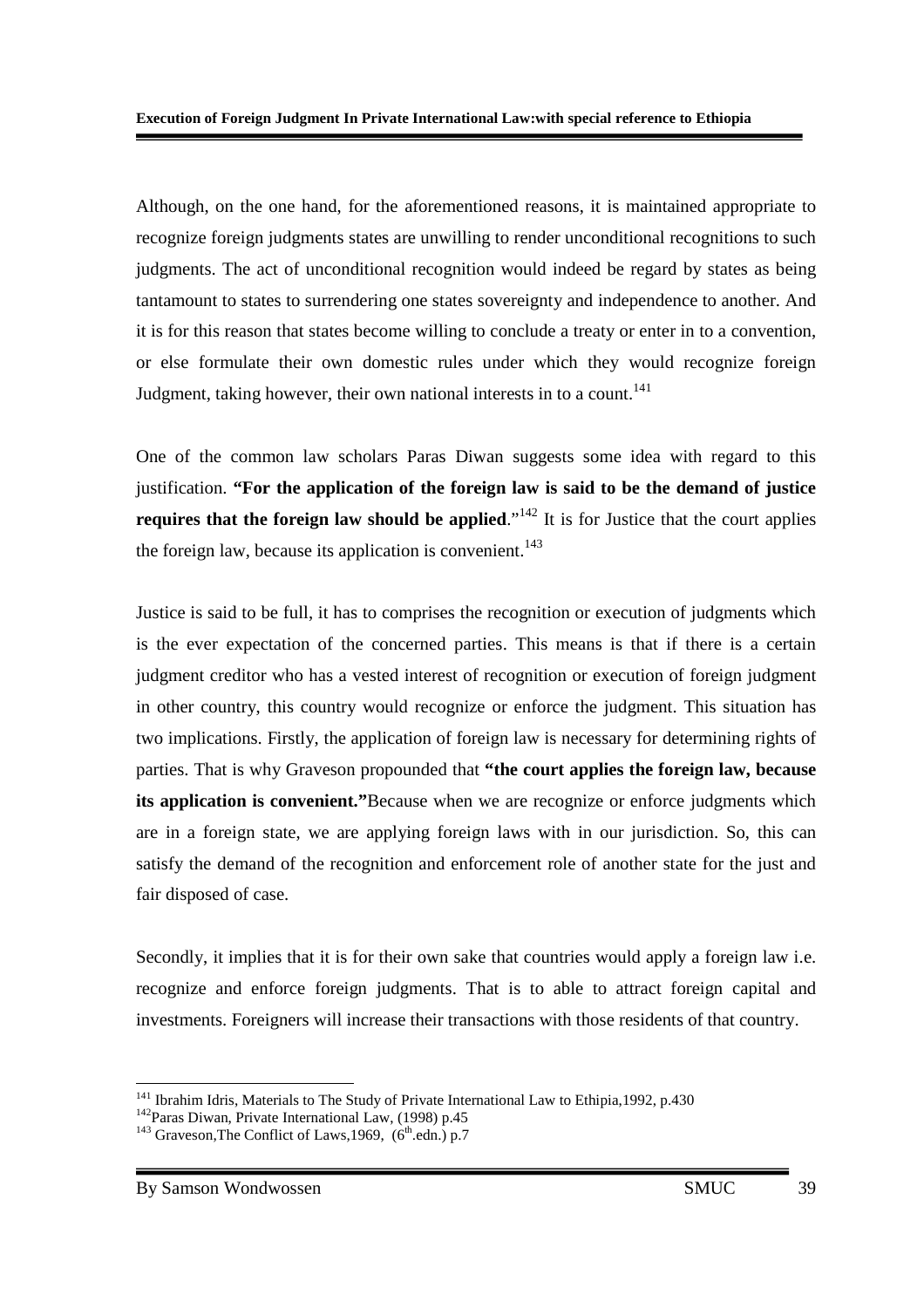By doing so international private relations would be facilitated and reliable. International transactions and interactions among different individual will not be paralyzed. Recognizing and enforcing foreign judgments will facilitate international harmony a state is viewed as cooperating in the avoidance of wastage of time, wastage of resource and the protection of the successful litigant by recognizing and enforcing foreign judgments.

### **2.3.2. Comity**

 Comity has no exact meaning. Some consider it as mere international courtesy while other consider it as an international obligation.

Duch jurist, John Voet, its earliest protagonists, said that **"one national applies the law of another to show its regard towards it".** But cheshire has propounded the concept disregarding Voets idea that **"the application of foreign law implies no act of courtesy, no scarifies of sovereignty."** <sup>144</sup> The reality is that the function of courts is to do justice between the parties and, in doing so it they feel that a foreign law is applicable and consequently apply it, then they do so irrespective of the fact whether the other country is at war with the country whose law it applied.<sup>145</sup> Therefore when a court applies foreign law, it applies it because it has been directed to do so by its own internal law.

As the case may be, the writer believes that the reason why gives execution to the judgment rendered by the other country is, inorder to show their respect to the other state for those lawfully alien made by that particular state. On he other hand, what it meant that states usually gives execution to a certain foreign judgment, in considering its judgment would get execution on the same hand. That is done, in order to maintain their strong relationship each other.

<sup>&</sup>lt;u>.</u> <sup>144</sup>Cshire,Private International Law,  $(13<sup>th</sup>$ edn.) 2000

<sup>&</sup>lt;sup>145</sup> Paras Diwan, Private International Law, (1998) p.44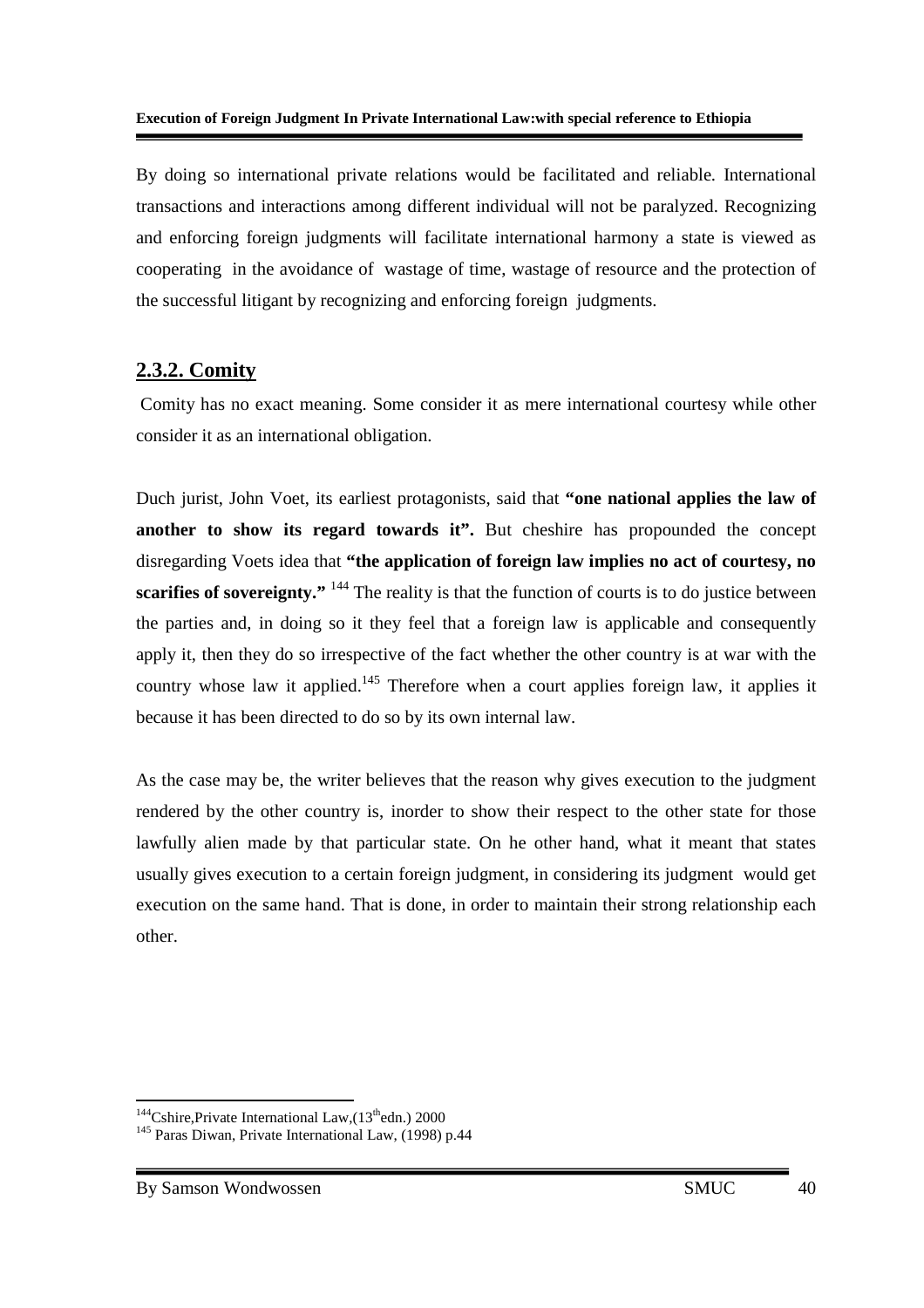## **2.4. Theories of Execution of Foreign Judgment**

## **2.4.1. Basis of Execution**

On the execution of foreign judgments, various theories have been propounded, of which the theory of comity is considered to be the oldest theory. Apart from the theory of comity, the obligation theory is another one.

## **2.4.2. Principle**

Law suits are a necessity in life. It will be uneconomical, tortuous and un necessary to multiply them. Hence, a lawsuit, once, effectively completed, needs to be recognized and enforced to avoid repetition of the suit.

 For instance, **Peter** who had obtained a many decree against **Daniel** from a court in **Kenya**  fails to get it satisfaction there. On getting the information that **Daniel** has assets in **Sudan**, **Peter** files an application in a court of Sudan for the enforcement of the decree. In this situation, the judgment creditor, **Peter** demands the property of the judgment debtor **Daniel**  to be seized, attached, or sold in satisfaction of the judgment granted in **Kenya.** To execute this judgment, there are various theories which the execution of the judgment should be based up on. It may be based on the theory of comity (reciprocity) or obligation theory.

## **2.4.3. Comity (Reciprocity)**

The doctrine of comity of nations was the earliest. Dutch jurist, John Voet, its earliest protagonist, said that "**one nation applies the law of another to show its regard towards it. For one thing, the question of comity arises in respect of relations among nations; no court of law enforces the rights of private parties on account of comity.**<sup>146</sup> This principle was necessitated by the absence of international sanction against states that reject foreign judgments.

There is no obligation under public international law demanding states to enforce the judgment originating from other states. Hence, in order to induce other countries to enforce

- $146$  Ibid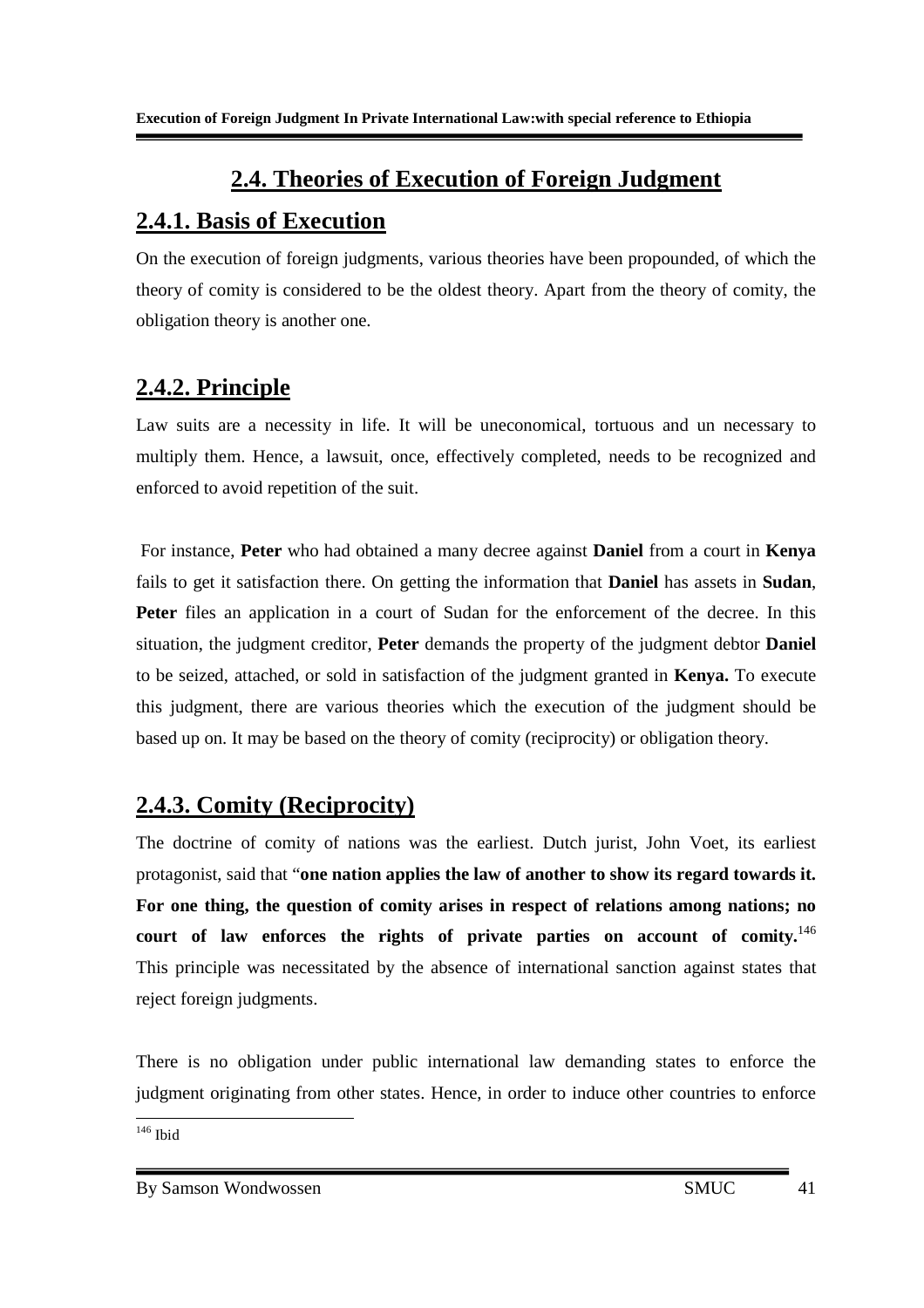foreign judgments; reciprocity was adopted as a kind of self-help measure. Understanding its origins and missions helps to apply this rule precisiously for its destined purpose.

Cheshire on the other hand, said; "**this vague principle would appear to mean that, in order to obtain reciprocal treatment from the courts of other countries, we are compelled to take foreign judgments as they stand and to give them full faith and credit."**<sup>147</sup>

When the court of a certain country refuses to enforce judgments duly given in a nation, the latter may opt to retaliate and refuse judgments originating from former. To base enforcement upon this uncertain ground quickly leads to difficulties. One result is that the question of reciprocity becomes relevant, for enforcement must be withheld if the judgment emanates from a country which refuses to grant a similar measure of credit to the judgment.<sup>148</sup> This doctrine of reciprocity which has retaliation as its base against a state, but which simultaneously victimize innocent individuals,<sup>149</sup> has indeed become a controversial issues since 1895, when the case Hilton VS, Gyot was decided by the supreme court of the united states. Criticisms have grown against refusing to execute a foreign judgment for reason of reciprocity.

It is argued that reciprocity might cause in justice to an individual foreign litigant because of the policies of the country whose court has rendered the judgment. It is considered that this practice of reciprocity should be eliminated.<sup>150</sup>

The difficulty consequence in the theory of comity is that no foreign judgment can be recognized unless there is reciprocity. Cheshire rightly says that **"if the English court is compelled by comity to enforce the judgment logic would seem to exclude all defenses, except the want of jurisdiction in the foreign court; but to carry enforcement to these** 

<sup>-</sup><sup>147</sup> Cheshire; Private International Law,  $(13<sup>th</sup>$  edn.) p.628

<sup>148</sup> Ibid, p.629

<sup>&</sup>lt;sup>149</sup> Alber A.Ehrenzweig and Eric Jayme, Private International Law, 1973, p.53

<sup>&</sup>lt;sup>150</sup>Barbara Kulzer, Some Aspects of Enforceability of Foreign Judgments, Vol.16, p.90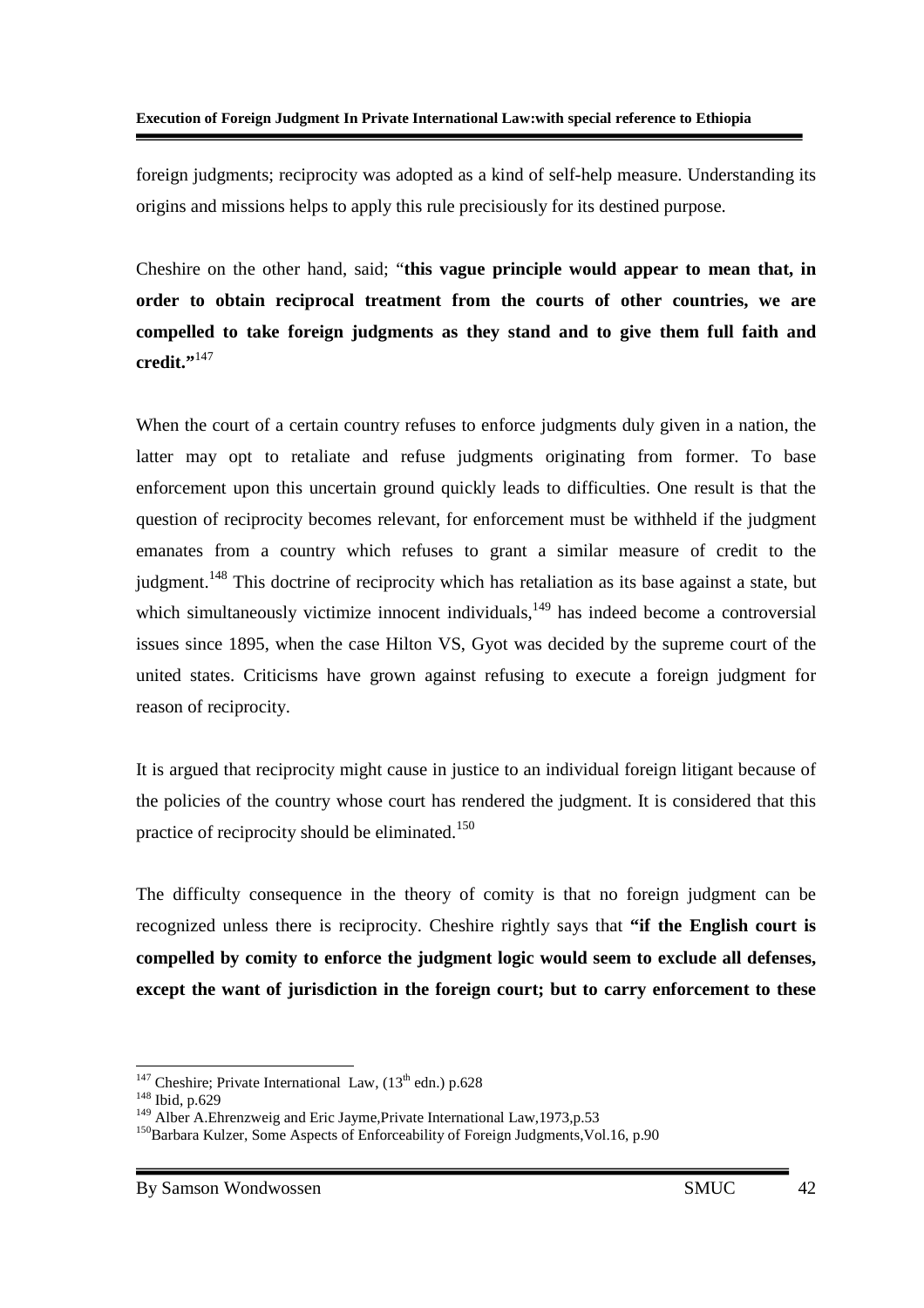**lengths is obviously in consistent with the most elementary notion of natural justice.<sup>151</sup> It is evident that English private international law does not base the recognition of the foreign judgments in the bases of reciprocity.**"

Despite there are criticisms regarding the inadequacy of the principle of comity,<sup>152</sup> how ever the requirement of reciprocity still plays a significant role in many legal systems, including of course that of Ethiopia.

## **2.4.4. The Obligation Theory**

The obligation theory too was propounded at an early time in 1842. Black burn, J. said; **"the judgment of a court of competent jurisdiction over the defendant imposes a duty or obligation on him to say the sum for which judgment given which the courts in this country are bound to enforce."**<sup>153</sup>

Thus an adjudication of a competent for in court becomes a legal obligation which can be enforced in a country as such. Once the judgment is proved, the burden lies upon the defendant to show why he should not perform obligation.<sup>154</sup> In other words, a new right has been vested in the creditor and a new obligation imposed up on the debtor at the instance of the foreign court.

The merits of this theory, as compared with the principle of comity, are classified in to two. In the first place, the question of reciprocity is eliminated.<sup>155</sup> If **B** is under the legal obligation to pay the amount to **A** under a judgment obtained by the later from a court in country **X**, then that is enough for its enforcement in country **Y**. The question as to what treatment would be meted to a person under similar circumstances in country  $\bf{X}$  immaterial.<sup>156</sup>

<sup>-</sup><sup>151</sup>Cheshire, Private International Law,  $8^{th}$  edn.) p.613

<sup>&</sup>lt;sup>152</sup> Donald p. Blake, Conflict of Laws;Effect of Foreign Judgment:Cornel Law Quarterly, Vol.12,1926-27, p.66 <sup>153</sup> Cheshire,Private Internationl Law, $(13<sup>th</sup>$ edn.) p.629

<sup>154</sup> Ibid

 $155$  Ibid

<sup>&</sup>lt;sup>156</sup> Paras Diwan, Private International Law,  $(4^{\text{th}}.\text{edn})$  p.613.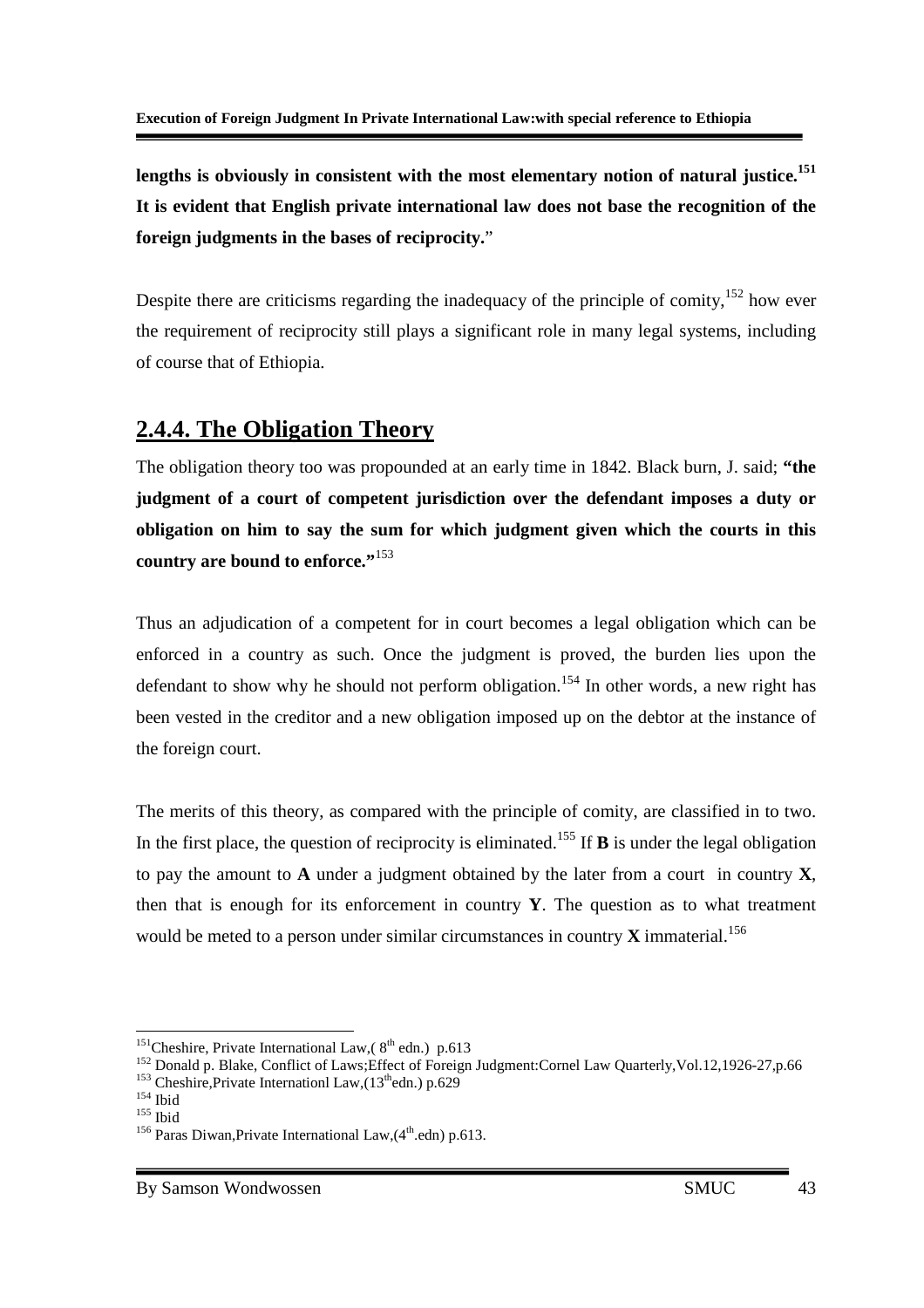In the second place, the doctrine of obligation simplifies the question of defenses available to the judgment debtor against the foreign judgment.<sup>157</sup> All those defenses that go to nullify the obligation of **B** would be available to him.<sup>158</sup> In criticisms of the doctrine of obligation, the most valid argument is that it brings a fictious contract in to play and can not justify the recognition of divorce decrees and other judgments in rem.<sup>159</sup>

The writer supposes, this theory because it eliminates the requirement of reciprocity,inorder to give execution .according to this theory, a judgment would get recognition or execution ,wherever it originates from ;whether the country whose rendered the judgment gives recognition and execution ,is immaterial. what matter it is , a judgment would be granted execution or execution because it has a lawfully made alien claim of right.so,it is a preferable theory than denying execution of a foreign judgment due o absence of reciprocity.

## **2.5. Mode of Execution**

Under international law, there are now two widely accepted modes concerning the execution of foreign judgments.<sup>160</sup> The first is exemplified by the laws of continental Europe and Latin American countries.

According to the laws of these countries, foreign judgments accorded enforcement only after the satisfaction of prescribed conditions, and after the satisfaction of prescribed countries and after an exequatur<sup>161</sup> is written and authorized recognition has been granted.<sup>162</sup> In the laws of these countries a foreign judgments, until supported by a formal decisions of enforcement /exequatur/ passed by a tribunal of the country in which it is desired to be enforced, will have no effect in that country. In the laws of such countries a foreign judgments is, therefore, not regarded as conclusive.

-

 $157$  Supra note, 36, p.630

<sup>&</sup>lt;sup>158</sup> Cheshire,Private International Law,  $(8<sup>th</sup>$ .edn.) p.251

<sup>159</sup> Martin Wolf,Private International Law,p.251

<sup>&</sup>lt;sup>160</sup> Earnest G.Lorenlen, The Enforcement of the American Judgments Abroad, Yale Law Journal vol.29,1919-20,p.192-93

 $161<sup>4</sup>$  An Exequatur is a form of proceeding which means a retrial of the Foreign Judgment  $162$  Supra note, 43,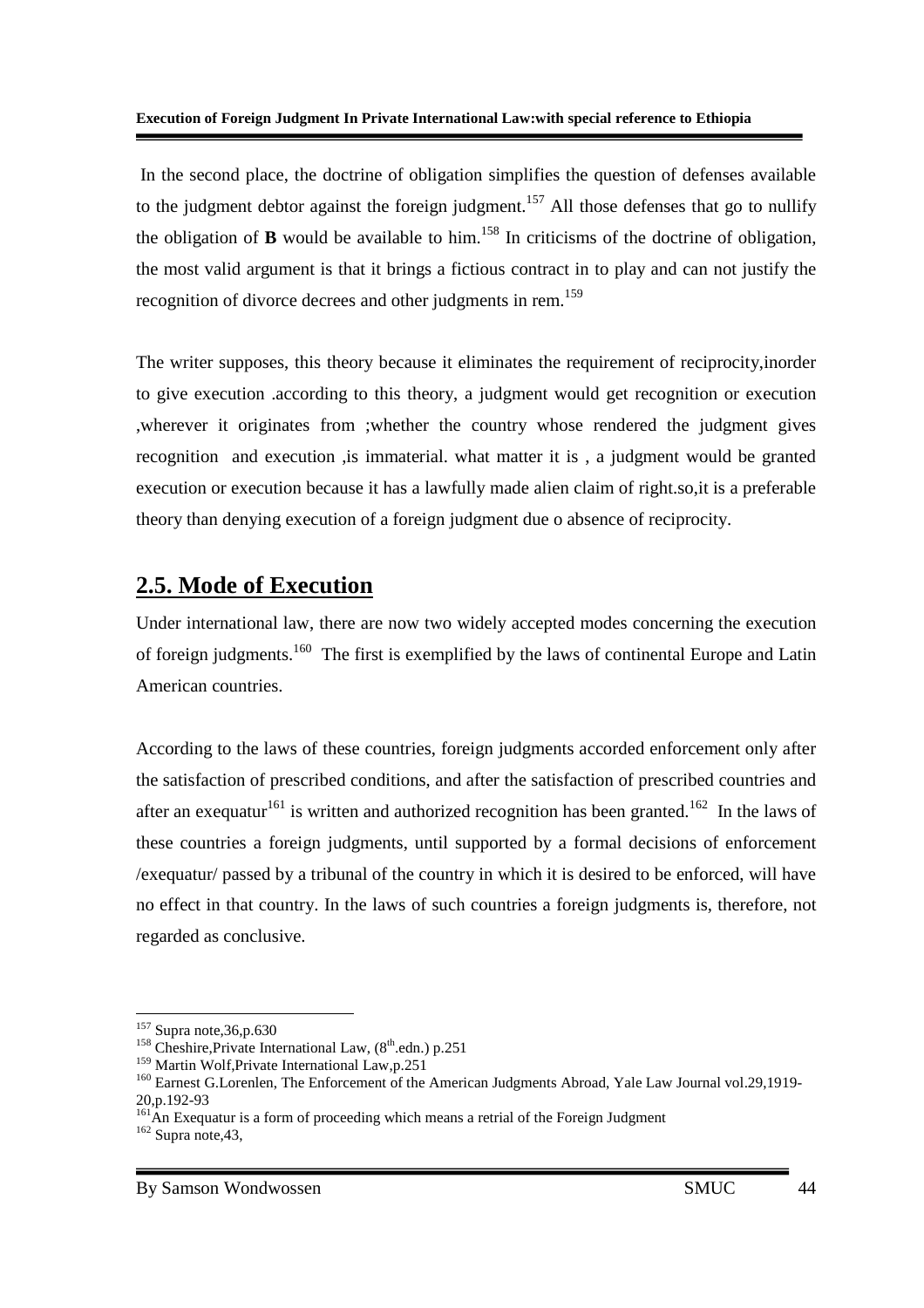The other mode is characteristic of the laws of the Anglo-American countries.<sup>163</sup>In accordance to the laws of these countries, foreign judgments are not executed as such, but are endorsed by domestic judgments, i.e. judgments by judgment. Foreign judgments are accepted as conclusive provided that certain conditions provided in the law of the country in which the judgments is sought to be enforced are satisfied.

 For instance, in English law, foreign judgments are accepted as conclusive if the following conditions are met;

- The foreign judgments must be final and conclusive in the country in which it was pronounced;
- The foreign courts in question must have been completed to adjudicate upon the matter in questions;
- The judgment must not have been obtained by proceeding contrary to natural justice;
- The judgment must not have been cased upon a cause of action contrary to English public policy.<sup>164</sup>

In the United States, foreign judgments are also recognized and executed as a matter of comity as conclusive judgments, provided, however, certain requirements are met. These requirements which were established in Hilton v Guyot case are;

- There has been a full and fair trial conducted by the foreign court;
- The foreign court has competent jurisdiction;
- The foreign court has conducted the trial upon regular proceeding
- The defendant has been given due service or volunterlity appeared before the court;
- There is a system in the country of the foreign court likely to secure an impartial administration of justice between the citizens of its own country and those of other countries,;
- There is nothing to show either a prejudice in the court, in the system of the laws under which it was sitting or found in procuring the judgment, or any other special reason why the country of the United States should not allow its full effect, and

<sup>&</sup>lt;u>.</u> <sup>163</sup> Supra note, 43

<sup>&</sup>lt;sup>164</sup> R.H. Graveson, The Conflict of Laws,  $(6<sup>th</sup>$ .edn) 1969, p.663-680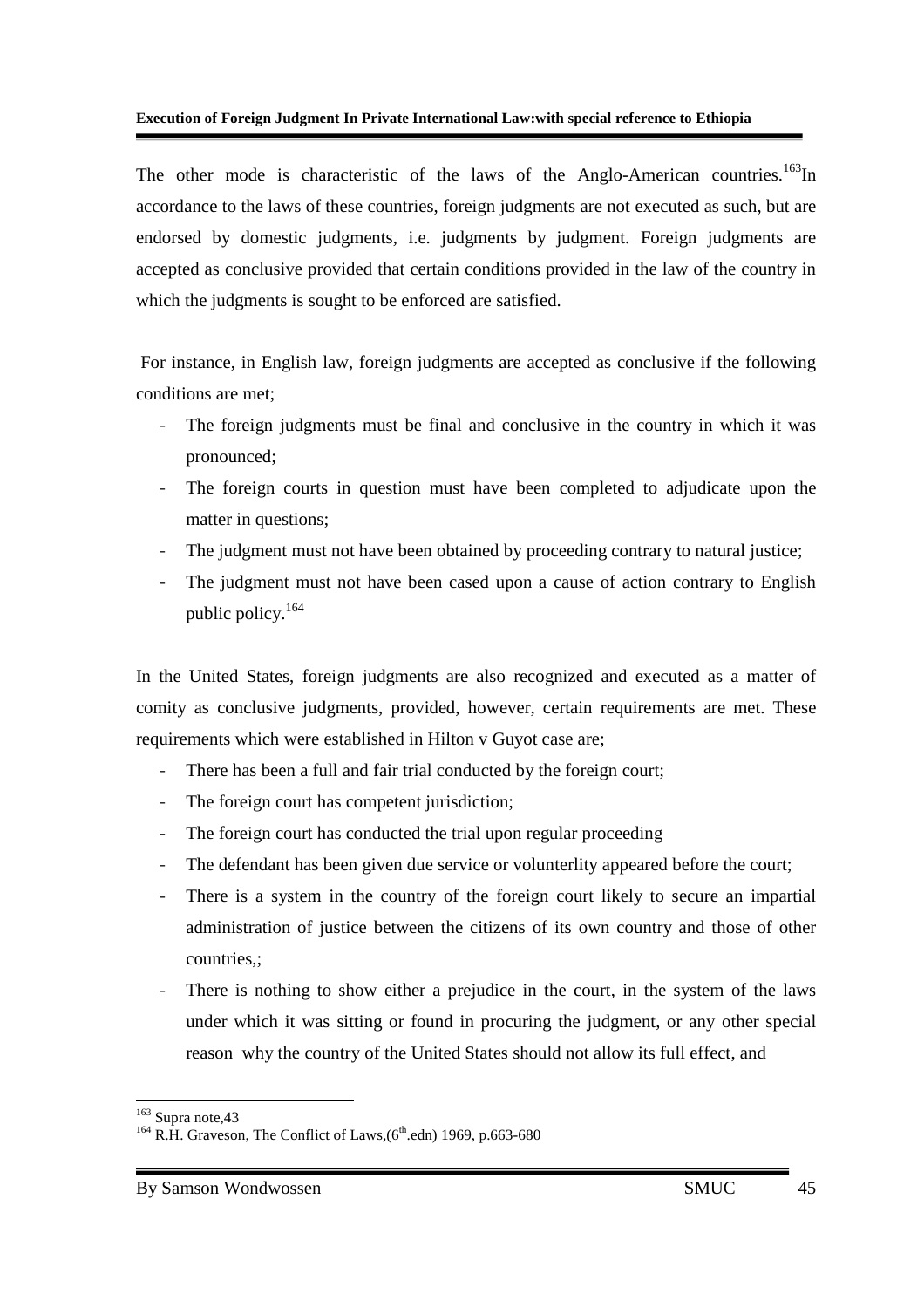- The requirement of reciprocity is met.<sup>165</sup>

As close examination of Ethiopian law of the execution of foreign judgments would suggest, of the aforementioned two internationally accepted requirements for executing foreign judgments, Ethiopian law seems to have adhered to the second.<sup>166</sup> Before a foreign judgment is given effect, it is necessary that a domestic judgment must be pronounced in order to render a domestic judgment which confirms the foreign judgment; the court is bound to ascertain if the conditions stated in the civil procedure code are met.<sup>167</sup> Comparison of Ethiopian law with the English and United States laws shows that the conditions enumerated in the European law are by and large similar to those out lined in the laws of these two countries. The conditions are laid down in the civil procedure code under **article 458** as prerequisites for the execution of foreign judgment in Ethiopian.

The Ethiopians law allows the execution of foreign judgments on the basis of fulfillment of the conditions laid down in the above articles. This is true where there is no binding international convention on the execution of foreign judgments. Because it is evidently true that, however internationally minded a state may be, foreign judgments cannot command unconditional execution by the courts of that state.<sup>168</sup> In the absence of international treaties or convention providing otherwise, a state to whose court a foreign judgment has been submitted for execution usually insists that the foreign judgment should meet the requirement laid down in its national laws.

As far as the knowledge of the writer goes, Ethiopia has as yet not become a party to any treaty or convention on the execution of foreign judgments. In view of the absence of any international treaty or convention on the execution of foreign judgment binding Ethiopia, the fulfillment of the conditions provided in the code has, therefore, became the prerequisite for a foreign judgment.

<sup>-</sup><sup>165</sup>Hilton V.Guyot, A Case decided by The American Supreme court

<sup>&</sup>lt;sup>166</sup>Ibrahim Idris, Ethiopian law of Execution of Foreign jJudgment, J.E.L VOL. 19, 1999

<sup>&</sup>lt;sup>167</sup> The Ethiopian Civil Procedure Code, 1965, Art. 458

<sup>&</sup>lt;sup>168</sup> Robert N.Hornick, The Recognition and Enforcement of Foreign Juggment in Indonesia, Harvard law Journal,Vol.18,1977,p.77-78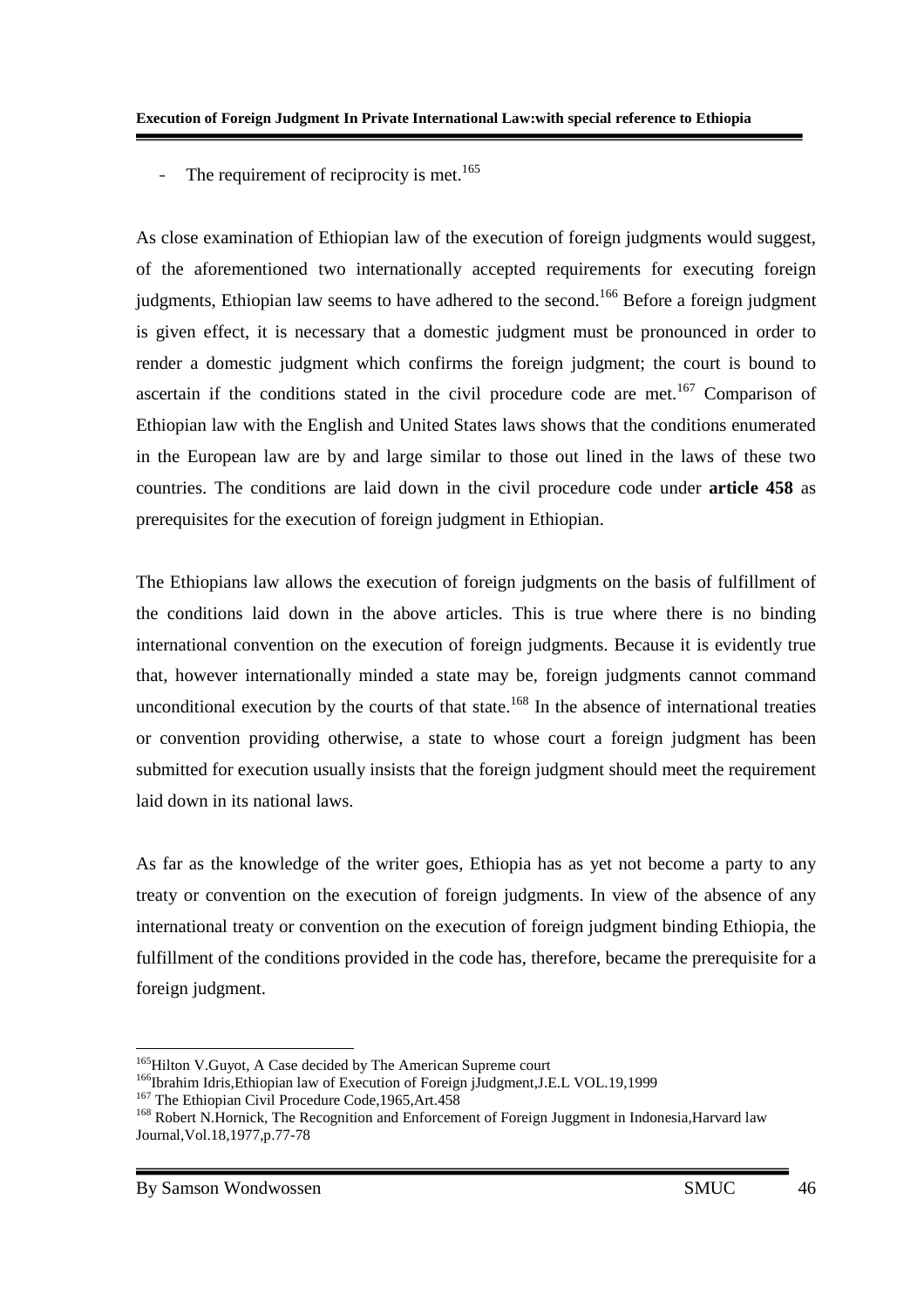We will discuss the requirements of execution of foreign judgments in the next chapters in detail. But we should note that the rational behind the writing of this paper is to induce the legislator that it has to in corporate additional requirements and detailed rules of execution of foreign judgments laid down in the following will be discussing international conventions and practice of some advanced countries in their laws of private international law. Because the concepts laid down in civil procedure code is not comprises detailed rules of execution of foreign judgments as laid in some other countries laws.

## **2.6. Principles of International Conventions on the Subject**

The world today presents a picture of diverse states, interactions of which in different spheres of life might result in conflicting international legal situations. Such are judicial juricdiction, choice of law and recognition and execution of foreign judgment. Of these legal situations, the recognition and execution of forcing judgments, in relation to which the paper is going to addressed, is one of the controversial areas in conflict of laws.

As examination of the legislation of different states demonstrates, a state may attempt to resolve problems associated with recognition and execution of judgments rendered by other states on the basis of a treaty of convention to which it is a party, or in accordance with its domestic laws.

From those conventions, the multilateral one, for in stance, **the Hague Convention of 1971 on the Recognition and Enforcement of Foreign Judgments in Civil and Commercial Maters and the most comprehensive and successful multilateral agreement of the European Community's (Brussels) Convention of 1968 on Jurisdiction and the Enforcement of Foreign Judgment in Civil and Commercial Matters** are the prominent.

In this sub – unit, we will try to discuss these conventions with their features and rules incorporated towards recognition and execution of foreign judgments. One important feature of the conventions is that they abolish nationally available exorbitant bases of jurisdiction in relations of member countries to each other, but generalize the availability of all such bases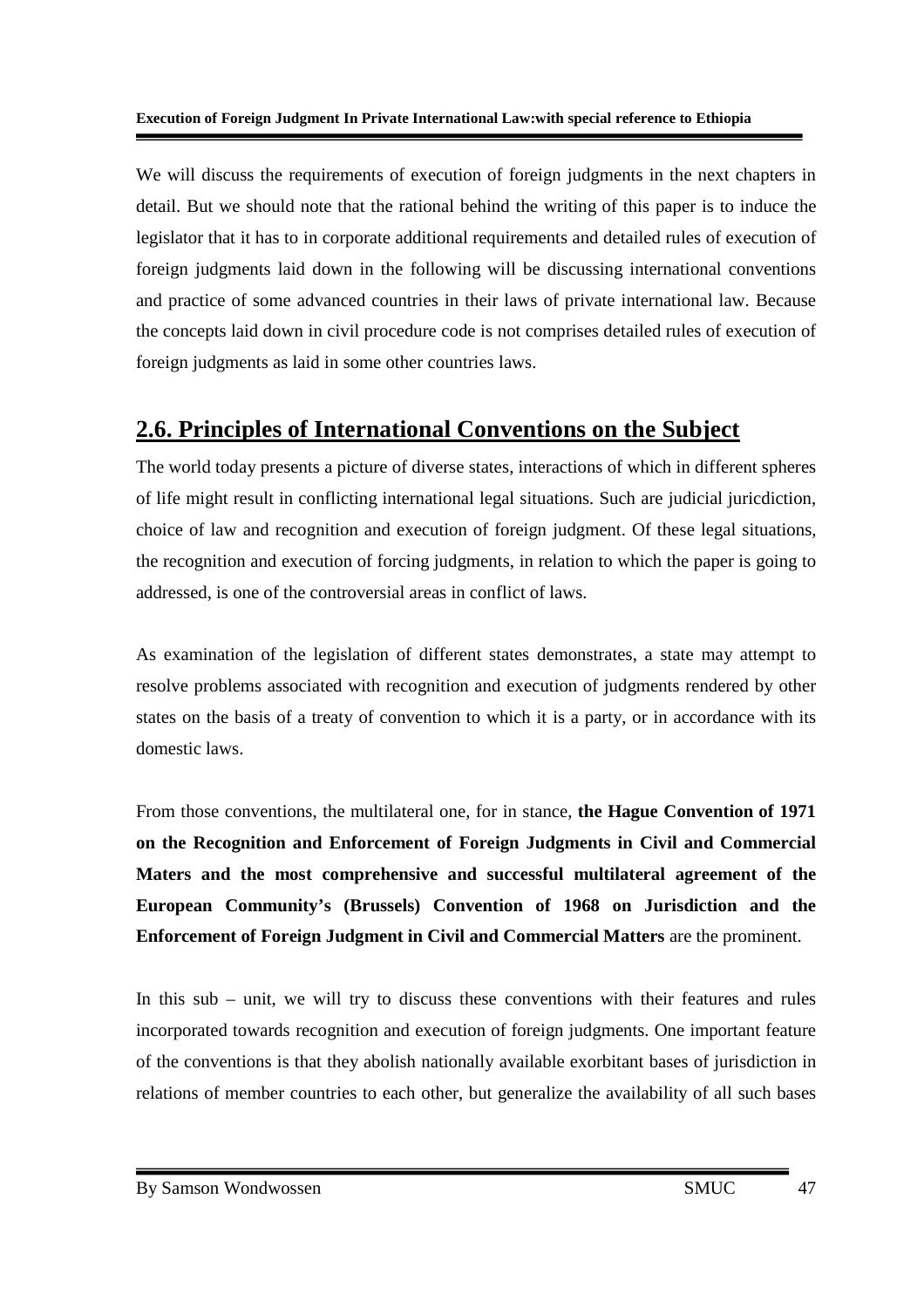in favor of domiciliaries of member states as against parties of third states a resulting judgment is entitled to recognition in all members.

## **2.6.1. Principles of the Hague Convention**

Under the traditional rules of international law, courts had no jurisdiction over persons who owed no allegiance to the country in which the court was situate.<sup>169</sup> This rule was unduly narrow, and did not reflect the practice in most common law countries and same civil law countries, which convert jurisdictions on their courts in several cases where the cause of action had, arise within the country. There were also growing practices in commercial contracts with an international elements to specify in the contract itself that the courts in a particular country would alone have jurisdiction to determine any disputes that may arise between them relating to the contract.

In order to harmonize the rules and bring them in accord with the modern practice of states, an international convention called The Hague Convention on the choice of court was entered in to 1965.

The convention permits parties to agree, in advance in civil and commercial matters, that any disputes which may arise between them would be decided in the courts of a particular country the judgment of a court so chosen will be recognized and enforced in other states which have implemented the convention.

This convention is followed by The Hague Convention on the Recognition and Enforcement of Judgments in Civil and Commercial Matters in 1971; which should be read with a protocol agreed to on the same dated. This convention covers some of those judgments which are not covered under other convention. It is specific convention which we will discuss in latter.

<sup>-</sup> $169$  Atul M.Setalvald, conflict of laws,  $(1<sup>st</sup>$ .edn.) 2007, p.212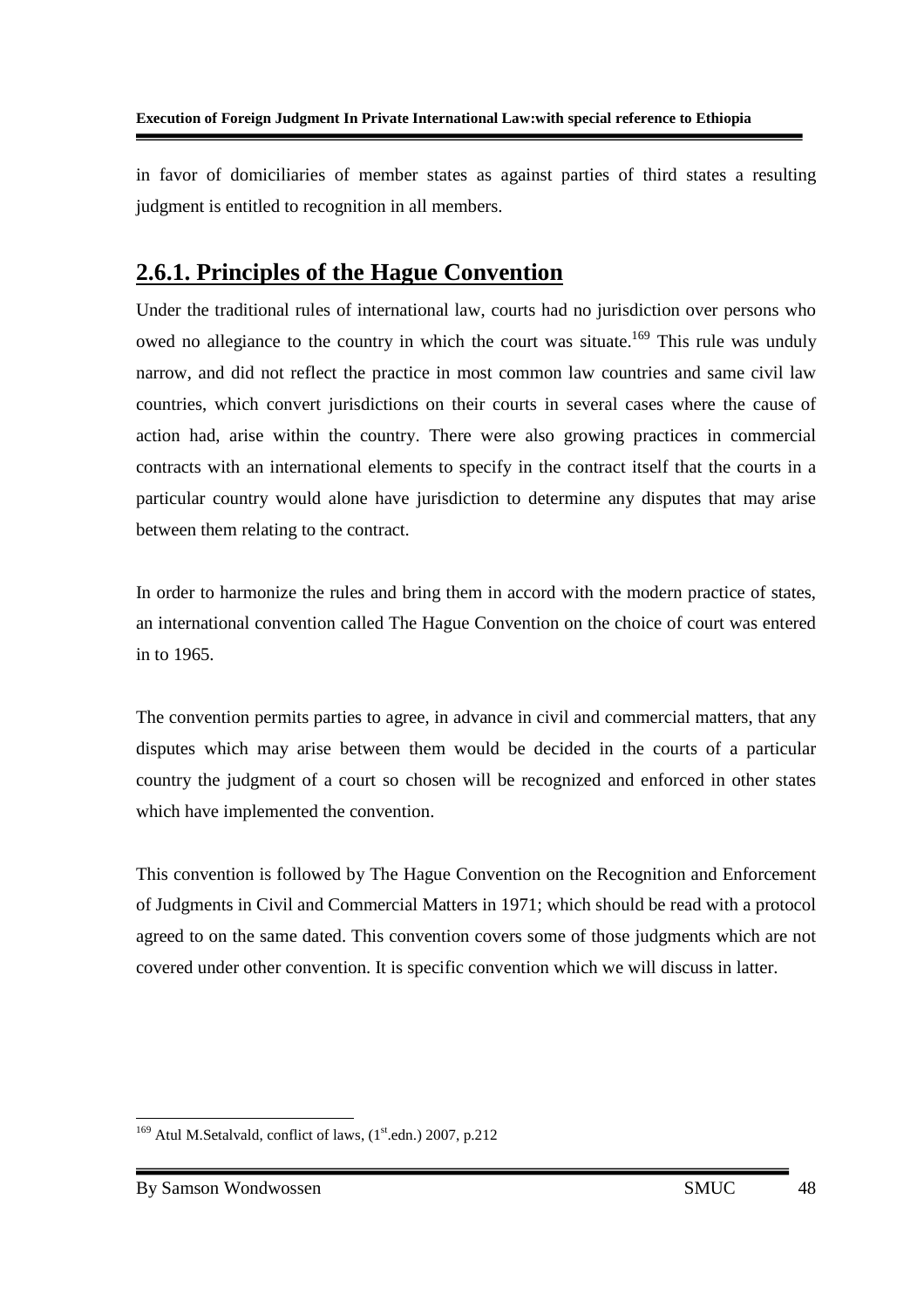#### **2.6.1.1. The Basic Features and Rules of the Convention**

- > The convention applies to all decisions rendered by courts of contracting states in civil and commercial matters (excluding provisional or protective orders) but does not apply to judgments in fields such as disputes between spouses, or regarding the rights of children, issues of successions, states, bankruptcy, social security damages for injury in respect of nuclear matters or orders relating to customs duty or penalty.<sup>170</sup>
- > The convention also provides that, the rules apply to judgments of courts having jurisdiction which is final and enforcement in the country where it is delivered.<sup>171</sup>
- > It has also presupposes that, the rules relating to recognition and enforcement will only be enforced and recognized if the two contracting states concerned have entered into a supplemental agreement between they which may provide a clarification of the meaning of 'civil and commercial maters', habitual residence and social security, the meaning of law in countries with more than one system of law, the application of the convention to provisional or protective order, or matters relating to injury or damage in nuclear matters, or to judgments in criminal matters, and numerous other matters specified.<sup>172</sup>
- > This convention has also provided that the grounds of refusal to execution. Accordingly a judgment may not be recognized if;
	- **a.** it is regarded as manifestly contrary to public policy by the court which is asked to enforce it
	- **b.** the judgment results from proceedings incompatible with the requirements of due process or if either party did not have an adequate opportunity, to fairly to present his case;
	- **c.** the decision was obtained by fraud in procedural sense:

<sup>-</sup><sup>170</sup>The Hague Convention on the Recognition and Enforcement of Judgment of in Civil and Commercial Matters,1971,art.1 and 2  $171$  Ibid Art 4

<sup>172</sup>Ibid,Art,21-23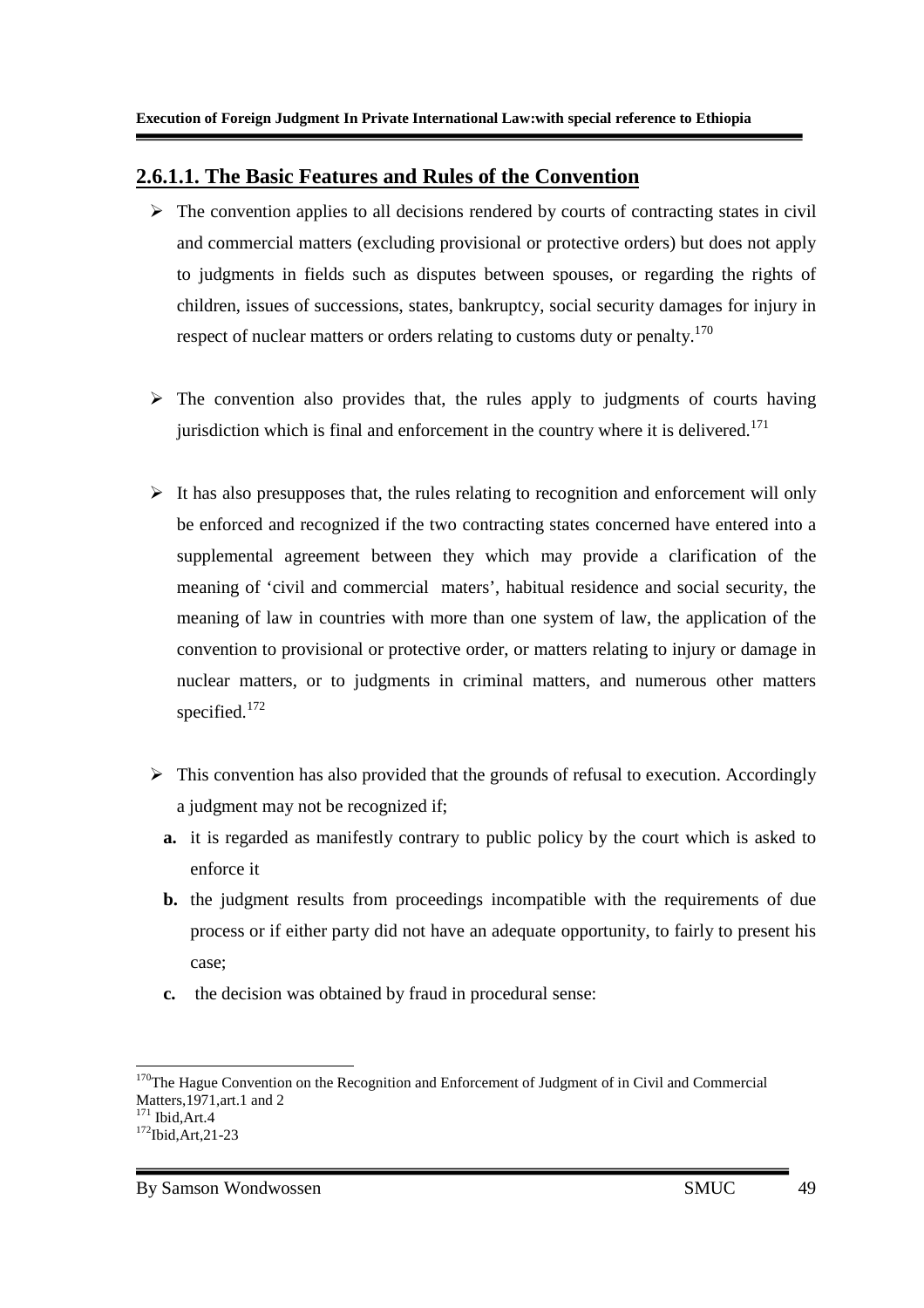- **d.** Proceeding, between the same parties on the same facts and having the same purpose are pending in the court asked to enforce the judgment or have been decided by the court on the court of another country whose judgments are entitled to be recognized  $&$  enforced.<sup>173</sup>
- > Contracting states may, by a supplemental agreement, provide between them that if two concurrent proceedings have been adopted in their courts, one may be stayed or dismissed.

174

- $\blacktriangleright$  A default judgment will only be recognized if the defaulting party had notice in accordance with the law of the state of origin in sufficient time to enable him to defend the proceeding.
- 175
- Recognition or enforcement can not be requested on the sole ground that the judgment has applied a rule of law other than that applied by the private international law rules of the state addressed.<sup>176</sup>
- > Recognition or enforcement may be refused if the judgment is based on a decision of a question relating to a status of capacity of his rights in other maters executed from the convention under article 1 and has record a result different from that which would have followed had the rules of Private International Law of the state addressed been followed.<sup>177</sup>
- > It is not permissible for a court to recognizing or enforcing a judgment to review a decision on merits.<sup>178</sup>

-

 $173$ Ibid,Art.5

<sup>&</sup>lt;sup>174</sup> Ibid, Art.20

 $175$  Ibid, Art. 6  $176$  Ibid, Art.7

 $177$ Ibid

 $178$ Ibid,Art.8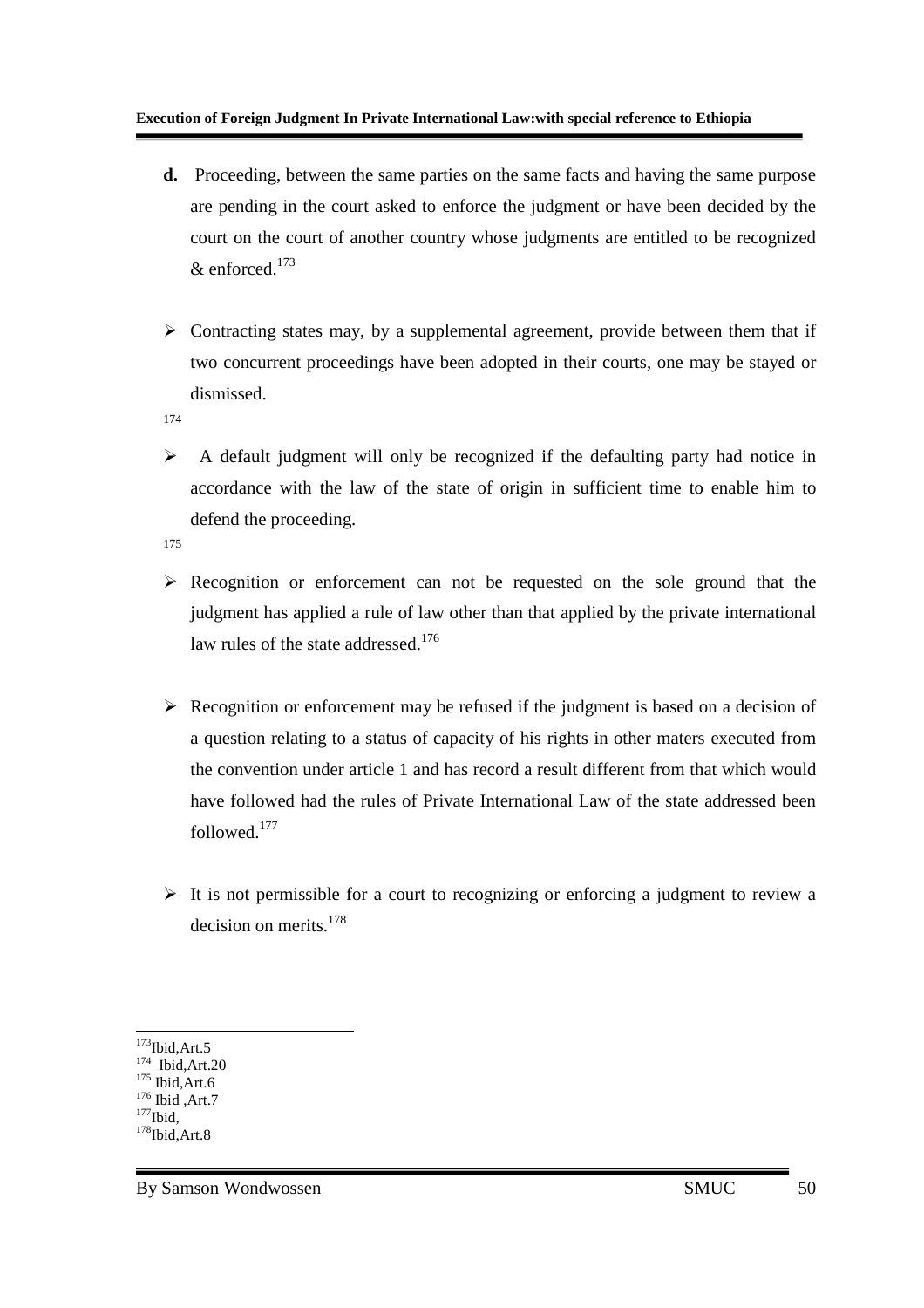- > On question of the jurisdiction of the court delivering the judgment, the authority addressed is bound by the finding of that court except in cases of judgments rendered by default.<sup>179</sup>
- A court shall be considered to have jurisdiction if:
- **a)** the defendant is habitually resident there when the proceedings were instituted, of if the defendant is not natural person, its place of incorporation or principal place of business is located there;
- **b)** If the dependent had, when the proceedings were instituted, commercial, industrial or business establishment in the state and the proceedings arose from there;
- **c)** If the action had, at its sole object, the determination of an issue relating to immovable property located there;
- **d)** In case of injuries to persons , or damage to tangible property, if the facts which occasioned the damage occurred in the territory of that sate and if the author of the injury or damage was present in that state when the proceedings were instituted;
- **e)** If by a written agreement, or an oral agreement confirmed in writing within in a reasonable time, the parties had agreed to submit to that court, disputes that have arisen or which may arise in respect of a specific legal relationship unless the law of the court addressed does not permit such agreements in respect of the subject matter of that dispute;

**f)** If the defendant has argued that matter on merits without challenging the jurisdiction of the court or making reservation as to jurisdiction; further, the jurisdiction shall not be recognized in such cases if the matter has been argued by the defendant to resist the seizure of his property or to obtain its release, or if the recognition of jurisdiction would be contrary to the law of the court addressed because of the subject – matter of the dispute; $180$ 

**(g)** In respect of counter – claim, the court will have jurisdiction if it has jurisdiction over the counter claims had it been the principal claim, or if it arises out of the contract or facts which are the basis of the principal claim.<sup>181</sup>

<sup>-</sup><sup>179</sup> Ibid,Art.9

 $180$  Ibid Art 10

 $181$  Ibid, 11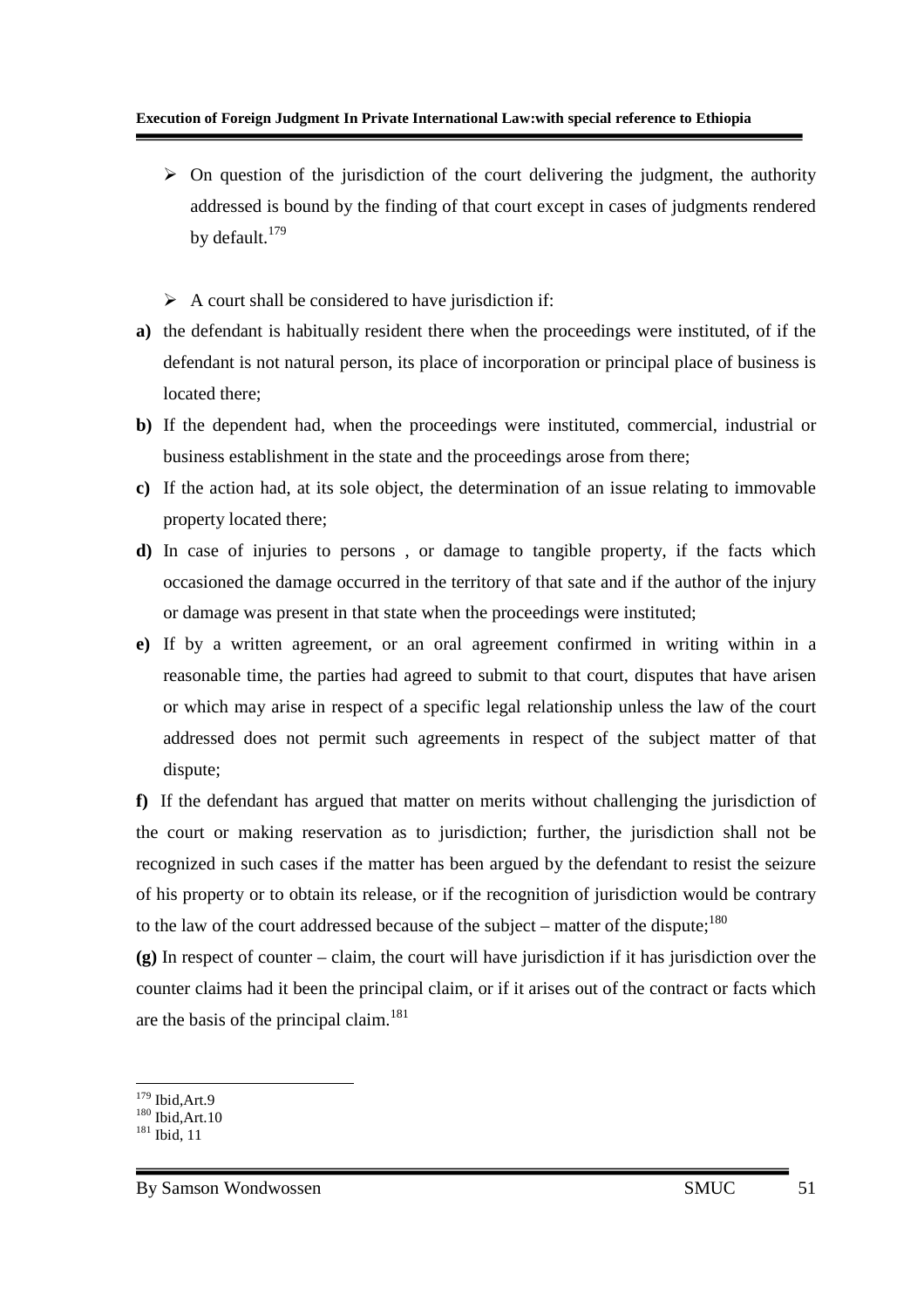A court addressed need not recognize a foreign judgment if.

**(a)** Under the law of that state, exclusive jurisdiction is conferred on the courts of the state addressed because of the subject matter of the dispute or because of an agreement between the parties;

**(b)** Under the law of that state, exclusive, jurisdiction is conferred on the courts of another state because of the subject matter of the dispute or because of an agreement between the parties,

**(C)** If the authority addresses consider it bound by an agreement to refer the dispute to arbitration.<sup>182</sup>

- > The party seeking to have a judgment recognized or enforced must file a true and authenticated copy of the judgment, in specified cases, the prescribed documents and translations.<sup>183</sup>
- > The procedure for obtaining such enforcement or recognition will be governed by the law of the authority addressed, unless the convention provides otherwise.<sup>184</sup>
- An order for costs and expenses may also be recognized and enforced.<sup>185</sup>
- > In specified cases, parties to the supplemental protocol have agreed to also confer jurisdiction in certain other cases, depending on the nationality or domicile of the plaintiff.

So, that as it is known, still today Ethiopia grants execution of foreign judgment by referring those undetailed provisions embodied in its own civil procedure cod of 1965.the writer wants to give insight to the legislator that it has to amend those provisions by adopting detail rules and principles of International Conventions on the subject as it is laid don in the above discussed one, the Hague Convention on Jurisdiction and Enforcement of Judgments in Civil and Commercial Matters.

-

<sup>182</sup> Ibid,Aart.12

<sup>183</sup> Ibid,Art.13  $184$ Ibid, Art. 14

 $185$ Ibid,Art.15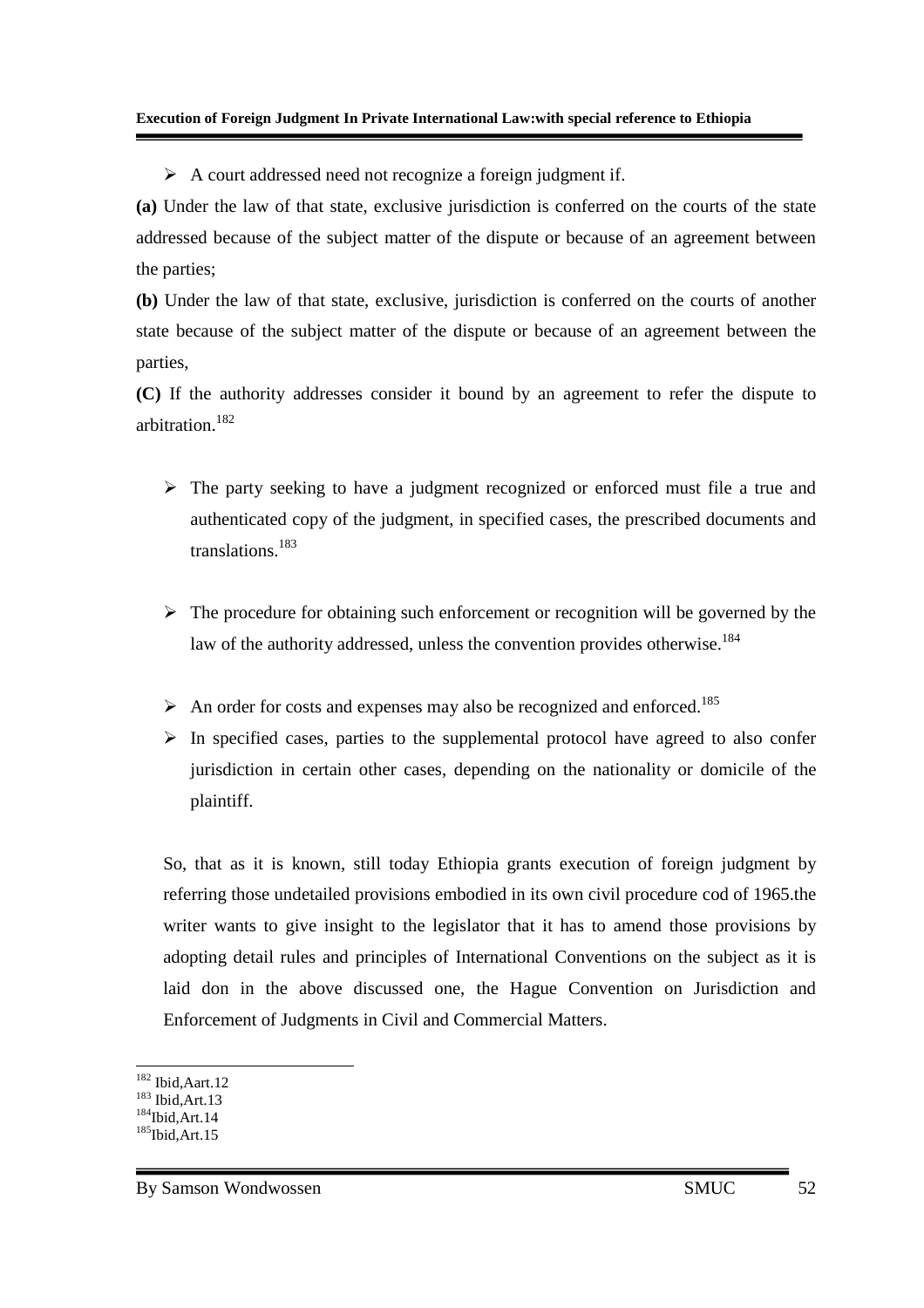### **2.6.2. Principles of the Brussels Convention**

The Brussels Convention on Jurisdiction and the Enforcement of Judgments in Civil and Commercial Matters was enacted in 1968 by the High contracting parties to the treaty establishing the European Economic Community. Such as Belgium, Denmark, France, Germany, Ireland, Italy Luxemburg, Netherland,and UK are parties to this convention.

The rational behind enacting this convention was the state parties being Anxious to strengthen in the community the legal protection of persons there in established and considering that it is necessary for their purpose to determine the international jurisdiction of their courts, to facilitate recognition and to introduce an expeditous procedure for securing the enforcement of judgments, authentic instruments and courts settlements.

We need to study this particular Convention for two reasons. Firstly, the convention incorporates very advanced principles and has been tested in practice for long. Secondly, the convention is a compromise between the civil law and the common law traditions. As member countries to the two different traditions, the convention has attempted to have the best of the two worlds.

The Convention, which is ratified within the context of the European Community, lays down specific rules for allowing or prohibiting recognition and enforcement of foreign judgment, it has also prescribed rules of procedure for enforcement of foreign judgment

### **2.6.2.1. The Basic Features and Rules of the Convention**

> Title III of the convention lays down rules for recognition and enforcement. Article 25 states that for the purpose of the convention a judgment any judgment given by a court or tribunal of a contracting state, what ever the judgment may be called. In order to be a "judgment" for the purposes of the convention the decision must emanate from a judicial body of a contracting states deciding on its own authority on the issues between the parties.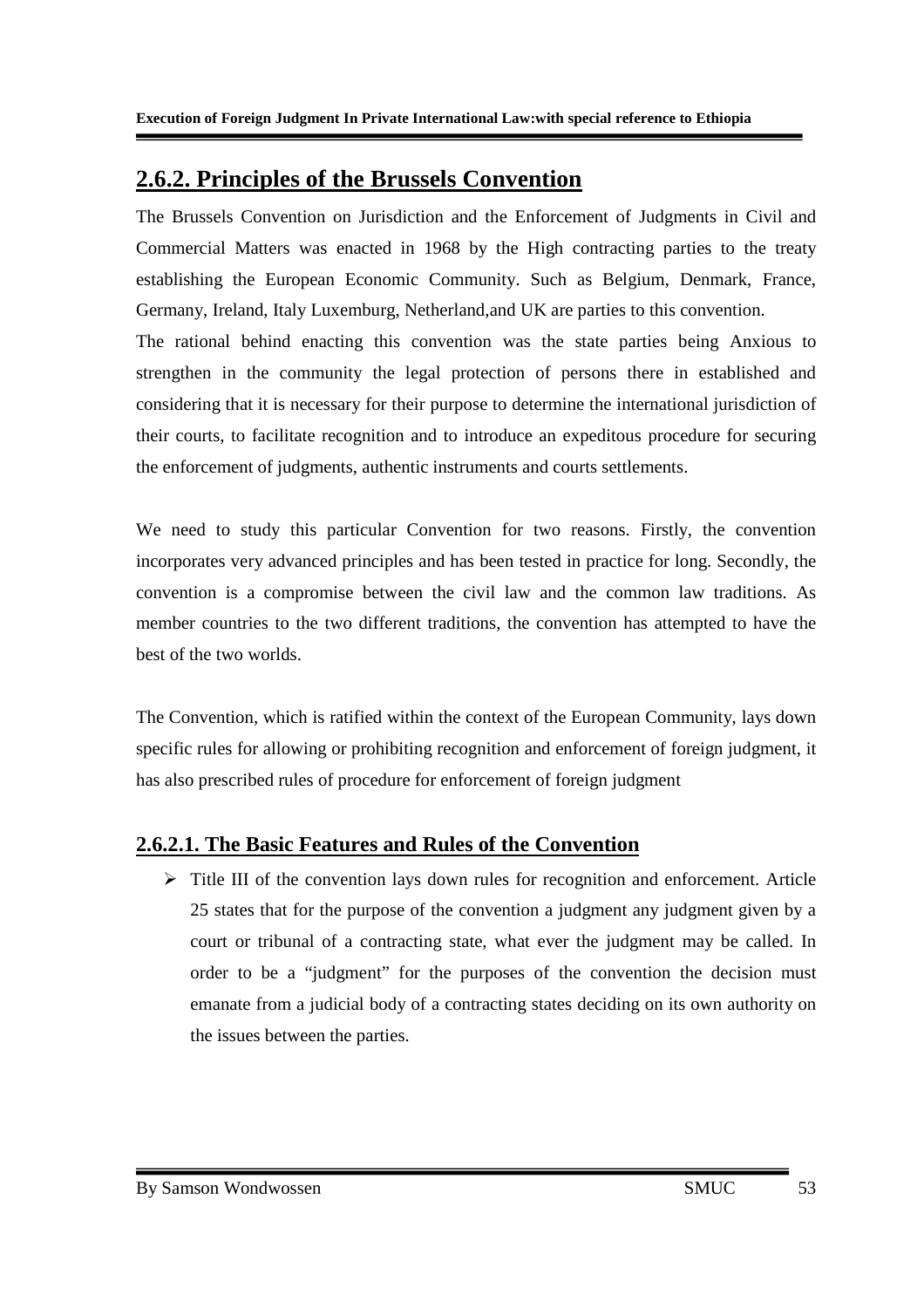- > The Brussels Convention has a fast procedure for the recognition and enforcement of judgments falling within its scope and given in a contracting state. The relevant provisions may be found in art 26 and the following of the convention.
- It must be noted that the judgment to be recognized (or to be enforced) must be within the scope of art 1 of Brussels Convention. The court before which recognition is sought must examine independently whether it concerns a subject within the scope of the convention.
- > Judgments given in a contracting state must be recognized without any special procedure being required. If objections are made against recognition, the party interested in the determination of recognition as a principal matter, may use the rules laid down for enforcement (Title III, section  $2 \& 3$ ) if in the contracting state where the decision was given an ordinary appeal has been lodged against the judgment whose recognition is sought the court before which recognition is sought may stay the proceedings (art 30 Brussels convention).
- Recognition may be refused if any of the situations referred to in art 27 or 28 Brussels convention occurs. According to the literature there articles must be applied by the court of the state in which recognition is sought.
- > Article 27 of the Convention provides for the following grounds of refusal:
- Conflict with international public policy.
- Where it was given in a default of appearance, if the dependant was not duly served with the document which instituted the proceeding or with an equivalent document in sufficient time to enable him to arrange for his defense;
- If the judgment is irriconsible with a judgment given in a dispute between the same parties in the state in which recognition is sought.
- If the court of the state in which the judgment was given, in order to arrive at its judgment, has decided a preliminary question concerning the status or legal capacity of natural persons, rights in property arising out of a matrimonial relationship, wills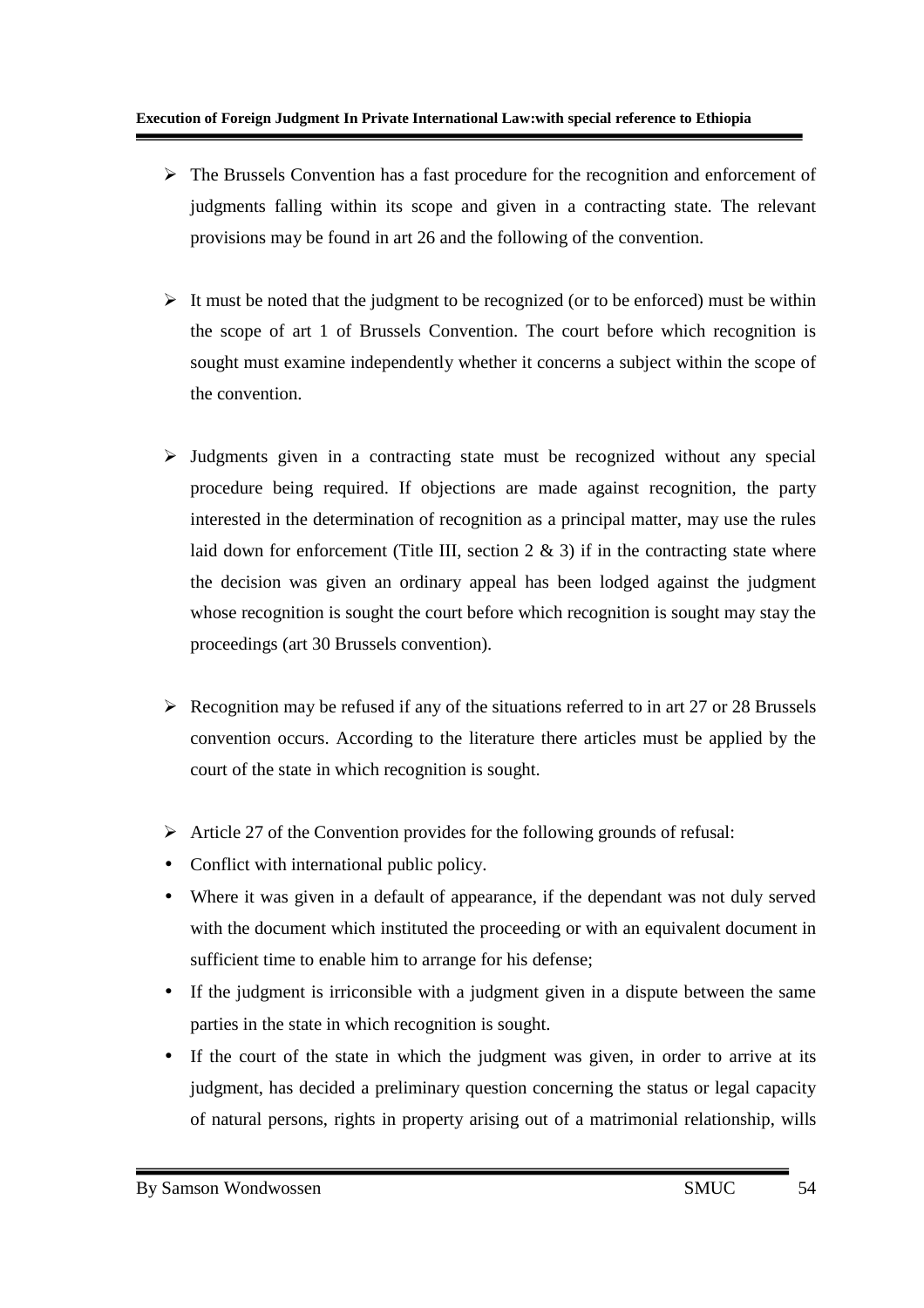or succession in a way that conflicts with a rule of the private international law of the state in which the recognition is sought, unless the same result would have been reached by the application of the rules of private international law of the state.

- If the judgment is irreconsible with an earlier judgment given in a non contracting state involving the same cause of action and between the same parties, provided that this latter judgment fulfils the conditions necessary for its recognitions in the state addressed.
- > Enforcement is provided for in article 31 and the following. It provides that judgments given in contracting state and enforceable in that state shall be enforced in another contracting state when, on the application of any interested party, the order for its enforcement has been issued there.
- > Article 32 provides to which court of the contracting states an application for enforcement shall be submitted if a party against whom enforcement is sought is not domiciled in the sate in which enforcement is sought, jurisdiction must be determined on the basis of the place of enforcement.
- > Article 33 provides that the law of the state in which enforcement is sought determines the procedure of an application for enforcement. The contracting state must indicate in their domestic laws which provisions apply.
- > An applicant must give an address for service of process with in the area of jurisdiction of the court to which he makes the application or, if the law of the sate in which enforcement is sought does not provide for the choosing of such an address, the applicant must appoint a representative.
- > The following documents must be attached to the application;
- A certified copy of the judgment which establishes its authenticity;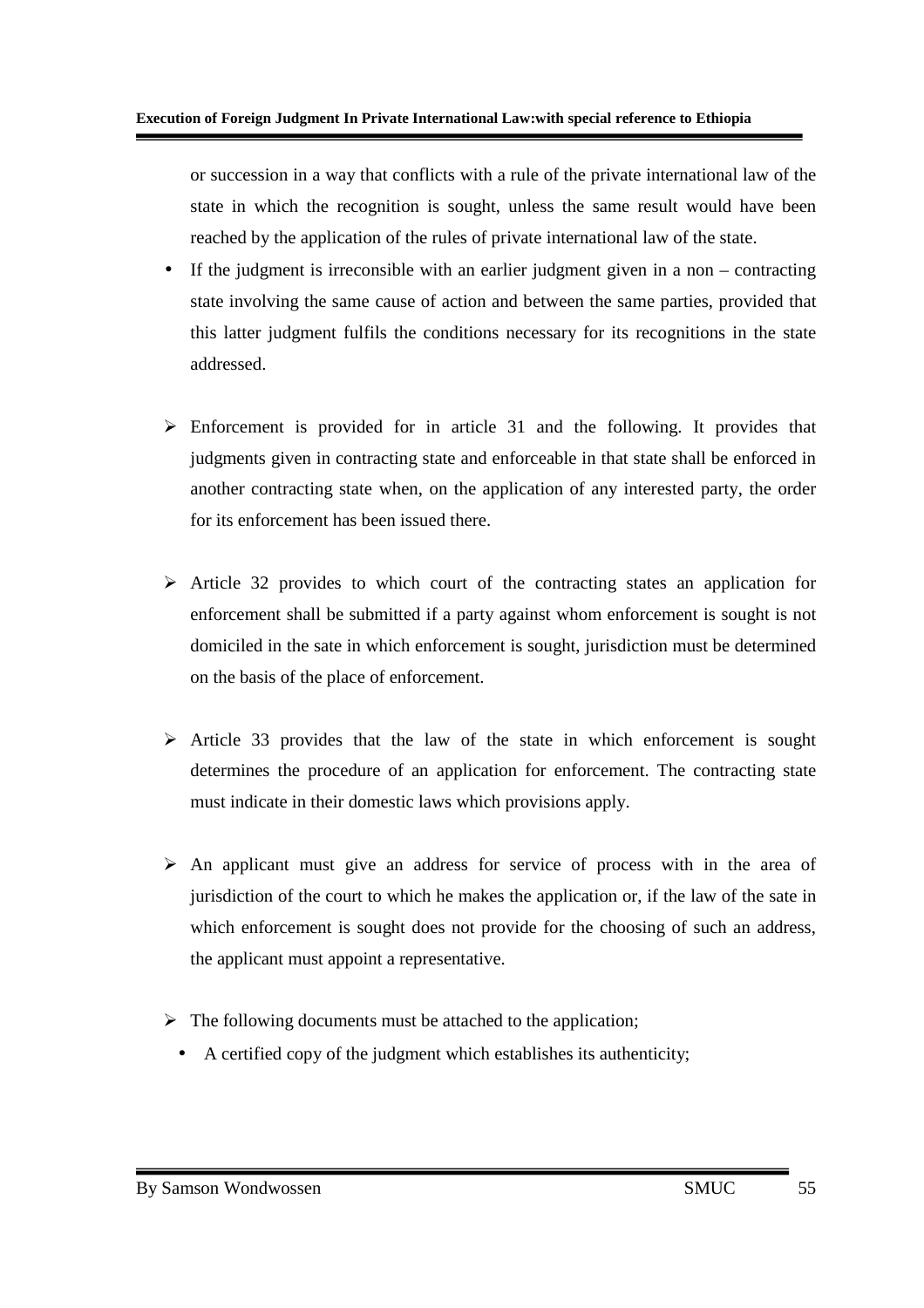- In case of a judgment given in default a document which confirms that the party in default was served with the document instituting the proceedings. If such document can not be submitted, art 48, Brussels convention offers a solution.
- A document confirming that the applicant is receipt of legal aid. Here, too, art 48 applies if a proper document can not be produced.
- > Article 34 compels the court to which an application for enforcement is made to give its decision without delay. The party against whom enforcement is sought will not be heard at this stage of the proceedings.
- $\triangleright$  The reasons for refusal specified in arts 27 & 28 apply in the same way as in respect of recognition. In case of enforcement, too, the foreign judgment may under no circumstances be reviewed as to its substance. (Art 34)
- > The appropriate officer of the court must without delay notify the applicant of the decision given on the application in accordance with procedure laid down by the law of the state in which enforcement is sought. (Art 35).
- > The party against whom enforcement is authorized may appeal against the decision within one month of service there of. The time for appealing in two months if this party is domiciled in a contracting state other than the state in which the decision allowing enforcement was given (art 36).
- > Article 37 Brussels convention provides that an appeal against the decision authorizing enforcement must be lodged in accordance with the rules governing procedure in continuous matter in the court appointed in that article.
- Article 38 contains a procedure whereby, at the request of the party who appeals against the judgment of enforcement, the proceedings as to whether the appeal will succeed may be stayed if an ordinary appeal has been lodged against the judgment in the state in which that judgment was given. The court may also make enforcement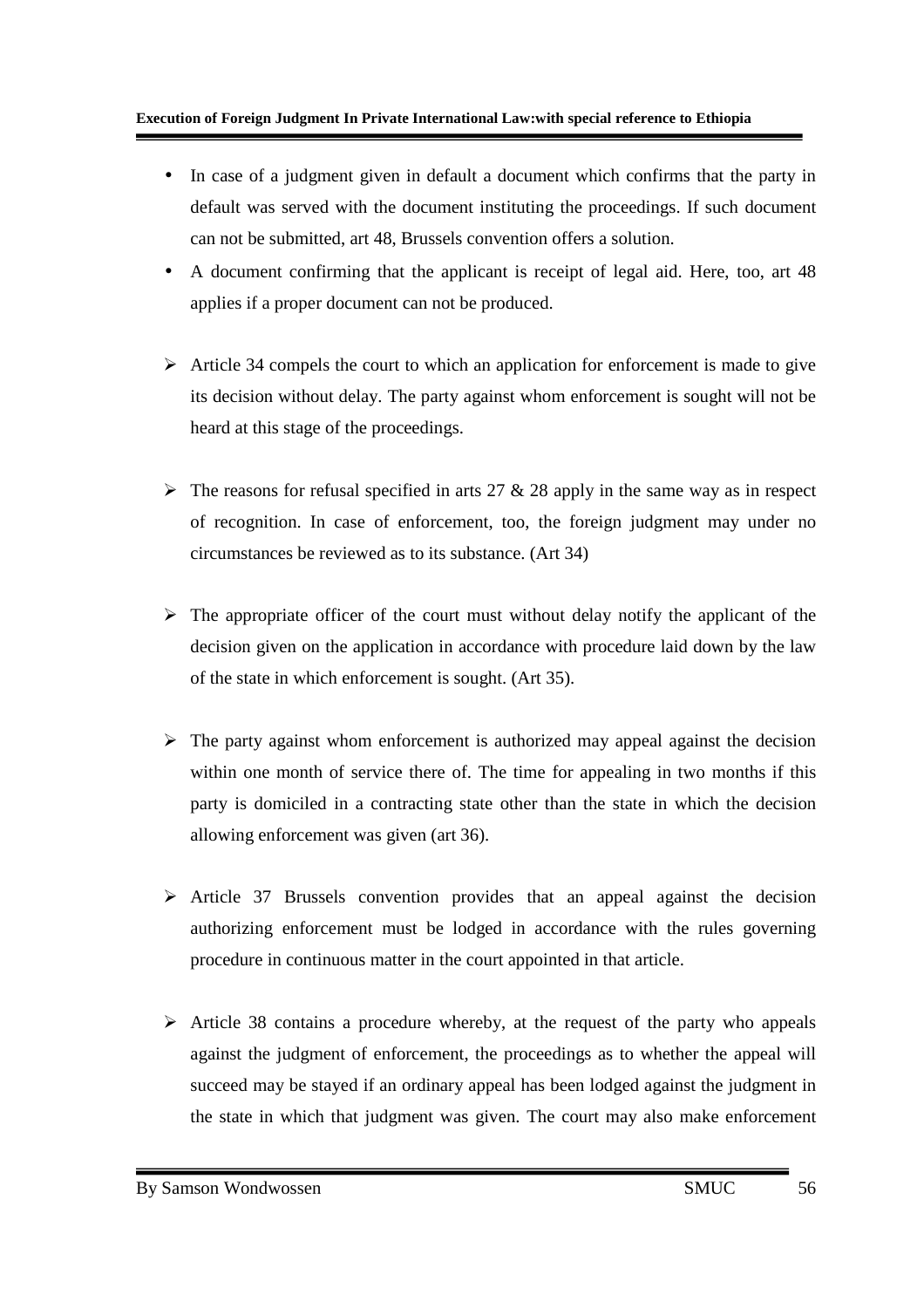conditional on the provision of security. This article givens the court discretionary power.

- > Article 40 Brussels Convention provides that if at first instance an application for enforcement of a decision given in another contracting state has been refused, an appeal can be lodged.
- > In that case, the party against when enforcement is sought shall for the first time in these proceedings be summoned to appeal before the appellate court. Article 20(2) and (3) Brussels convention apply in case of non – appearance irrespective of the party being domiciled in a contracting state or not.

Article 43 allows enforcement of a judgment ordering a penalty payment, provided the amount of the payment was determined by the courts of the sate in which the judgment was given.

# **2.7. Practices of Some Selected Countries on the Subject 2.7.1. ITALY**

Italy was one of the first countries to adopt a complete conflict of laws system in 1995 Before the 1995 reform the conflict rules in force were those of the general provisions of the 1942 Civil Code, directly stemming from those of 1865. Although clear and systematically coherent, they were too rigid and in complete to satisfy the present needs of international life and commerce. Italy joins other European countries, such as Austria, Germany, Spain and Switzerland, which have recently renewed their conflict of laws systems.

In addition, the conflict system needed to be harmonized with the various international convention, Italy has ratified (e.g. the 1961 Hague Conversion on the Jurisdiction and the law applicable to the to the protection of minors, the 1968 Brussels Convention on Jurisdiction and Enforcement of Judgments etc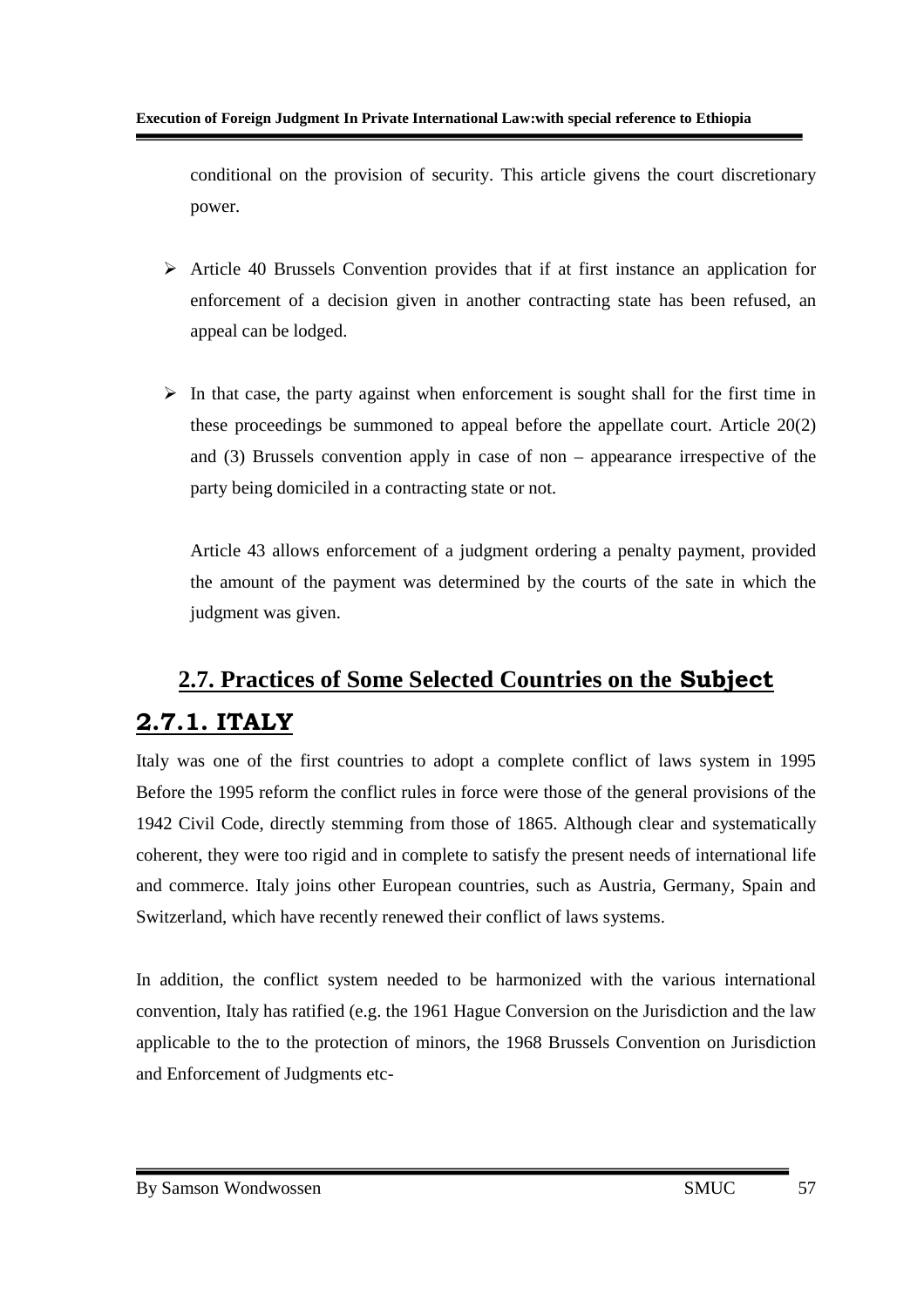The present reform of the Italian system is also characterized by its comprehensiveness. It is not only limited to Private International Law riley (conflict rules), but it also covers jurisdiction and foreign judgment recognition and enforcement issues.

Italy recognizes and enforces foreign judgments through article 64-71 of its code of Private International Law of 1995. According to Article 64 of the Italian Private International Law, a judgment rendered by a foreign authority shall be recognized in Italy without requiring any further proceedings if:  $186$ 

- **a.** The authority rendering the judgment had jurisdiction pursuant to the criteria of jurisdiction in force under Italian law;
- **b.** The defendant was properly served with the document instituting the proceedings pursuant to the law in force in the place where the proceedings were carried out, and the fundamental rights of the defense were complied with.
- **c.** The parties proceeded to the merits pursuant to the law in force in the place where the proceedings were carried out, or default of appearance was pronounced in pursuance of that law;
- **d.** The judgment became final according to the law in force in the place where it was pronounced;
- **e.** The judgment does not conflict with any other final judgment pronounced by an Italian court authority;
- **f.** No proceedings are pending before an Italian court between the same parties and on the same object, which has initiated before the foreign proceedings;
- **g.** The provisions of the judgment do not conflict with the requirements of public policy (ordre public).

As recognition presupposes execution, the requirements of recognition shall also be applicable to the enforcement of the foreign judgment unless special requirement is provided by law.

<sup>-</sup><sup>186</sup> The Reformig of the Italian System of Private International Law, art.64 (may, 31, 1995)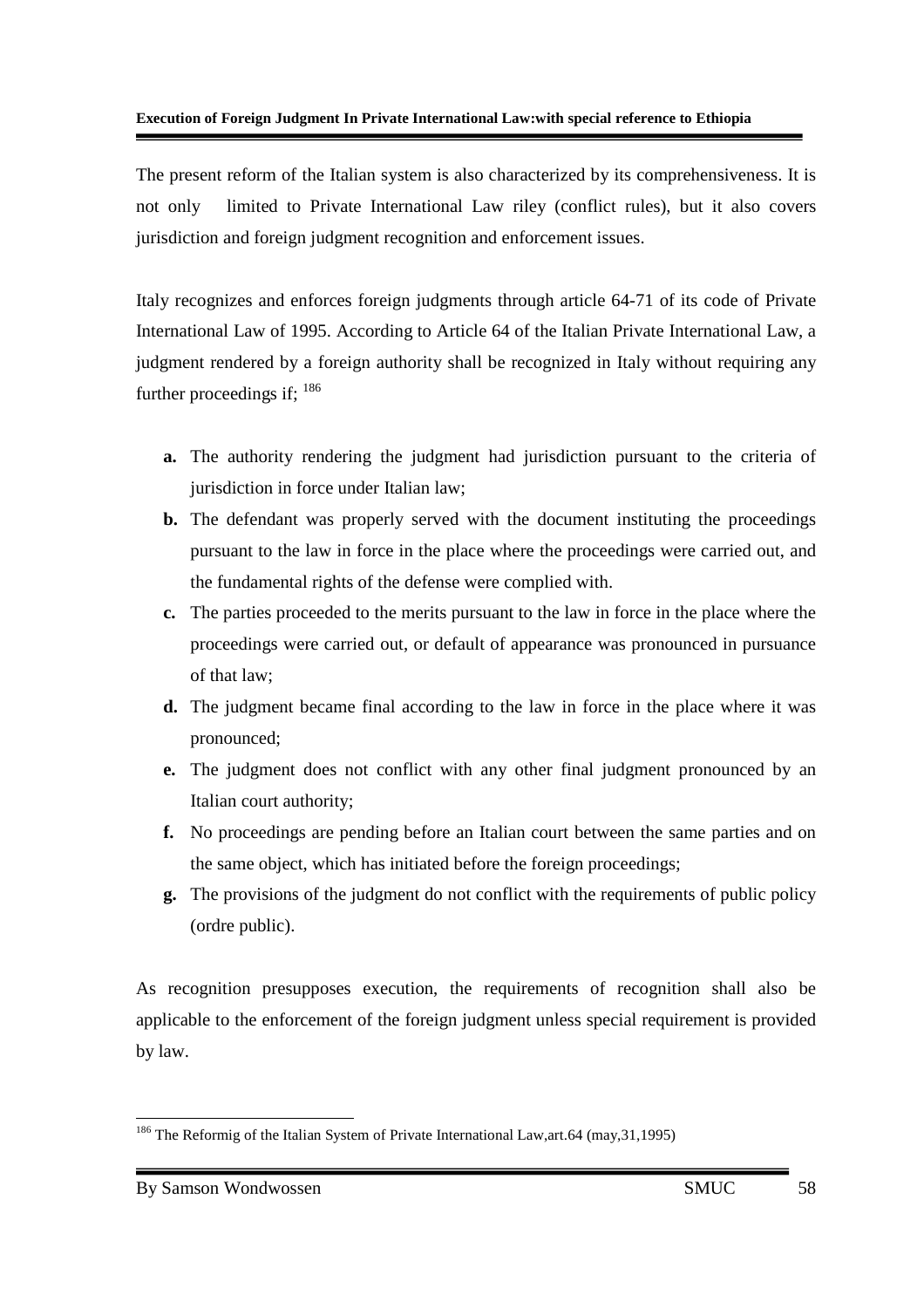Regarding the recognition of foreign rulings, article 65 of the same law discuses that any rulings by foreign authorities relating to the capacity of persons as well as to the existence of family relations or personality rights shall take effect in Italy if they were issued by the authorities of the state to whose law reference is made under this law, or if they produce effects under the law of that state, irrespective of their having been issued by the authorities of another state, provided that they do not conflict with the requirements of public policy (ordre public) and the fundamental rights of the defense were complied with.<sup>187</sup>

And also recognition of foreign rulings relating to voluntary jurisdiction shall be recognized without requiring any further proceedings upon compliance with the requirements of Article 65, when applicable, if such rulings were issued by the authorities of the sate to whose law reference is made under this law, or if they produced effects under the law of that state irrespective of their having been issued by an authority considered to have jurisdiction pursuant to criteria corresponding to those in force under Italian law.<sup>188</sup>

With regard to enforcement of foreign judgments and relating to voluntary jurisdiction, and challenging of recognition, as well as where faceable execution is required, any person concerned may request the court of appeals (corted ' appello) of the district where enforcement is sought to determine the perquisites for recognition. The foreign judgment or voluntary jurisdiction ruling, together with the ruling acceding to the request referred to under paragraph 1, shall entitle to enforcement and faceable execution, if the foreign judgment or ruling is challenged during a proceeding, the court seized shall render a decision effective only in relation to this sole proceeding.

In Italy, judgments and rulings by foreign judicial authorities relating to the examination of witnesses expert evidence, oaths, or any evidence to be obtained shall be enforced through a decree issued by the court of appeals of the district where those acts are to be carried out. And if any of the parties concerned requests the taking of evidence, the application shall be made to the court by lodging a compliant accompanied by a certified two copies of the foreign

<sup>&</sup>lt;u>.</u>  $187$  Ibid, Art. 65

<sup>188</sup> Ibid,Art.66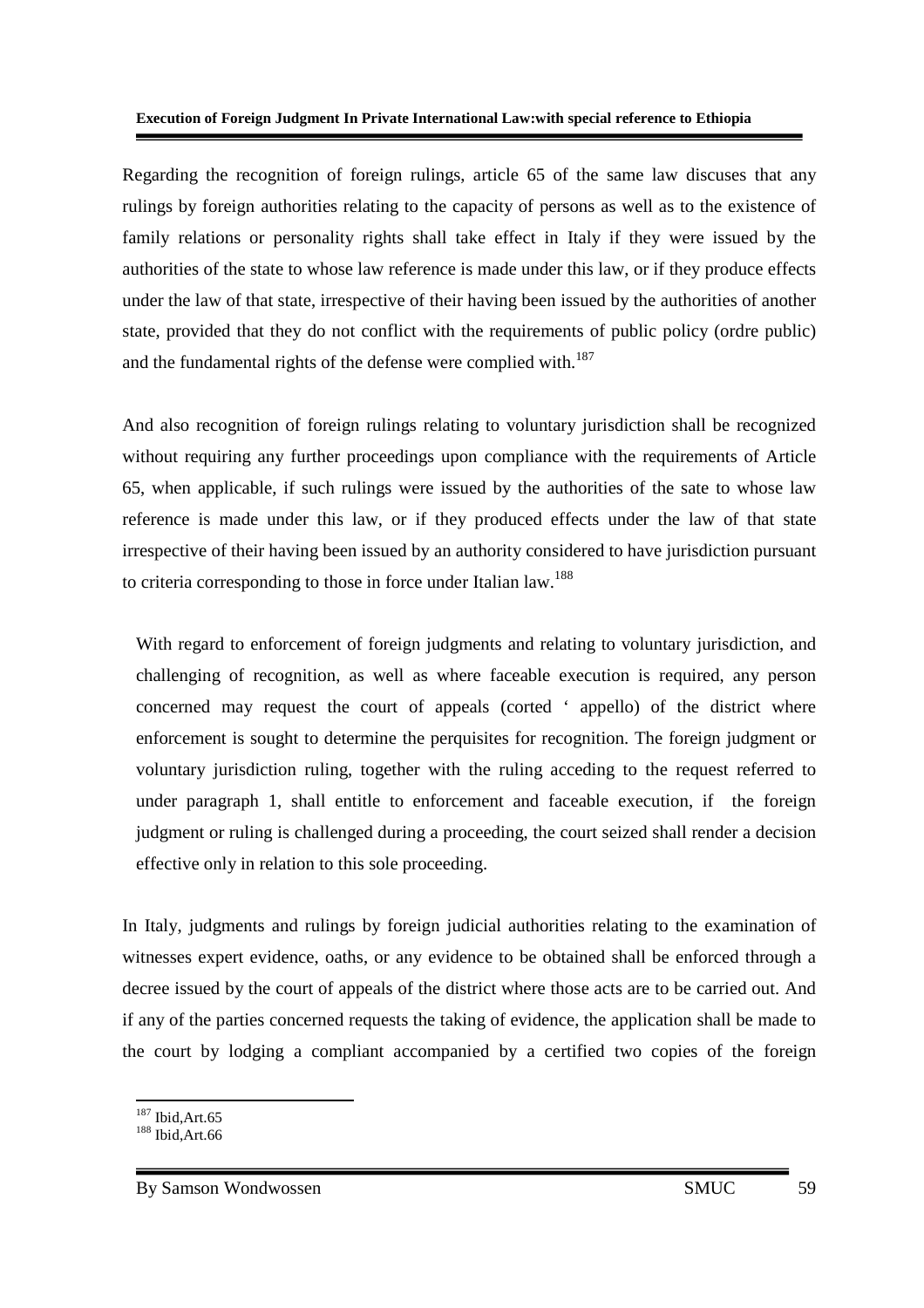judgment or ruling ordering the performance of the acts. Where the taking of evidence is requested by judicial authorities, the application shall be transmitted through diplomatic channels. The court of appeals shall decide in chambers and if the permission for the taking of evidence is granted, all relevant documents shall be forwarded to the competent court. The taking of further items of evidence as well as the performance of preparatory acts other than laid down by Italian law may be provided for, unless this is contrary to the principles underlying Italian law.

Italian law shall apply to the taking of evidence as well as to the performance of preparatory acts; nevertheless, the form expressly provided for by the foreign judicial authorities shall be complied with in so far as this is not incompatible with the principles underlying Italian law. Where the request for the taking of evidence of the performance of preparatory acts was made through diplomatic channels and the party concerned did not appoint an agent in charge of taking of the evidence, any necessary decisions shall be rendered by the judicial authority in charge of the proceeding, acting ex-officio, and the relevant document shall be served by the clerk.

Finally article 71 of the same law provided that the service of summons to appear before foreign authorities as well as of any further foreign documents shall be authorized by the public prosecutor at the court having jurisdiction in the district where the documents are to be served. If the service of document was requested through diplomatic channels, it shall be carried out as provided for by the public prosecutor, who shall designate a bailiff for this purpose. And also service of documents shall comply with the provisions of Italian law. Nevertheless, the method for service requested by the foreign authority may be complied with if this is not incompatible with the principles underlying Italian law and if the process server delivers the documents to the addressee where the addressee is willing to accept them.

As it has been tried to show, the Italian law has comprised detailed and specific rules of Private International Law towards the recognition and enforcement of foreign judgments. And for those countries who did not adopt their own rules of Private International Law, especially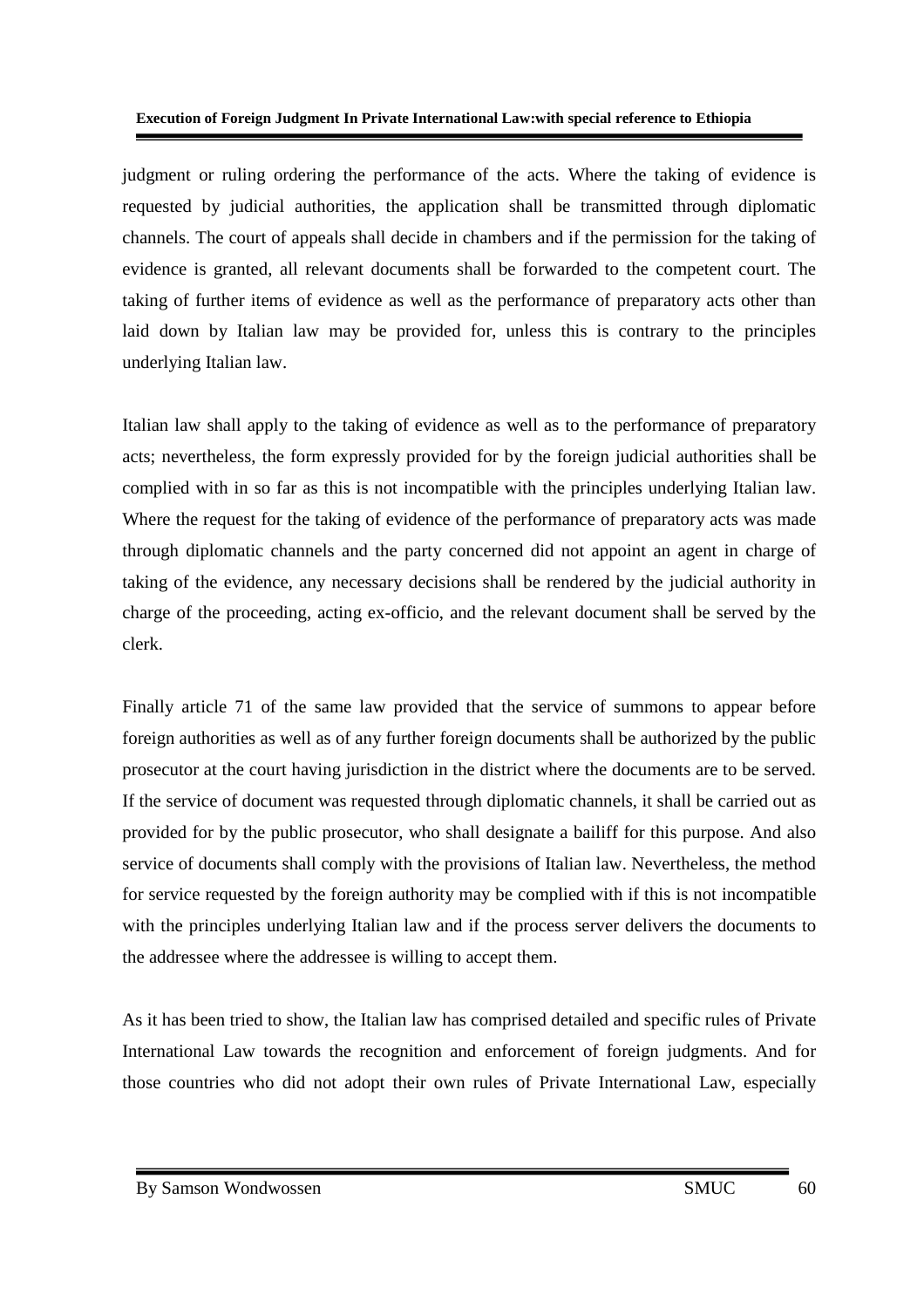Ethiopia, this law can be served as a source of law. It is also helpful to clarify the undetailed provisions embodied in the civil procedure code in the part of execution of foreign judgment.

## **2.7.2. SWITZERLAND**

 Switzerland was also one of the first countries to adopt a complete conflict of laws system in 1987. Although clear and systematically coherent, they were too rigid and incomplete to satisfy the preset needs of international life and commerce. That is why Switzerland joins the other European countries, which have recently renewed their conflict of laws systems. As Italy does, Switzerland is also a party to the Hague convention of 1971 on the recognition and enforcement of civil and commercial matters.

In Switzerland, matters relating to recognition and enforcement of foreign decision are governed by the provisions provided in its chapter one of section five from article twenty five to thirty of its Federal Code on Private International Law.

According to article 25 of this law, a foreign decision shall be recognized in Switzerland.

- > If the judicial or administrative authorities of the state in which the decision was rendered had jurisdiction.
- If no ordinary appeal can be lodged against the decision or the decision is final; and if there are no grounds for refusal under article 27.

The law also provided under article 26, that the foreign authorities have jurisdiction.

- If a provision of this code so provides or, in the absence of such a provision, the defendant was domiciled in the state in which the decision war gendered
- If, in the case of pecuniary claims, the parities have submitted by an agreement valid under this code to the jurisdiction of the authority that gendered the decision;
- > If, in the case of pecuniary claims, the defendant proceeded to the merits with out objecting to jurisdiction or
- $\triangleright$  If, in the case of a counter claim, the authority which rendered the decision had jurisdiction over the principal claim and there is a factual connection between the principal claim and counter claim,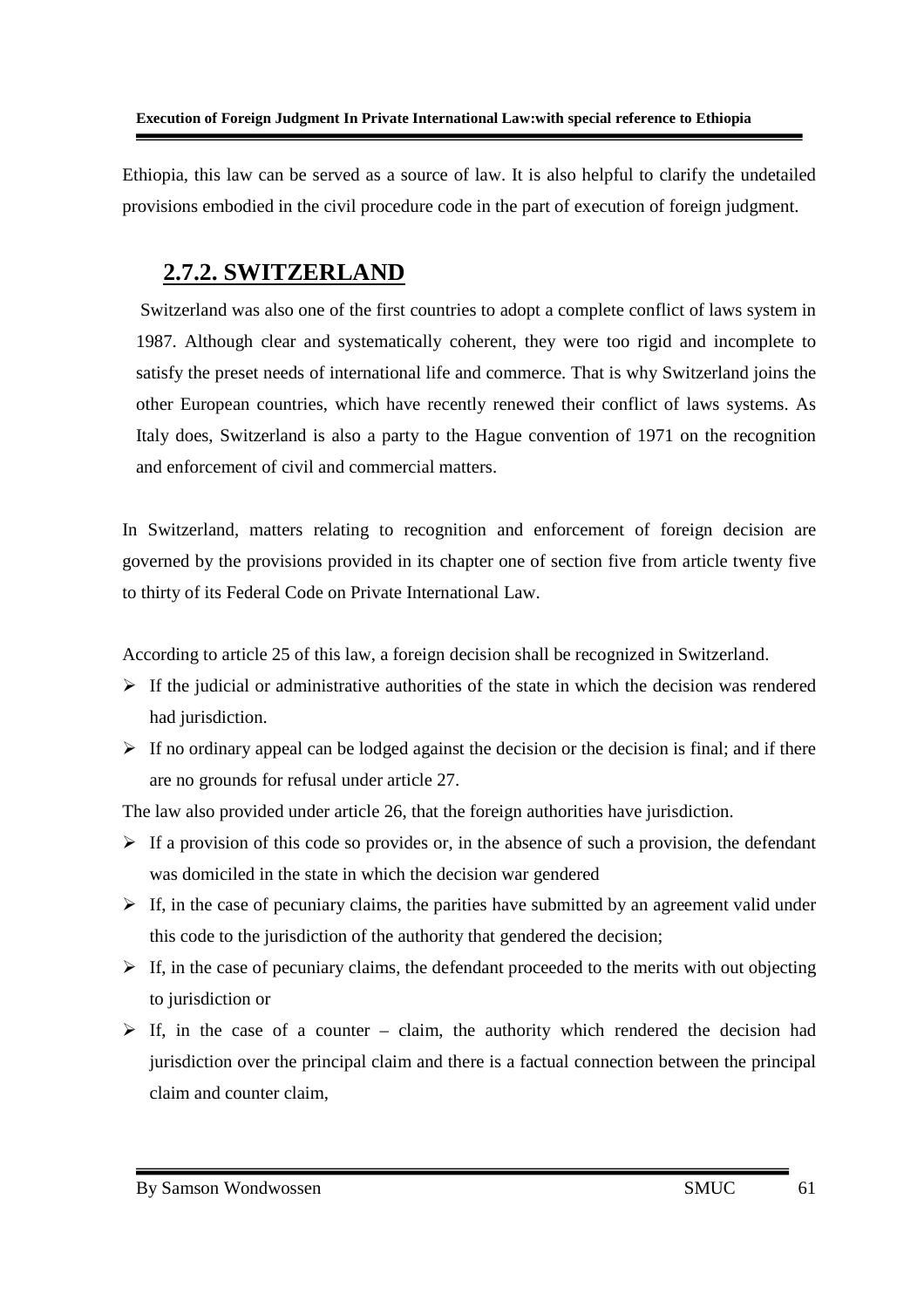It also summarizes the conditions or grounds which recognition or enforcement may be refused.

- > A foreign decision shall not be recognized on enforced in Switzerland if such recognition would be manifestly incompatible with Swiss public policy
- > If a party establishes that he was not dully summoned, either according to the law of his domicile or according to the law or his place or habitual residence unless he hat proceeded to the merits with oru contesting jurisdiction:
- If a party establishes that the decision was rendered in violation of fundamental principles of Swiss procedural law, in particular that he was denied that right to be heard;
- $\triangleright$  If a party establishes that a lawsuit between the same parties and concerning the same causes of action had already been brought or decided in Switzerland or that the lawsuit had proceeded to judgment in a third state and that judgment can be recognized in Switzerland. And except as here in provided, the foreign decision is not subject to review on the merits. A decision recognized under article 25 to 27 shall be declared enforceable up on application by the interested party.

Regarding the procedure, it provided that the application for recognition or enforcement must be submitted to the authority having jurisdiction in the canton in which the foreign decision is to be involved. It must be accompanied by;

- A complete and authenticated copy of the decision.
- A confirmation that no ordinary appeal can be lodged against the decision or that it is final, and
- > In the case of a judgment rendered by default, an official document establishing that the defaulting party was duly summoned and that he had the opportunity to enter a defense.
- > The party opposing recognition and enforcement shall have the right to hearing; he may introduce evidence.
- If a foreign decision is invoked in a proceeding of a preliminary question, the authority to which the application is submitted may itself rule on the recognition.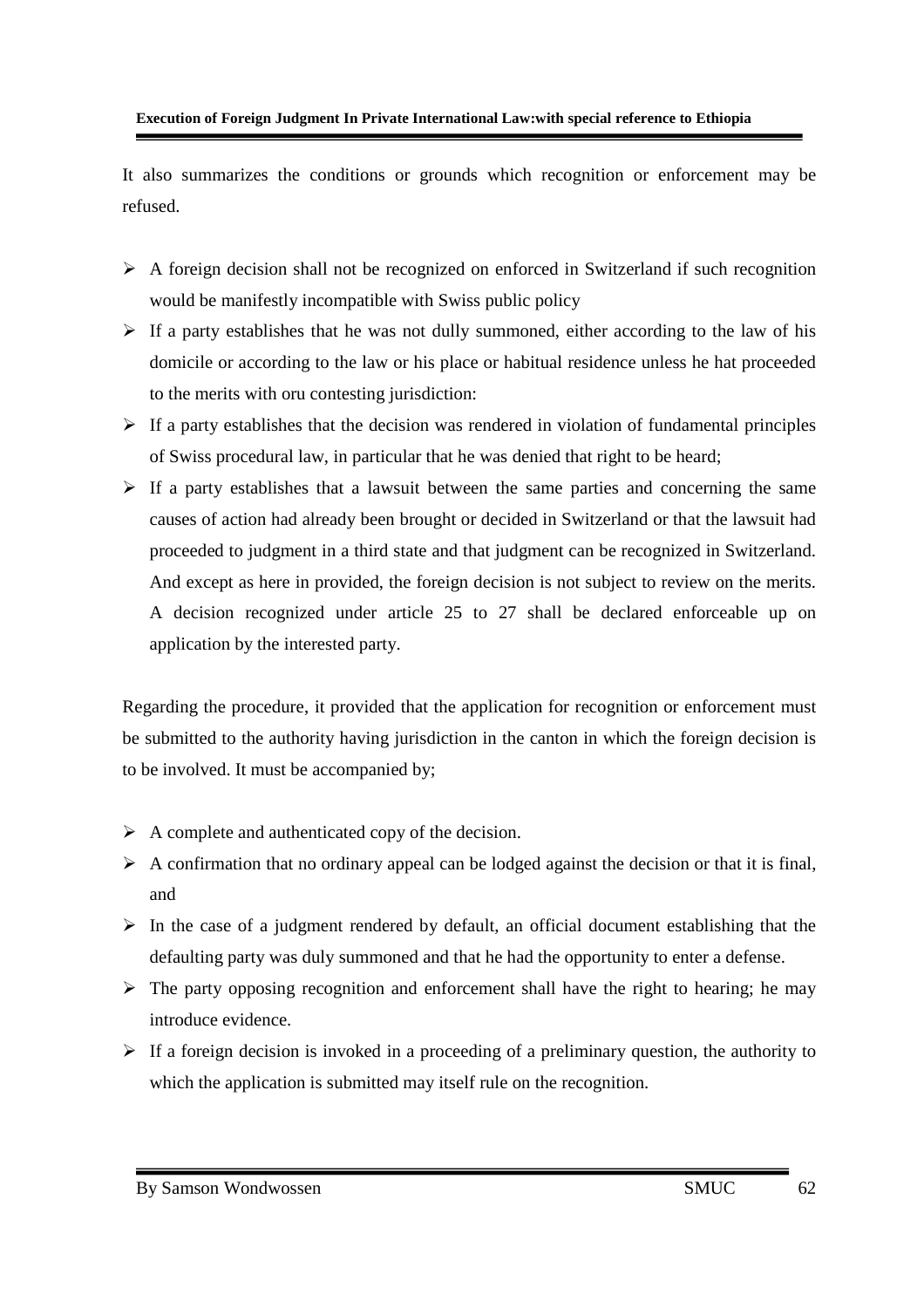#### **Execution of Foreign Judgment In Private International Law:with special reference to Ethiopia**

Article 25 to 29 shall apply to a court settlement having the same status as a court decision in the state in which it was entered.

The last article which presupposes the recognition and enforcement of foreign judgment discusses about;

> A foreign decision or a foreign act regarding civil status shall be entered in the register of births, deaths, and marriages pursuant to an order of the contonal supervisory authority the entry shall be authorized when the requirements of Article 25 to 27 are satisfied. The persons affected shall have the right to a hearing before the entry is made if it is not established that in the foreign state where the decision was rendered, the procedural rights of the parties were adequately safeguarded.

As it has been tried to show, the Swiss law has also comprised detailed and specific rules of private international law towards the recognition and enforcement of foreign judgment. and for hose countries who id not adopt their own rules of private international law like Ethiopia, this law can be serve as a source of law. It is also helpful to clarify the existing undetailed privations embodied in the civil procedure code, on the pat of "execution of foreign judgment and awards." so it is highly recommended that the legislator should give account it when it amends those provisions.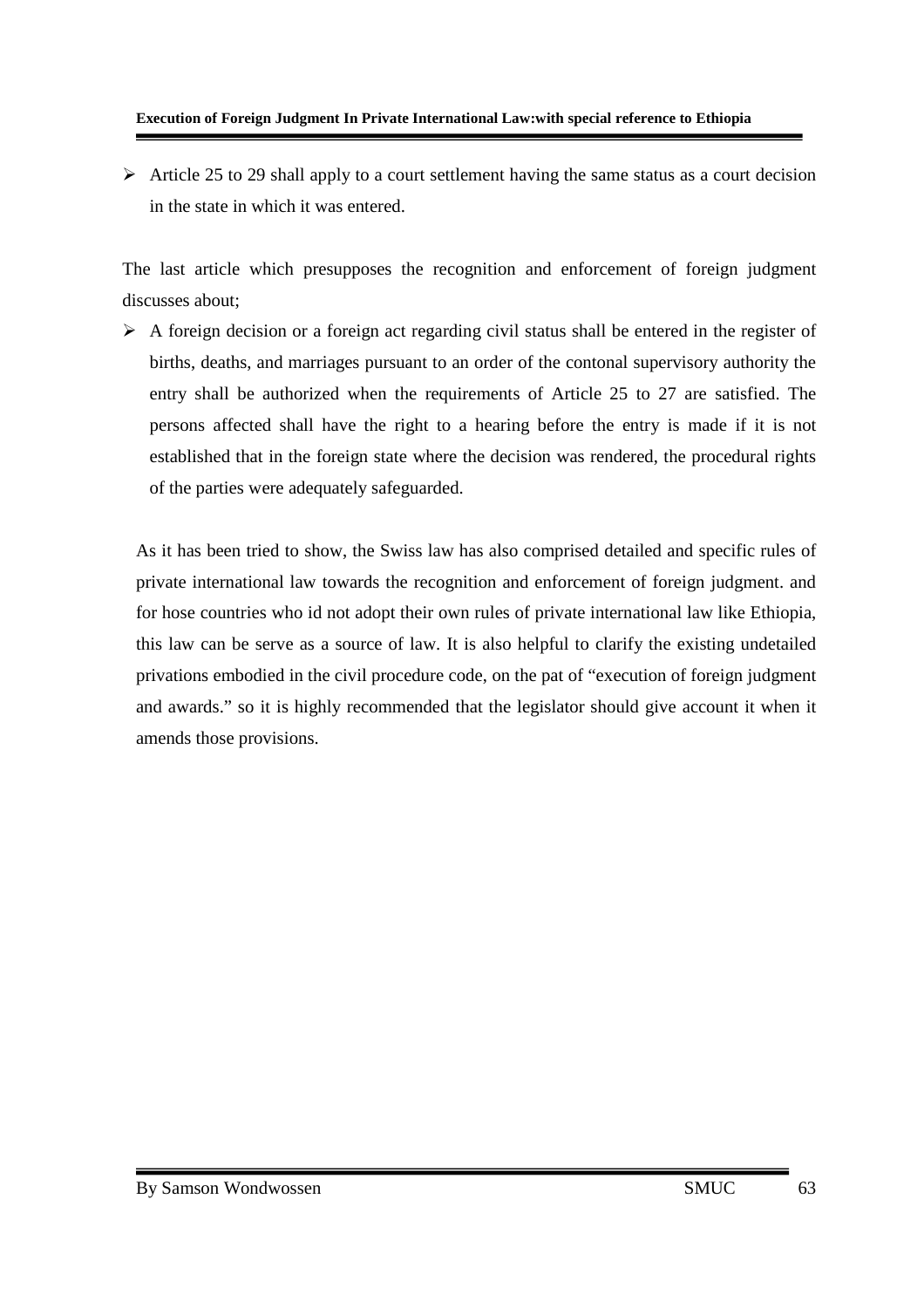## **CHAPTER THREE**

# **Requirements to Be Fulfilled For the Execution of Foreign Judgment**

### **Introduction**

Foreign judgment is any decision rendered by any court other than that of the forum irrespective of where that court is established. Recognition is an act of the forum that makes the foreign judgment binding on the parties to it just as domestic judgment binds the parties to the litigation.

Execution however refers to the act of the court of the forum that gives compulsory relief to it based on the decision. Generally, there is no state that unconditionally gives recognition and execution to foreign judgment.

Many of them consider this as surrendering their sovereignty and independence. Instead, many of them preferred to enter into treaties and conventions or to enact domestic rules to protect their national interests.

Except when there is a provision to their effect in the treaties or convention to which a state is a party, there is no state that unconditionally recognizes or executes any foreign judgments. As a result, all states generally provide preconditions that must be fulfilled by the judgment that is under consideration.

As we have seen in discussing chapter two on the title 'modes of execution,' the practice of states courts in this regarded can be divided in to two. European and Latin American states require what they call 'exequatur' written authorization for recognition and execution of the judgment. The Anglo American countries require domestic judgment that allows enforcement of judgment. This is the approach followed by the Ethiopian legislature that provided rules under Article 456-461 of the 1965 civil procedure code that the court must consider in order to give recognition and execution to foreign judgment. This authorizes the court to give judgment up on the foreign judgment by considering the requirements listed.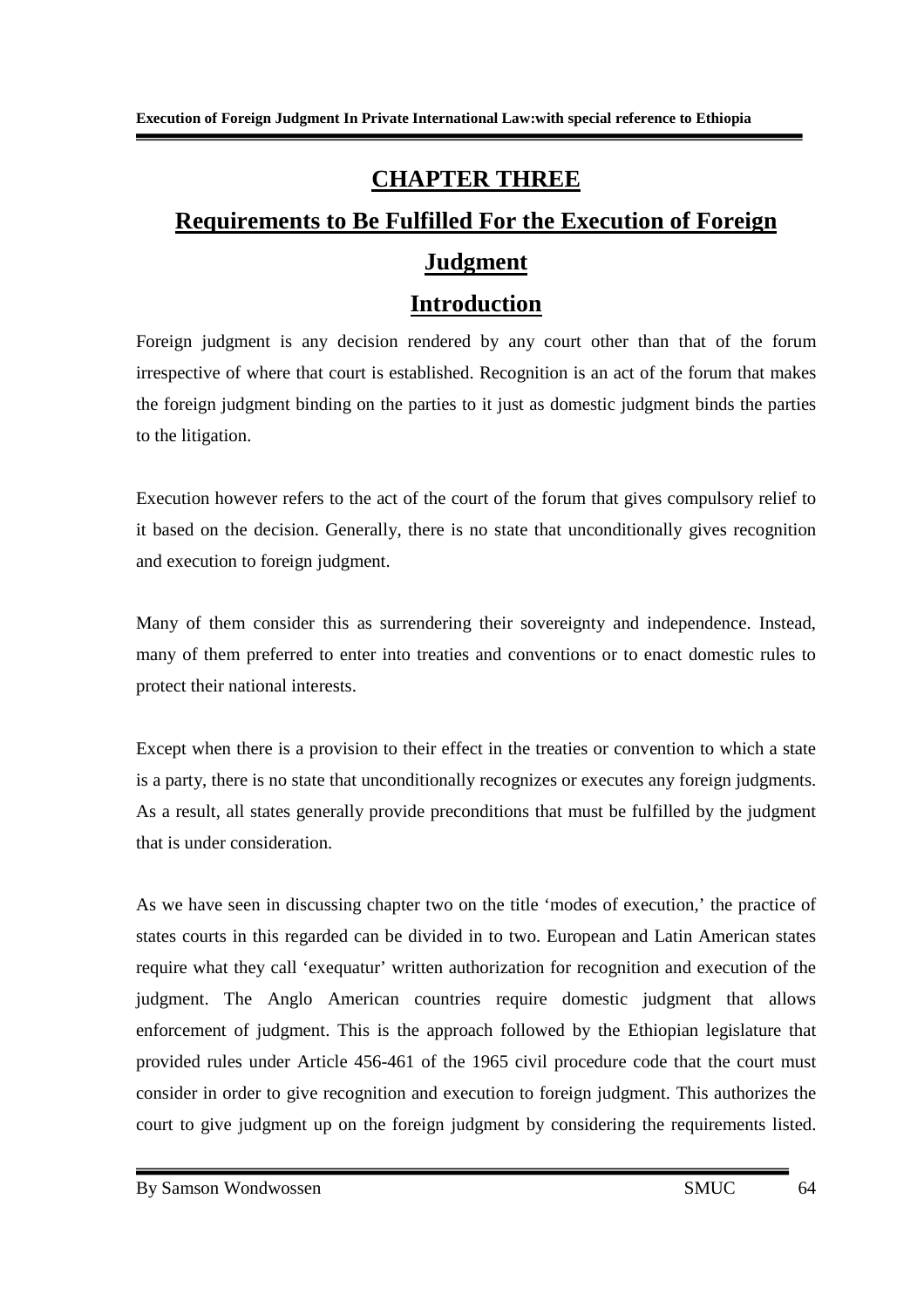For the purpose of this paper, this requirement is classified in to three parts. Such as procedural requirement, substantive requirement and additional requirement each of which are dealt with here in under.

## **3.1. Procedural Requirements**

### **3.1.1. Form and Application**

The issue of recognition and execution of foreign judgment comes in to view only when application is made by the concerned party to require recognition and executions of the foreign judgment.

The procedure of an application for enforcement is determined by the law of the state in which enforcement is sought. **According to article 33 of the Brussels convention provides that the law of the state in which enforcement is sought determines the procedure of an application for enforcement.** The contracting states must indicate in their domestic laws which provisions apply.

In England the requirements can be found in section 4 (1) civil jurisdiction and judgments Act 1982.<sup>189</sup> In Ethiopia unlike the civil procedure code, the draft rule of Private International Law has provided the applicable provision for the procedure of an application for enforcement under article 91. It will be discussed briefly in the next chapter when trying to show the conditions to be fulfilled for recognitions and executions of foreign judgments in Ethiopian context.

For the general consideration, an applicant must give an address for service of process within the area of jurisdiction of the court to which of he makes the application or, if the law of the state in which enforcement is sought does not provide for the choosing of such an address, the applicant must appoint a representative.<sup>190</sup>

The following documents must be attached to the application, according to art 46-48 of the Brussels convention

<sup>&</sup>lt;u>.</u> <sup>189</sup> H.J.Snijers etal, Access to Civil Procedure Abroad, 1996, p.5  $190$  Supra note, 1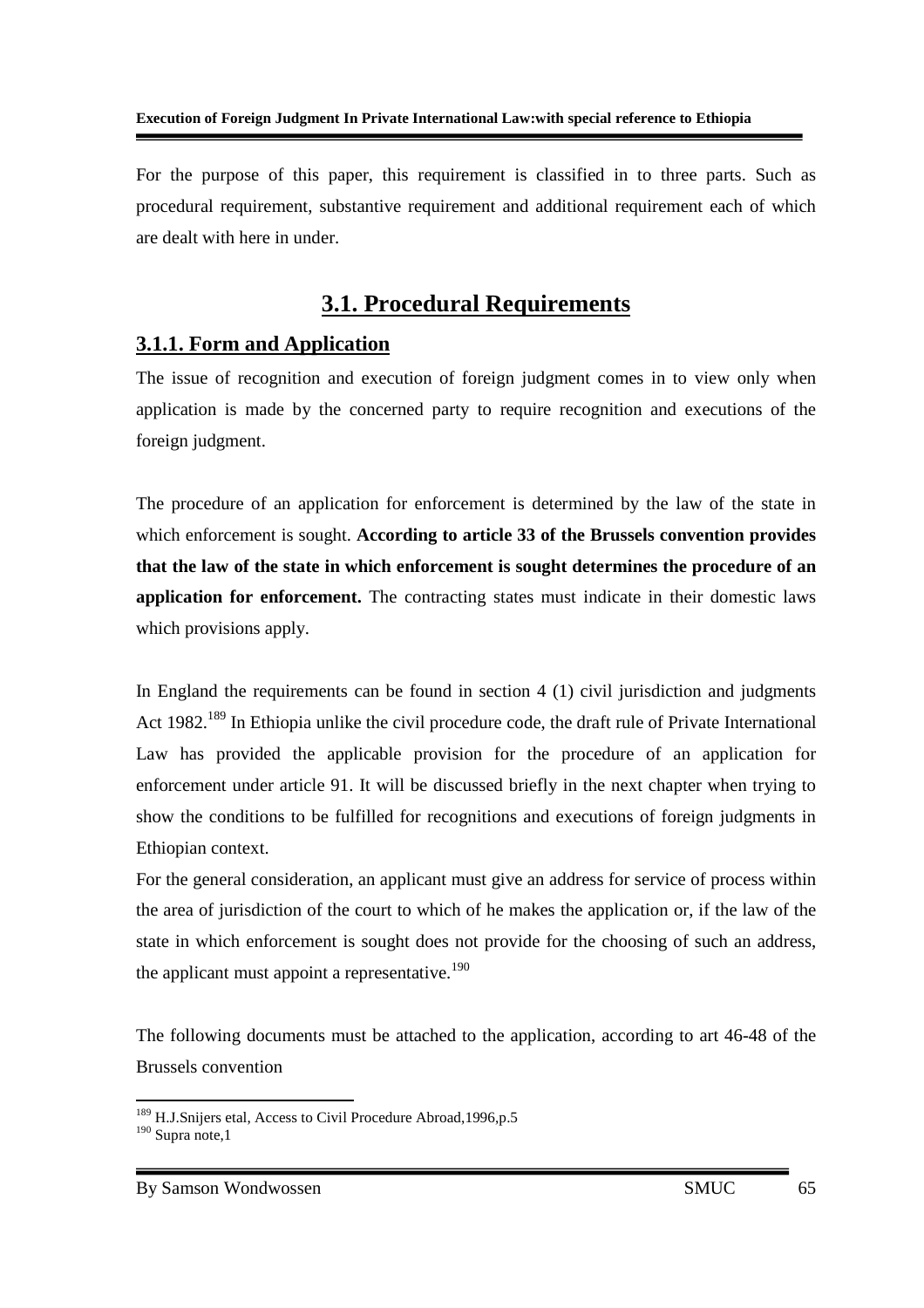**1.** A certified copy of the judgment which establishes it's authenticity.

**2.** In case of a judgment given in default, a document which confirms that the party in default was served with the document instituting the proceeding. If such document can not be submitted, art 48 Brussels convention offers a solution,

**3.** A document confirming the enforceability and service of the judgment and,

**4.** A document confirming that the applicant is in receipt of legal aid. Here, too art 48 applies if a proper document cannot be produced.

More or less it is similar with the Ethiopian context which provided in the draft rule proclamation of private international law.

According to article 91 of the Draft Rule Proclamation of Private International Law, an application for recognition or enforcement shall be in wiring and shall be accompanied by:

- **(a)** A complete and certified copy of the judgment to be executed and an official translation into Amharic of same,
- **(b)** A certificate signed by the president or the registrar of the court having given judgment to the effect that such judgment is final and enforceable'
- **(c)** An authentication of the judgment by the Ethiopian consulate in the country in which the judgment was given,
- **(d)** In case of judgment by default, a document establishing that the losing party was properly and timely served with process, and had a reasonable opportunity to defend himself itself in a accordance with the law of the place where the decision was rendered.

## **3.1.2. Jurisdiction of Court to Accept the Application in Enforcement of Foreign Judgment**

After having the necessary documents which should be attached to the application are fulfilled, the next step is to identify to which court has jurisdiction to accept the application. It is determined by the law of the country which enforcement is sought that to which court is the application should be submitted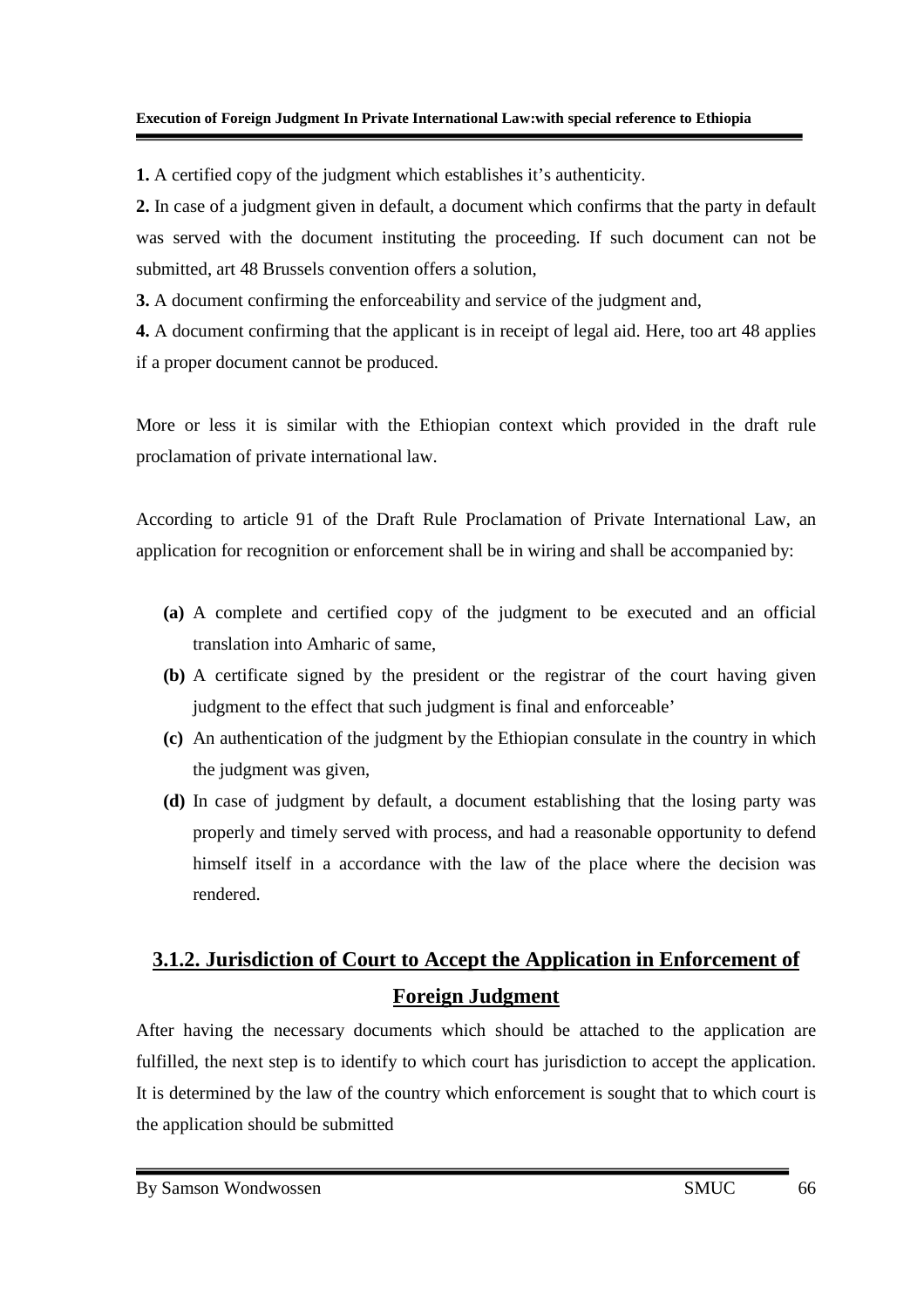According to article 32 of the Brussels convention, it provides to which court of the contracting states an application for enforcement shall be submitted. In Belgium, the application must be submitted to the tribunal de premiere instance, in England and Wales the application must be submitted to the High court of justice (in case of maintenance) judgment to the magistrate's court through the secretary of state.<sup>191</sup>

In Ethiopia, according to article 83 (3) of the draft proclamation and art 5(2) and (4) of proc. No 25/96 of the federal court establishment proclamation, it is the federal high court which has jurisdiction to accept the application of recognition and enforcement of foreign judgments.

## **3.2. Substantive Requirements**

### **3.2.1. Reciprocity**

Reciprocity is one of the preconditions that must be considered first of all. It is a principle by which a state revenges other states that do not give recognition and enforcement to its judgment by denying not recognizing and not enforcing their judgment. This principle is applicable in all states even if the application may be considered as injustice and unfair to the parties involved in the judgment.

Hence no state expects to get recognition and execution for its judgment unless it recognizes and enforces that of other states. The same is true for Ethiopia, as the judge before whom the issue is laid must first ask as to whether or not the state that gave the particular judgment has the practice of recognizing and enforcing judgment given by Ethiopian tribunals. Nonetheless, this victimizes innocent individuals.

### **3.2.2. Competence of the Court**

States establish institutions which they think appropriate to resolve various kinds of disputes. This may include institutions such as a family council or an Islamic court.<sup>192</sup> A certain type of tribunal established in one state may be unknown in another state. In view of this fact it

<u>.</u>  $191$  Supra note, 2

<sup>&</sup>lt;sup>192</sup> Ibrim Idris, Materials to the Study of Private International Law in Ethiopia, 1990.P.423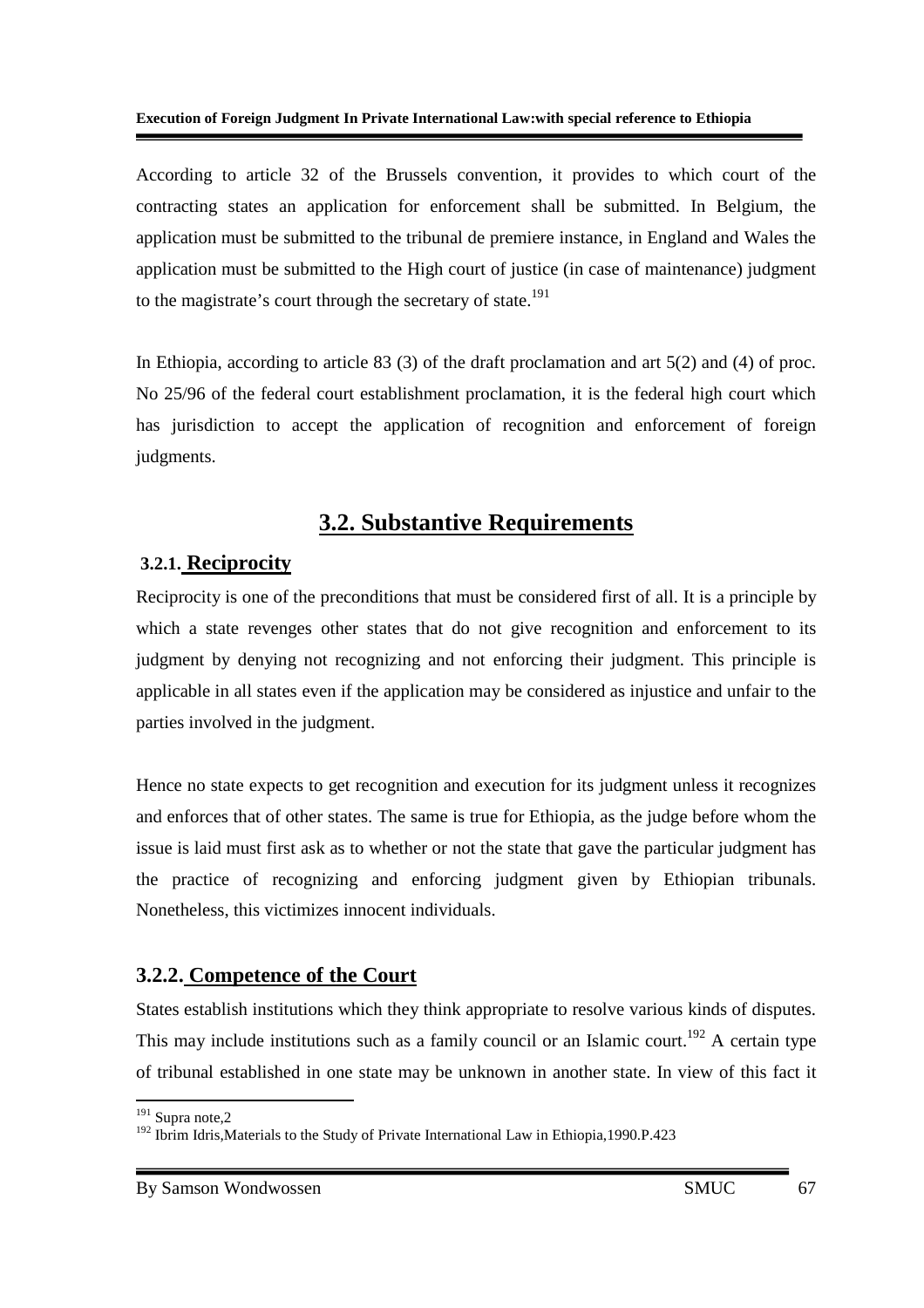would, therefore, be absurd to test the status of a court of one state by the law of another state which may not have an identical or even a similar court in its territory.<sup>193</sup>

The competence of the foreign court is determined by the rules of Private International Law and not by the rules of the law of the forum or by the law f the country where the foreign court is situated.<sup>194</sup>

### **3.2.3. Finality and Enforceability of the Case**

The concept of finality and enforceability implies that the foreign judgment sought to be executed is not liable to review, modification or be set a side by another judgment.<sup>195</sup> According to the British judge named Lord Herchell, **the concept of finality implies that the judgment pronounced is conclusive, final and for ever established the existence of rights of which it is made to be conclusive evidence in a country**. 196

A judgment deemed final and enforceable is said to obtain a status of res judicata and is, therefore, binding upon the parties to the suit in question.<sup>197</sup>It is a settled rule of Private International Law that no cause of action arises on a foreign judgment in which the matter at issue has not been conclusively and finally determined.<sup>198</sup>

As it is only when the judgment is final and enforceable that it can be executed, the court has to determine if the foreign judgment fulfills this condition. Some states apply the law of the rendition others apply that of the recognitions for such determination.

 So that finality and enforceability of the foreign judgment refers to exhaustion of all remedies available for that case. This is very important particularly in relation to judgment on appeals, expartae, suspensions executions, and definite amount interlocutory decrees.

<sup>-</sup> $193$  Ibid

 $194$  Paras Diwan, Private International Law,  $(4<sup>th</sup>$ .edn) 1998

<sup>&</sup>lt;sup>195</sup> Walter S.Johnson, Conflict of Laws(2<sup>nd</sup>.edn) 1962, p.758-759

<sup>&</sup>lt;sup>196</sup> Novion V Freeman, 15.appril,case1,see notes, law Quarterly Review,vol.6,p.235

<sup>&</sup>lt;sup>197</sup> J.H.C.Moris, the Conflict of Laws,  $(9^{th}$ .edn.) 1973, p.1039

<sup>&</sup>lt;sup>198</sup> Supra note, 6, p.617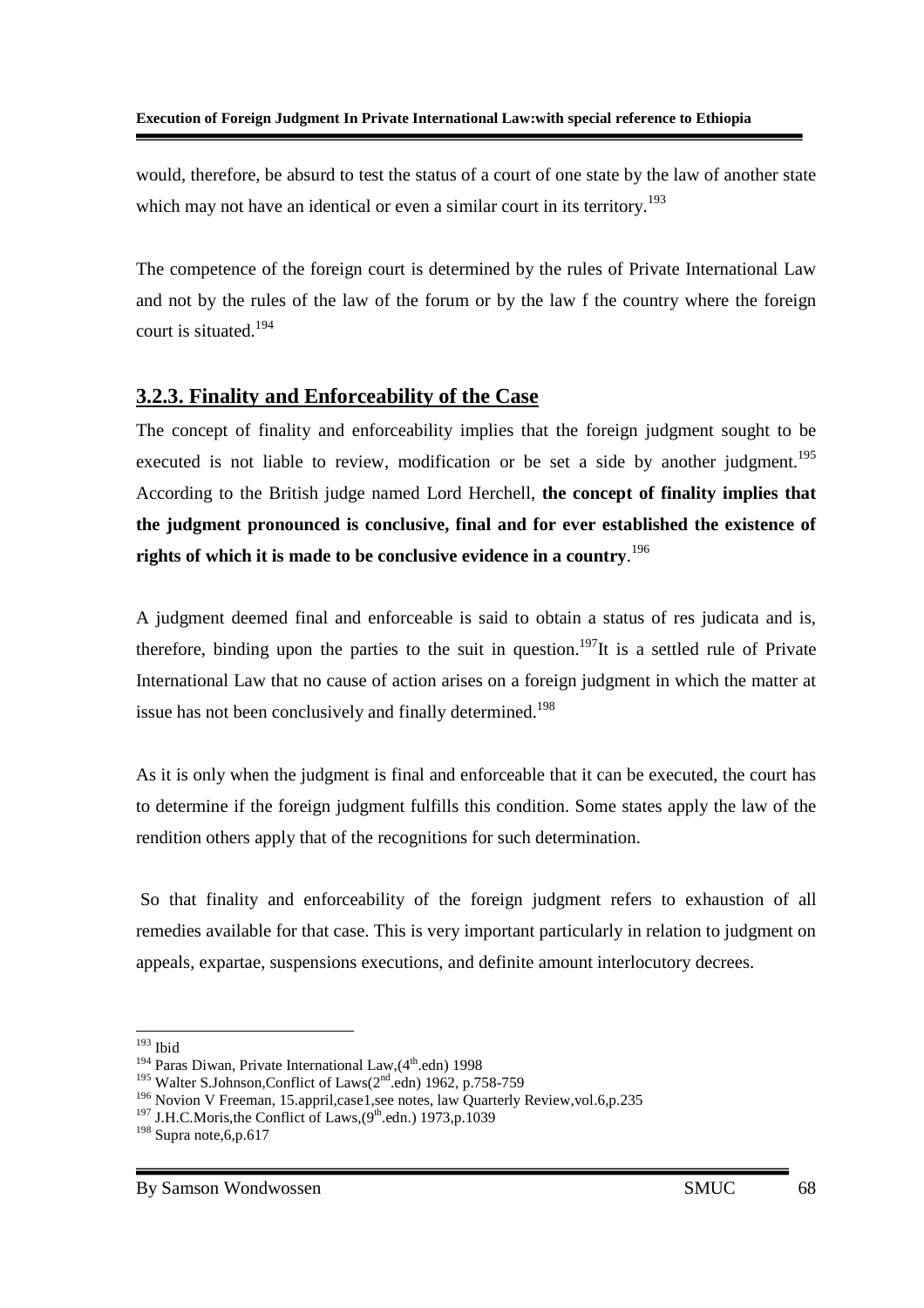### **3.2.4. Public Order and Morality**

There is no universal definition to this phrase. But according to the soviet scholar, **"public order is a doctrine which serves as a safety value for a country to enable its courts to deny effect to foreign laws and judgment, which for one reason or another, should not be enforced."<sup>199</sup>** The concept of morality also refers to the fact that those foreign judgments appearing repugnant to the conduct, customs or accepted practices of the society of the recognition forum would not be carried out. Since a foreign judgment contrary to the morals of a society also implies violation of the public order.<sup>200</sup>

The government is responsible to maintain public order and morality as a result of which, court should not allow execution of any foreign judgment that violates this interest of the government.

The term public order is a difficult term to define and several attempts to define it have proved to be a failure.<sup>201</sup> The most that can be said of the term is that it is a developed concept and that it finds its expression in various states' basic moral, ideological, social, economic and cultural ideas, and in constitutions, statues, and practices of the courts.<sup>202</sup>

The concept of public order which is also referred to as public policy indeed plays a restrictive role against the execution of foreign judgments Decey and Morries wrote.

**" the court will not enforce or legal relationship arising power, capacity, disability or legal relationship arising under the law of a foreign country, if the enforcement or recognition of such right, power, capacity, disability or legal relationship would be inconsistent with the fundamental policy in English law."<sup>203</sup>**

The employment of the principle of 'public order' does prevent the execution of foreign judgments, and this is the case with the law of every country it is an essential requirement in

<sup>-</sup><sup>199</sup>Istavan Szazy, Private International Law, p.279

 $^{200}\mathrm{T}$ bid

<sup>&</sup>lt;sup>201</sup> Robert N.Hornik, the Recognition and Enforcement of Foreign Judgment in Indonessia, Harvard Law Journal,vol.18,1977,p.279

<sup>&</sup>lt;sup>202</sup> The Public Policy Concept in the Conflict of Laws ,Colombia Law Review, vol.33,1933,p.514 <sup>203</sup> Dicey and Morris, Conflict of Laws,  $(8<sup>th</sup>.edn.)1967, p.921$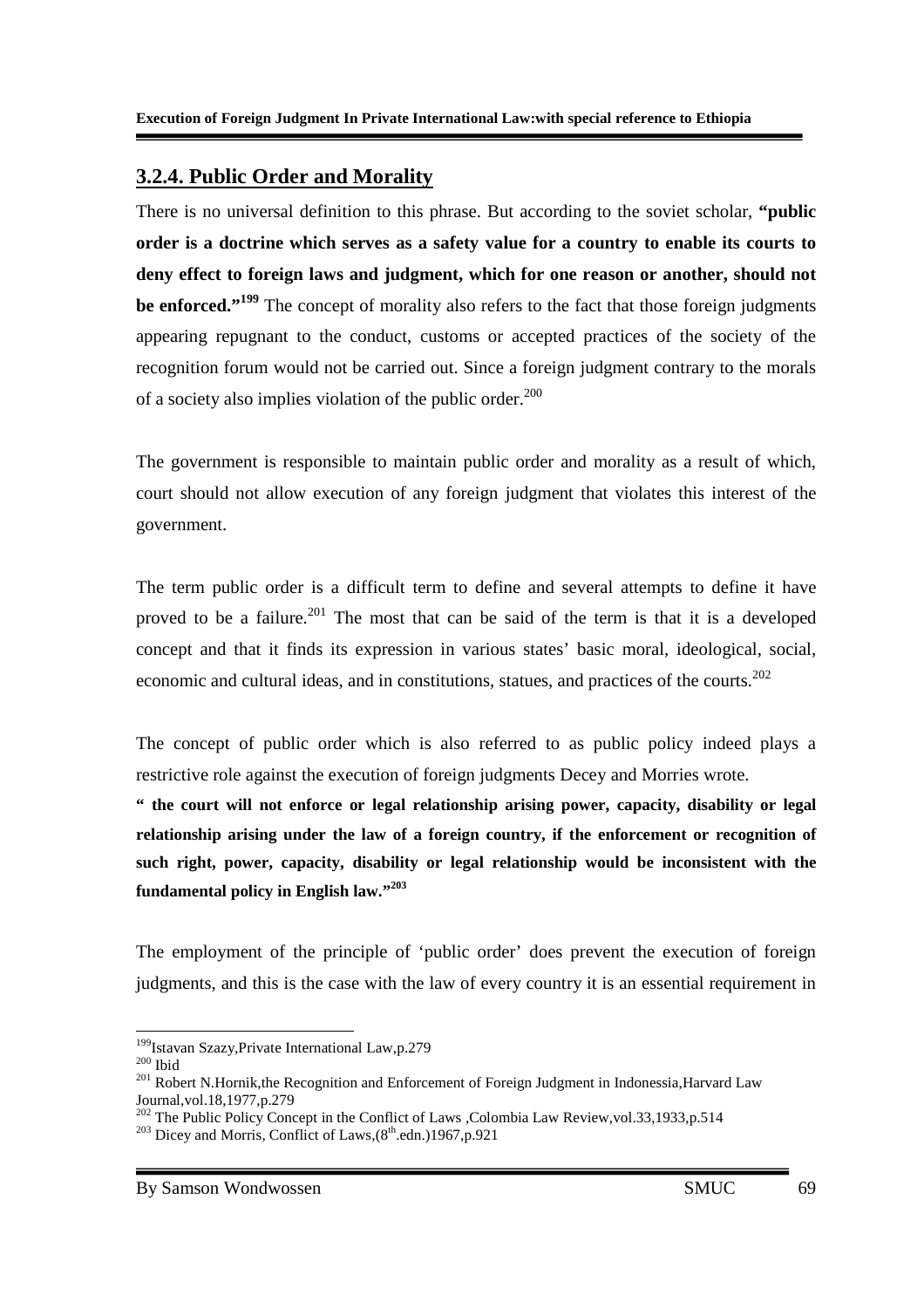the execution of foreign judgments. It helps prevent the application of foreign law on the basis of which the foreign judgment is rendered as being repugnant to the recognition forum.<sup>204</sup> It also helps prevent injustice in the circumstance of the particular case before the court such as the harsh affliction of the foreign law in rendering the judgment.

### **3.2.5. Opportunity by the Judgment Debtor and Present His Defense**

The judgment debtor must have been served with a summon in due time, so that he could avail himself of the opportunity to defend the case. If the debtor of a foreign judgment has not received a legally sufficient notice, because ineffective means were used when effective means were readily available, so that in consequence the debtor failed to appear in court, the foreign judgment cannot be executed.<sup>205</sup>This requirement includes the issue as to whether he given the summon and notice with sufficient time for his response.

Non-fulfilfillment of any of such requirements would make the execution questionable. **Expartea judgment** is executable as long as the debtor was given the opportunity to present and defend his case and did not use it.

Under international law and practice, a foreign judgment passed against a defendant who was not duly served in sufficient time with the document instituting the proceedings leads to a refusal of execution.<sup>206</sup>

The foreign court is duty bound to ensure that the defendant is informed in sufficient time of the suit instituted against him so that he can defend himself or his interests as the case may be here, it is worthwhile to take not that the court rendering the foreign judgment must be one having jurisdiction on the parties for the service it ordered to be regarded as acceptable. A personal foreign judgment rendered without jurisdiction on the parties is internationally invalid.<sup>207</sup>

-

<sup>&</sup>lt;sup>204</sup> Ibrahim Idris, Execution of Foreign Judgments in Ethiopia, J.E.L, vol.19, p.31

<sup>&</sup>lt;sup>205</sup> Robbert Allen Sedler, Conflict of Laws in Ethiopia, 1965, p. 110-119.

 $206$ Supra note,16,p.28

 $207$  Supra note, 7,p.649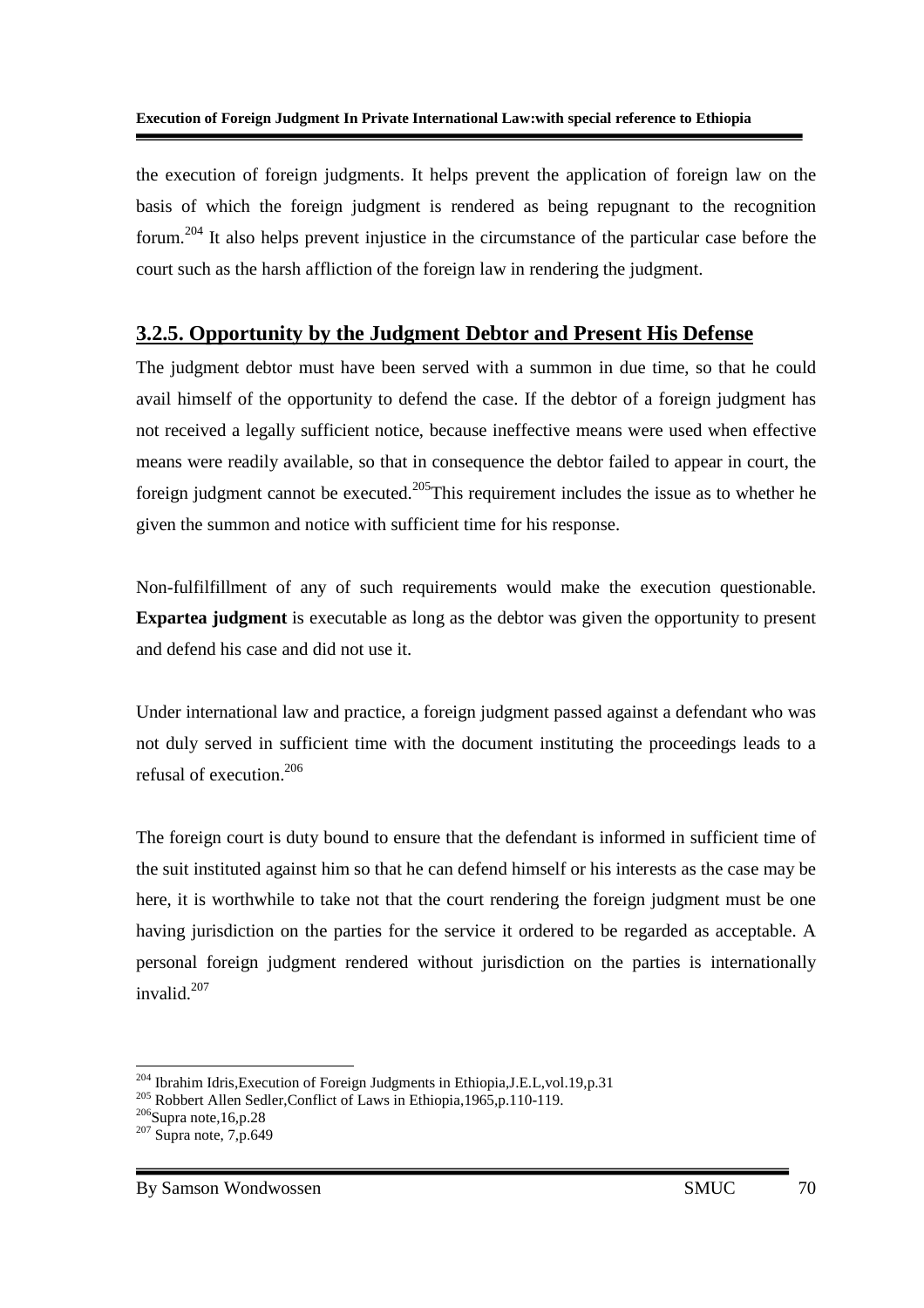In international law, the law of the rendering forum is the law on the basis of which summons may be served on defendants. Where a foreign judgment is filed for recognition and/or execution, the fact that the standards employed as regards the issuance of services to the defendants must be found acceptable to the recognition forum. The nature of services given should be adequate to suggest basic fairness. The foreign judgment may not be executed, if the recognition forum is convinced that the party was not given proper service of summons.<sup>208</sup>On the other hand, if a judgment debtor has been given an opportunity to plead his case but failed to do so, a foreign judgment may be executed.

## **3.3. Additional Requirements**

### **3.3.1 Judgment Vitiated by Fraud**

It is a well established rule of Private International Law that a judgment obtained by fraud may be impeached. The point however, which has an important bearing up on Private International Law, is the meaning of fraud in this connection.<sup>209</sup>

Fraud is an extrinsic, collateral act, which vitiates most solemn proceedings of the court of justices.<sup>210</sup> Thus, it seems that unsuccessful party cannot bring an action to get a judgment set aside on the ground that the court made a mistake of fact or law, but it can bring an independent action on the ground that in passing the judgment the court was tricked or imposed up on.<sup>211</sup> He must be able to point to some fact 'from without; some fact which was not before the court that pronounced the judgment. The facts up on which he bases his present claim must not have been in issue in the original action.<sup>212</sup> An English domestic action on this ground can be maintained only if the party wanting to get the judgment was pronounced and which could not have been reasonably discovered at the time of the trial. $^{213}$ 

Most laws on enforcement of foreign judgments explicitly deny recognition to judgments obtained by fraud. And also in the point of view of Private International Law, it has been

-

<sup>208</sup> Istavan Szazy,p.574

 $209$  Cheshire, Private International Law,  $(8<sup>th</sup>$ .edn.)p.668

 $210$ Ibid

<sup>&</sup>lt;sup>211</sup>Paras Diwan, Private International Law,  $(4<sup>th</sup>$ .edn), 1998, p.668

 $212$ Supra note21,p.669

 $2^{13}$  Supra note ,  $23, p.642$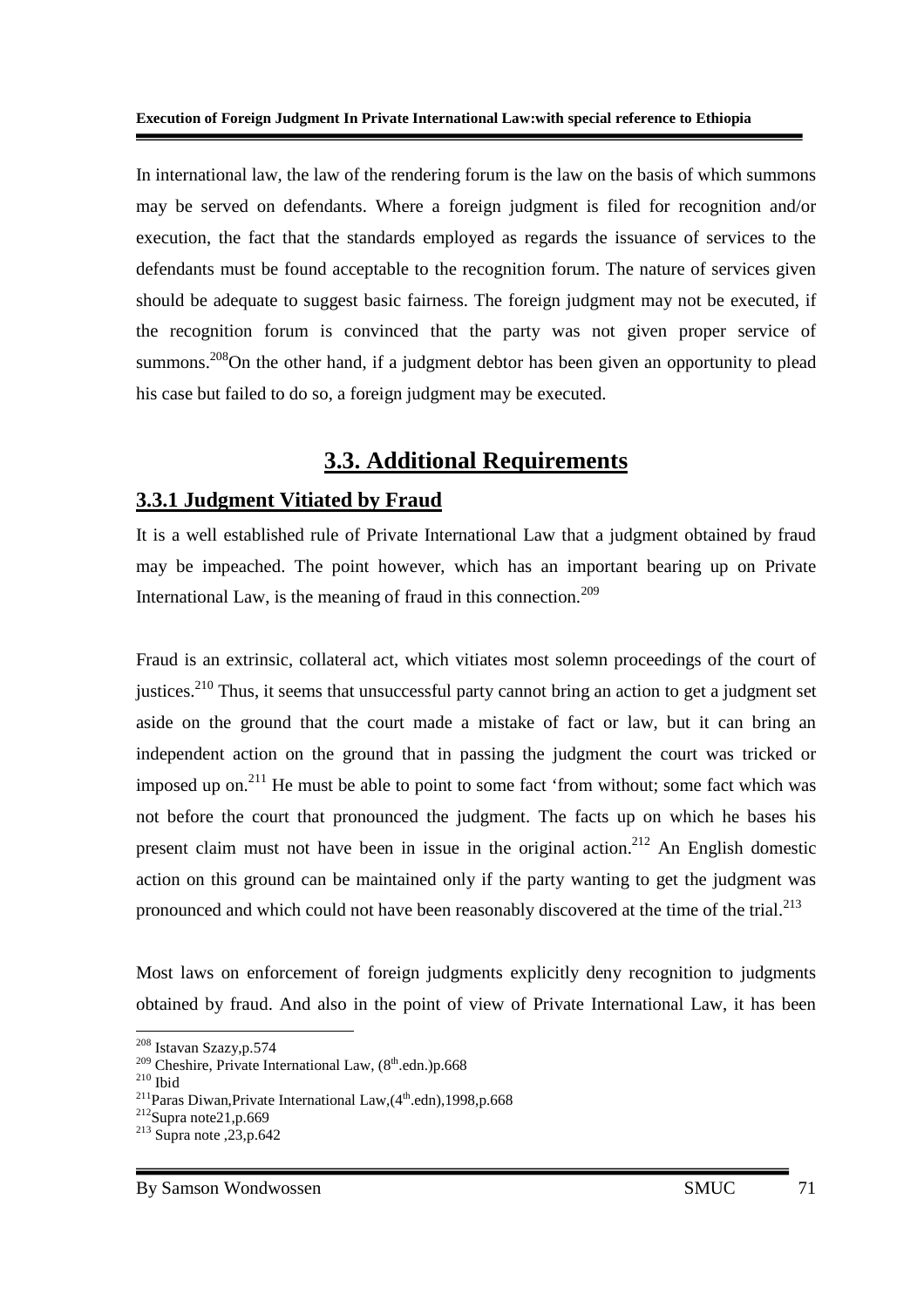repeatedly been affirmed that a foreign judgment is impeachable for. Fraud and decisions are to be found which exemplify the proper application of this rule, i.e. which have applied it to cases where the court was imposed up on by some fraudulent trick discovered later.<sup>214</sup>

For instance, suppose that there was a dispute between **A** and **B**. Then when **B** was preparing to respond to **A**'s suit, the latter tells him that he

agrees to settle the dispute out of court (arbitration). But he, nonetheless, he proceeded or continuous with the action and obtained a judgment in his favor. When he filed an action on the rendered judgment **B** was successful in impeaching the judgment on the ground that the court was tricked in to passing the judgment. The truck was not apparent of that time but was discovered afterwards, there fore, the prujury must be in a material matter and therefore it must be established by evidence not known to the parties at the time of the former trial.<sup>215</sup>

Fraud vitiating a judgment may be classified in to two:

- 1. The fraud of one of the parity to the proceedings.
- 2. The fraud of the court itself. $2^{216}$

The former is the usual case. For instance, that judgment have been set a side up on proof that the parties acted in collusion, or that an essential document was suppressed, or that a forged will, a false affidavit, or certain false and counterfeit documents were put in evidence, or that the judgment debtor was fraudulently induced not to appear in the original proceedings.<sup>217</sup>

Whenever a foreign judgment is impeached on the basis of the latter, it usually merges in to the plea of judgment being contrary to the principle of natural justice. The cases of court's fraud are rare. A usual illustration is when the foreign court takes bribe or the judge is himself personally interested in any of the parties or in the subject – matter of the suit.<sup>218</sup>

<sup>-</sup><sup>214</sup> Cheshire, Pivate International Law,  $(8<sup>th</sup>$ .edn)p.669-670

 $215$  Supra note, 3 p.645

 $216$  Paras Diwan, p.645

 $217$  Cheshire, p.669

 $218$  Supa note, 8, p. 646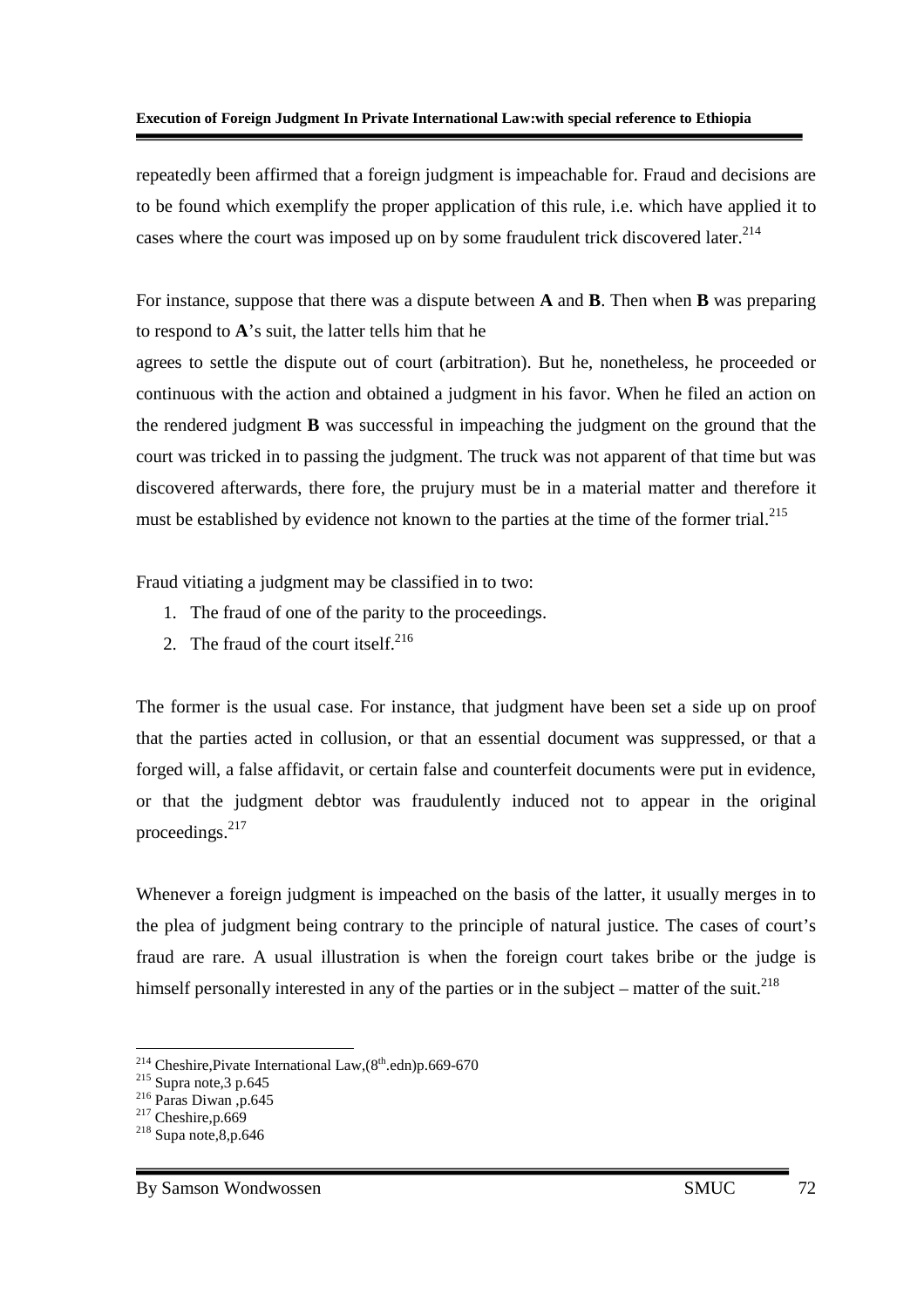### **3.3.2. Judgment Opposed to Natural Justice**

Judgment opposed to natural justice is also grounds to impeach the judgment. But it is extremely difficult to define the expression of 'contrary to natural justice.' And also there is a practical difficulty in the application of this principle to the foreign judgments. Cheshire rightly says that **"it is difficult to trace the delicate gradations of injustice so as to reach a definite point at which it deserves to be called negation of natural justice."<sup>219</sup>**

Cheshire is also against the extension of the principle of natural justice to, what "substantive justice." He says such a vague general principle contrary to natural justice, but also those where there has been fraud as to the jurisdiction. It merely seems to confuse that which was reasonably clear in a way so as to create undesirable uncertainty in the field of recognition.<sup>220</sup>

What ever the difficult might be in defining the expression contrary to natural justice with precision, in its actual application to judicial proceedings, it would be always be violation of natural justice;

- **A.** If the defendant was not given adequate opportunity to present his case,
- **B.** If the defendant was not served with any notice of the proceeding,
- **C.** If the judge was interested in the subject matter of the suit.<sup>221</sup>

The Ethiopian law does not specifically address those requirements which are judgments impeached on the grounds of fraud and natural justice. In other legal systems, a judgment obtained by fraud could be denied recognition or execution. As the same time judgment could be denied recognition or execution if it is obtained on the ground of natural justice.

Since they are well – established rules of Private International Law, it is highly advisable that they need to be accounts of Ethiopia.

<sup>-</sup> $219$  Cheshire, p.658.

<sup>220</sup> Ibid.

<sup>&</sup>lt;sup>221</sup> Paras Diwan ,Private International Law,  $(4<sup>th</sup>$ .edn.)1998,p.637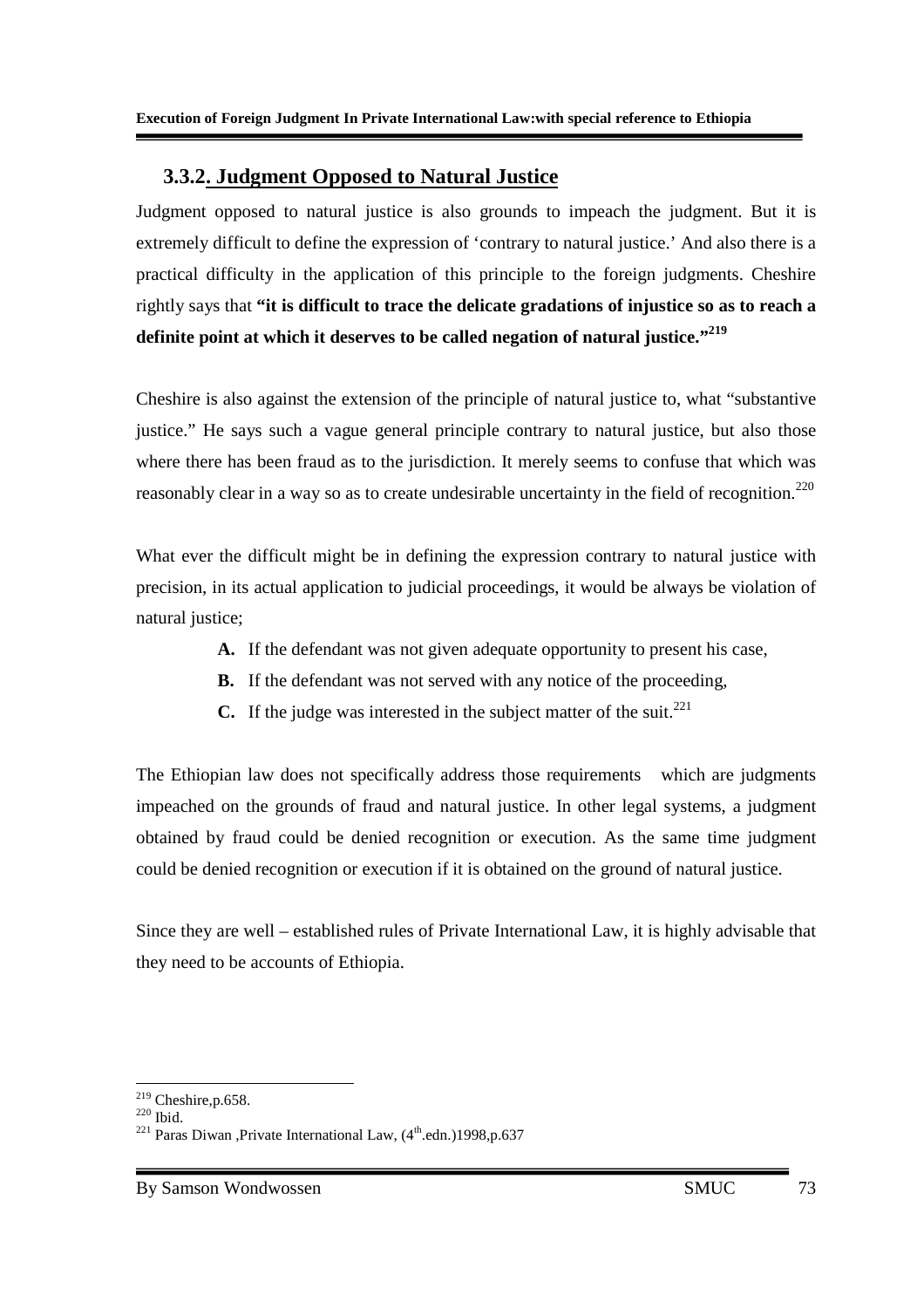## **CHAPTER FOUR**

# **The Concept and Practice of Foreign Judgment in Ethiopia Introduction**

Private International Law emerged as a distinct branch of law from the need of sates to guide their courts in the dispensation of justice in civil cases in which foreign elements are involved. The major ingredients of this branch of law include judicial jurisdiction, choice of law and recognition and enforcement of foreign judgment.

It is now evident that quite several numbers of states have enacted their own rules of Private International Law, and or have become parties to international conventions concerning matters of significance in Private International Law. This however is not true with respect to Ethiopia.

The recognition and execution of foreign judgments, in relation to which this paper is addressed, is one of the controversial areas in conflict of laws. Because it involves that the issue of whether or not a judgment given by a state's court is to be given recognition and enforcement in the courts of other states.

As examination of the legislation of different states demonstrates, a state may attempt to resolve problems associated with recognition and execution of judgments rendered by other country states on the basis of the treaty or convention to which it is a party, or in accordance with its domestic laws.

Ethiopia which has yet become a party to any neither treaty nor convention on recognition and execution of foreign judgments has incorporated few provisions on foreign judgments in its civil procedure code of 1965. However, the provisions are concerned with the execution of foreign judgments, and comparison of these provisions with similar provisions in other countries and international conventions which have seen in the second chapter of the thesis, manifests that they are not detailed enough to accommodate as many legal situations of other countries do.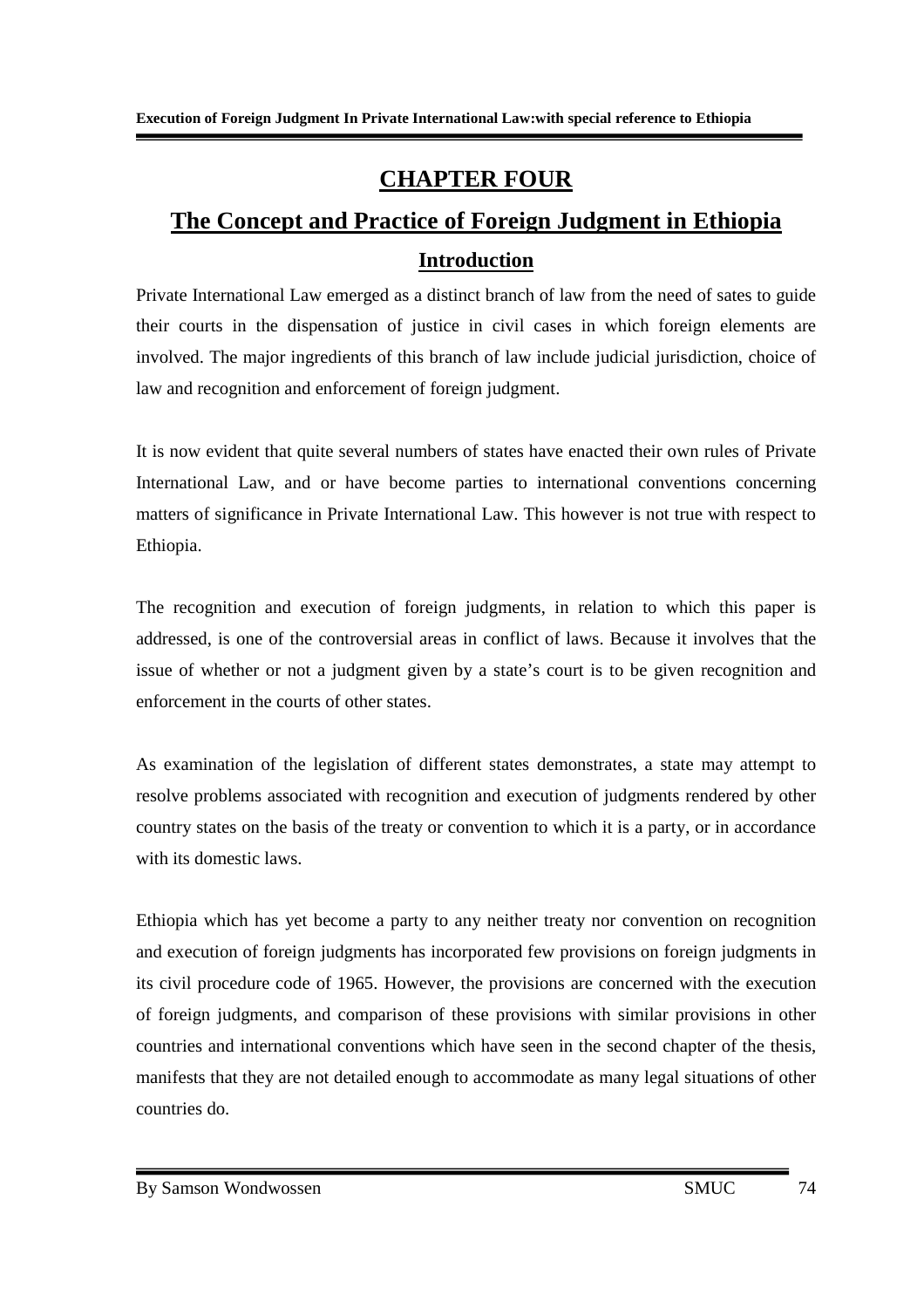However, there has been a little bit practice on the part of the legislator to adopt its own rules of Private International Law by considering those unavoidable problems of the conflict of international situations on the recognition and enforcement of foreign judgments and other untouched issue of Private International Law. Though it is still at the draft level.

In this final chapter, an attempt in made to look in to the application of Ethiopian civil procedure code provisions on execution of foreign judgment this and also to suggest possible solutions to legal situations, in relation to which the provisions failed to render assistance.

For these purpose, the chapter discusses about the concept and practice of execution of foreign judgments in Ethiopia, the conditions to be the fulfilled for the execution of foreign judgments. The chapter also discusses the Federal set up of Ethiopia and the concept of foreign decisions under the Draft law of Private International Law. It has also come up with brief description of major departures of the draft law from the existing law.

To look the efficacy of the code, an attempt is made to find out a specific case decided by the Federal High Court and taken by appeal to the Federal Supreme Court. The parties to the case are the judgment creditor who is now the plaintiff the commercial bank of Ethiopia and the judgment debtor is **Demere Gobena** with his wife **Senait Assefa** who are now the defendants.

## **4.1. The Practice of Execution and Enforcement of Foreign Judgments in Ethiopia**

The Ethiopia court practice regarding the execution and enforcement of foreign judgments shows that there are no developed judicial practice and rules in the country. Except the undetailed some provisions provided in the civil procedure code of 1965. However, there are provisions also provided in the recent Draft Proclamation Rules of Private International Law, though it is still at a draft level.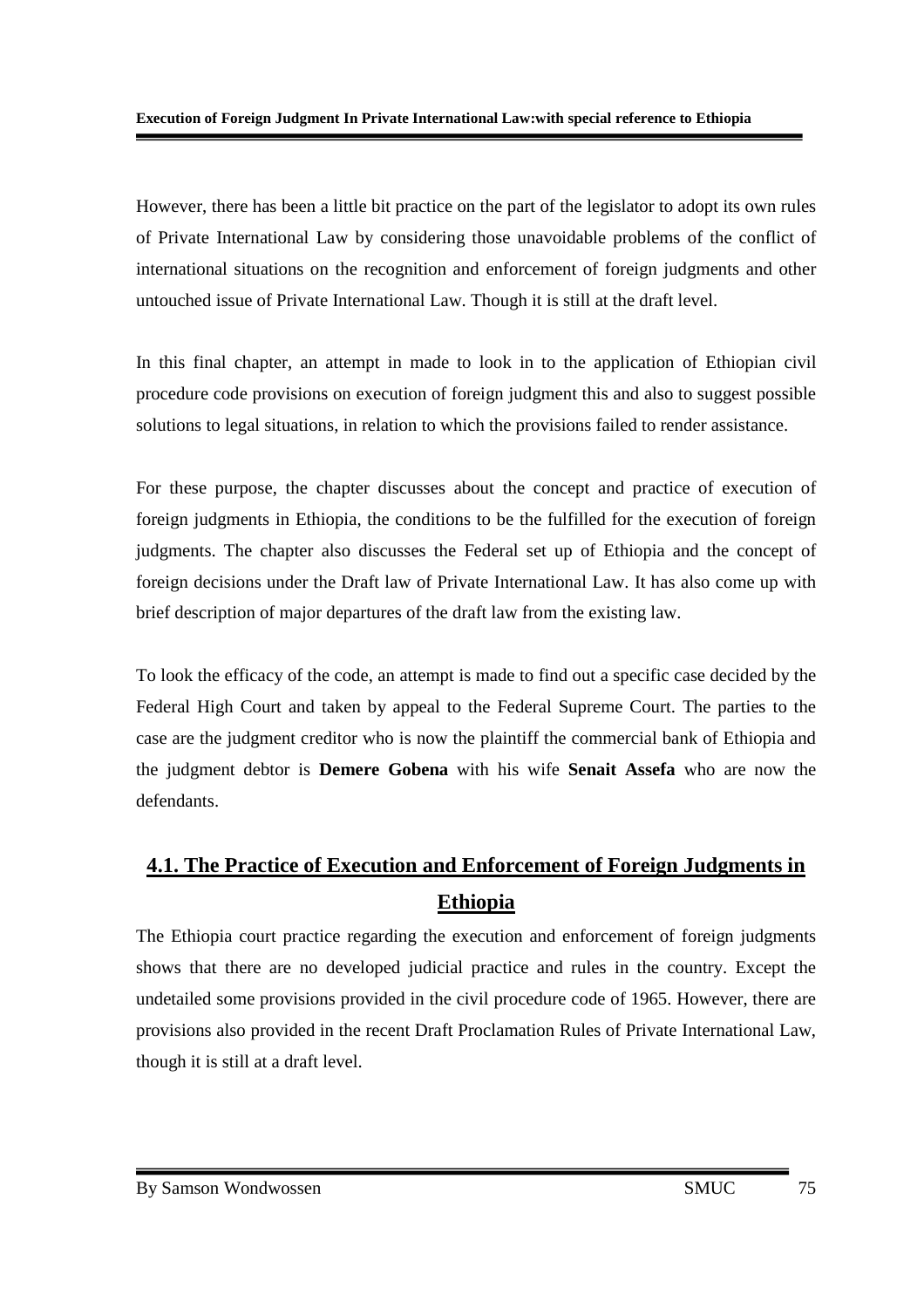Except when there is a provision to this effect in the treaties or conventions to which a state is a party, there is no state that unconditionally recognizes or executes any foreign judgment.

As we have seen in the preceding chapter, the practice of state courts in this regard can be divided in to two. European and Latin American states require what they call exequatur written authorization for recognition and execution of the judgment.

Anglo – American countries require domestic judgment that allows enforcement of judgment. This is the approach followed by the Ethiopian legislature 1965 civil procedure code that the court must consider in order to give recognition and execution to foreign judgment. This authorizes the court to give judgment up on the foreign judgment by considering the requirements listed. One of the writer Ibrahim Idris confirmed that **"the fulfillment of the conditions becomes mandatory; in as far as no international convention to which Ethiopia has become parity provides other wise."** 

As far as the knowledge of the writer, Ethiopia has not yet become a party to any convention or treaty, bilateral or multilateral on this subject. In view of this fact, therefore, the fulfillment of conditions provided in the code becomes a prerequisite of a foreign judgment to be executed in Ethiopia.

But I have strongly argued that being the mandatory application of those requirements may have an adverse effect on the rights of individuals and or the mutual relationship between Ethiopian and other sates. In so far as foreign laws are established to be the appropriate governing law, and if their application would not cause harm to the state's policy and the interest of the people of Ethiopia, to hold that courts should not give effect to such foreign laws is liable to adverse criticism. In this respect, the writer is coming across the foreign judgment disregarded enforcement by the Federal Supreme Court by raising the unfullfilment of one of the requirements of reciprocity.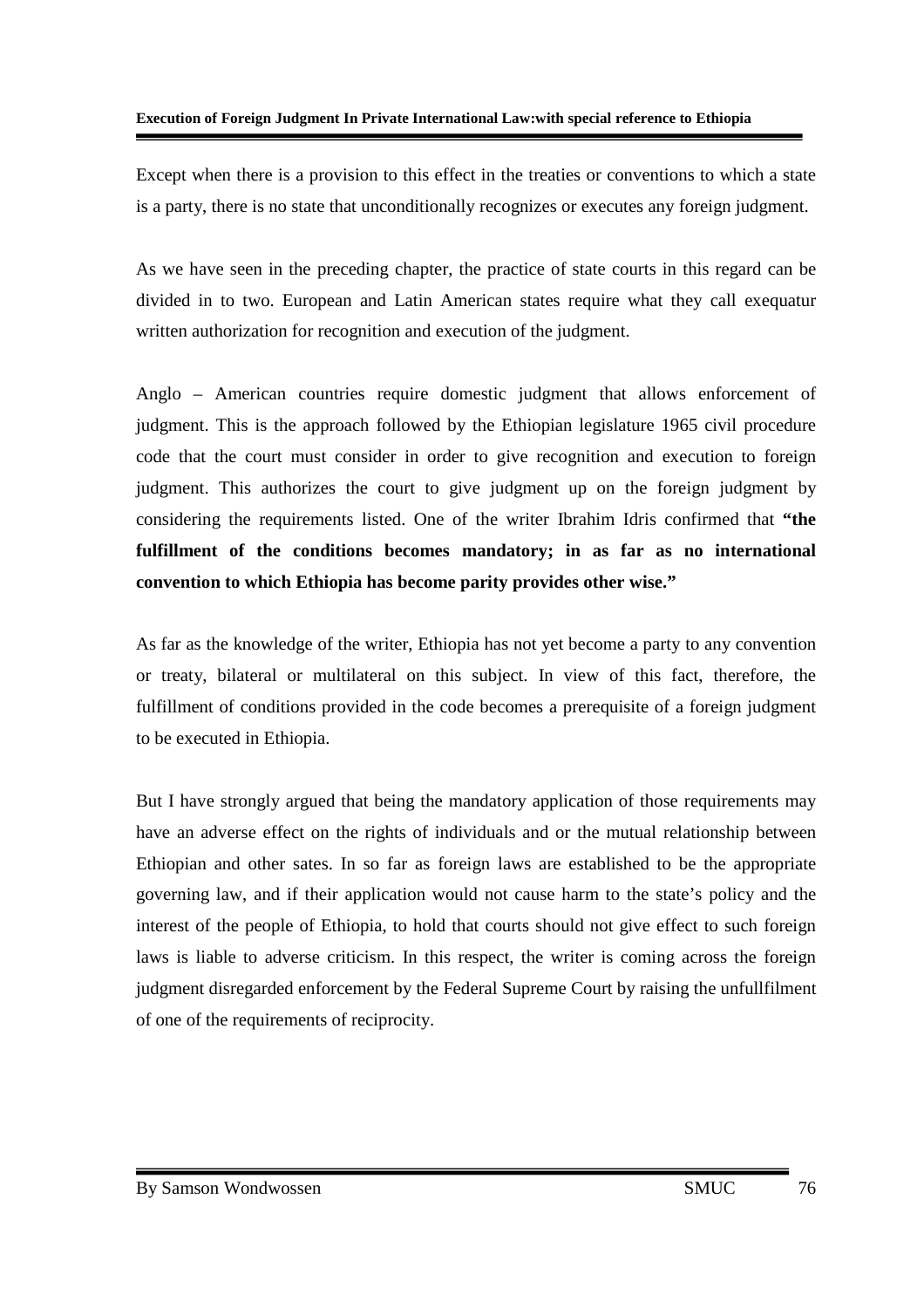# **4.2. Conditions to be full filled for Execution of Foreign Judgments in Ethiopia**

### **4.2.1. Procedural Requirements**

Before simply proceed to the substantive requirements, it is better to introduce the procedures adhered to regarding execution of foreign judgments in Ethiopia.

Under Ethiopian law, no foreign judgment may be executed without an application being lodged to this effect.<sup>222</sup> It is the Federal High Court, to the division of which the application of recognition and enforcement is to be made, is responsible for ascertaining as to whether the requirements are met or net. The court is vested with this jurisdiction as per article 83 (3) of the Draft Proclamation Rules of Private International Law and article  $5(2)$  & (4) of proclamation No. 25/88 of Federal Court establishment.

As usual the law orders that an application for recognition and enforcement need to be made in writing by producing a complete and certified copy of a the judgment with its Amharic official translation since the official language of the country is Amharic.<sup>223</sup> In addition, like may other legal systems it requires the judgment be certified that it is final and enforceable.<sup>224</sup> The foreign judgment should not be liable to review, modification or being set a side by another judgment.

There exists a question however, as to which law to be referred in ascertaining its finality and enforceability. To my belief, the Ethiopian law seems to order consultation to the law of the country the court of which the judgment was rendered in. The application shall be accompanied by a certificate signed by the president or the registrars of the court which assures its finality and enforceability.<sup>225</sup>

<sup>-</sup><sup>222</sup> Ethiopian Civil Procedure Code, Article 456(2), 1965

<sup>&</sup>lt;sup>223</sup> Ibid,Article,457(a) and Art.91(1) of the Draft Rule Proclamation of Private International Law of Ethiopia,1996.E.C

 $224$  Ibid , Art. 457(b) and Art. 91(1)

<sup>&</sup>lt;sup>225</sup> The Draft Proclamation rule of Private International Law of Ethiopia, 1996.EC, Art.91(1)(b)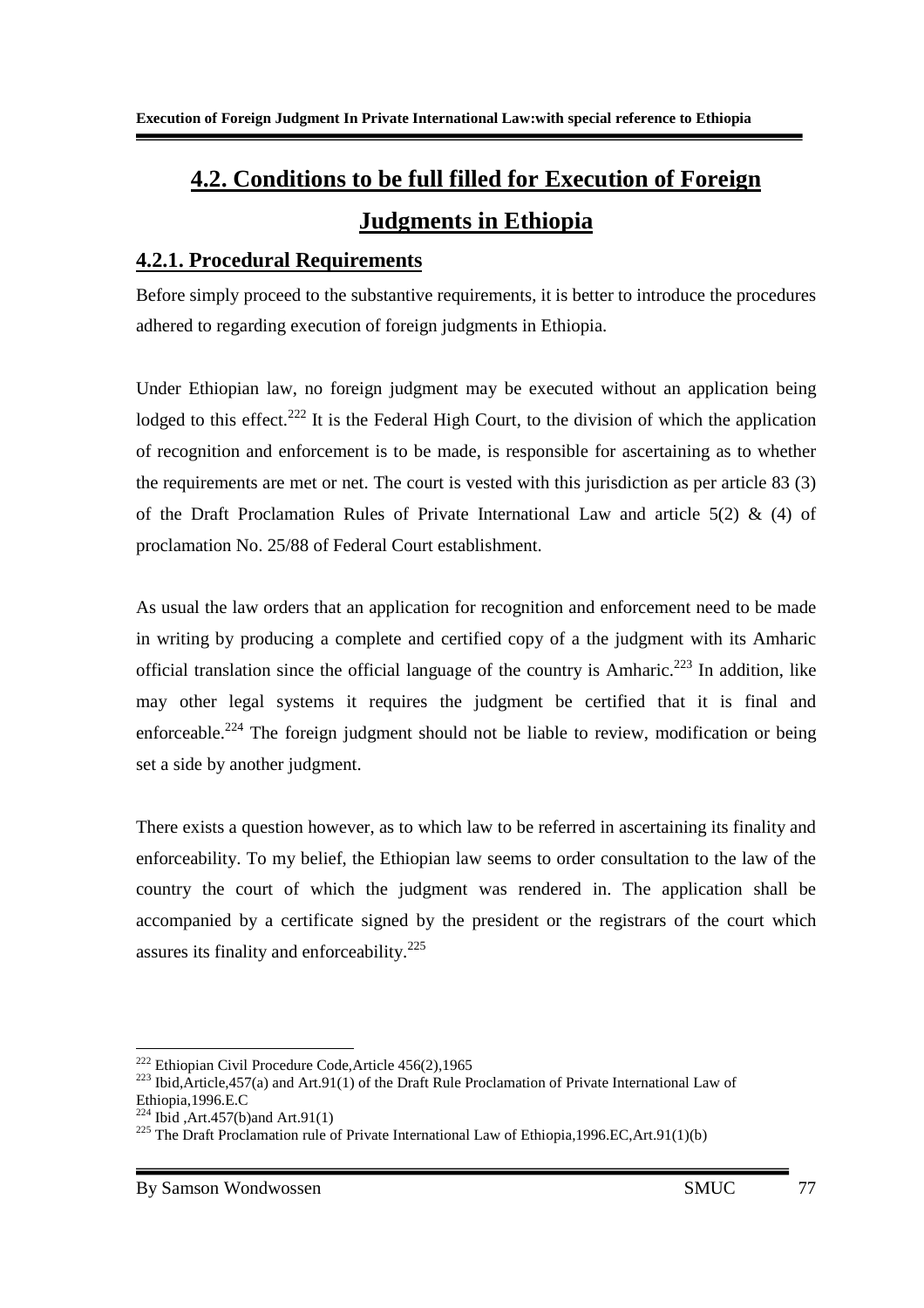Regarding the copy of foreign judgment, Ibrahim Idris argued that there are two questions must be answered. The first one, should the copy of the foreign judgment be translated into Amharic, the official language of Ethiopia, from whatever language it has been pronounced in? Secondly, should the judgment be authenticated by the Ethiopian embassy in the jurisdiction of which the foreign judgment was rendered?

Even if, there is no express provision in Ethiopian civil procedure code, pertaining to the translation in Amharic of a foreign judgment and pertaining to the authentications of that judgment by an appropriate Ethiopian consulate, the Draft Rules of Private International Law has provided in its **article 91 (1) a** and **c** that the translation in to Amharic of the foreign judgment to be executed and the authentication of the judgment by the Ethiopian consulate in the country in which the judgment was given.

The judicial practice includes both as prerequisites that a foreign judgment must be translated into Amharic and authenticate by the Ethiopian consulate in the country in which the judgment was produced.<sup>226</sup>

## **4.2.2. Substantive Requirements**

According to the civil procedure code a party seeking enforcement of a foreign judgment in Ethiopia, must show that the rendition court had jurisdiction, that the judgment debtor was given the opportunity to appear and defend his case, that the judgment was final and conclusive, that the judgment is not contrary to Ethiopian public order and moral, and he has to show that the foreign court enforces Ethiopian judgments in its jurisdiction.

### **4.2.2.1. Public Order and Morality**

Pubic order and morality is one of the requirements for execution in Ethiopia. It is strongly suggested that recognition and enforcement of a foreign judgment must not amount to hampering the country's public policy or morals. The same kind of commitment is embodied

<sup>-</sup><sup>226</sup> Ibrahim Idris, Execution of Foreign Judgment in Ethiopia, 1999, J.E.L, Vol. 19, p. 24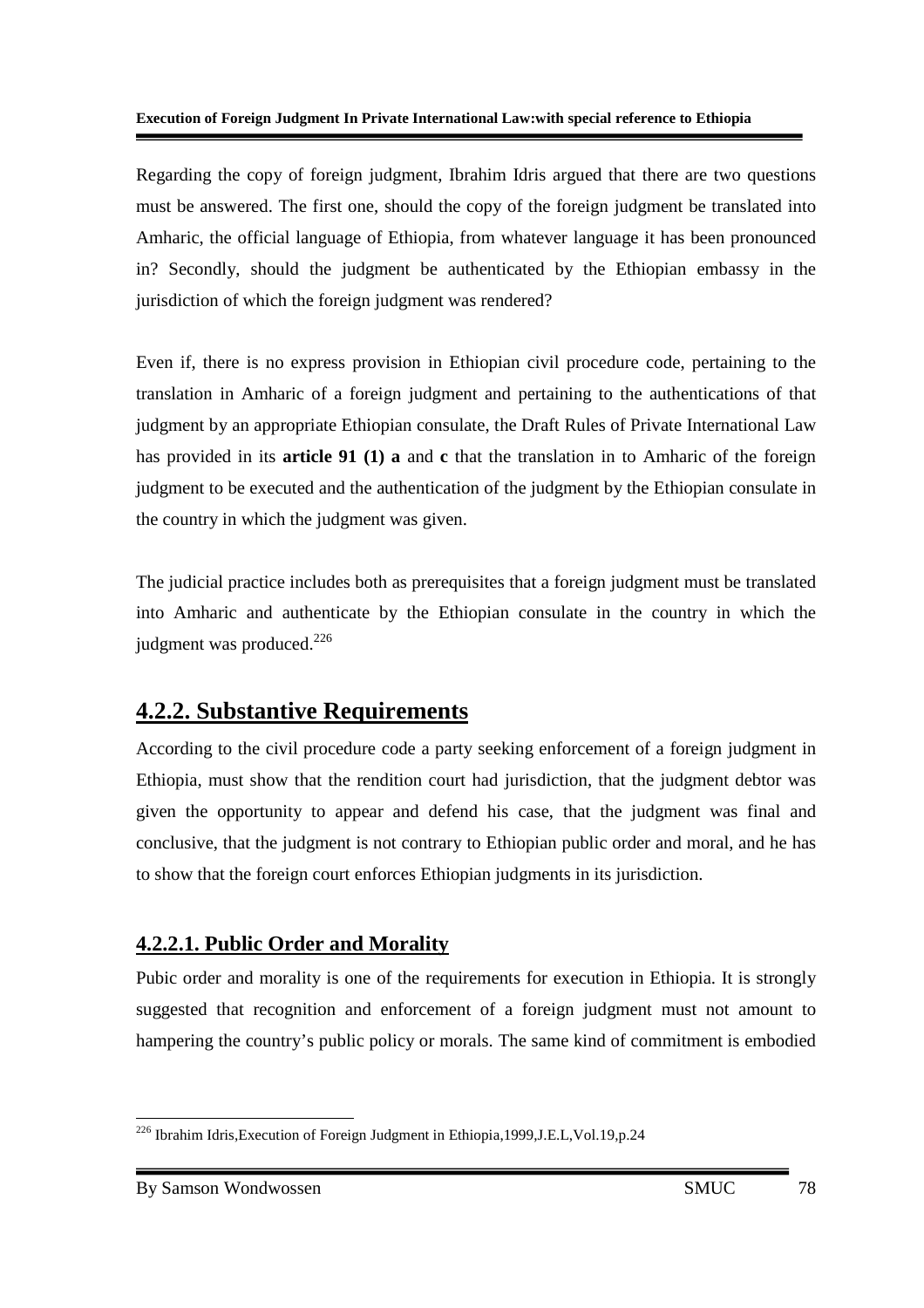in many of the provisions of Ethiopian laws; be it in the constitution or other statutory legislations and subsidiary enactments.

To begin with the FDRE constitution has stressed the point in issue. In its art 85, the constitution affirmed that any organ of the government shall, in the implementation of the constitution, other laws and public policies, be guided by the national policy principles and objectives specified under **chapter 10 (ten**) thereof. Among such national policy principles incorporated there in, the principles for external relation is one under **art. 86** of chapter ten.

In addition, the preamble of the draft law has emphasized that the application of foreign law shall not contradict the public policy, fundamental principles of law and morals of the society as per **art. 90 (1)** incompatibility with the Ethiopian public policy and morals is one of the grounds for non recognition and enforcement too.

The concept of morality also refers to the fact that those foreign judgments appearing repugnant to the conduct, the customs, or accepted practices of the Ethiopian society would not be carried out. $227$ 

Unlike the practice in a number of other countries, grounds on which foreign judgments would be denied execution for reason of public order are not enumerated under the Ethiopian law, nor has there been an attempt to enumerate them on the part of the courts.

However, Ibrahim Idris has tried to enumerate that there are a series of internationally recognized grounds which may be employed by Ethiopian courts to deny execution of foreign judgments for a public order reasons.

**1.** A foreign judgment obtained by fraudulent means<sup>228</sup> when it is proved to have been procured by false evidence; as a result of the suppression of material facts which if

<u>.</u>

 $227$  Ibrahim Idris, Materials to the Study of Private Intenational Law in Ethiopia, 1990, p. 444

<sup>&</sup>lt;sup>228</sup> The American Statement of Conflict of Law,1934,comment(a)cited in section 440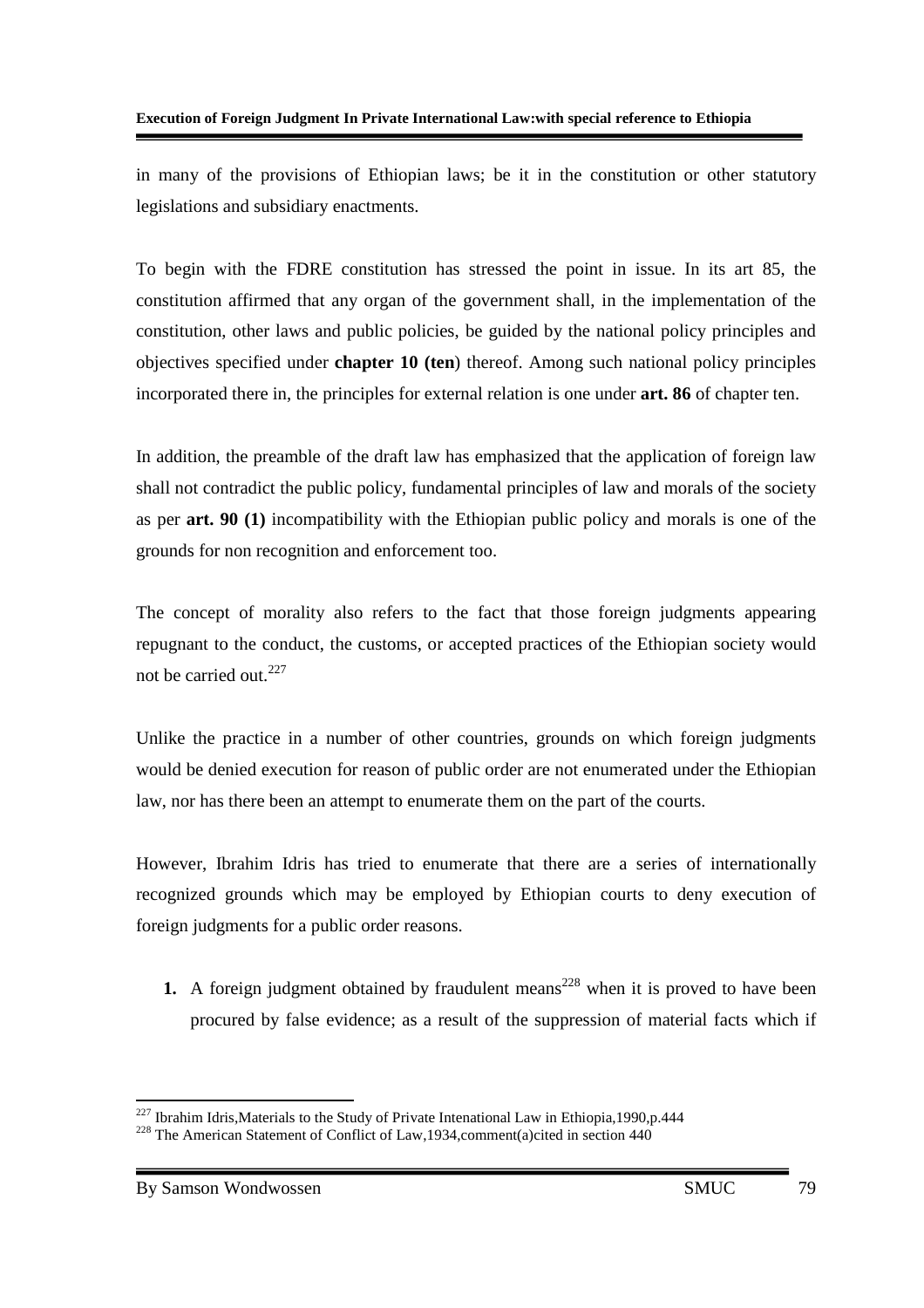cited or discovered, would have affected the outcome of the case<sup>229</sup> or where the foreign judges were themselves interested in the outcome of the action. $230$ 

**2.** A foreign judgment rendered by a court of a state the government of which Ethiopia opposes, for instance, a judgment from a state whose government is out lawed by the international community for its grave violation of fundamental rights and human rights freedom, is unlikely executed in Ethiopia.<sup>231</sup>

 Furthermore a foreign judgment will not be enforced in Ethiopia if it pertains to the recovery of proceeds of prostitution, though the contract may be held valid by the law of the foreign court, or debts from gambling, sale of drugs or breach of any other contracts considered unlawful under Ethiopian law. 232

**3.** A foreign judgment which are of a public law nature. Such as administrative, tax and criminal judgments or other public laws are denied execution.<sup>233</sup> However, the enforcement of civil aspects of criminal judgments shall not be regarded as the enforcement of public law of a foreign country because public law judgments are considered to be promoting the governmental interests of a foreign state for which Ethiopia is a sovereign and independent state, will not be an agent.<sup>234</sup>

Public policy and morals as it is explained here in before is to another criteria. If the judgment is related to matter related to public order or morality execution will be denied.

-

-

<sup>229</sup> Istavan Izazy,Private International Law,p.278

 $^{230}$  H.Greveson, The Conflict of Laws, $(6^{\text{th}}.\text{edn.})1969,\text{p.}67-675$ 

<sup>&</sup>lt;sup>231</sup> Ian Brownlie, Principles of Public International Law, $(2<sup>nd</sup>.edn.)$ 1973,pp.101-108

 $232$  The Ethiopian civil code, 1960, Art. 1716

<sup>&</sup>lt;sup>233</sup> The Draft Proclamation Rule of Private International Law of Ethiopia, 1996 E.C, Art. 90(2)(4)

<sup>234</sup>Supra note,42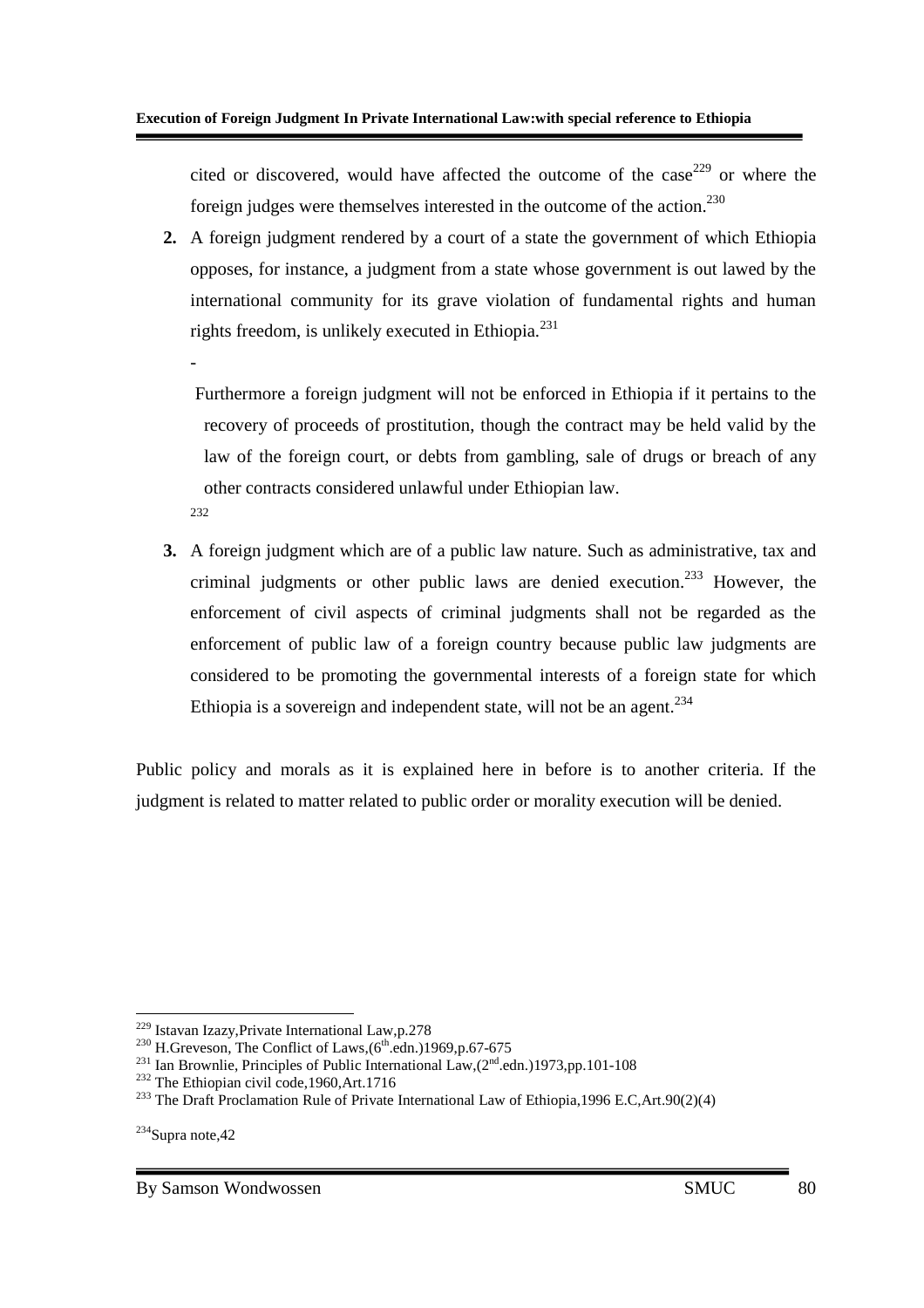### **4.2.2.2. A Court Duly Established and Constituted**

In discussing this requirement, it becomes necessary to ascertain the appropriate law by which the court is deemed duly established and constituted. Should such matters be determined on the basis of Ethiopian law? Or the foreign law? Or international law? etc.

With regard to this, nothing is mentioned on these points in Ethiopian law, except putting the requirement alone that Ethiopian court is bound to ascertain the existence of the requirement of that judgment was given by a court duly established and constituted in the civil procedure code of 1965, **art.458 (b).** Thus rendering the application of the conditions is very difficult.

But the Draft rule Proclamation of Private International Law has provided in its article **89(1) (b)** and **(2)** that the courts being duly established and constituted shall be ascertained by the laws of the country in which the judgment was rendered. Ibrahim Idris also shares this acclamation by suggesting that **the Ethiopian court to resort to the laws of the foreign country concerned to determine whether or not the tribunal rendering the judgment at issue is one duly established.**<sup>235</sup>

Similarly, the determination of jurisdictional status or competence of a foreign court is another difficult issue. Again, the Ethiopian law is neither silent, nor has it developed a judicial practice applicable to this situation. In this regard, again the Draft Rules of Private International Law presupposes that the jurisdiction of the court shall be ascertained by the laws of the country in which the judgment was rendered.

Supposing this idea, Ibrahim Idris said in his respective writing of "the execution of foreign judgment in Ethiopian" "it would be advisable to adhere to a method of definition of jurisdiction in which a compromise solution is attained". It appears justifiable for Ethiopian law to accept the law of rendition forum as appropriate.<sup>236</sup> Consequently care must be taken to that the Ethiopian form of jurisdiction is not jeopardized. According to **article 89 (2)** of the Draft rules of PIL provided that "the application of determining duly established and

<sup>-</sup><sup>235</sup>Supra note, 38, p.26

<sup>&</sup>lt;sup>236</sup>Aster Nssbahum,Jurisdiction and Foreign Judgment,Colombia Law Review,vol.4,1948,cited in supra note,38.p.27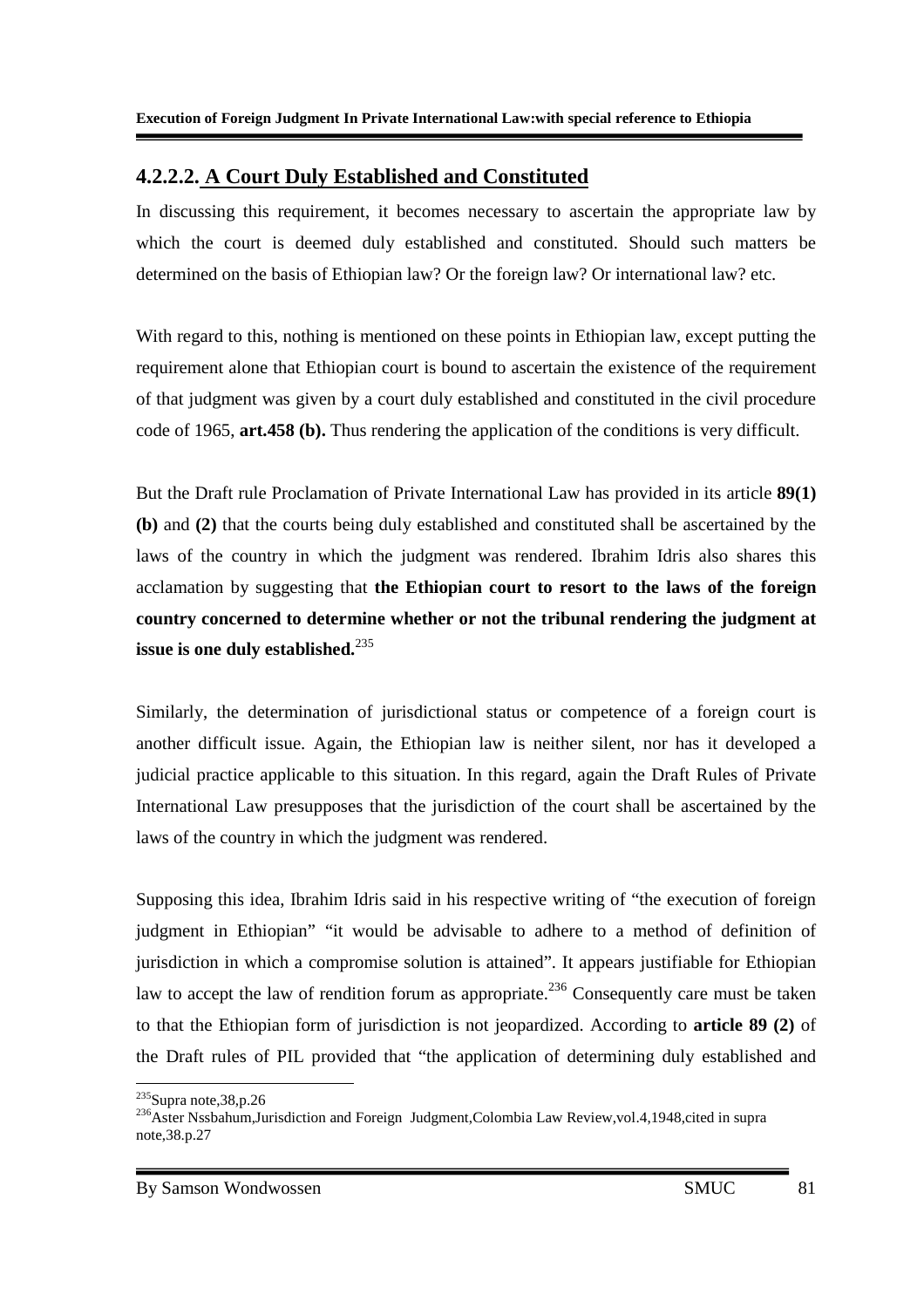constituted court shall not affect the provision of the draft law and recognized principles of international law.

### **4.2.2.3. Finality and Enforceability of the Foreign Judgment**

Finality and enforceability of the foreign judgment is the third precondition to permit execution of foreign judgment.<sup>237</sup> As it is only when the judgment is final and enforceable that it can be executed, the court has to determine if the foreign judgment fulfils this condition.

Due to the absence of judicial practice in this area, the Ethiopian law does not help us to render a solution to the question of what does finality and enforceability mean. What sorts of foreign judgments are deemed to be final and enforceable? Which countries law should be consulted to determine the finality and enforceability of a foreign judgment?

It is maintained that the issue of finality of a foreign judgment which is defined by **article 3** of the civil procedure law is to include also an order and decree. This is very important particularly in relation to judgment on appeals expartae, suspension by the court rendering the judgment, interlocutory orders as part of the final judgment.<sup>238</sup>

Even though no express provision is available to the appropriate law of the country by which the issue of finality and enforceability of a foreign judgment is determined, the requirement that the foreign judgment must be accompanied by a certificate signed by the president of the registrar of the rendition forum,<sup>239</sup> to the effect that such judgment is final and enforceable that the signature of the president or the registrar of the foreign court has the purpose of serving as the means of knowing whether the judgment is final or not. That it seems, the Ethiopian law opts to apply the law of the forum which pronounces the judgment.

-

 $237$  Ethiopian civil procedure code, 1965, Art. 457(b)

 $238$  Supra note, 39, p. 442

 $239$ Supra note, 50, Art. 459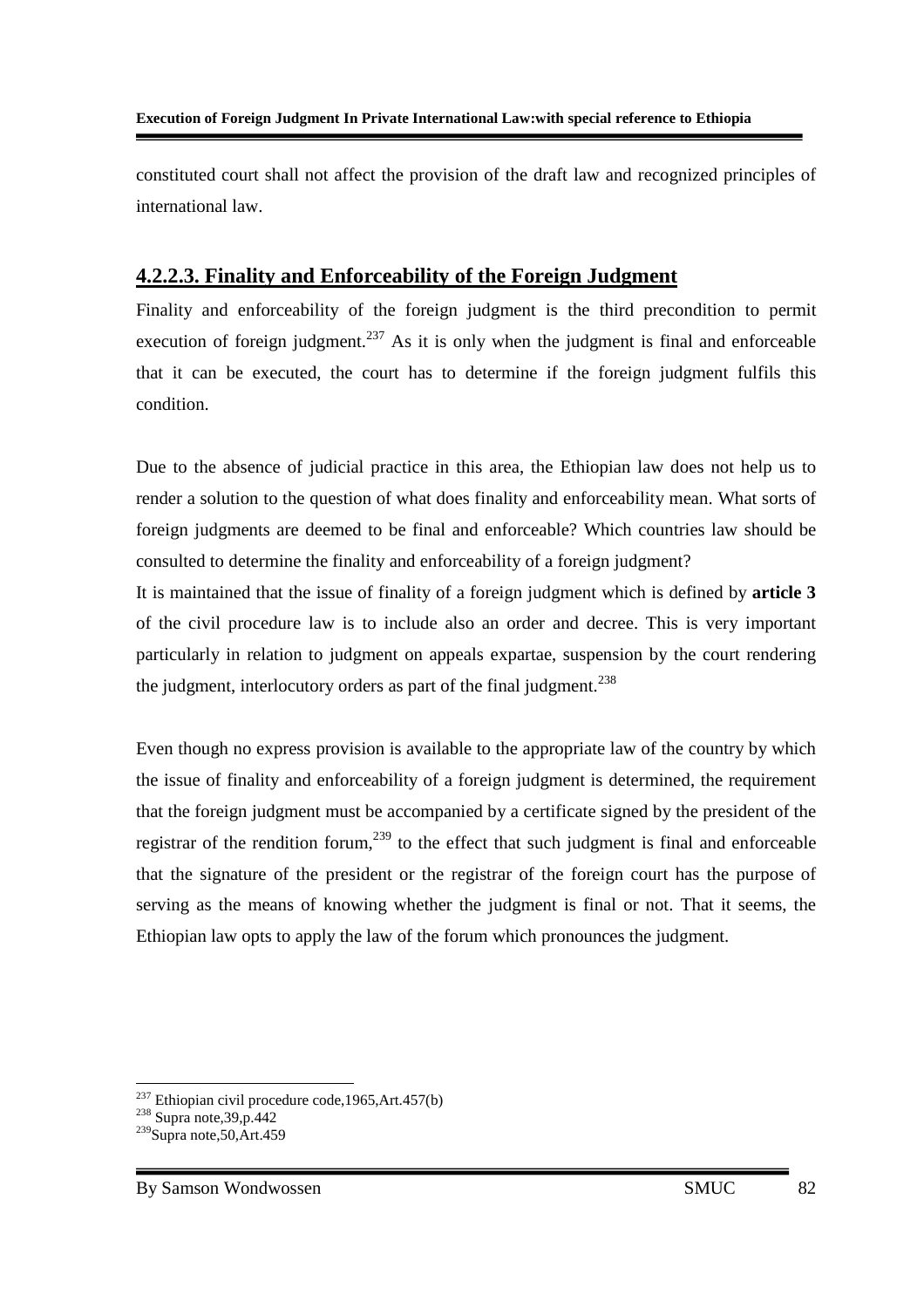It is also confirmed by article **91 (2)** of the Draft Rules of Private International Law that the finality and enforceability of a judgment shall be ascertained by the laws of the country in which the judgment was rendered.

### **4.2.2.4. The Judgment Debtor's Right**

The fourth pre-requisite to permit execution of a foreign judgment is whether the judgment debtor was given the chance to appear and present his defense.<sup>240</sup> This requirement includes the issue as to whether he was given the summon and notice with sufficient time for his response. The judgment debtor must have been served with a summon in due time, so that he may avail himself of the opportunity to defend his case,

Robert Allen Sedler presupposes the idea **that if the foreign judgment has not received legally sufficient notice, because ineffective means were used when effective means were readily available so that in consequence the debtor failed to appear to court the foreign judgment can not be executed.<sup>241</sup>**Expartae judgment is executable as long as the debtor was given the opportunity to present and defend his case and did not use it.

This requirement is accounted by article **89 (1) (d)** of the Draft Rule of PIL that the judgment debtor shall be given the opportunity to appear and resent his defense.

### **4.2.2.5. Reciprocity**

Reciprocity is also one of the preconditions that must be considered first of all in Ethiopian law for the execution of foreign judgment. The judge before whom the issue is laid must first ask as to whether or not the state that gave the particular judgment has the practice of recognition and enforcing judgment given by Ethiopian tribunals.<sup>242</sup>In upholding this principle, Ethiopian law follows the course undertaken by many other legal systems,

<sup>-</sup> $240$  Ibid, Art.  $458(c)$ 

<sup>241</sup> Robbert..Allen Sedler,Ethiopian Civil Procedure Law, 1968, p110-119

<sup>&</sup>lt;sup>242</sup> Ethiopian civil procedure code, 1965, Art. 458(a)and Art. 89(1)(a)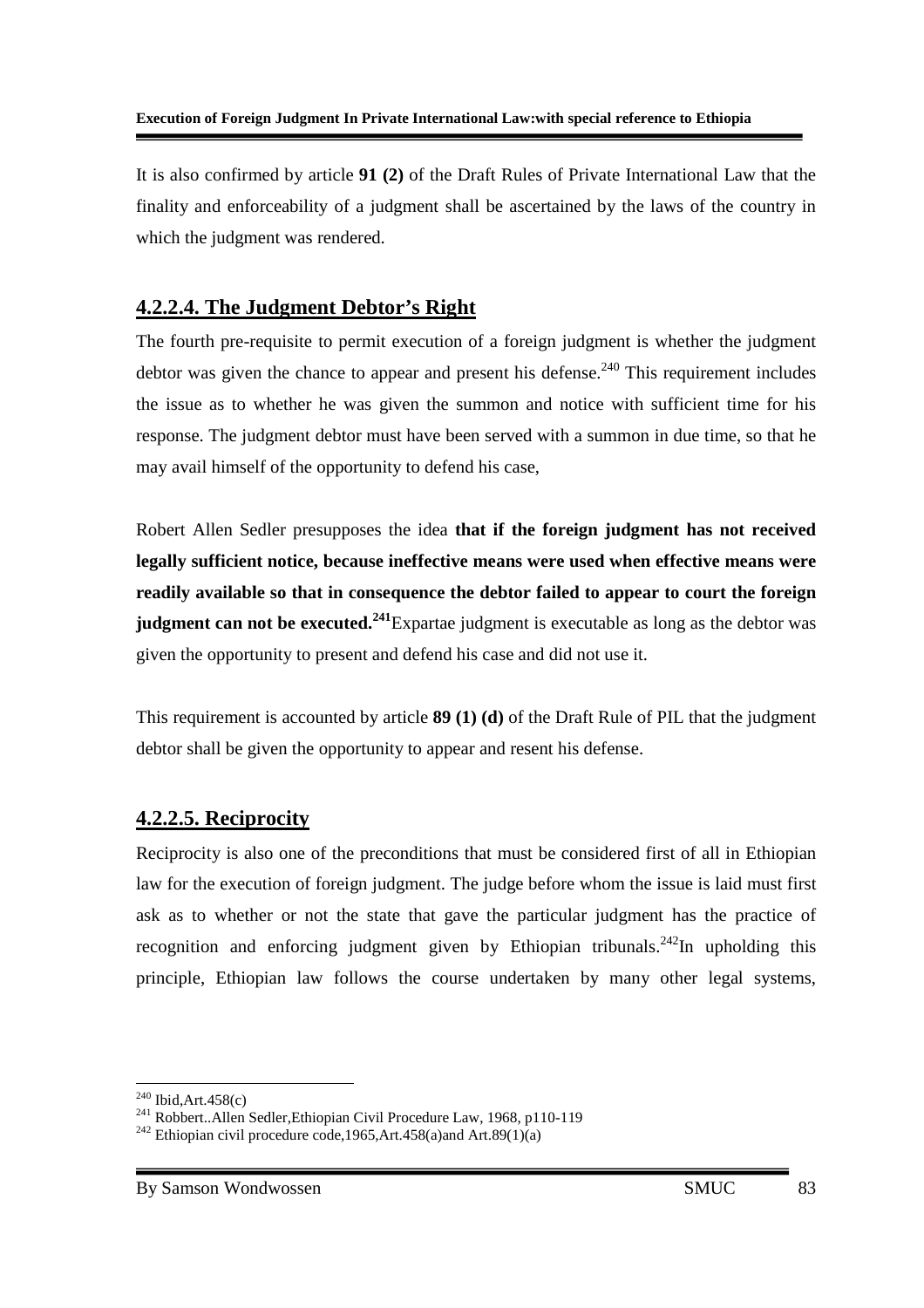whichincorporate in their laws the requirement of reciprocity in order to ensure, interalia, that the foreign state recognizes the judgments rendered by their courts.<sup>243</sup>

In this regard, Robbert A.Sedler maintains in his Article of, "the Ethiopian civil procedure," that, **"if the courts of the country (a foreign country) refuse to execute Ethiopian judgments, the Ethiopian court must, in turn, refuse to execute their judgments in as much as most countries will execute the judgment of other countries, it should be presumed that any country will execute an Ethiopian judgment that contrary is provided." <sup>244</sup>**

A judgment debtor, who wants to attack the sought execution of foreign judgment, would be expected to plead and prove that the foreign court rendering the judgment in question would refuse to execute the judgment of Ethiopia pronounced by an Ethiopian court. Where the Ethiopian court is satisfied by the proof presented by the defendant, the application to have the foreign judgment executed will not be granted. $245$ 

In connection to the need of proving that the foreign court would grant execution to a judgment of the Ethiopian forum, the experience of states might be different. So that the Ethiopian court may prove that the foreign court rendering the judgment executes Ethiopian judgments in its jurisdiction. It may be done by the following two ways.

- **1.** Firstly, the court may prove it by gathering direct information from the court which rendered the judgment or the judgment debtor.
- **2.** Secondary, as it is known, that is the Ministry of Foreign Affairs which concerns all foreign affairs of a certain country. Hence, the court can prove that foreign court executes Ethiopian judgment by asking the concerned body of Ministry of Affairs.

-

<sup>&</sup>lt;sup>243</sup> Supra note, 38, p. 23-24

 $244$  Supra note, 53, 1968, 394

<sup>&</sup>lt;sup>245</sup> Ibrahim Idris, The Execution of Foeign Judgment in Ethiopia, 1999. J.E.L, V.19, P.23-24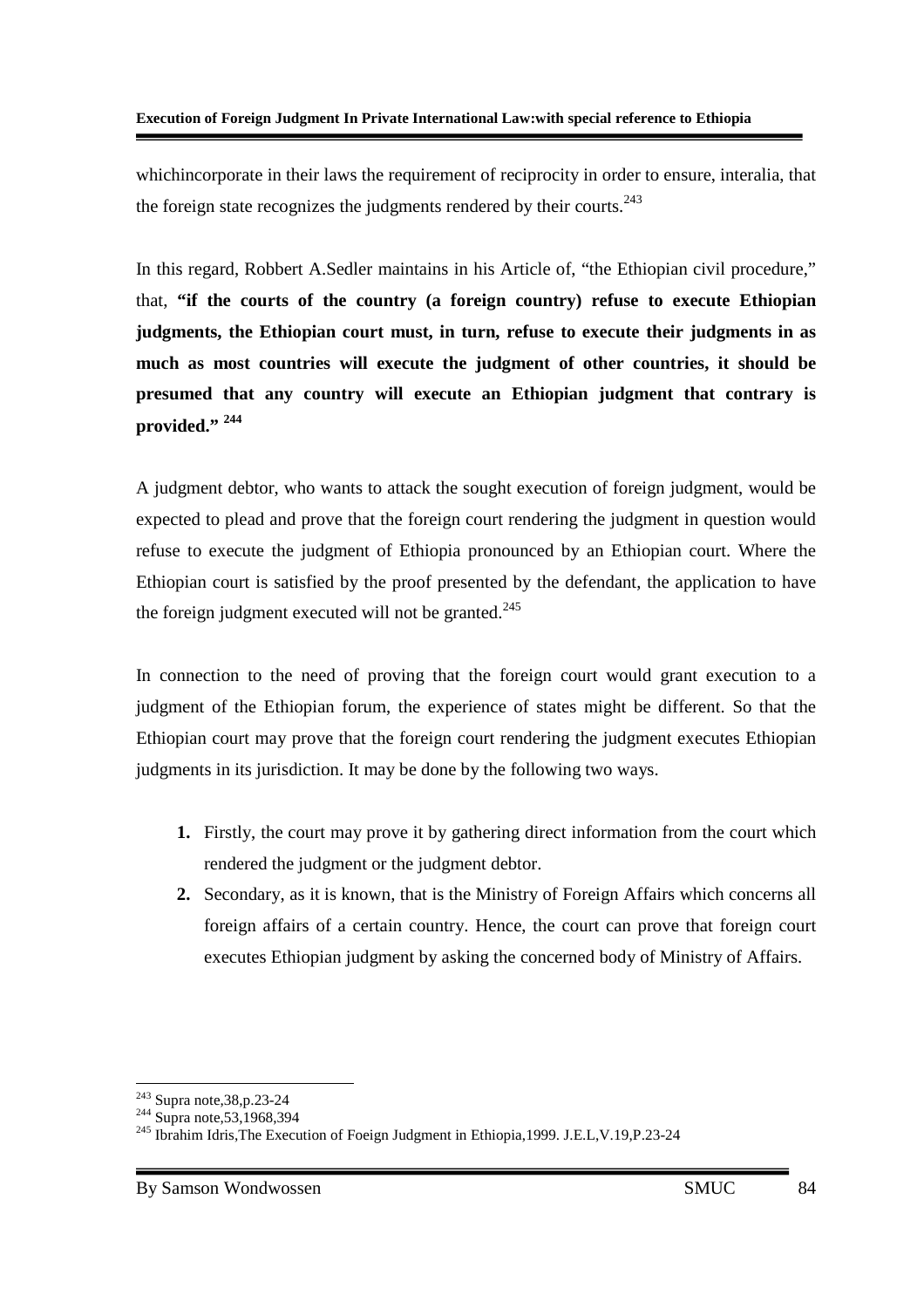The doctrine of reciprocity which has retaliation as its base against a state may simultaneously victimize innocent individuals. It is because of the policies of the country whose court has rendered the judgment.

It will be seen in the following will be attached case that the Ethiopian court (Supreme Court) disregarded enforcement on the judgment rendered by the American Supreme Court by the merely reason of the Ethiopia does not have a treaty singed with the American government to that effect of execution of the judgment.

But the fact is that even though there is no treaty signed between them, the Ethiopian judgments are enforced in the American territory. So it is not proper to ignore foreign judgments since that particular state enforces Ethiopian judgment without treaty.

As the case may be, many states do not include reciprocity as a prerequisite for execution of foreign judgments. Such as Argentina Brazil that is what the believe of the writer to give insight to the legislator that the application of the requirement of reciprocity should be taken in to account. Because, it may have some adverse affect on the innocent individual. It has to be eliminated, unless the application of the foreign judgment jeopardized the sates public policy and the interest of the community.

### **4.2.2.6. Decision Making Process**

It is not a substantive requirement but after all formalities and proper procedural rules are observed, the court decides on the basis of the application to enable the party against whom the judgment is liable to be executed to present his observation.<sup>246</sup> That is to give a chance for the judgment debtor to have a say on the issue.

By doing so the court decides on the necessity of whether or not pleadings may be submitted.<sup>247</sup> Where it believes that there are doubts, the court may suspend the decision until

<u>.</u>

 $246$  Ethiopian Civil Procedure Code, 1965, Art. 459(1)

 $^{247}$  Ibid, Art 459(2)and Art.91(3)of the draft rule of PIL of Ethiop[ia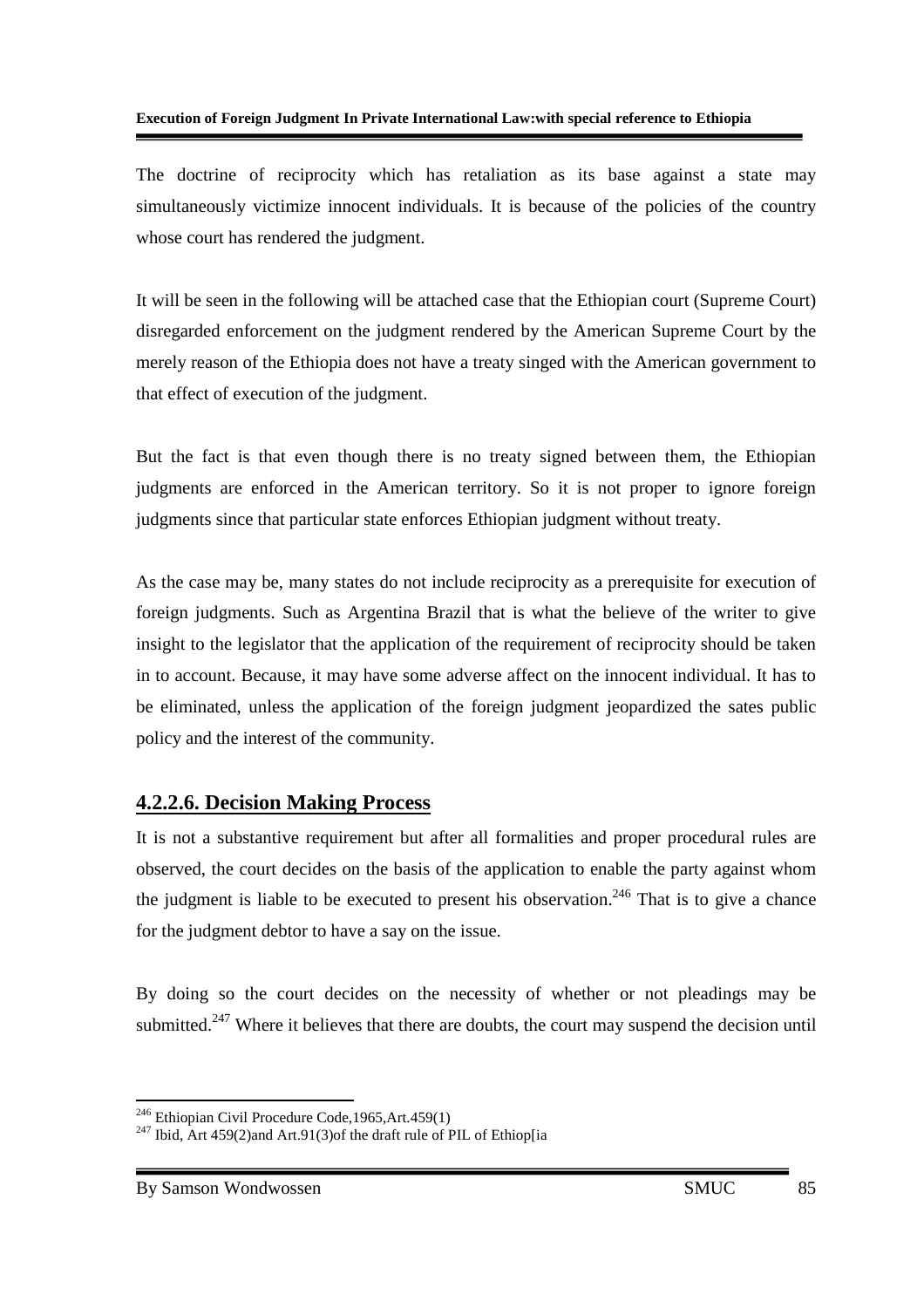all doubtful points have been clarified.<sup>248</sup> If the court however, is convinced of further litigation for some special reason, it may decide to hear the parties which it shall fix, according to **art.92 (1)** of the Draft Proc. of PIL. But under no circumstances the permission of hearing would amount to retrial of the foreign judgment sought to be recognized or enforced. In other words parties to the judgment can not institute a law suit based on the same cause of action. Nor can court can accept such application and make retrial of the judgment applied for recognition and enforcement previously.

As the same time, the court should also make a decision on the cost incurred by the parties during the proceeding and as to whom should it be compensated by in accordance to **art 92 (2)**

As it is in almost all states of the world, the effect of a foreign judgment that got recognition or permission of execution by Ethiopia.<sup>249</sup> Courts are given the status of resjudicata as long as it fulfilled the requirements  $^{250}$  listed by the law. In other words, it means, once it is recognized and permitted to be executed the judgment automatically looses its alien or foreign nature and acquires the status of domestic judgment as if it were decided or rendered by one of the Ethiopian courts; the foreign judgment will be executed in the territorial limit of Ethiopian having the same effect inherent to internal judgment.<sup>251</sup>

-

<sup>&</sup>lt;sup>248</sup> Ibid, Art. 459(3) and Art. 91(5)

 $249$  Ethiopian civil procedurecode, 1965, Art.5

 $^{250}\overline{\text{Ibid}}$ 

<sup>&</sup>lt;sup>251</sup> The Draft Proclamation Rule of PILof Ethiopia, 1996 E.C.Art.92(3)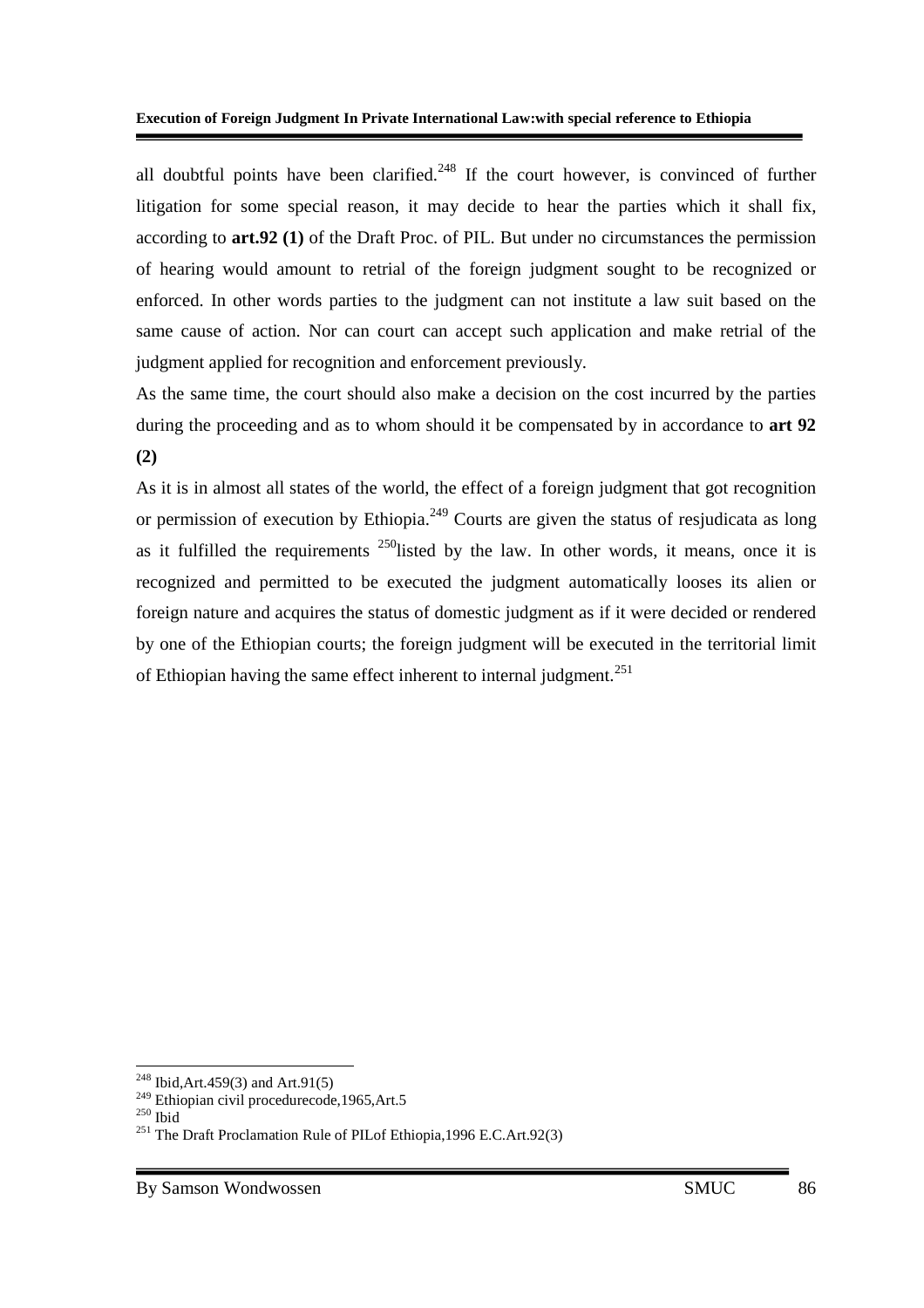## **4.3**. **Case Analyzing**

In order to have a full picture of the requirements which have been discussed here in above, it is better to look in to a case which is decided by the American Supreme Court and sought execution in the Ethiopian court.

#### **Commercial Bank of Ethiopia Vs Demere Gobena and Senait Asefa**

The case which is attached at end to this paper and going to be discussed here in under, deals about on the decision given by the Federal High Court and taken by appeal to the Federal Supreme Court of Ethiopia disregarding the American judgment sought execution by holding the position that "**there is no a signed treaty or developed experience between Ethiopia and America"<sup>252</sup> .** This decision is pronounced on **Tir 9, 1997 E.C** on **the file No. 15908**.

When we look in to the factual background of the case, in short, the appellant is **the Commercial Bank of Ethiopia** who was the lower plaintiff and the first respondent is **Demere Gobena Yirorshe** who was the lower first defendant. The defendant Demere Gobena was an employee of the commercial Bank from **April 24, 1967** until January **15, 1993.**He took the banks money by using his last position at commercial bank that he was a senior staff member and head of the incoming foreign payments department. He took **1,088187.48 million US Dollar** and fraudulently transferred it in to some banks in American. Having taken the money, he disappeared illegally from the country.

The second respondent **Senait Assefa Bongar** who was the wife of the first defendant or respondent **Demere Gobena** has taken **68,000 Ethiopian Birr** in different ways having full awareness that her husband the defendant **Demere** fraudulently had taken the money and illegally disappeared from the country.

And now the plaintiff **Commercial Bank**, instituted a case to the Federal High Court which has power to entertain the case the both the defendant **Demere** and **Senait** should have turned back the money to it.

<sup>-</sup><sup>252</sup> Commercial Bank of Ethiopia Vs Demere Gobena and Senait Assefa, 1997, file.no. 15908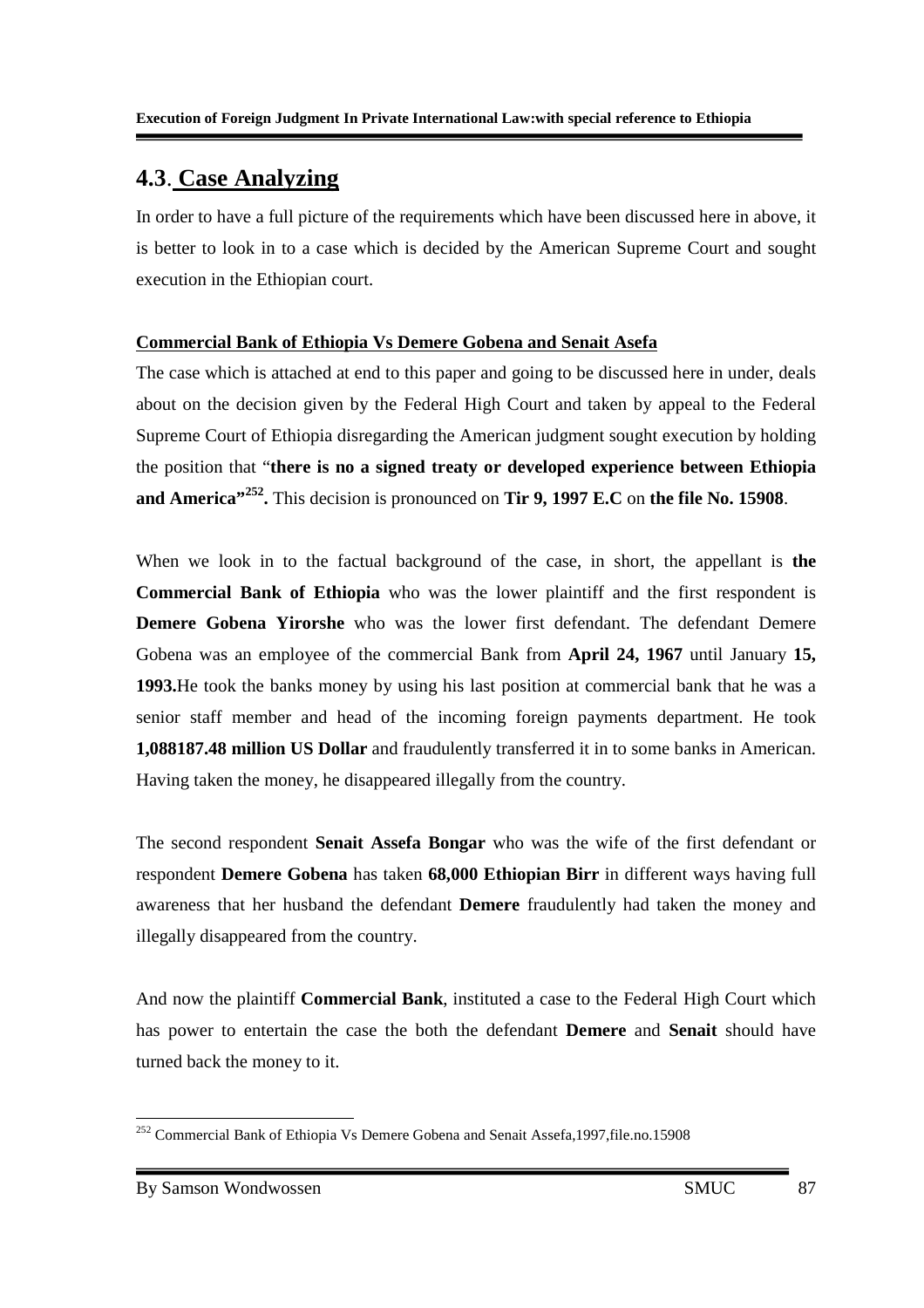Both the respondent **Demere and Senait**, on their part said to the court that the judgment has given a final decision and partial enforcement in the American Supreme Court. Hence, the suit brought by the bank should be given resjudicata effect and be rejected in accordance to **article 5** of the civil procedure code.<sup>253</sup>

After having evaluated the pleading of the parties, the court has decided in favor of the respondents that the case has obtained final judgment, in hence, there can not be brought a new suit on the same cause of action which already been decided.

The appellant the **Commercial Bank,** who is dissatisfied by the decision given by the Federal high court, brought his appeal to the Federal Supreme Court of Ethiopian. This court again rejected his allegation by saying that **"There is no a signed treaty or developed experience between Ethiopia and America."** Finally, rejected the decision given by the High court and backed the file to it.

In the absence of a signed treaty or a convention, a state to whose court a foreign judgment has been submitted for execution usually insists that the foreign judgment should meet the requirements laid down in its national law. That is what the courts rejected the suit in applying the undetailed provisions of the civil procedure code on the execution of foreign judgments.

This happened because Ethiopia follows the Anglo-American position that the foreign judgment will be recognized or executed when the formalities required by the national law is fulfilled. So, that is why both level of courts that decided on the above discussed case that from those requirements,such as reciprocity **"which Ethiopian does not have a treaty or developed experience with the country rendered the judgment**."<sup>254</sup>

<sup>&</sup>lt;u>.</u>  $253$  Supra note, 64

 $^{254}$  Ibid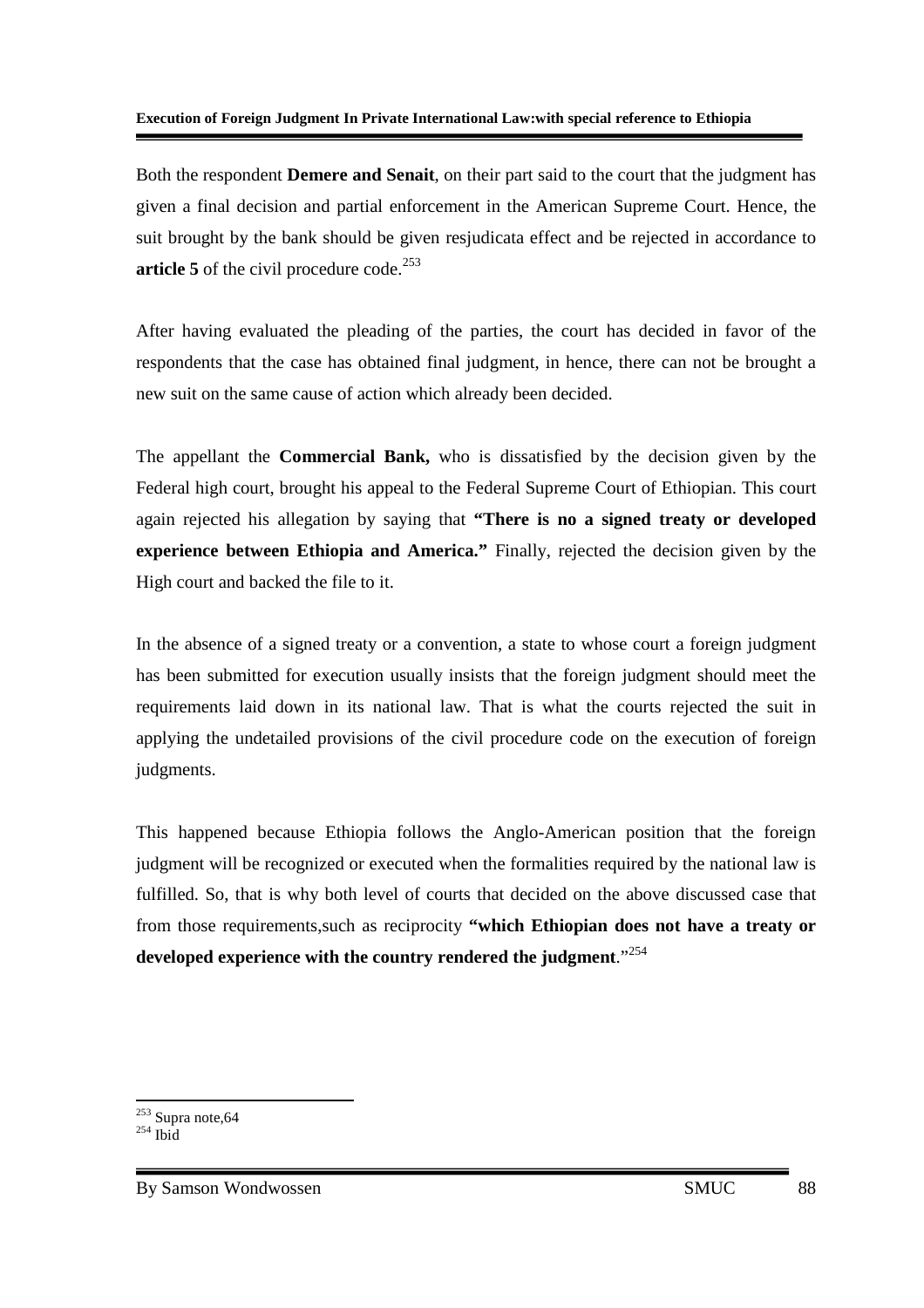In this regard, it is better to look in to whether the courts position is proper or not in applying the condition embodied**?** If it is proper or not, does it taken in to consideration of the rights of the party especially the judgment creditor**?**

Does it consider the relationship which it has with the judgment rendered country**?**

**In order to answering the above questions**, it is better to start from the first one. I think apart from the fact, the court strongly has taken consideration of **article 456 (1)** of the civil procedure code that provides unless there is a treaty bind Ethiopia, judgment which rendered out side of Ethiopia will be executed in accordance to the provisions laid down in the same law.

When it started to apply the conditions laid in the code, it has begun with reciprocity under **article 458 (a).**

In proving the existence of reciprocal treatment, states have different ways to follows. In the Ethiopian approach it may be conducted on the following two ways.

- **1.** First, the court may prove it by gathering direct information from the court which rendered the judgment or the judgment debtor himself.
- **2.** Secondly, as it is known that is the Ministry of Foreign Affairs which concerns all affairs of a certain country hence, the court can prove that foreign court executes Ethiopian judgment by asking the concerned body of the Ministry of Foreign Affair.

Before the case came to the Federal Supreme Court by appeal, the Federal High Court has decided that "**the judgment which is now brought a Suit has obtained a final judgment in the United States of America in the New York Supreme Court. In hence, there cannot be brought a new suit on the same cause of action which already been litigated."** And the court rejected the suit brought by the plaintiff by accepting the objection raised by the judgment debtor in accordance to **article 5(c) of the code**.

The Federal High Court, before pronouncing this decision, has proved that whether there is a signed treaty or common interest between those countries. For this purpose, the court opted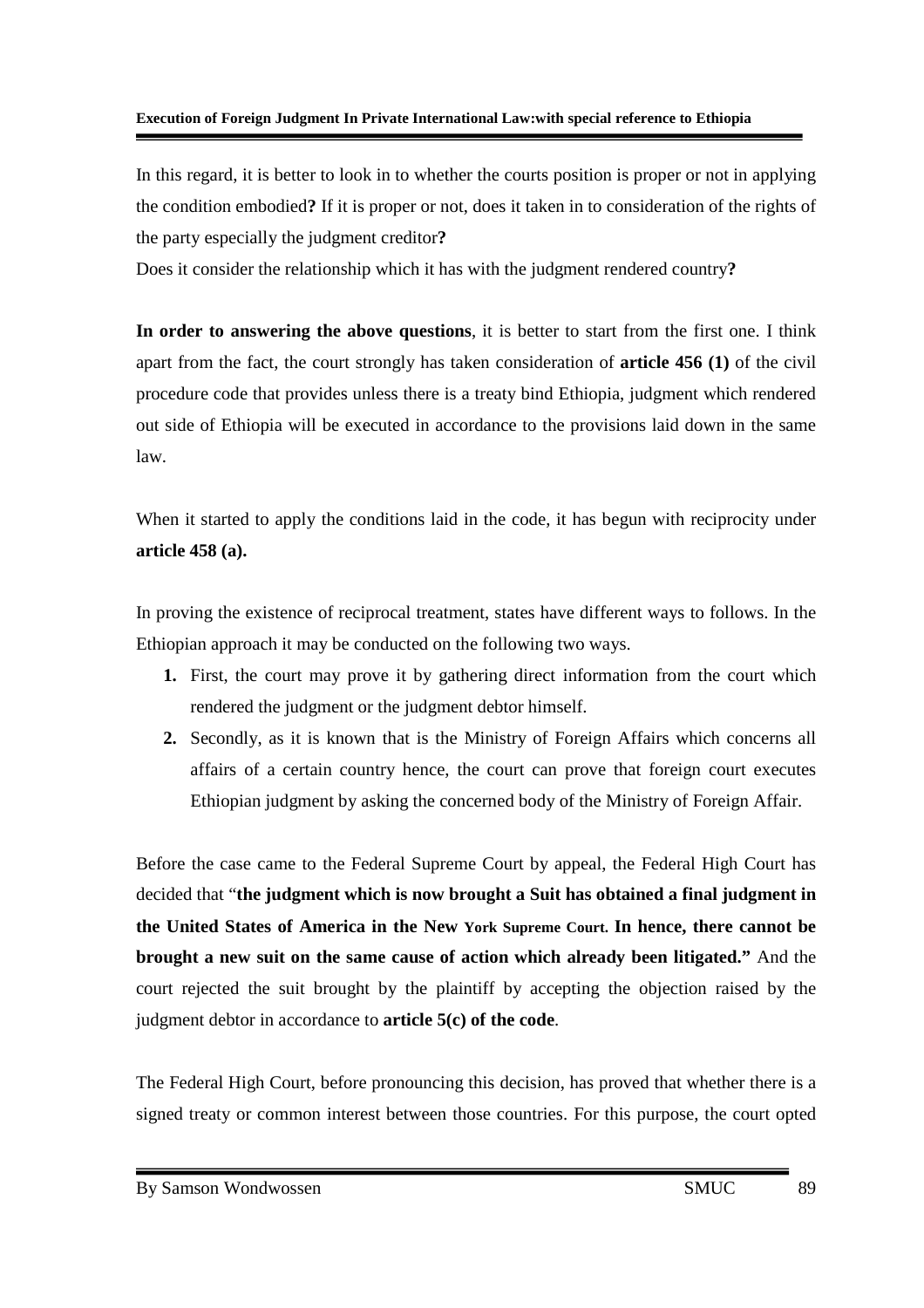to get information from the Federal Ministry of Foreign Affairs. **The Ministry has approved that there is no treaty signed between Ethiopian and USA. But it has also makes sure that usually Ethiopian judgments are executed in USA.** 

On the basis of this, the point is that the ascertainment of existence of reciprocity or common interest on the execution of Ethiopian judgments in the county which rendered judgment in any ways.

Even if this is the case, it seems that when the Federal High Court pronouncing the decision, has believed on the fulfillment of the conditions laid down in the code. (Civil Procedure Code). I have strongly agreed with the courts presumption that it does not allege there must be the existence of a signed treaty. It is enough if it is proved that usually Ethiopian judgments are executed in U.S.A without any treaty.

But when we see the position holding by **the Federal Supreme Court**, it does not considered what the Federal Ministry of Foreign affairs approved that the usual existence of execution of Ethiopian judgments in U.S.A. In holding the position, it is based on the strict application of the law. **Unless there is a treaty to that effect, foreign judgments will be executed in accordance to the conditions laid in the code.**

**When trying to analyze the other condition**, it is better to see that whether the judgment debtor has given the chance to appear and present his defense or not in accordance to **art. 458(c)** has given. Because we can inferred it from that the judgment debtor does not raised and objection that Ethiopian judgments did not have executed in U.S.A.

Rather he has pleaded that partial enforcement is taken in U.S.A. In my belief, even if other condition are provided mandatorily, in any case what the court should have ascertained before all things is that to give a chance whether the judgment debtor raises an objection or not.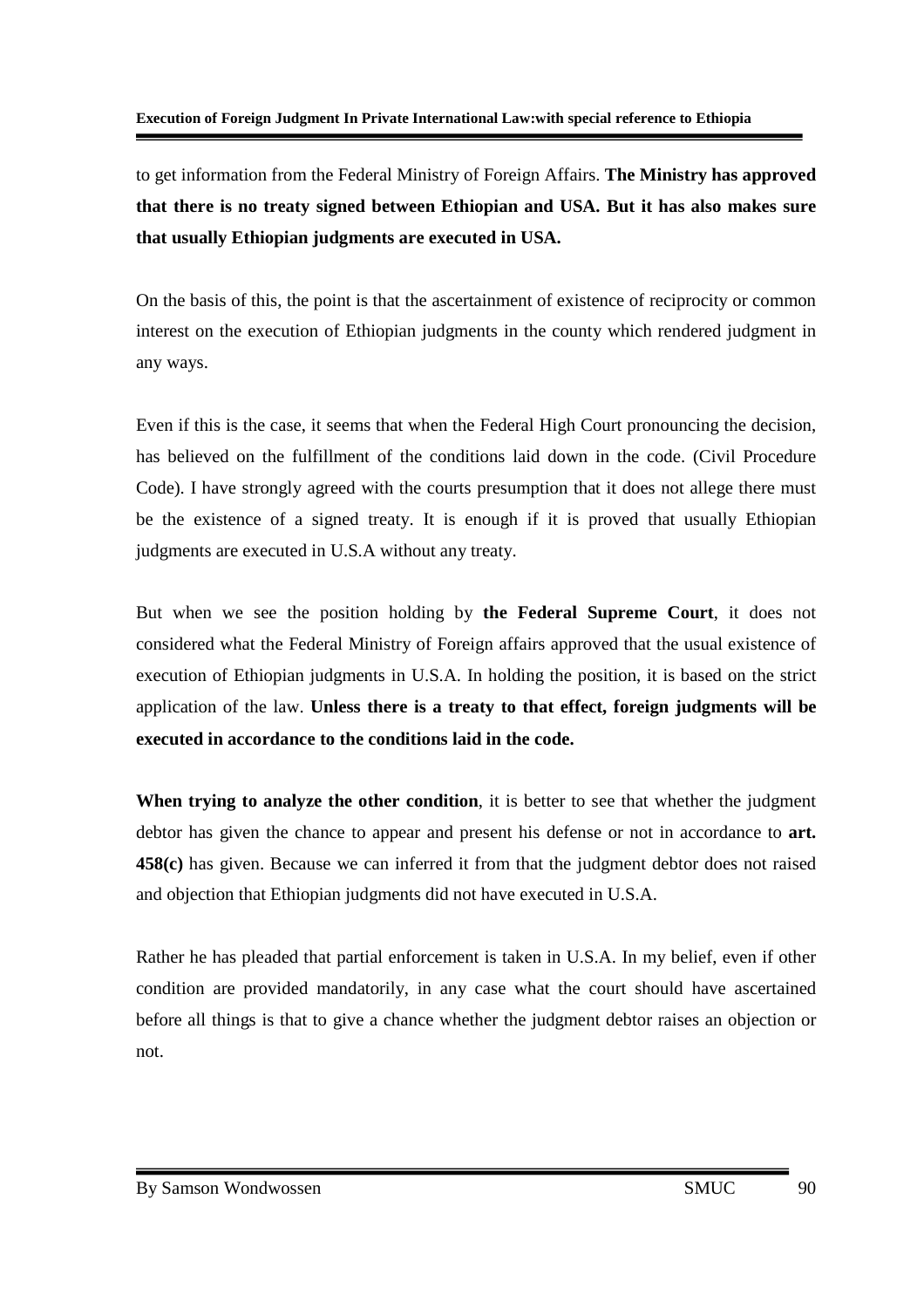By doing so, if it is ascertained that the judgment debtor does not raise and objection and given him chance to defend the case in the original judgment, the other conditions are revolving around this

**When supplying answer to the second raised question**, I think the court does not have taken in to consideration of the rights of the party especially the judgment creditor. Because, since he has a full claim of right on the judgment rendered which is effectively completed, it will be uneconomical tortuous and unnecessary to multiply a law suit to him. Because he is compelled to pay extra – cost and extra -time. But if the judgment were recognized and enforced, the state is viewed as cooperating in the avoidance of wastage of time, wastage of resource and the protection of this successful litigant.

**Withregard to the third one**, it does not consider the relationship which it has with the judgment rendered country. Because, it is obvious now that Ethiopia would have a sisterly relationship with U.S.A in all matter of circumstance. Such as economical,social,and political. And also even so many Ethiopian are flowing from their country to U.S.A. their interactions is now developing day to day. So that since U.S.A judgments represent rights acquired through the application of U.S.A laws, and to deny recognition to such right could amount to violation of the laws of U.S.A.

So that in my own view, the position taken by Ethiopian courts in general when pronouncing the decision it does not consider the justification behind applying foreign laws that it is to create better relationship with the country which rendered the judgment and to facilitate international private relationship since the party may have acquired rights on the judgment rendered. However, it means that when a state is granting recognition and execution, in other hands it is applying the foreign law. Because the judgment rendered by that particular state is in accordance to its own law.

As tried to show in supporting evidence the case which have been discussed above has fulfilled the requirements laid in the Civil Procedure Code **article 458.**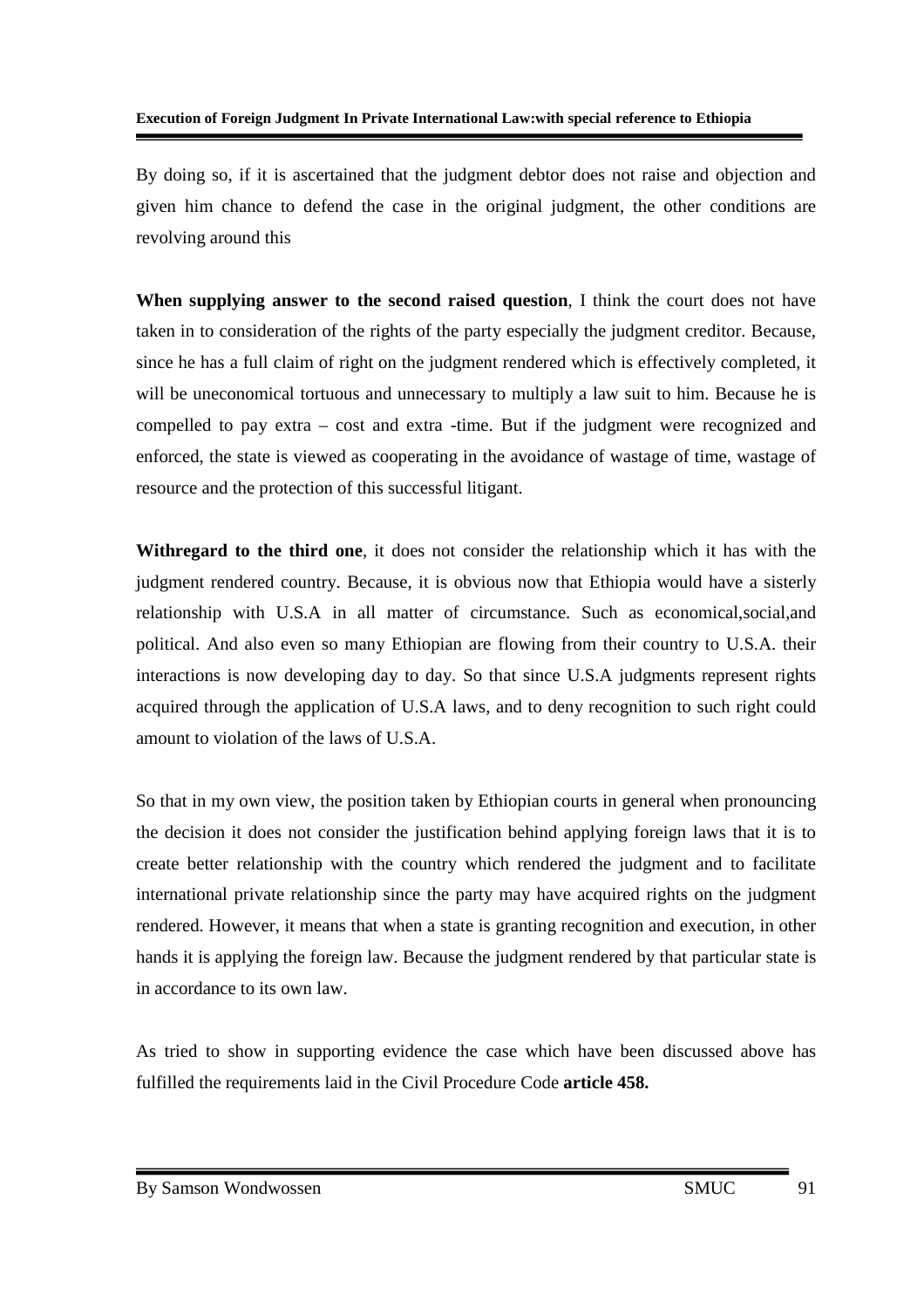So that the position holding by the Federal Supreme Court that "**there is no a signed treaty or developed experience for execution between Ethiopia and U.S.A,"<sup>255</sup>** is not proper it seems me that lack of experience and does not have legal basis.

Rather, on the view of globalization and the policy which now Ethiopian follows that international unity, it is not proper holding the position that the application of one of the requirements of reciprocity is mandatory.

Because, since if it is not contrary to the sovereignty of the state, public interest and morality, there is no harm if courts given recognition and execution of foreign judgments with out strict application of the requirement of reciprocity.

And even this requirement should be avoided since some states do not include it as a prerequisite for the execution of foreign judgments. For instance Latin American countries such as Argentina and Brazil did not include the requirement of reciprocity in their laws. And even now some of the Anglo American countries are disregarding the application of this requirement. The fact is that since the rendered judgment sought execution if not contrary to the public policy and morality of its state, the judgment rendered should be given recognition and execution.

# **4.4. The Concept of Enforcement of Foreign Judgment in Ethiopia**

The concept of enforcement of foreign judgments in Ethiopia has been given a little bit attention both in the law and the academic circle. In the law cycle, the Draft Rules of Private International Law prepared by Professor Rene David which was supposed to as part of the Ethiopian civil code of 1960 did not include any provision on the execution of foreign judgment. And also the provisions embodied in the 1965 civil procedure code of Ethiopia on the title "Execution of foreign judgments and awards, are not detailed enough to accommodate as many legal situation of other countries do.

<sup>-</sup> $255$  Ibid

By Samson Wondwossen SMUC 92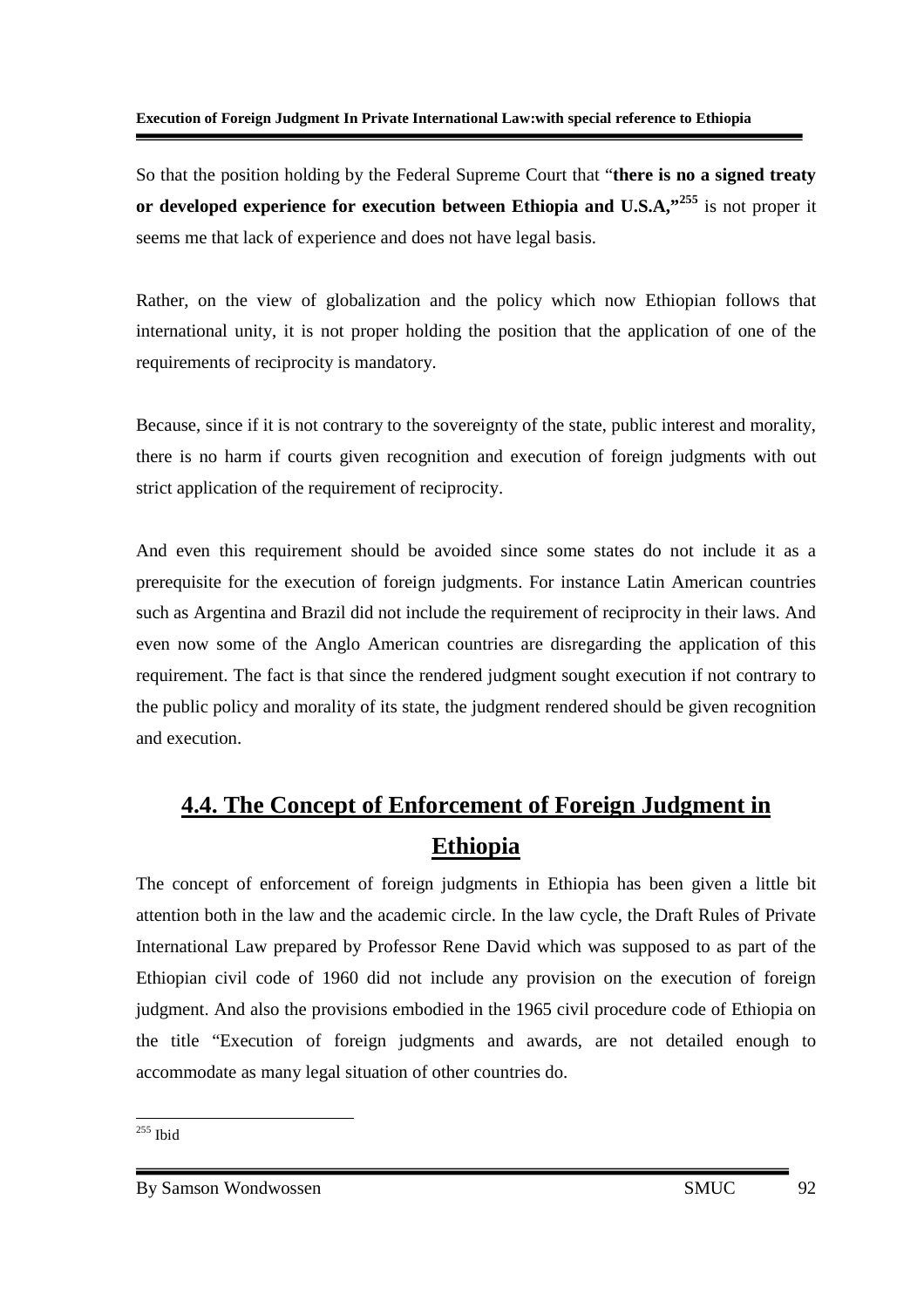However, there has been a little bit practice on the part of the legislature to adopt its own Rules of Private International Law including governing the execution of foreign judgments, but it is still at the draft level.

In the academic cycle, for instance, professor Sedler and singer, former members of the faculty of law of Addis Ababa university, did not give any coverage to the issues in their respect materials (i.e. conflict of laws rules for Ethiopia and materials for the teaching of Private International Law in Ethiopia) they prepared for the study of Private International Law in Ethiopia.

As the case may be, in simple terms, the civil procedure code of 1965 has provided for its definition of foreign judgment in its **article 3**. Accordingly **foreign judgment means a judgment of a foreign court.<sup>256</sup>In other words, it meant that judgment not rendered by a court of the forum**. The related issue with regard to the definition of foreign judgment is that the foreign court, **under article 3 of the (Civil Procedure Code)** is stated as a court situated outside of Ethiopia. The question may arise as to whether it is necessary to relate the term "foreign" to a place alone. What would be the fate of the definition in a Federal set up of Ethiopia? The writer believes that the term "foreign" is basically related to the alien nature of the court wherever it is i.e, a court other than Ethiopia.

In addition, **art 3 of the draft law** which seems to confirm with the Amharic version of the previous provision, affirms that its scope of application includes regulating the conditions for recognition and enforcement of foreign decisions and arbitral awards in the field of international and interstate private matters.<sup>257</sup>

From the cumulative readings of these definitions provided for under both the civil procedure code and the new draft law, one may assert safely that a foreign judgment is a statement given by a lawfully established foreign court on the ground of a decree or order.

<u>.</u>

<sup>&</sup>lt;sup>256</sup> Ethiopian civil procedure code, 1965, Art.3

<sup>&</sup>lt;sup>257</sup> The Draft Proclamation of Private International Law of Ethiopia, 1996, Art.3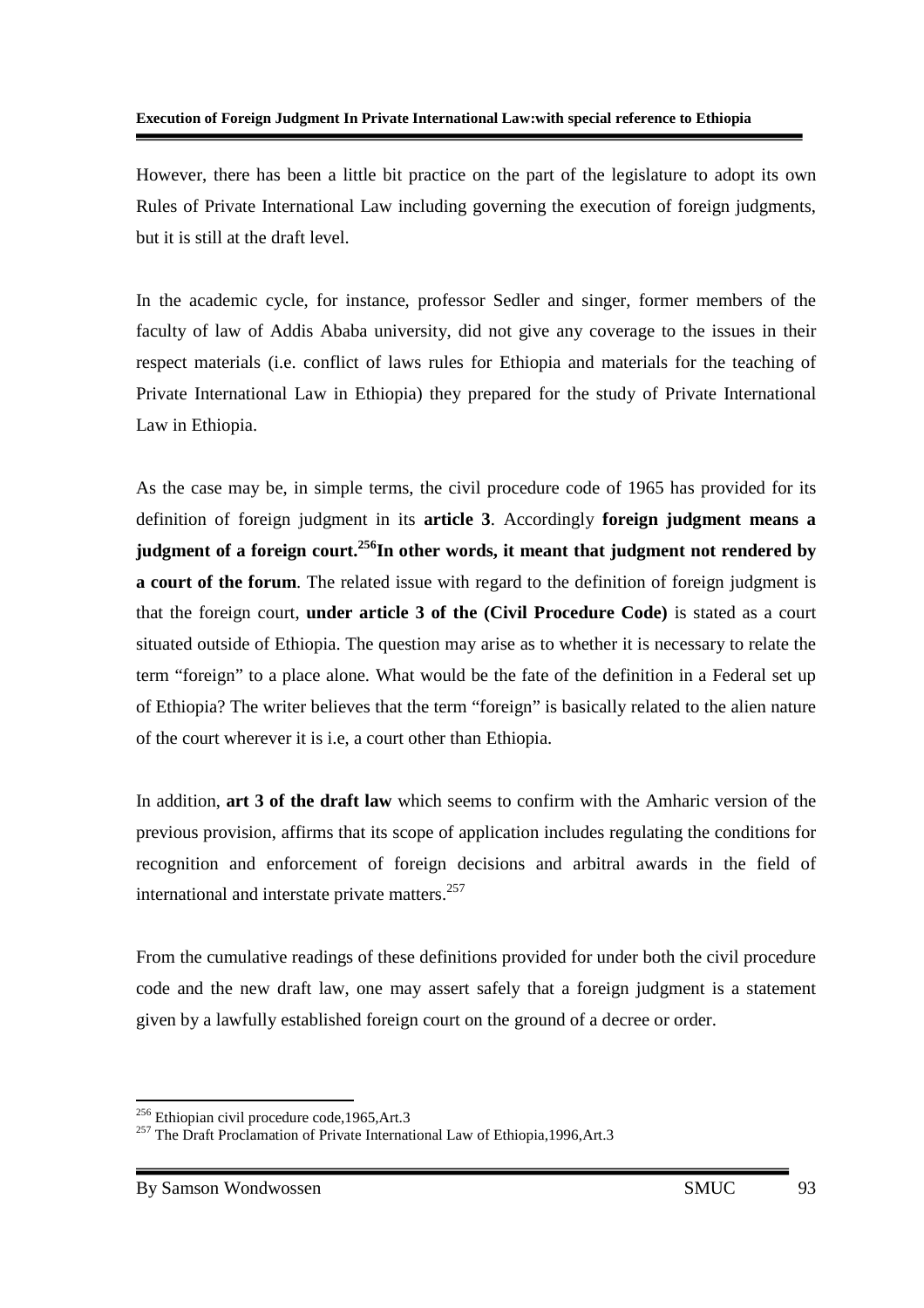In connection with the recognition and execution of foreign judgments; there are certain preconditions that must be fulfilled to execute the foreign judgment. But the rules did not specifically provide that of the recognition. Some believed that recognition suppose execution and therefore what is provided for the latter applies to the former. Yet there can be judgments that need recognition alone and not executions as a result of which may need separate recognition though not execution.

In relation to the rules of recognition which is not separately dealt by the law, some scholars propose that the judges may use the same rules provided for execution or the rules used by other states. Enforcement presupposes the existence of recognition. But recognition does not necessary to be followed by execution. Because, mere recognition of judgments with out enforcement is possible.

# **4.5. The Rationale and Applicable theory envisaged By the Draft proclamation**

### **4.5.1. The Rationale /Justification**

In most, if not all, occasions of statutory legislation, the law maker enacts a rule being initiated by a certain need that justifies its issuance. In the draft law, the policy consideration or the need that necessitated its enactment is revealed in clear terms of the preamble there of.

The preamble starts by asserting that peoples live are not restricted within the boundaries of a single state or territorial unit, as they are inconstant and continuous interactions through marriage, trade and other activities of daily life in a foreign sate where in the courses of these relationships, disputes are invariably bound to arise.

A dispute which arises in a state between individual and among the same and/or different nationals may be resolved in the same state. Because of the mobility of people and some other circumstances, however, the just and fair disposition of such cases may demand the recognition and enforcement role of another state (say Ethiopia).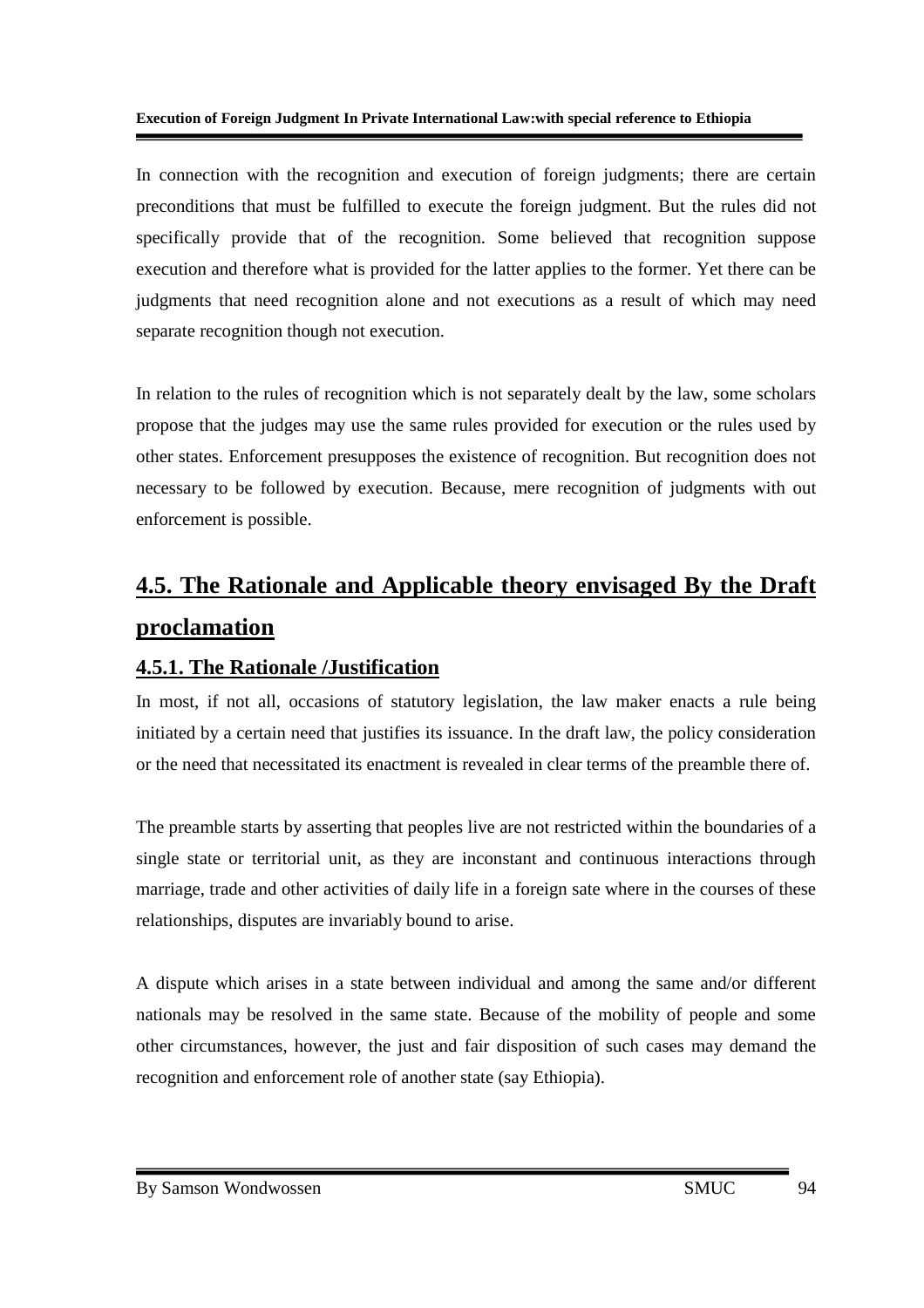The preamble also recognizes in its  $2<sup>nd</sup>$  paragraph, "the mobility of people and diversity of laws." If so, there is no way to think that a foreign decision may be denied recognition and enforcement and let different kind of treatment for the same cause of action be arise.

### **4.5.2. The Applicable Theory**

As it is well known, there exist two prevailing theories that are applied in making a decision as to whether to grant recognition and enforcement to foreign judgment: Theory of comity (reciprocity) and of obligation. The former is entirely based on the reciprocal treatment of state for their respective nationals requiring recognition and execution of its decision in other and vise versa while the latter is based on the case at hand issues Irrespective of the party's nationality.

To the extent that recognition and enforcement does not contravene public policy and morality, the draft law seems to follow the theory of obligation fore reasons stated here in under even though there exist some indication which might have lead to deduce otherwise.

To begin with the preamble, it went on to affirm "as a member of international community, the country accepts the diversity of laws and recognizes and respects the interests of other states and their residents in (Page 5). This statement discloses the fact that the interests of the parties is the primary goal of the law not with standing that the other state to which either or both of the parties are national acts otherwise.

Moreover some provisions of the draft reveals that there won't be any occasion for the Ethiopian courts to deny recognition and enforcement being committed to reciprocal treatment of nationals pursuant to article 88), 89, (1) and 92 (2), what matter is only the competence of the court which rendered the judgment where there is no international agreement to this effect and public interest will not be affected there by.

However, it seems that the draft law has come up with the new theory of obligation, when we fully read the preamble, which was non existent in the civil procedure code, the fact as well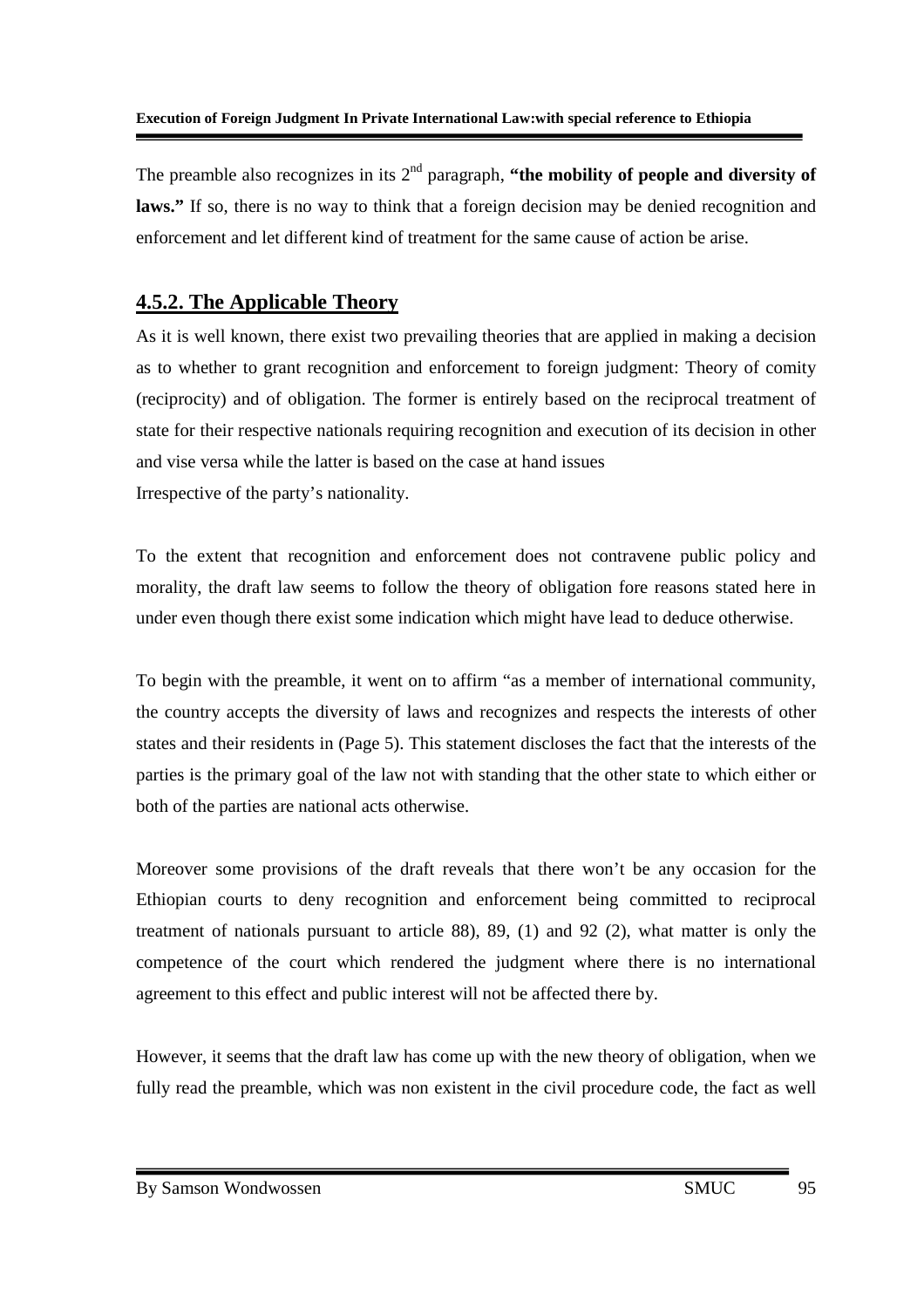as same specific provision of this draft revealed that it follows the same hand what has been followed by the civil. Prrocedure.Code..

What matter should be looked in to be that both the Civil. Procedure. Code. Provisions towards execution of foreign judgments and the draft rule follows the theory of comity. Because the former provided under **art. 456 (1) and 458 (a)** accordingly that **"the execution of Ethiopian judgments is allowed in the country in which the judgment to be executed was given "considered as one of the presesiquites for execution of foreign judgments in Ethiopia.** The latter has confirmed in its **article 89 (1) (a) that "the recognition or enforcement of Ethiopian judgments is allowed in the country in which the judgment to be recognized or enforced was given "is also one of the conditions to be fulfilled for execution in Ethiopian.** 

By the cumulative reading of the above discussed article, one can conclude that Ethiopia follows the Anglo American approach; Reciprocity is the primary requirement to grant recognition and enforcement.

# **4.6 The Concept of Foreign Judgments in the Federal Context of Ethiopia under the Draft Rule of Private International Law (1996)**

In any Federal arrangement division of power between the national and constituents sub national (regional states in Ethiopian case), governments is one among many inherent characteristics of there of. In so doing the power of the government will be distributed in parallel by allocating exclusive and concurrent areas of jurisdiction between Federal (national) and regional government. And the same power of each government will further be divided horizontally among the three separated layers; legislative, executive and judiciary. Ethiopia as one of Federal States follows the same pattern. **Art 50(5) and 52(2) (b) and (f)** of the **FDRE** constitution display the fact that the state council have the power of legislation on matters falling under their jurisdiction, they enact different kinds of law, including their own constitution, in so far as they are not beyond the limit of their power.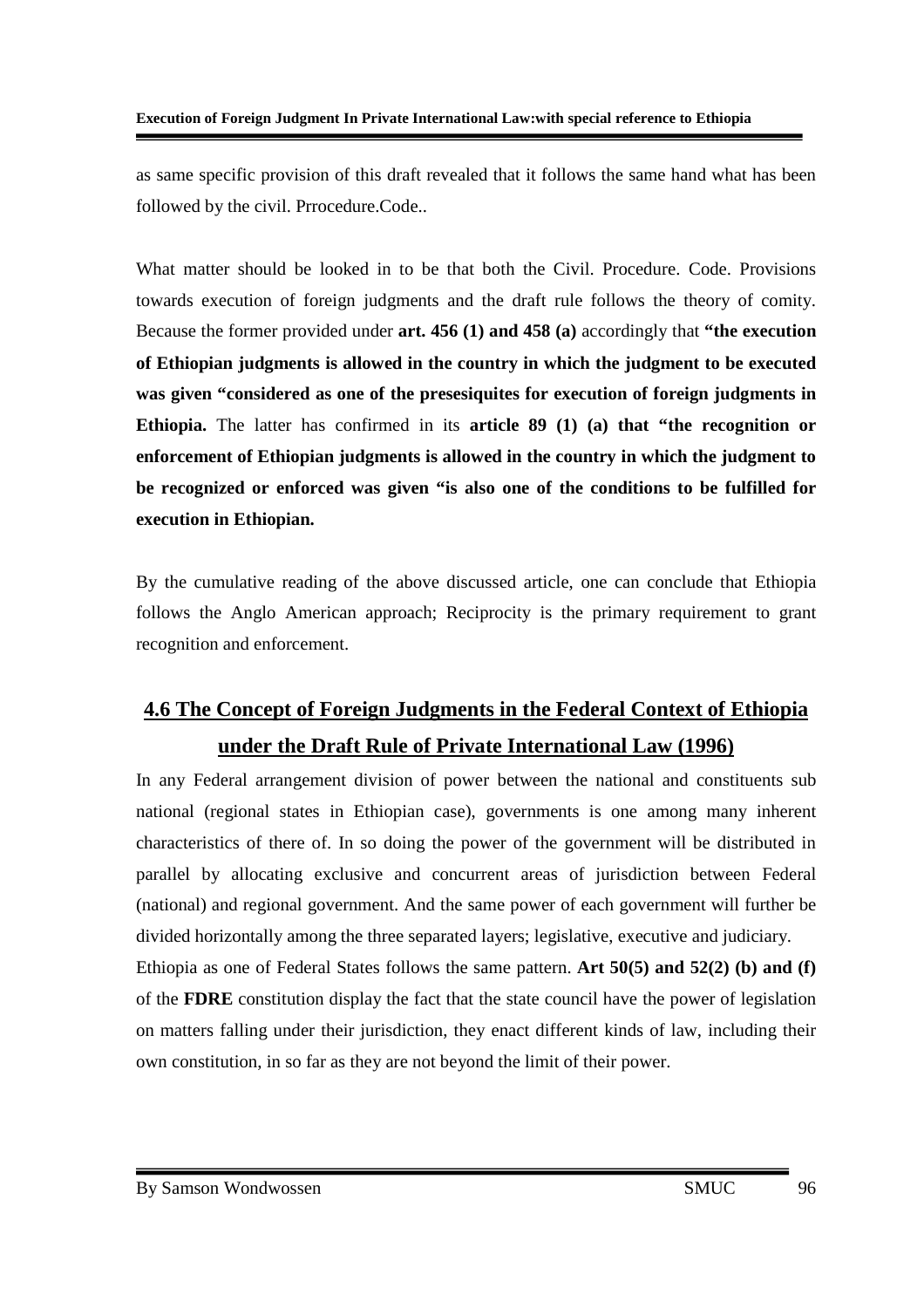Currently, besides their own constitution and some other public laws, states are enacting laws related to civil matters. For instance, significant number of regional governments has codified their own family laws.

Besides a conflict in international sense, interstate conflicts may arise out of the laws of member states and that of the Federal /national/ government. This is a fact revealed by the preamble of the draft proclamation, the purpose of which is to use its word "resolving conflict of laws problems between the laws of Ethiopia and the laws of other countries.

In addition of the preamble, there exist considerable provisions dealt with interstate conflicts. For instance, **as per art.4**, the scope of application of the draft proclamation includes, inter alia, regulating conditions for recognition and enforcement of foreign decisions and arbitral awards in the field of interstate private law matters in accordance to **art 3 (1) (b).** 

In relation to jurisdiction the draft law art **17 (3)** and Federal courts proclamation **art 5(2)** gives power to the federal court to adjudicate in interstate disputes. The former remarks "in interstate disputes jurisdiction shall lie with the Federal High Court." The latter also affirms" Federal Courts have the jurisdiction over suits mutantis mutandis, between persons permanently residing in different regions. It gives specifically to the high court, too, cases regarding Private International Law along with the power to see the application regarding the enforcement of foreign judgments and decisions in accordance to article **3 (1) (b)** of the draft rule.

There is a fundamental provision which makes available contribution to the issue at hand. **Article 7** goes on to say **"in inter state matters full faith and credit shall be given to the laws, judicial proceedings and judgments of the competent court of a state by all other sates."** This would mean that any member state of Ethiopia must implement or recognize, unconditionally, judgments and judicial proceedings of the other state in so far as it is rendered lawfully. In other words, the only requirement that should be assured is that whether the court which gave of the judgment is competent enough to do so or not.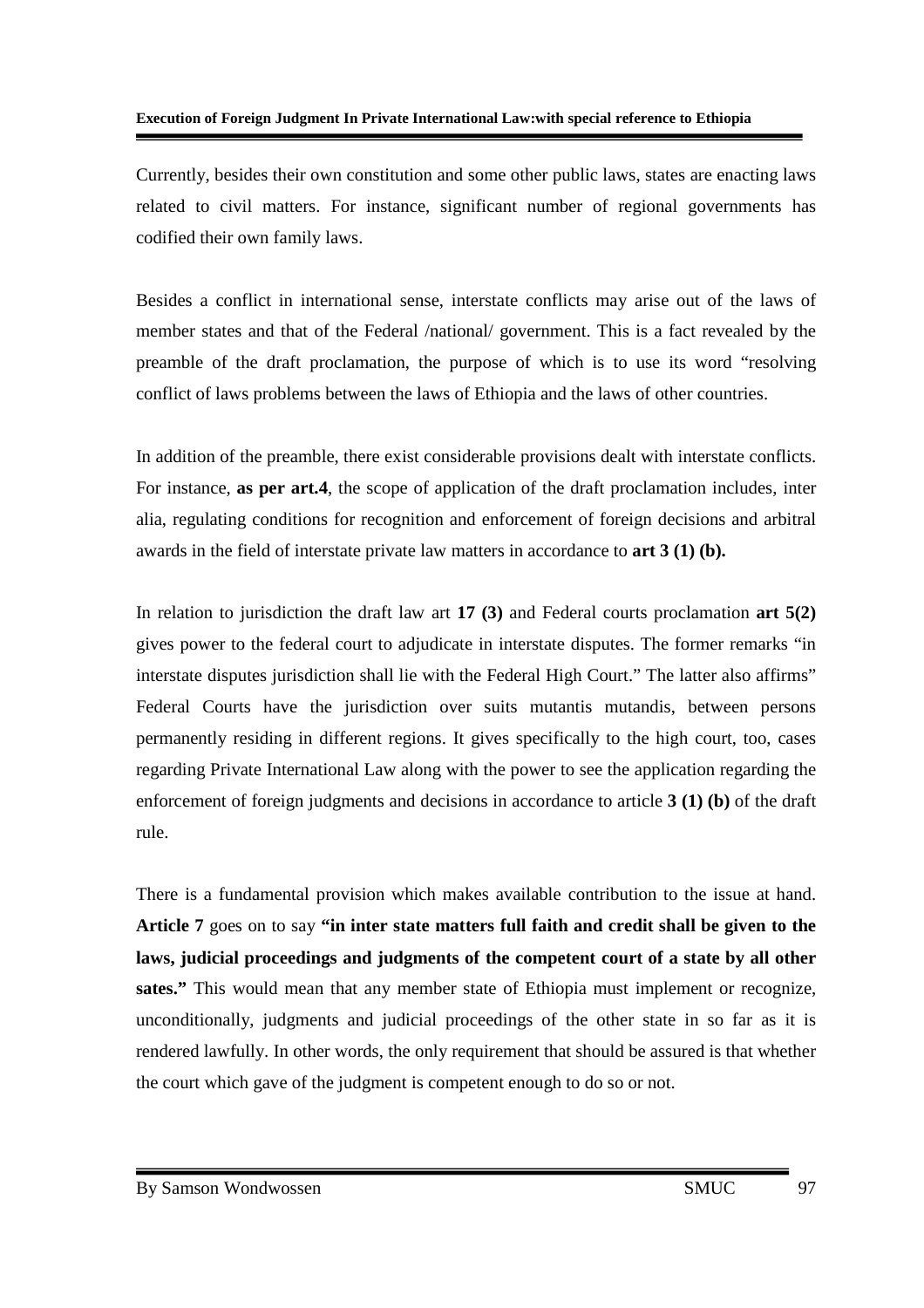Competence of the court is not as such difficult like the previous one (which was in international sense). It is a matter or ability to adjudicate the case in internal (municipal) sense. i.e. whether the court has material, personal and local jurisdiction to give a binding decision.

# **4.7. Brief Description of Major Departures of the Draft Law from the Existing Law (Civil.Procedure.Code Arts 456-465)**

There has been no rule of Private International Law in Ethiopia as it is recognized in the preamble that would guide the courts in adjudicating cases involving foreign element. There was, though in sufficient and in complete, few provisions on the area. In the civil p.c. governing only matters related to pendency (at 8) and execution or enforcement of foreign judgments an arbitral award **(art 456-461).**

All these provisions are alleged to be repealed expressly in art 100 of the draft we even if they are incorporated by the latter law some how with some or modification and change. Their replacement or incorporation (in some cases) is believed to help the courts to minimize or reduce (if not avoid) differences in stance and inconsistency of decisions which they have been persisted with in the limited judicial practice due to differences in principles in accordance to the preamble paragraph 6.

In order to appreciate and evaluate the draft it is highly suggested to analyze it by making reference to the repealed provisions. Here under comparisons are made by only pointing out some of the basic departures.

To begin with in the former law (which is still existing or in force until the day the draft law come to force). There was no rule governing matters of recognition. All the relevant provisions of the civil.p.c were entirely concerned with only enforcement of foreign judgment and award. But the draft law has incorporated recognition and enforcement of judgments simultaneously being side to side even if circumstances under which a foreign decision will be recognized are similar with those of which it will be enforced.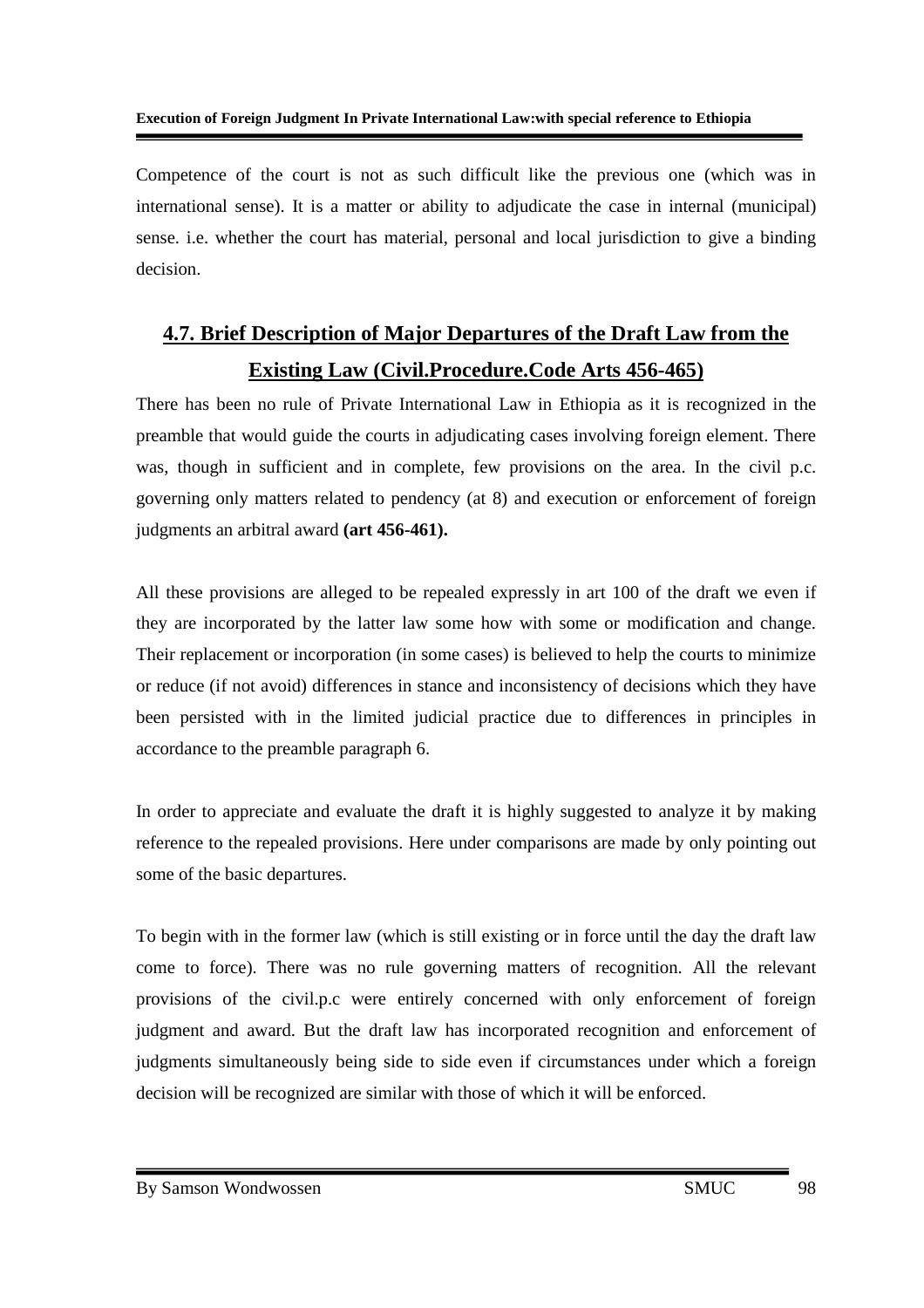The concept of interstate conflict is a new phenomenon of the draft, since the previous law was enacted envisaging unitary form of government. There was no rule which considers a Federal set up. Nor it intended to resolve interstate disputes which is in avoidable feature of there of. However, currently detailed rules are developed to such an issue in the draft.

Unlike the old law, jurisdiction lies exclusively on the Federal high court in such matters. But in the civ. P.C. **as pert art, 456 (3)** and application for the execution of foreign decision shall be made to the division of the high court or circuit in the Teklay Guezat where execution is to take place.

Now days, there are a number of high courts in each regional states like that of the former "Teklay Guezat" and provinces.

The other valuable departure is disclosed in the criterion demanding form of application what is new in it requires the copy of the judgment be complete and come with an official Amharic translation mean while, the application must be accompanied by an authentication of the judgment by the Ethiopian consulate in the country in which the judgment was given. This is too, is a new introduction.

In the draft law, which is the last point, retrial of the foreign judgment before the Ethiopian courts is impossible if it is sought for recognition and enforcement. In the old law, however, there was no such as provision in fact the contrary, **art 8** of the code which is repealed expressly by the draft law art**. 100 (2**) states that the pendency of a suit in a foreign court shall not preclude the courts in Ethiopia from trying a suit founded on the same cause of action.

Finally but not least, at the time when the draft proclamation becomes active, the conditions for recognition and enforcement embodied there in shall be applicable even for pending motions there fore **(art l01 (3).**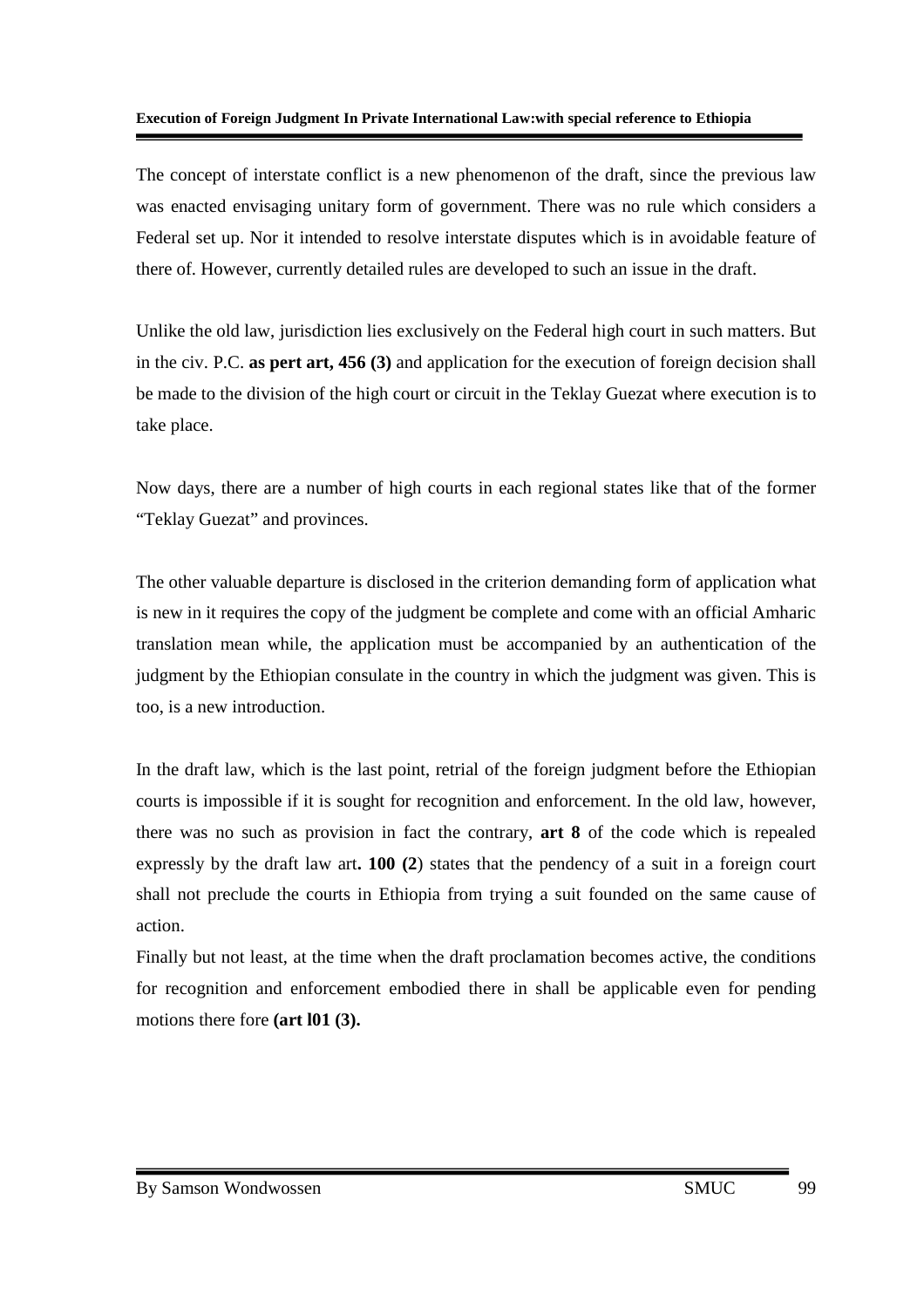# **4.8. Conclusion and Recommendation**

## **4.8.1. Conclusion**

Private International Law is the law that provides rules, which regard cases involving foreign relation i.e. relations that are private in nature but involving some foreign elements that cross the boundary of the particular state it emerged as a distinct branch of law from the need of states to guide their courts in the dispensation of justice in civil cases in which foreign elements are involved.

The execution of foreign judgments, the title which this paper has addressed, is an important aspect or one of the ingredients of Private International Law again, in order to assist their courts resolve problems associated with the execution of foreign judgments rendered by other states, quite several states have adopted legislation which include provisions on the execution of foreign judgments; many states have also entered in to a treaty or convention bilateral or multilateral some of which have been discussed in this paper. Recognition is understood to imply foreign judgment as having resjudicata status and conclusiveness. But execution denotes that the granting of compulsory relief based on the judgment pronounced in a foreign court. Justice is said to b full, it has to comprises the recognition or execution of judgments which is the ever expectation of the parties.

Ethiopia has not yet adopted rules of Private International Law, except some consideration of an attempt is made. Again, she has not become party to any treaty nor entered in to a convention, for conflict of laws promulgated in Ethiopia. And also as it is known that up to now, Ethiopia has neither concluded a treaty nor entered into a convention on the basis of which its courts would recognize and enforce foreign judgments.

The provisions which guide its courts are those incorporated in the civil procedure code **(art 456 – 461)** under the section the "Execution of foreign judgments and arbitral awards." Nevertheless, apart from the fact, these provisions are difficult to understand, they are broadly formulated that they cannot accommodate as many legal situations as other countries do. For instance, countries such as Italy and Switzerland which have been discussed in this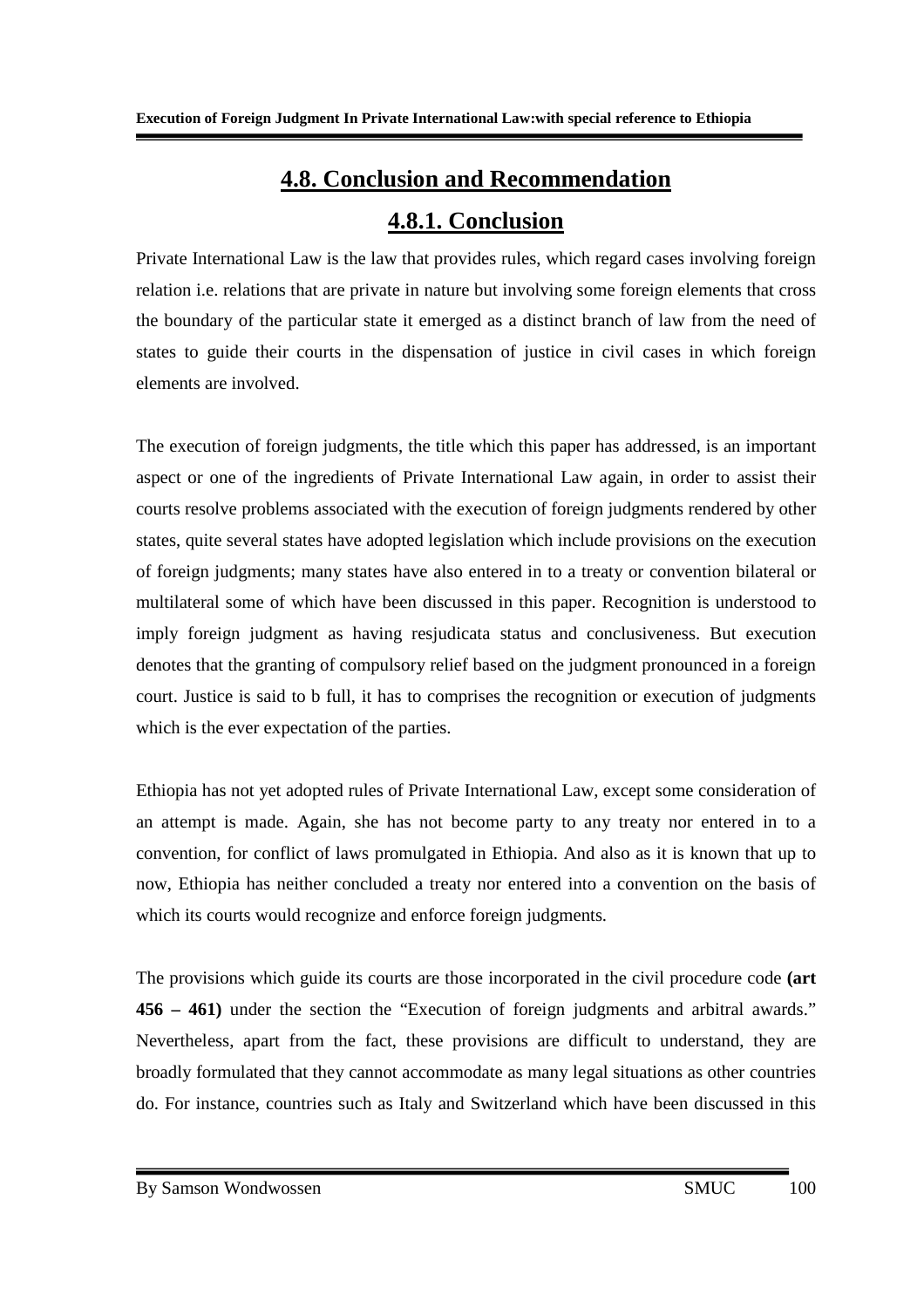paper, have accommodated a brief legal provisions of execution and recognition in their respect measure of enacting Private International Law.

If Ethiopia permits its courts to give effect to applicable foreign laws, this may be viewed as a manifestation of readiness on the part of that the Ethiopian state justice be gendered to cases containing foreign element.

The application of foreign laws to cases involving foreign elements especially the execution of foreign judgments constitutes a courtesy or respect towards the foreign country whose law is applied moreover, it could create a closely attachment between countries concerned and strengthen their friendly relations.

In fact, the application of foreign laws in granting recognition and execution of the foreign judgment by courts of Ethiopia could manifest the readiness of the state of Ethiopia to discharge its international obligation. If the Ethiopian court grants recognition and execution to the foreign judgments similarly its judgments would be granted similar treatment in a foreign country.

By recognizing and enforcing foreign judgments, it would make valuable contribution in attracting the confidence of our judicial system.

By recognizing and enforcing the foreign judgment Ethiopia viewed as cooperating to the avoidance of wastage of resource of time and cost.

As the same time, if Ethiopia does not permit its courts to give applicable foreign judgment, failure to give the necessary value or due regard to lawfully made aliens division (judgments and awards) does its own image created by foreign national towards Ethiopia which is contrary to chapter ten of the FDRE constitution(national policy principles and objectives).Their attitude especially on the areas of trade and other relationship will be structured accordingly.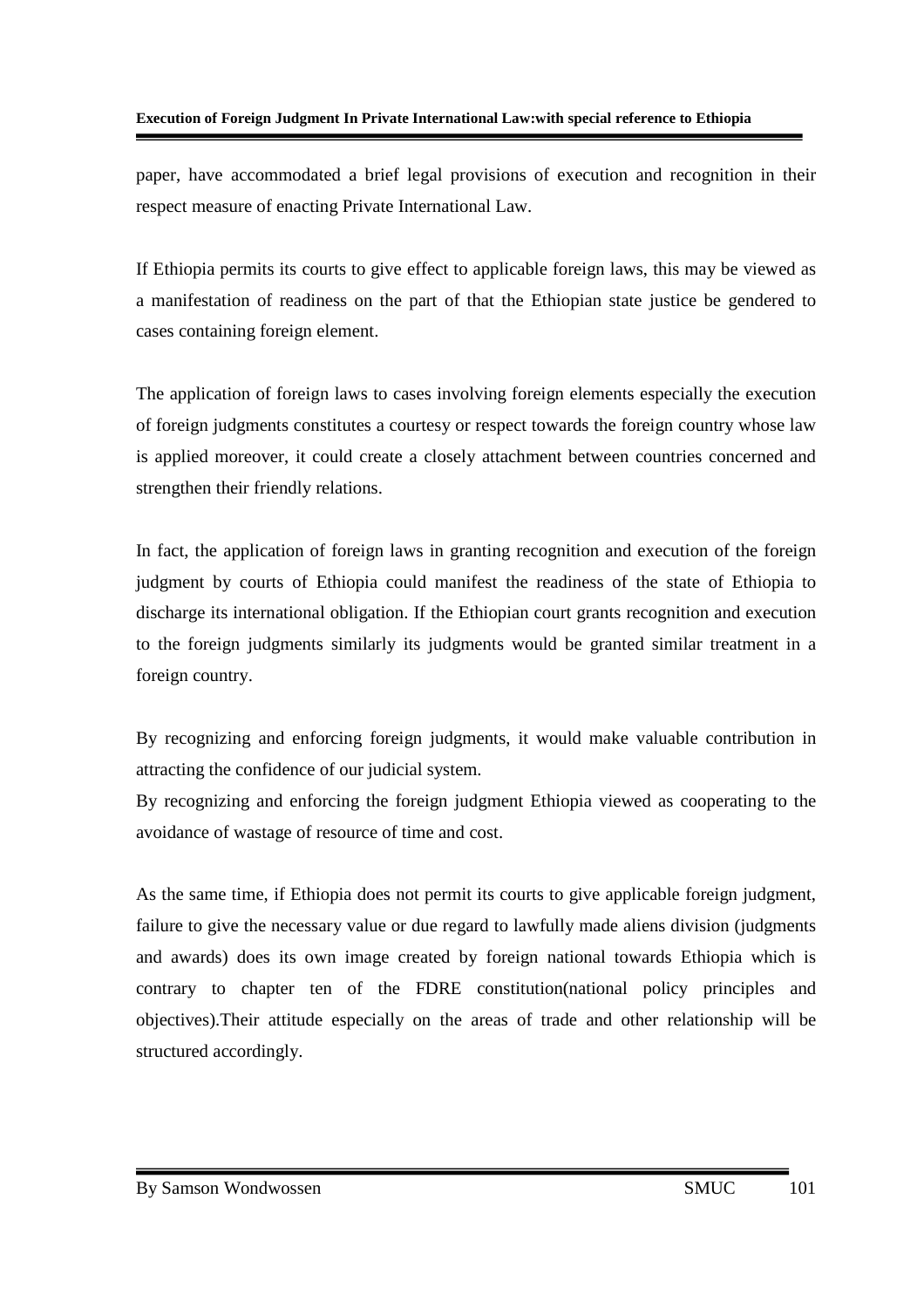The problem may also go to the extent of jeopardizing the country is development potential by unable to attracting foreign capital and investments. It cannot win the confidence of its judicial system unless it has an appropriate applicable law for the foreign involved elements a special that the recognition and execution of foreign judgments.

It is futile to think that judgments decided by Ethiopian courts would be recognized and enforced in another state unless Ethiopia does the same.

Imagine what international trade agreements or other cross border legal relationship would end up if countries insulted themselves against foreign judgments these will definitely a severe paralysis of flow of goods, people and service from one country to another.

Once a law suit is effectively completed, it needs to be recognized and enforced to avoid repetition of the suit particularly to the advantage of judgment creditor. Because it will be uneconomical, tortuous and unnecessary to multiply them to the judgment creditor.

In applying the requirement of reciprocity, to grant recognition and enforcement might cause injustice to an individual foreign litigant; because of the policies of the country whose court has rendered the judgment.

To refraining from granting execution of foreign judgment would found to be applicable would amount to rejecting the practice that has succeeded in winning an international acceptance. Furthermore the reluctance of the Ethiopian courts to give effect to the application of such law, may serve to foreign courts as a pretext for refusing the application of Ethiopian judgments with their jurisdiction.

In so far as foreign laws are established to be the appropriate governing law, and if their application would not cause harm to the state policy and the interests of the people of Ethiopia, to hold that courts should not give effect to such foreign laws is liable to adverse criticism.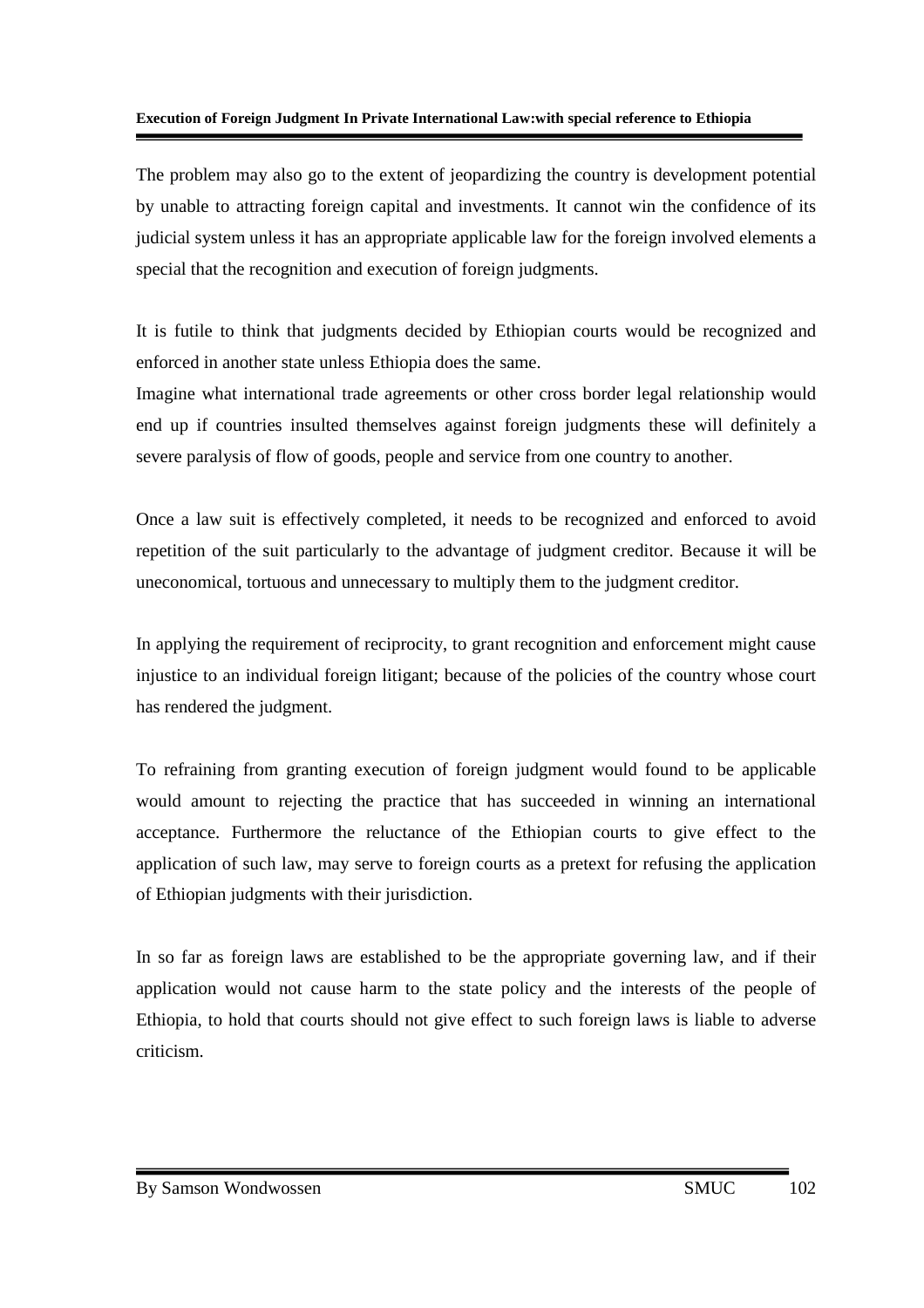In order to give solutions to the problems arising in the international private relations, and especially to that of the recognition and execution of foreign judgments, it is very important to adopt rules of Private International Law with amending the provisions embodied in the civil procedure code, on the part of "the execution of foreign judgment and awards," for Ethiopia which could enable courts to show what special precautions they should take when confronted cases which foreign elements are involved.

**So that in the view, of the writer** the position taken by Ethiopian courts in general when denying execution, it does not consider the justification behind applying foreign laws that it is to create better relationship with the country which rendered the judgment and to facilitate international private relationship since the party may have acquired rights on the judgment rendered. However, it means that when a state is granting recognition and execution, in other hands it is applying the foreign law. Because the judgment rendered by that particular state is in accordance to its own law.

As tried to show in supporting evidence the case which have been discussed in this paper has fulfilled the requirements laid in the **Civil Procedure Code article 458.** 

So that the position holding by the Federal Supreme Court that "**there is no a signed treaty or developed experience for execution between Ethiopia and U.S.A,"<sup>258</sup>** is not proper it seems me that lack of experience and does not have legal basis.

Rather, **on the view of globalization** and the policy which now Ethiopian follows that international unity, it is not proper holding the position that the application of one of the requirements of reciprocity is mandatory.

Because, since if it is not contrary to **the sovereignty of the state, public interest and morality,** there is no harm if courts given recognition and execution of foreign judgments with out strict application of the requirement of reciprocity.

- $258$  Ibid

By Samson Wondwossen SMUC 103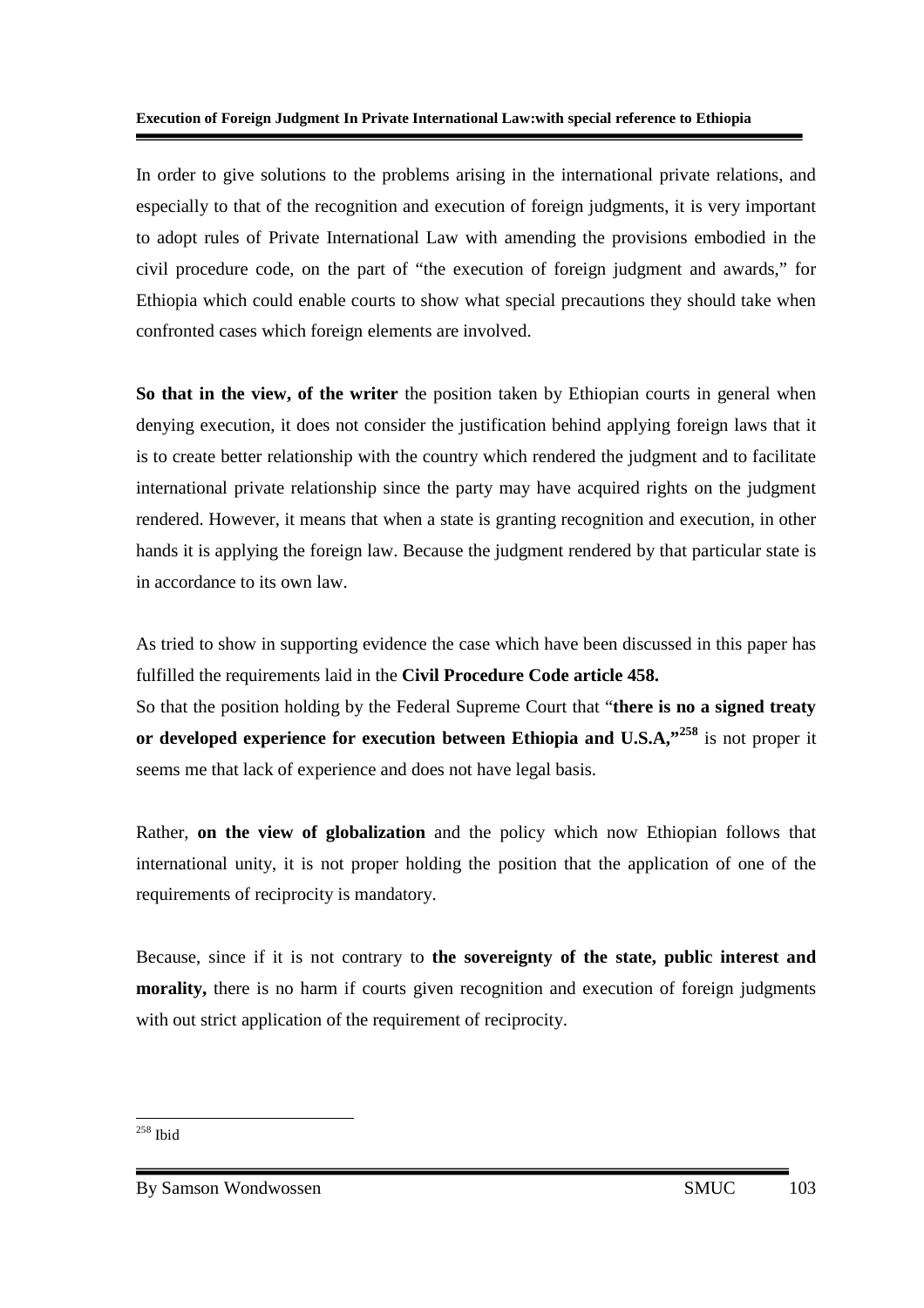And even this requirement should be avoided since some states do not include it as a prerequisite for the execution of foreign judgments. For instance Latin American countries such as Argentina and Brazil did not include the requirement of reciprocity in their laws. And even now some of the Anglo American countries are disregarding the application of this requirement. The fact is that since the rendered judgment sought execution if not contrary to the public policy and morality of its state, the judgment rendered should be given recognition and execution.

In order to give solutions to the problems arising in the international private relations, and especially to that of the recognition and execution of foreign judgments, it is very important to adopt rules of Private International Law with amending the provisions embodied in the civil procedure code, on the part of "the execution of foreign judgment and awards," for Ethiopia which could enable courts to show what special precautions they should take when confronted cases which foreign elements are involved.

## **4.8.2. Recommendation**

The aim of any research is to find out problems related to the subject matter of the research and to formulate remedy measures for those problems. So that, having taken in to the facts rose, the writer of this paper wants to recommend the following points.

**1.** The **legislator should have give** attention to improving the requirements for the execution of foreign judgments provided under the the Civil Procedure Code's article 458. The requirements should be revised in such a way that courts could apply them with no or minimum difficulty. In other words, the legislation ought to clarify and elaborate the code's provisions so that they could be easily understood and applied.

**2**. A part from the need for clarifying and elaborating the already existing provisions on the execution of foreign judgments, it is high time that **provisions on recognition should be adopted** in Ethiopia law So that **the legislator should have also account** the principle of recognition in the coming will be enacted Private International Law.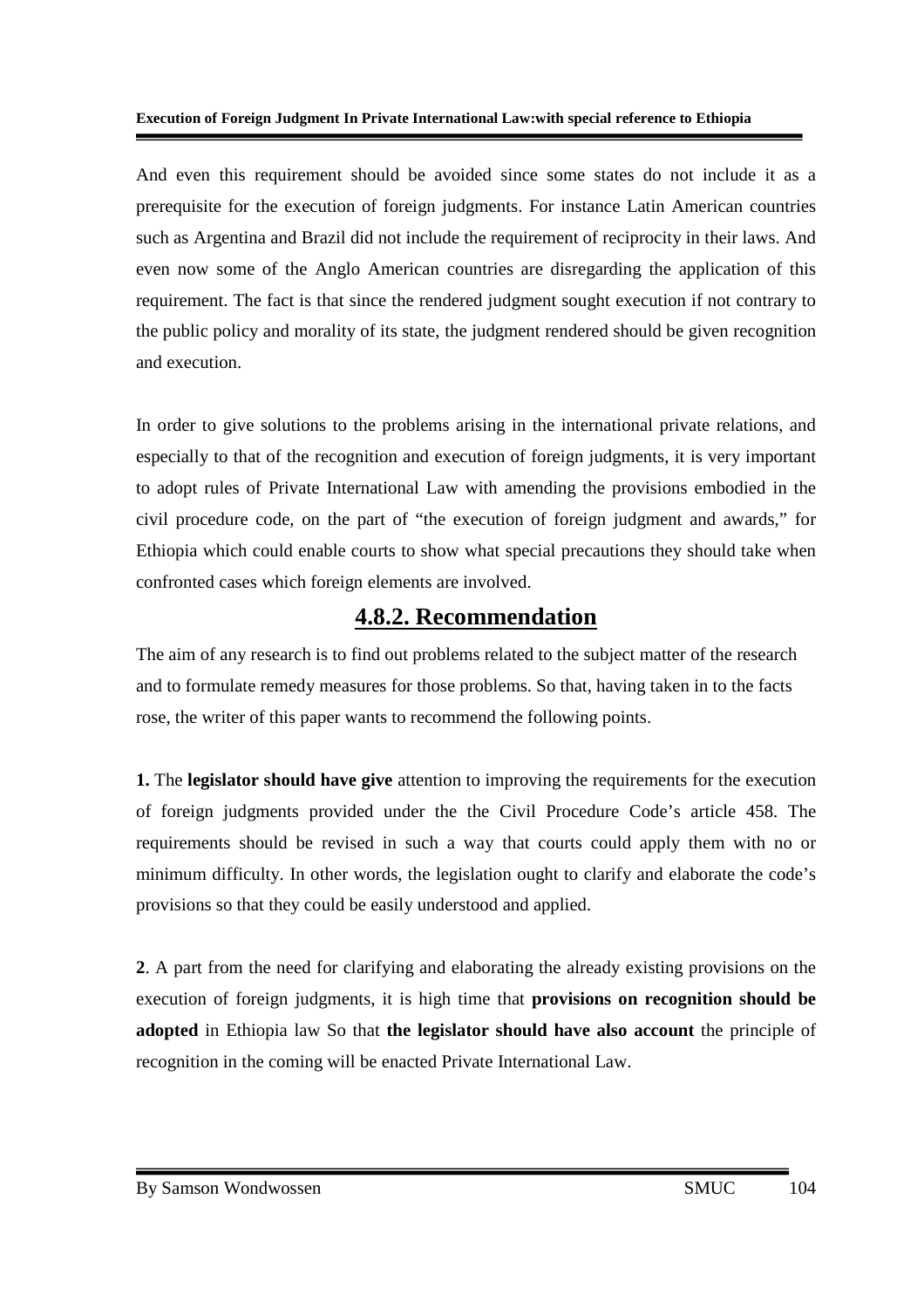**3.** As the provisions stand now, they are not sufficient to accommodate as many legal situations as similar provisions of the laws of other countries do. By revising the code's provision, **the legislator must get** itself prepared for the inevitable Private International aw problems. .

**4.** In amending the provisions, **the legislator should have to eliminate** the requirement of reciprocity as a prerequisite, which have an adverse effect on the rights of individual because of the policy followed by the country which rendered the judgment.

> In order the court is able to grant recognition and execution without considering the requirement of reciprocity, **the legislator should** have to eliminate it as a requirement to grant execution.

**5.**In amending the provisions, **the legislator should have** incorporate the uncovered requirements such as judgment vitiated by fraud and judgment opposed to natural justice which are non existent even in the Civil Procedure Code and the Draft Proclamation rules of Private International Law.

 **6.**As there are so many treaties have been signed on different matters and circumstances, **there also should be given** attention with regard to execution of foreign judgments to minimize the denying of execution of the judgment by the merely reason of absence of treaties. Because as tried to show in the case discussed in the paper, since it is ascertained that the particular sate usually grants execution to Ethiopian judgments in its jurisdiction with out existence of a signed treaty, there is no reason why Ethiopian courts denying execution of that state's judgment.

So that, I recommend, **treaties should be signed** in order to minimize the danger at

**7.** As a member of international community and as a federal state, though too late, it was a correct decision for the current Ethiopian government to issue the Draft Proclamation Rules of Private International Law. But it is considered only as an attempt unless it is provided in an applicable form of law. **So that, the legislator should have to persist** in enacting the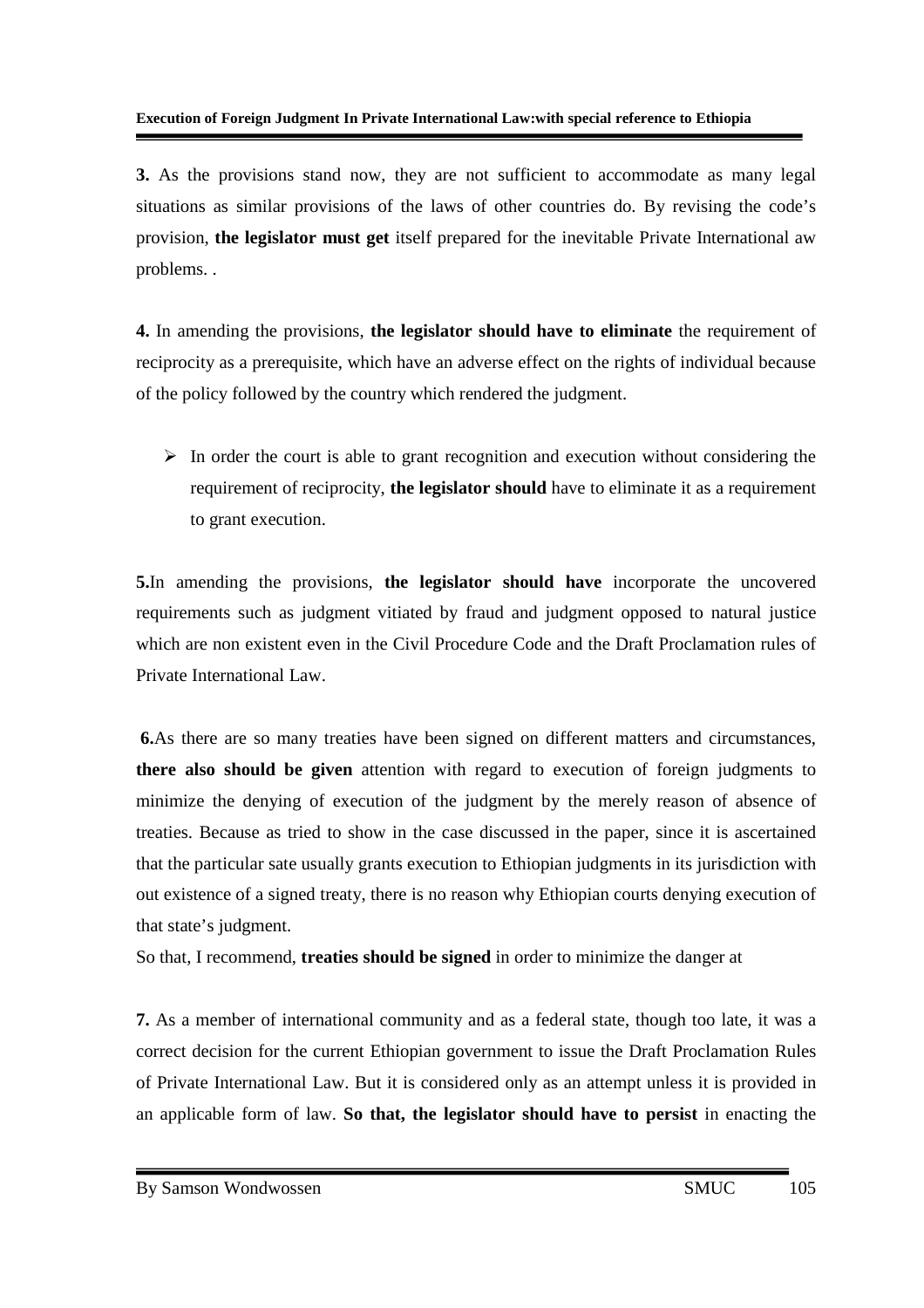draft proclamation rules of Private International Law in to the real form of law, in order to direct the court in what circumstances and have to entertain the foreign element cases.

**8. It is advisable to the courts that if they grant** recognition and execution of the foreign judgment, unless the application of such law in Ethiopia would not affect the state policy and the interest of the Ethiopian people.

**9. The writer would like to advice the courts that it is better if they** grant execution to judgments pronounced by foreign courts, as it would want its judgments to be recognized and executed by foreign courts.

**10.** Until the legislator enacts its own amending provisions on the execution of foreign judgments, it is better if **courts would take care of** in applying the existing provisions that they have not engaged themselves in the strict sense of application of requirements embodied in **article 458 of the Civil Procedure Code particularly 'reciprocity'**.

- Because, as it can be understood from the case discussed in this paper, the court denied execution of the judgment by the merely reason of absence of reciprocity singed judgment between **Ethiopia** and that of **USA.** But what the fact is that the Ministry of Foreign Affairs has approved that Ethiopian judgments are usually granted execution in the state of USA.
- So that it is the belief of the writer, that if **courts would not only** consider the strict application of the law, but it would also consider what the reality shows.

**11.** Even, if it said that reciprocity is one of the requirements for execution, and if the country which rendered the judgment usually grants execution to Ethiopian judgments, **there is no reason** why Ethiopian courts denying execution of foreign judgments.

**12.** Finally, **I recommend**, that in order to achieve what has been stated in the advantages of granting execution or applying a foreign law in Ethiopia; specially in discharging of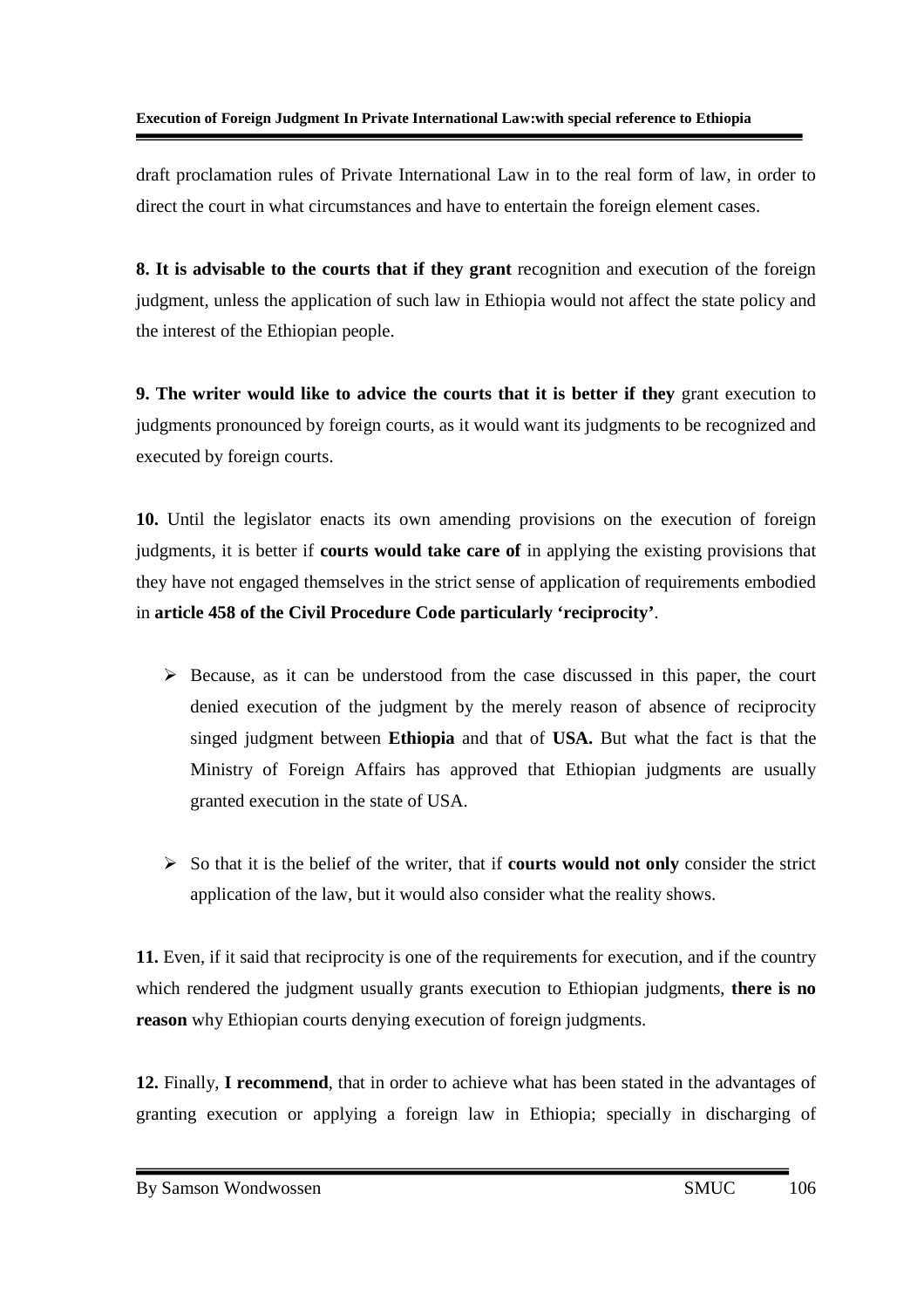Ethiopia's international obligation and the relationship with other countries what Ethiopia should have, **the legislator should play** its own role by enacting new provisions with amending or the existing provisions on the execution of foreign judgments.

## **CHARTER TWO**

## **THE PRINCIPLE OF RECOGNITION AND EXECUTION OF FOREIGN JUDGENT**

#### **2.1. The Distinction between Recognition and Execution of Foreign Judgment**

#### **2.2. Types of Judgment**

- **2.2.1. Ordinary Court Judgment**
- **2.2.2. Abitral Court Judgment**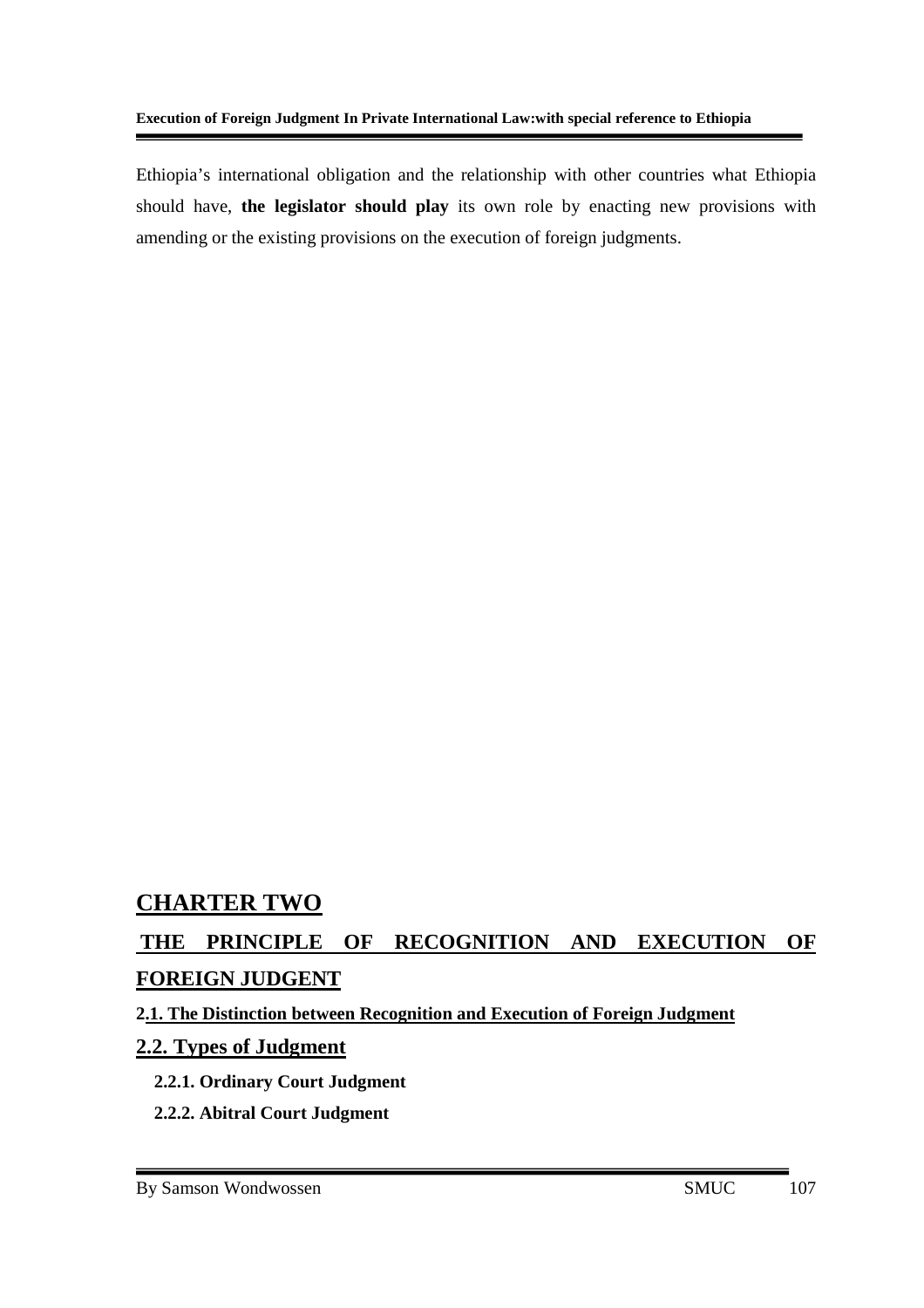#### **2.3. Justifiction (Rationale) to Recognize and Enforce Foreign Judgment**

- **2.3.1. Facilitating International Private Relations**
- **2.3.2. Comity (Reciprocity)**

## **2.4. Theories of Execution of Foreign Judgment**

- **2.4.1. Basis of Execution**
- **2.4.2. Principle**
- **2.4.3. Comity (reciprocity) Theory**
- **2.4.4. Obligation Theory**
- **2.5. Mode of Execution**

## **2.6. Principles of International Convention on the subject**

- **2.6.1. Principles of the Hague Convention**
- **2.6.1.1. The Basic Features and Rules of the Convention**
- **2.6.2. Principles of the Brussels Convention**
- **2.6.2.1. The Basic Features and Rules of the Convention**

## **2.7. Practices of some selected countries on the subject**

- **2.7.1. Italy**
- **2.7.2. Switzerland**